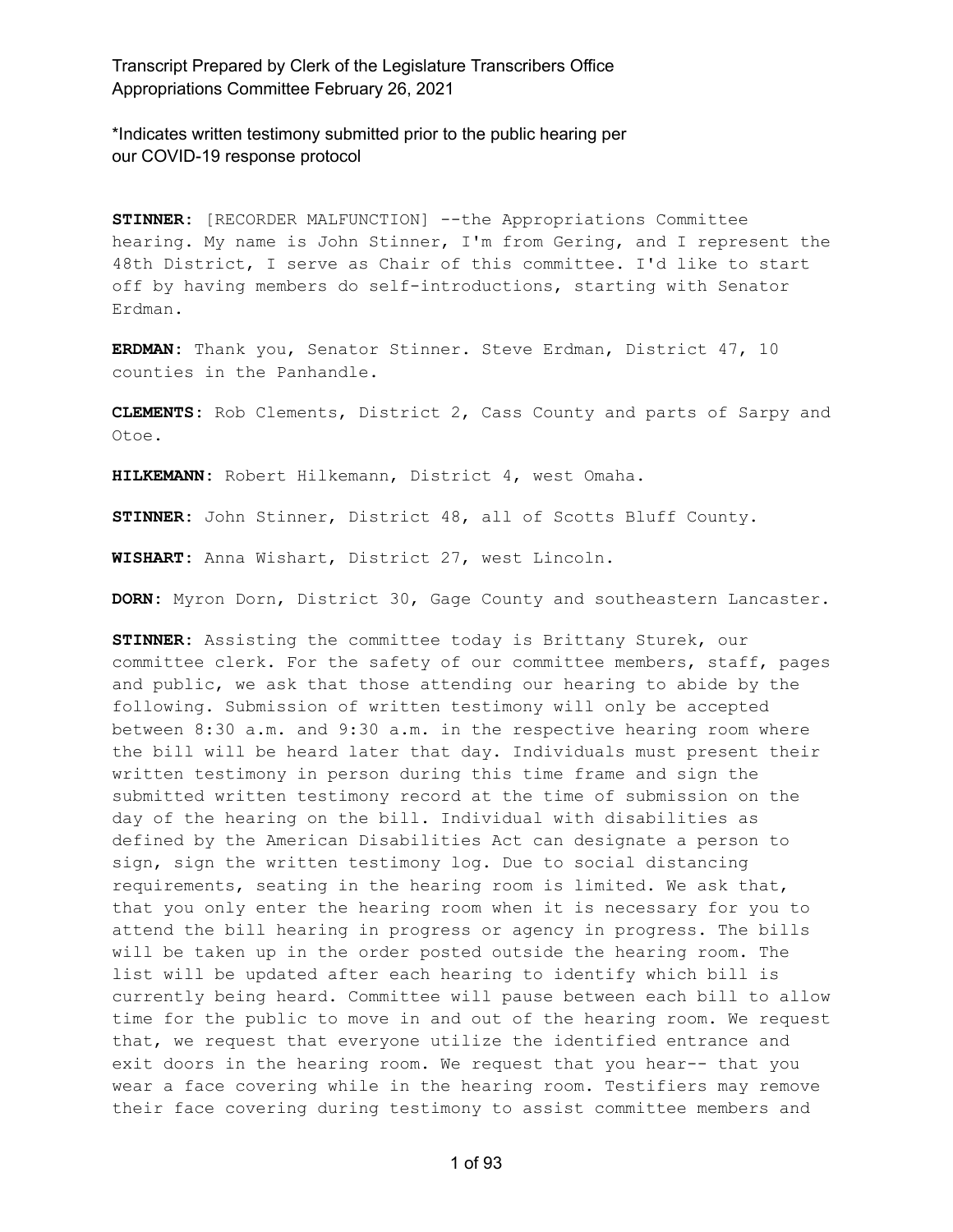#### \*Indicates written testimony submitted prior to the public hearing per our COVID-19 response protocol

transcribers in clearly hearing and understanding the testimony. Pages will sanitize the front table and chair between testifiers. Public hearings for which attendees-- attendance reaches seating capacity or near capacity, the entrance door will be monitored by the Sergeant at Arms who will allow people to enter the hearing room based upon seating availability. Persons waiting to enter a hearing room are asked to observe social distancing, wear a face covering while waiting in the hall, hallway or outside the building. To better facilitate today's proceedings, I ask that you abide by the following procedures. Please silence or turn off your cell phones. Move to the front row when you are ready to testify. The order of testimony will be introducer, proponents, opponents, neutral, closing. Testifiers, sign in, hand your green sign-in sheet to the committee clerk when you come up to testify. Spell your name for the record before you testify. Be concise. It is my request to limit your testimony to five minutes. If you will not be testifying at the microphone, but want to go on record as having a position on a bill being heard today, there are white sheets at the entrance where you may leave your name and other pertinent information. The sign-in sheets will become exhibits in the permanent record at the end of today's hearings. We ask that you please limit or eliminate handouts. Written materials may be distributed to committee members as exhibits only while testimony is being offered. Hand them to the page for distributions of committee and staff when you come up to testify. We need 12 copies. If you have written testimony but do not have 12 copies, pre-- please raise your hand now so the page can make copies for you. With that, we will begin today's hearing with Agency 29, Department of Natural Resources.

#### [AGENCY HEARINGS]

**STINNER:** We will now open with our hearing on LB449, Senator Wishart.

**WISHART:** Well, good morning, Chairman Stinner, members of the Appropriations Committee. My name is Anna Wishart, A-n-n-a W-i-s-h-a-r-t, and I represent the 27th Legislative District in west Lincoln, and I'm here today to introduce LB449. LB449 seeks modest state funding for the Low-Income Weatherization Assistance Program at the Nebraska Department of Energy-- of Environment and Energy. Through appropriating \$100,000 from the General Fund in both fiscal years 2021 through 2022 and 2022 through 2023, Nebraska's Low-Income Weatherization Assistance Program will have the opportunity to assist households below 200 percent of the federal poverty level to achieve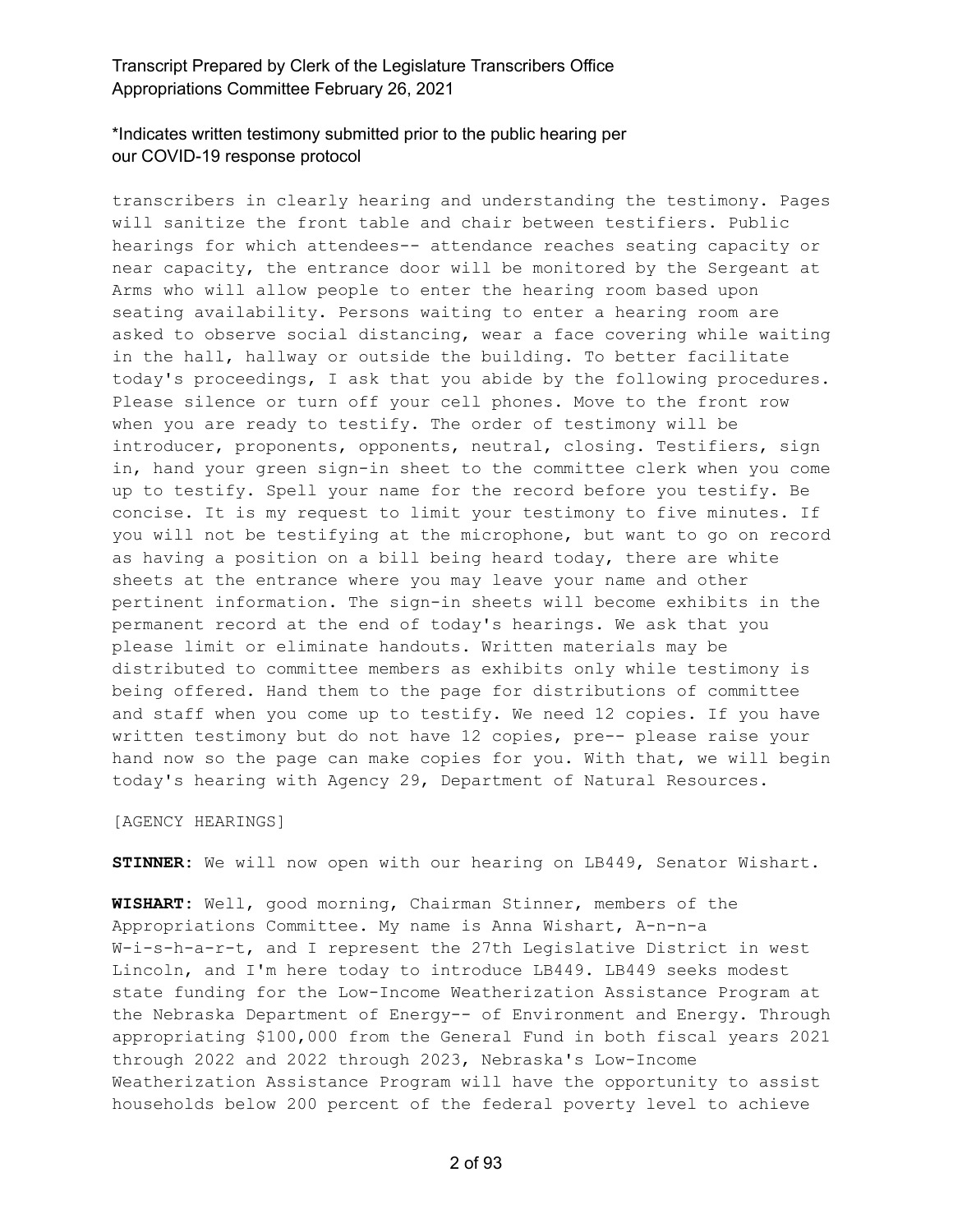## \*Indicates written testimony submitted prior to the public hearing per our COVID-19 response protocol

greater energy efficiency, resulting in permanently lower utility bills and increased economic empowerment from those savings. Low-income households that participate in the weatherization process routinely see a noticeable reduction of heat loss, more heat gain from the same amount of fuel used, and a reduction of cold air coming in from the home through cost-effective home improvements such as insulation, windows, air sealing, heating, ventilation, air conditioning systems, lighting and appliances, the large energy cost burden carried by lower-income households is remarkably diminished. As an example, between July 2019 and June 2020 alone, 356 homes were improved through this, excuse me-- were weatherized in Nebraska, and said improvements provided an estimated annual savings of \$134,568. This information comes through research conducted by an organization called Community Action of Nebraska. Through the Low-Income Weatherization Assistance Program at NDEE, locally based and professionally trained weatherization agencies like the Community Action Partnership in Lancaster and Saunders County and Habitat for Humanity in Omaha perform energy efficiency audits to determine the most appropriate, cost-effective measures and identify any health and safety concerns. Through training and technical assistance from the Department of Energy, agencies are responsible for establishing eligibility, performing energy audits on the residencies and scheduling the weatherization improvements. The work conducted by these weatherization agencies are top rate, as the energy audits are conducted by technicians who utilize advanced computer software and diagnostic equipment to identify the most cost-effective energy-saving measures for each weatherized home. Beyond energy savings, energy technicians are able to provide assistance in ensuring the safety of those living in the home, including through checking indoor air quality, combustion safety and carbon monoxide levels. In the aftermath of the recent cold snap, I would be remiss not to acknowledge the macro level significance that additional weatherization improvements can have on providing adequate energy to our communities moving forward, and energy saving weatherization improvement can assist our public power districts in keeping the lights and power on for their owner consumers when the grid is tested, like it was recently. Concluding my opening remarks, I want to express my appreciation for the several testifiers that will follow my testimony, including representatives from Omaha Public Power District, Community Action-- and Community Action of Nebraska. These stakeholders have a great understanding of the energy audit and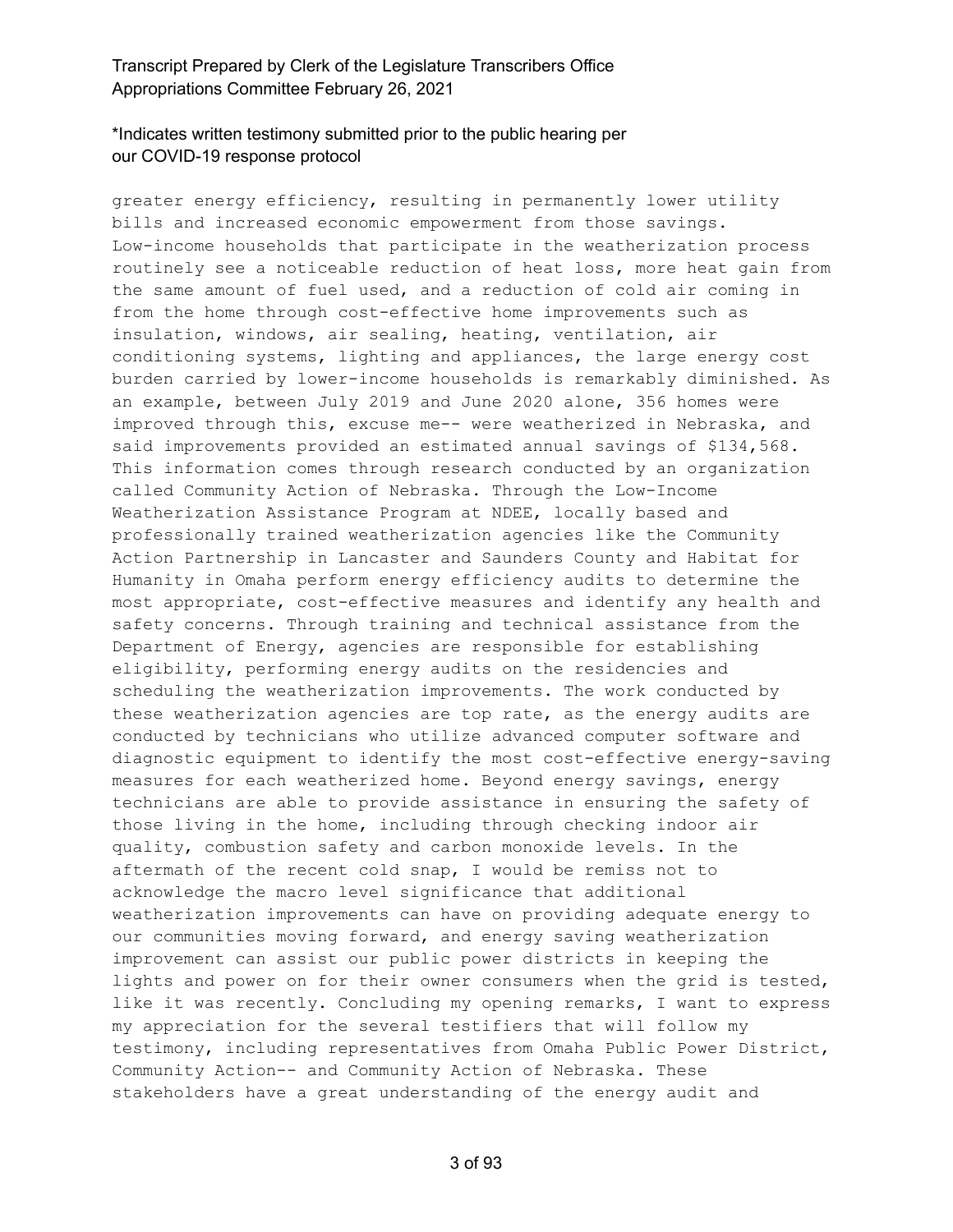\*Indicates written testimony submitted prior to the public hearing per our COVID-19 response protocol

weatherization process and are key resources to the committee in better understanding this assistance program. Thank you, and I'll answer any questions.

**STINNER:** Additional questions? Senator Hilkemann.

**HILKEMANN:** Senator Wishart, you said there, and you-- there were 356 homes that were included in the first?

**WISHART:** Yes, my understanding from a report from Community Action is between July 2019 and June 2020 alone, 356 homes.

**HILKEMANN:** What was the total cost to do those 356 homes?

**WISHART:** I don't have that, but Community Action will.

**HILKEMANN:** OK.

**STINNER:** Senator Clements.

**CLEMENTS:** Thank you, Mr. Chairman. Thank you, Senator Wishart. Do you know what the low-income eligibility cutoff is?

**WISHART:** Yes, I believe that this will assist households below 200 percent of the federal poverty level.

**CLEMENTS:** Two-hundred percent. OK, I missed that. Thank you.

**STINNER:** Senator Hilkemann.

**HILKEMANN:** Another question. Will this be for, used only for people who own their own homes? This is not going to be utilized for-- what I'm getting about is that slumlords can't use just to insulate their houses, right?

**WISHART:** Community Action can, can talk to that. My, my goal is, is obviously for this to go to low-income households and homes, but I'm not aware whether this program is used for apartment complexes and landlords. But they can, they will answer that.

**HILKEMANN:** OK.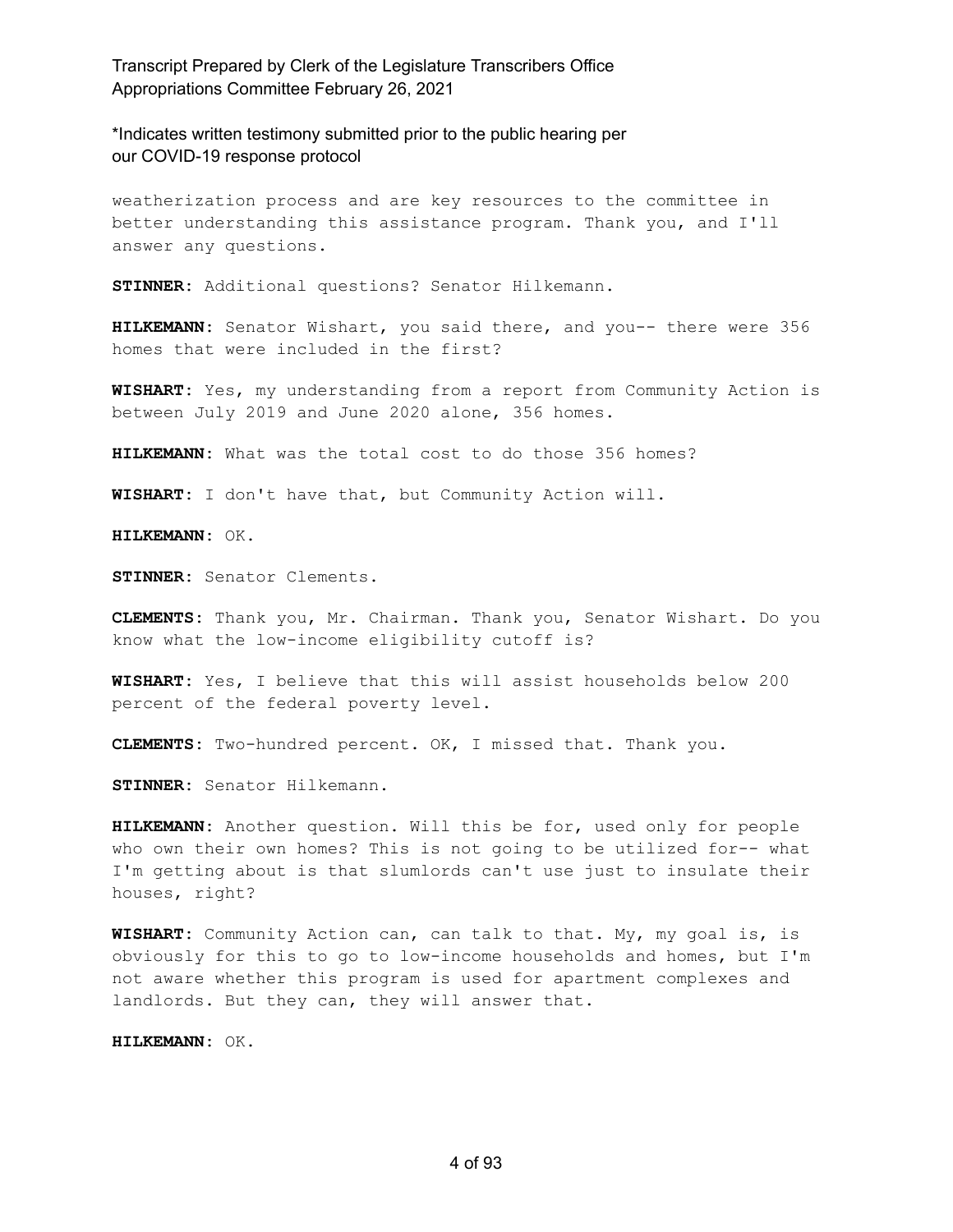\*Indicates written testimony submitted prior to the public hearing per our COVID-19 response protocol

**STINNER:** Additional questions? Seeing none, thank you. Proponents. You probably ought to, you probably ought to give it to Brittany over here.

**BRITTON GABEL:** Sorry. I was used to the other hearing room somehow.

**STINNER:** OK. Morning.

**BRITTON GABEL:** All right, good morning. Good morning, Chairman Stinner and the members of the committee. My name is Britton Gabel, B-r-i-t-t-o-n G-a-b-e-l, and I'm a senior product specialist and I am testifying on behalf of Omaha Public Power District. Thank you for the opportunity to submit testimony to the Appropriations Committee on this important legislation. OPPD supports LB449, I'm also testifying in support on behalf of the Nebraska Power Association. The NPA is a voluntary association representing all Nebraska's approximately 165 consumer-owned power systems, including municipalities, public power districts, rural electric cooperatives engaged in the generation, transmission and distribution of electricity within Nebraska. I would like to thank Senator Wishart for sponsoring this worthwhile legislation that will truly help Nebraskans that are struggling with heavy energy burden. My comments are based on my unique professional experience of working for the Nebraska Department of Health and Human Services and being responsible for the administration of the Low-Income Home Energy Assistance Program, in managing the LIHEAP weatherization investment prior to joining OPPD in January of 2019, more recently being responsible for managing OPPD's customer advocacy programs and services. This viewpoint outlines the benefit of the weatherization program and identifies opportunities for impact that this Appropriations bill will address in the state of Nebraska. Low-income households carry a larger burden for energy costs and cannot afford investments in energy efficiency improvements to their homes. LB449 will hope, will help alleviate this energy burden through high-- pardon me, through cost-effective building shell improvements, such as insulation, air sealing heating, ventilation, air conditioning systems, lighting and appliance replacement. As federal, state, local governments, utility companies and local agencies offer utility assistance programs to help households reduce their energy burden, these programs do not address the long-term issue of living in a more energy-efficient dwelling. Per a recent national evaluation of weatherization programs in 50, in all 50 states, households served by weatherization programs save an average of \$283 per year. In 2020,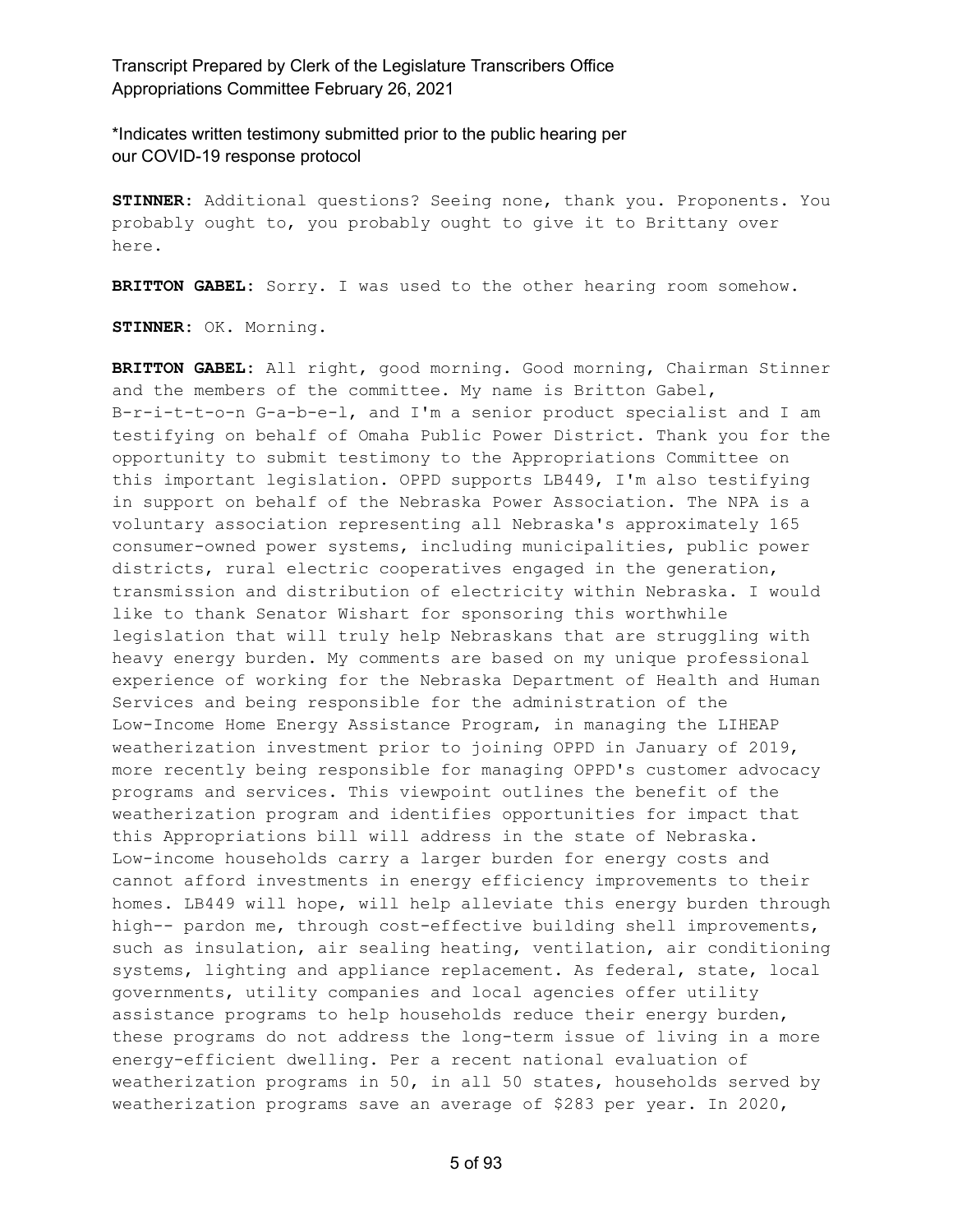## \*Indicates written testimony submitted prior to the public hearing per our COVID-19 response protocol

OPPD received 27,546 utility assistance payments, with an average of \$340 per payment. Weatherization is a long-term solution to address utility bill affordability. Once a home is weatherized, these measures continue to save money and energy year after year, so income can go towards other living expenses. Weatherization can reduce low-income energy burdens by 25, up to 25 percent per a national study released in September 2020 by the American Council for an Energy-Efficient Economy. In order to ramp up investment in low-income energy efficiency and weatherization, it takes a strategic approach that includes the components of LB449. It takes a collaborative engagement of all resources in order to address the energy and security issues facing households across the state of Nebraska. OPPD is a utility leader investing in low-income energy efficiency and weatherization programing. Since December of 2019, OPPD has funded audits in weatherization of 62 homes through an income-qualified energy efficiency pilot program. These 62 homes have generated a projected annual savings of \$230 per home. Our program is administered by Habitat for Humanity of Omaha and Southeast Nebraska Community Action partnership. LB449 will enable more of these audits and improvements. LB449 is important and high-impact investment and solution to lowering energy burdens and improving health and safety of our citizens' homes here in Nebraska. This bill allows policymakers to work toward leveraging and allocating additional funding for state, for the state weatherization program and is an important step to accelerate weather-- weatherization of low-income housing. OPPD and NPA urge this committee and the Legislature to pass LB449. Appropriating state funds for home energy and efficiency improvements will help low-income households stay safe and have a long-term reduction in their utility costs. Thank you for your time and I will answer any questions you have.

**STINNER:** Questions? Senator Hilkemann.

**HILKEMANN:** So the Low-Income Home Energy Assistance Program, LIHEAP, how much, how much federal funding does that receive?

**BRITTON GABEL:** So I don't work for that program anymore, but it typically receives approximately \$31 to \$33 million per year. But that's based on federal appropriations.

**HILKEMANN:** So, so they get \$31 million federal?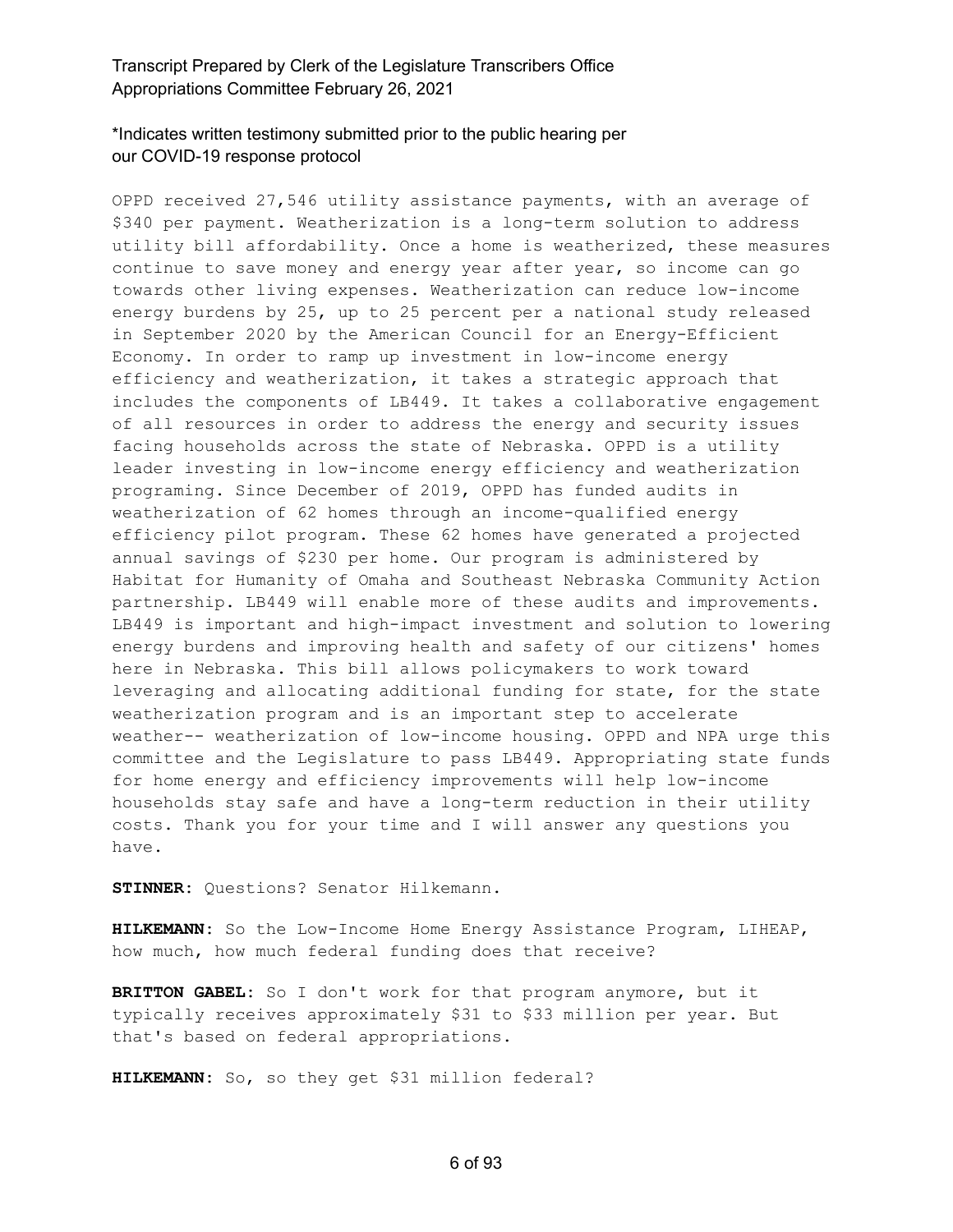\*Indicates written testimony submitted prior to the public hearing per our COVID-19 response protocol

**BRITTON GABEL:** Yep.

**HILKEMANN:** OK, on your-- you said that OPPD did a study with 62 homes. What was the average cost per home?

**BRITTON GABEL:** OPPD spent \$2,200 per home.

**HILKEMANN:** \$2,200 per home, OK. Is that on this, on the federal funds of \$31 million then, how much are they allocating per home?

**BRITTON GABEL:** It's my understanding that this year there was \$2.6 million of LIHEAP funds allocated to weatherization.

**HILKEMANN:** \$2.1 million?

**BRITTON GABEL:** \$2.6 million.

**HILKEMANN:** \$2.6 million. That's \$2.6 million was spent in the state of Nebraska on this program.

**BRITTON GABEL:** Was, was allocated to NDEE to spend on weatherization.

**HILKEMANN:** OK. So what we're-- so what we would be doing is adding \$100,000 to this \$2.6-- let's say it stays the same. We would be adding \$100,000 to the \$2.6 million?

**BRITTON GABEL:** That is correct.

**HILKEMANN:** OK, thank you.

**STINNER:** Additional questions? Senator Clements.

**CLEMENTS:** Thank you, Chairman Stinner. And thank you for being here. I have-- I was wondering if this \$100,000 is the only money that will be in the program of state dollars, or is it adding to an existing program fund?

**BRITTON GABEL:** So currently in the state of Nebraska, there are no- the weatherization program is only subsidized or funded through federal funds. There are federal funds that come through the LIHEAP Program, the Low-Income Home Energy Assistance Program, and also the depart-- the federal Department of Energy, they also provide an allocation to the program.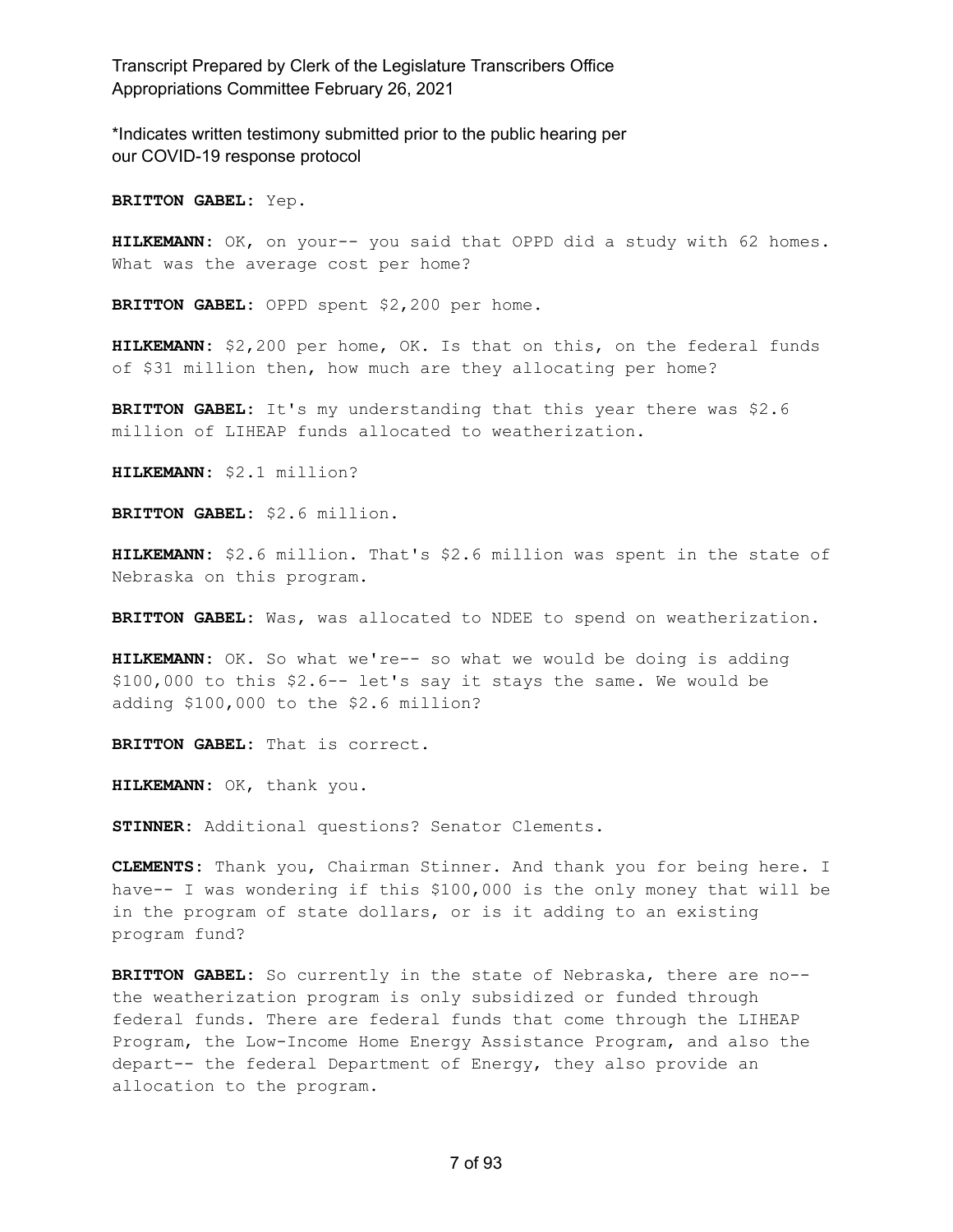\*Indicates written testimony submitted prior to the public hearing per our COVID-19 response protocol

**CLEMENTS:** OK, this is the only General Fund-- **BRITTON GABEL:** Correct. **CLEMENTS:** --money then? Thank you. **STINNER:** Senator Dorn.

**DORN:** Thank you, Chairman Stinner. Thank you for being here. I guess my question is more up here, paragraph on ours, anyway, towards the top where you said in 2020, OPPD received 27,456 utility assistance payments. That's not per household or what-- explain that a little more.

**BRITTON GABEL:** Yeah, so the-- so we received that number of payments for that many customers. So those are direct benefits received to a customer.

**DORN:** Is that inside this program?

**BRITTON GABEL:** No, so--

**DORN:** OK.

**BRITTON GABEL:** --my point to clarify, the point of having the, putting that number out there, in my testimony, what I'm sharing is that weatherization programs save an average of \$283 per year.

**DORN:** Right.

**BRITTON GABEL:** So here we have customers that are receiving utility assistance. The more homes we weatherize, we can, we can address the long-term issues that are facing low-income customers in Nebraska. Because if we can reduce some of these energy burden by \$283 per year, they might not have to have utility assistance or, first of all, we reduce their energy burden and their funds can go to more-- to other things that they're struggling with paying. So we're trying to demonstrate, hey, we're, we're receiving this much of utility assistance per household, but when somebody gets weatherized, weatherized, we reduce that by \$283.

**DORN:** OK.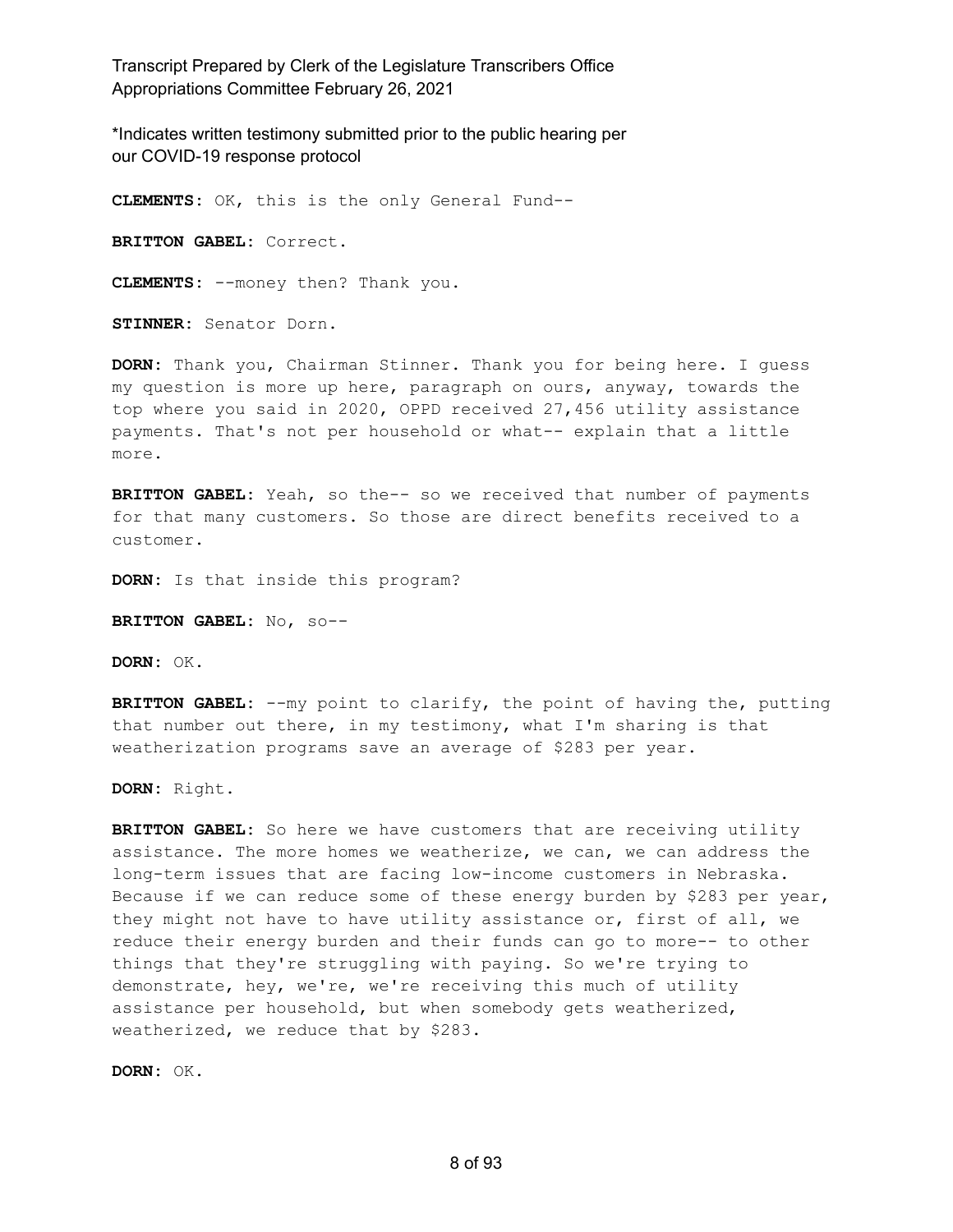\*Indicates written testimony submitted prior to the public hearing per our COVID-19 response protocol

**BRITTON GABEL:** So that's, that's the point we're trying to show.

**DORN:** Thanks for that explanation.

**BRITTON GABEL:** Yeah.

**DORN:** Because I thought otherwise that number in this type of program inside it was, that was-- it didn't coordinate.

**BRITTON GABEL:** Yeah. Thank, thank you for asking that.

**STINNER:** Senator Erdman.

**ERDMAN:** Thank you, Senator Stinner. Thanks for being here. So I believe you told Senator Hilkemann that the average investment for home was \$2,200, is that correct?

**BRITTON GABEL:** That is for OPPD's program.

**ERDMAN:** OK, so to save those \$283 a year, how much investment do you make in those residences? Do you know what that is?

**BRITTON GABEL:** So that is the \$2,200 average.

**ERDMAN:** OK, so we spend \$2,200 and it saves \$283.

**BRITTON GABEL:** Yeah, that is with-- so that is just with OPPD funding that we're utilizing. So that is not how much is being spent per home by the state-administered program.

**ERDMAN:** OK.

**BRITTON GABEL:** So what we're showing are the results of what we're doing in our partnerships in, in our service territory.

**ERDMAN:** Thank you.

**HILKEMANN:** Yeah, so that answer, that provides two more questions for me. So you said, when you said \$2,200 a home, that was just the OPPD part of it and then the federal is on top of that?

**BRITTON GABEL:** Correct, so--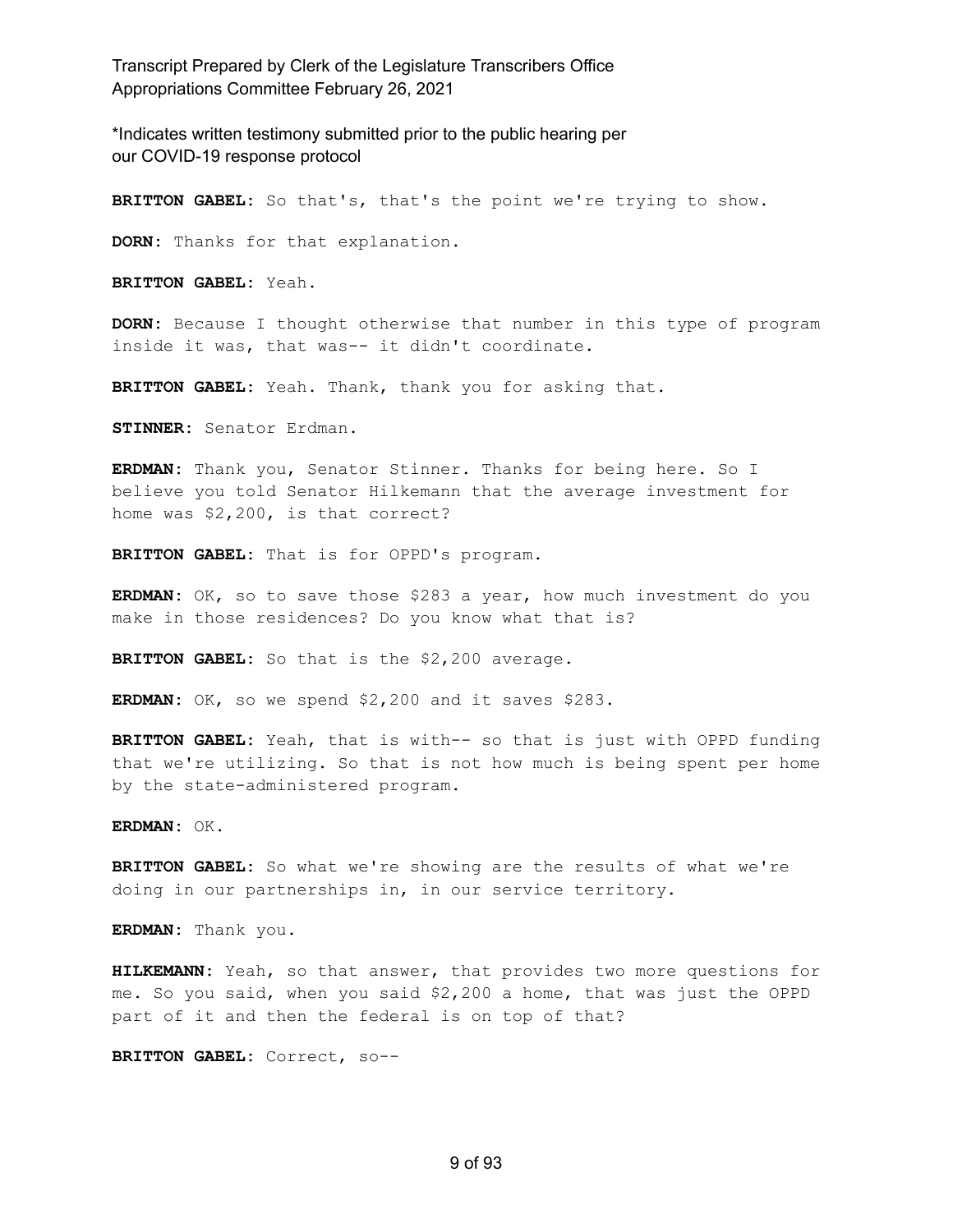\*Indicates written testimony submitted prior to the public hearing per our COVID-19 response protocol

**HILKEMANN:** So what is the cost in total? When you put, when you put the, the-- what's the average for a total home for--

**BRITTON GABEL:** OK, so our program served customers that were not served by the Nebraska weatherization program. So at OPPD we are investing in low-income weatherization because we believe it makes a difference in our community and it's helping our customers. At the same time, we believe that the partnership with here today on this legislative bill and federal funding, as we maximize and we try to truly make a difference for our low-income residents in Nebraska and ramp up weatherization, because it truly is a long-term approach, that here today is adding additional \$100,000 that can be spent by NDEE to help weatherize more homes. What, what I shared about OPPD and our 62 homes, that's what we're spending and what we're doing separately.

**HILKEMANN:** And one more question about-- I had asked Senator Wishart, maybe you can give me the answer. Are these only for owner-occupied homes?

**BRITTON GABEL:** So OPPD's program is for owner-only occupied homes. For the NDEE program, the state that's administered by them, that's funded by whether the LIHEAP and the NDEE and the DOE funding, it can serve some renter-occupied homes, but there's some federal regulation around that that narrows that eligibility. Like, for example, if you have a multifamily dwelling, I believe it's 66.7 percent of the, of those tenants have to be low-income. And then there's other regulations about that. So we can, we can get more information on that for you and get answers to your questions.

**HILKEMANN:** Thank you.

**STINNER:** So do you know if the \$2.6 million that the department administers, is at all given out every year?

**BRITTON GABEL:** Yeah, I don't know what they've done over the last two years, so I can't speak to that. But we can work with NDEE to answer that question for you.

**STINNER:** Do you have any statistics statewide? I know that you're testifying for OPPD, but what would that need look like across the state?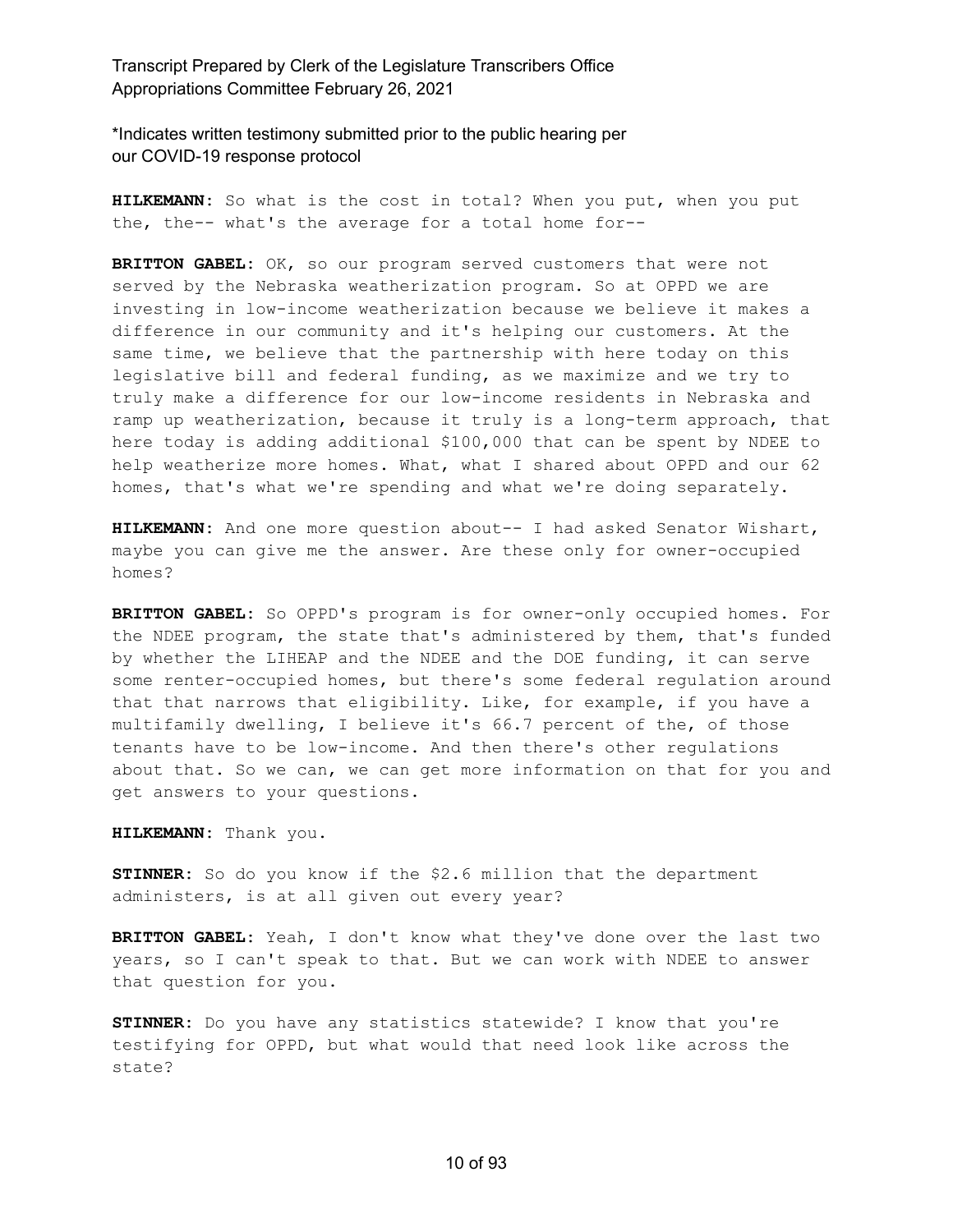\*Indicates written testimony submitted prior to the public hearing per our COVID-19 response protocol

**BRITTON GABEL:** So that is a great question. So I know that there is 356 homes that were weatherized statewide, and then we can add our 62 that we've done in our service territory through our own program to that. But the demand is significant. There ends up being a waiting list for these programs because, you know, the one thing about weatherization, it's like home construction. They take time. You do an audit and then you have to ensure, you know, you have, have your contractors and everything lined up and your specialists to be able to do those home modifications. So that's not something that, you know, in a day it's done. It does take time. So that's why adding more resources would be, allow us to get more homes done.

**STINNER:** Well, I think the committee would be interested in seeing what that waiting list looks like and what the demand has been and--

**BRITTON GABEL:** Yeah.

**STINNER:** --so on and so forth. Any additional questions? Seeing none, thank you.

**BRITTON GABEL:** Yeah, thank you for your time.

**STINNER:** Good morning.

TRACIE McPHERSON: Good morning. My name is Tracie McPherson, Tracie, T-r-a-c-i-e, McPherson, M-c-P-h-e-r-s-o-n. I'm the public affairs and advocacy director for Habitat for Humanity of Omaha, and today I'm here on behalf of the organization and the low-income homeowners in Douglas County in need of critical home repairs. And I also state that Habitat Omaha fully supports LB449. Last year, our organization completed 116 weatherization projects throughout Douglas County. The goal of the program is to reduce home energy consumption and costs for both heating and cooling and make sure families have a healthy and safe place to thrive. Those 116 weatherization projects help reduce the energy burden on families, the estimated is by about 18.7 percent. It comes out to be about that \$283 a year. But in addition to the energy savings, we've found that, especially in certain parts of town, some of these older homes deteriorate so much faster when they haven't been weatherized. You get windows with gaps, doors with gaps that are letting in water, air, not keeping out the cold very well. Those houses deteriorate rather quickly. So part of it is also to not only for the comfort of the family, but also to save some of these older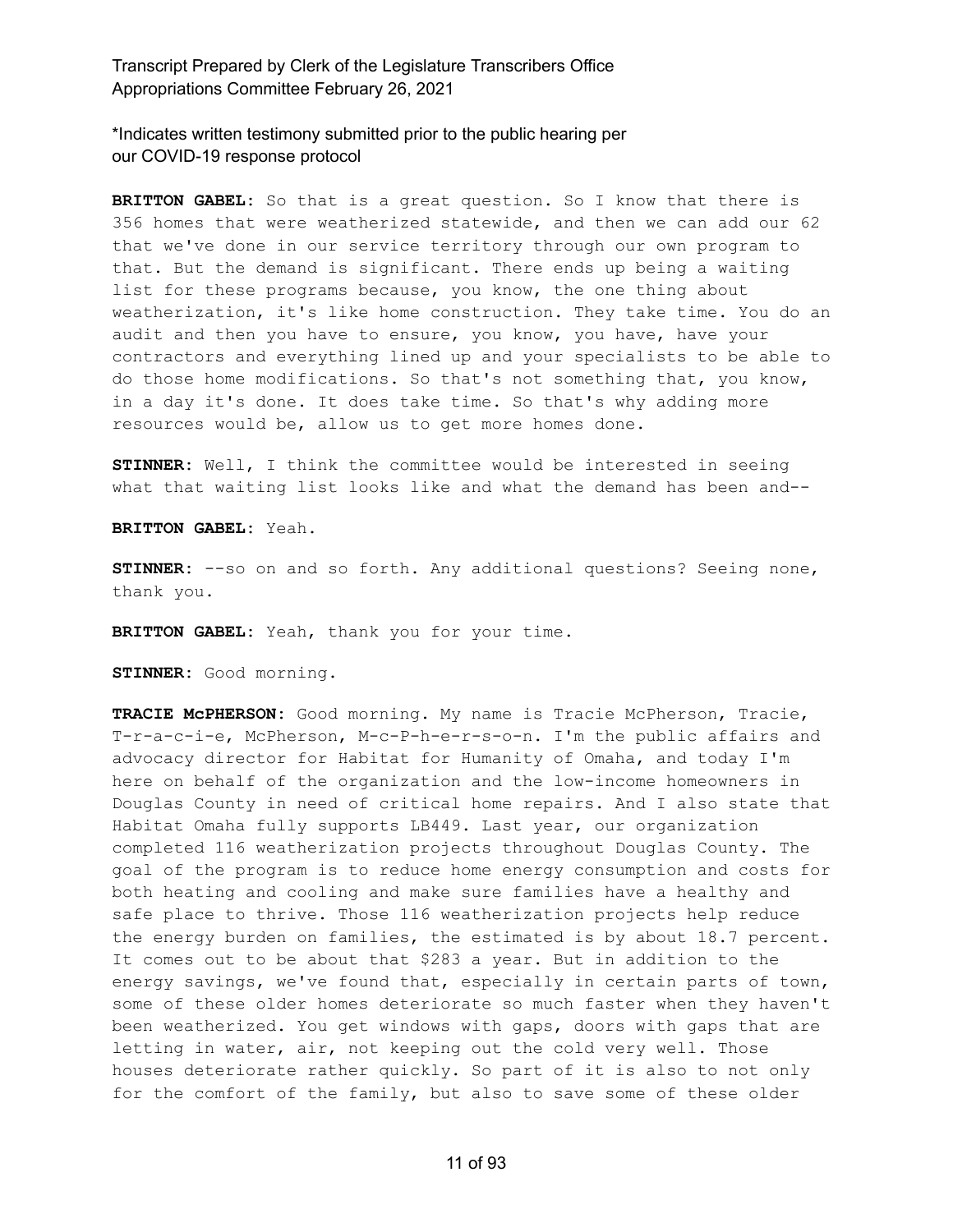#### \*Indicates written testimony submitted prior to the public hearing per our COVID-19 response protocol

homes. During our energy audits of older homes, we often find old furnaces that are leaking carbon monoxide. We have found homes that didn't have a furnace in them, and we all know how cold Nebraska can get in the winter. One such home we are currently working on this week belongs to Jackie [PHONETIC]. Jackie is in her late 60s and she lives alone. For years, she has been heating her entire house with a wood-burning stove. Let me say that again, she's been heating her entire house with a wood-burning stove. Now, imagine this, Jackie has her wood-burning stove and there's a duct that goes to a propane furnace that she's using as a blower to heat the rest of her house. So that means every day she has to cut blocks of wood throughout the winter to make sure she has heat. This is how Jackie was heating her home as of last week in the year 2021. This week, Jackie will have a new energy-efficient furnace. After last week's rolling blackouts, we now have a better understanding of the importance of everybody in the community having energy-efficient appliances and mechanics in their home. We all have a vested interest in it. Jackie is one of many reasons why Habitat Omaha fully supports LB449 and urge each of you to also support this bill. This funding will allow organizations like Habitat Omaha to be more nimble when looking to make these type of home repairs for homeowners like Jackie, and to be able to get the work done quickly. Our organization is prepared to continue our partnership and to do our part in support of the community. Thank you for your time and for allowing me this opportunity to share Habitat Omaha's goal of helping families to have a safe place to call home.

**STINNER:** Thank you for that. Questions?

**TRACIE McPHERSON:** All right.

**STINNER:** Senator Hilkemann.

**HILKEMANN:** So and thank you for being here, and I'm familiar, quite familiar with Habitat for Humanity. Now these, your clients also have to participate in this process?

**TRACIE McPHERSON:** So, no, this is a separate program from a homeownership program. A lot of these clients are elderly, not that we don't have elderly people who come out and help build houses. We do. Most of them are in better shape than I am. But this is a completely different program. This is part of our umbrella, our home repair program. Again, we recognize the importance of these critical home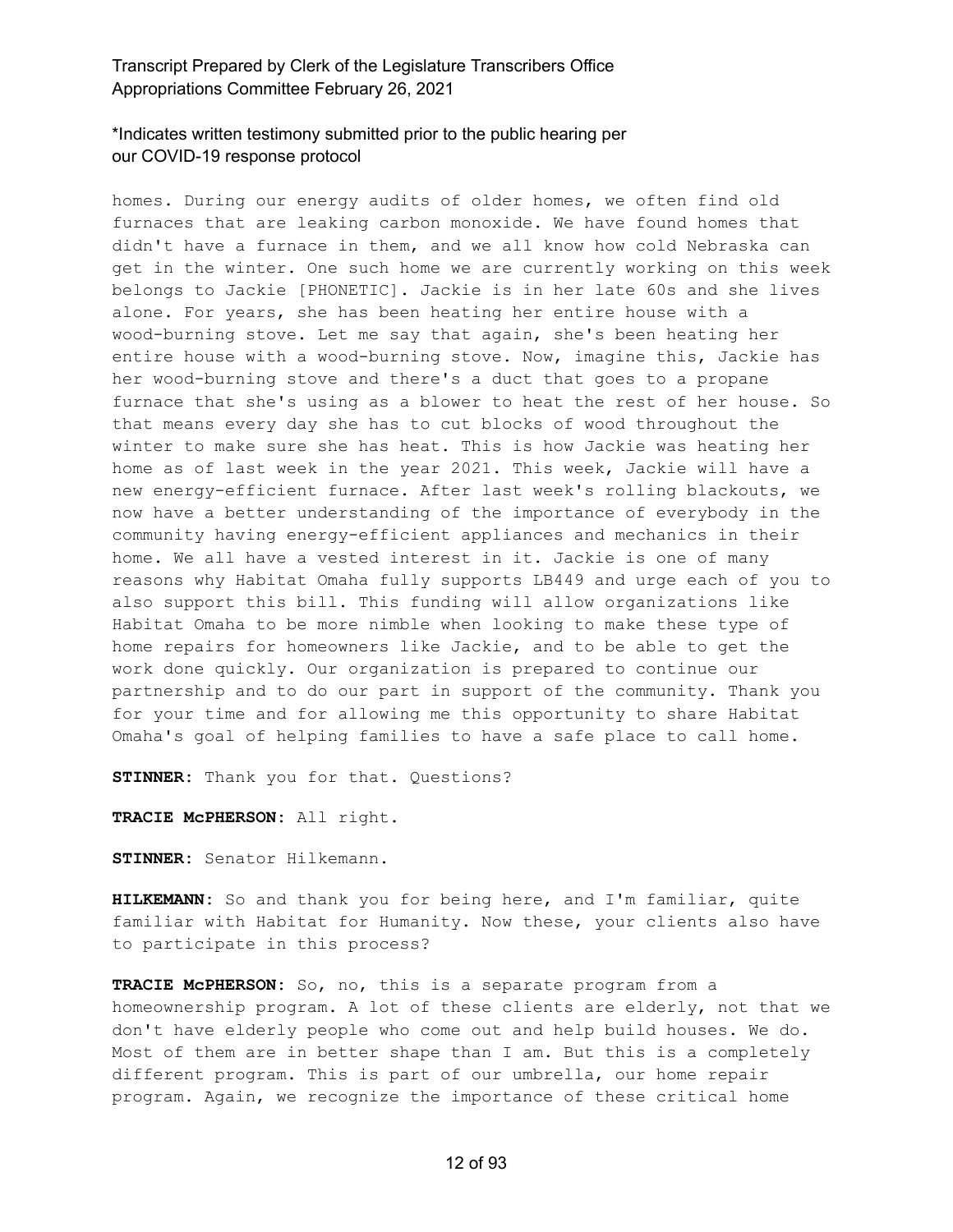\*Indicates written testimony submitted prior to the public hearing per our COVID-19 response protocol

repairs and saving the housing stock, and especially north and south Omaha, where the homes are a lot older, the mechanics are not working or very inefficient. So our team, we have a small team, home repair team that will go out, do the evaluation, work with the homeowner, we'll help find the right contractor and make sure that the things get ordered and installed properly. So, no, the homeowner does not participate in these repairs.

**HILKEMANN:** Is this program that we're funding or-- we talk about weatherization and you're talking about replacing furnaces, replacing appliances, all of those things?

**TRACIE McPHERSON:** Yeah, this is mostly, we mostly replace furnace, furnaces and air conditioning units is the problems that we have. So we don't necessarily replace appliances. We have a Habitat ReStore if somebody needs an appliance that they can go buy at a discount. So we're not looking to replace appliances, we just understand the importance of having energy-efficient appliances so that we're not- they're not consuming as much energy.

**HILKEMANN:** So it's more than just weatherizing. It's more, you're talking about a total energy efficiency here.

**TRACIE McPHERSON:** I'm here today to testify for the weatherization part of that. But we do do more home repairs than just weatherization at Habitat.

**HILKEMANN:** So in the weather-- in the weatherization process, will they be, will they be replacing entire, the entire windows?

**TRACIE McPHERSON:** If that's needed, yes. If that is--

**HILKEMANN:** It's not a matter of insulation and things of that sort?

**TRACIE McPHERSON:** Well, we, we will evaluate that. Sometimes it is caulking, insulation. If we can save those windows, we most certainly will, the crew will. But sometimes it does require windows to be replaced.

**HILKEMANN:** So in your program, this, in the weatherization program, you're not using volunteers in yours, you're use-- you're using contractors.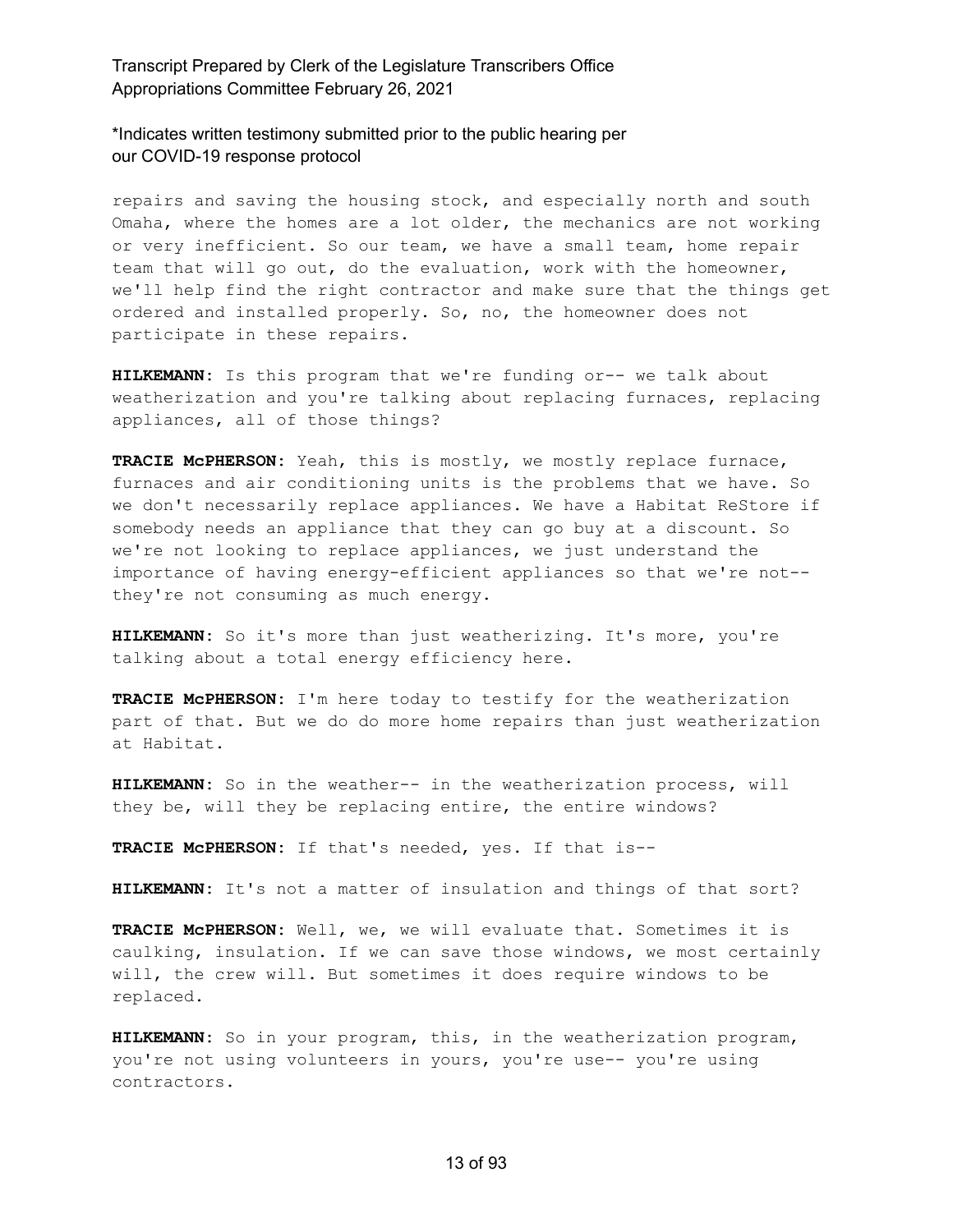\*Indicates written testimony submitted prior to the public hearing per our COVID-19 response protocol

**TRACIE McPHERSON:** We're using contractors, because we want-- yeah.

**HILKEMANN:** So what-- so I, I know that this is probably-- what would be a range that you're spending per home for weatherization?

**TRACIE McPHERSON:** I sent an e-- when I heard you ask that question, I sent a text message to the coordinator of the program, and she hasn't gotten back with me yet. But I can get that information for you and--

**HILKEMANN:** I'd appreciate knowing that.

**TRACIE McPHERSON:** --let you know that range. Yeah, absolutely. Absolutely. Questions?

**STINNER:** Any additional questions?

**TRACIE McPHERSON:** OK, thank you very much.

**STINNER:** Seeing none, thank you.

**TRACIE McPHERSON:** I've got to get masked up.

**ASHLEY FREVERT:** OK. Chairperson Stinner and members of the Appropriations Committee, my name is Ashley Frevert, that's A-s-h-l-e-y F-r-e-v-e-r-t, and I serve as the executive director of Community Action of Nebraska. I am testifying on behalf of Nebraska's nine community action agencies in support of LB449. And I'd like to thank Senator Wishart for bringing this important legislation to the committee. Our agencies provide proven solutions to poverty's challenges in all 93 counties in Nebraska. Those challenges have dramatically increased since the 2019 floods, many even further since the COVID-19 pandemic affected our state. More families have adults working from home, and families are spending more time at home together. This is quite the change from our largely socially connected culture. As the face of poverty changes, the initiatives to protect the health and safety of Nebraskans change as well. Accordingly, our agencies maintain longstanding relationships with partners who aim to positively impact the lives of those in need. The Nebraska Department of Environment and Energy is one of those partners. They are a strong government ally who supports the administration of the weatherization assistance programs at the local level. Some of this information was provided by Senator Wishart, so I don't want to restate it all. But trained technicians do aim to reduce the total energy consumption in a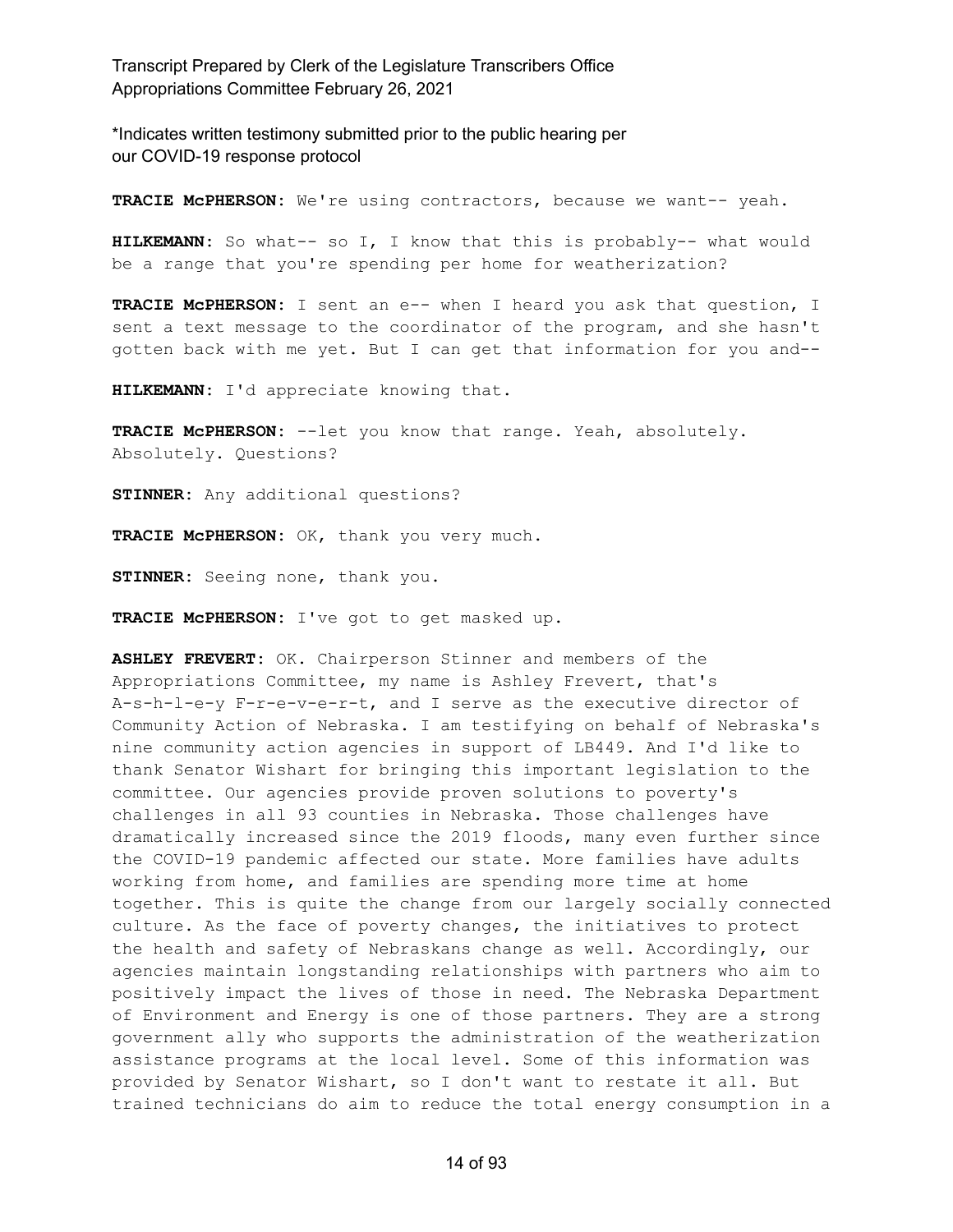# \*Indicates written testimony submitted prior to the public hearing per our COVID-19 response protocol

home, and they use advanced computer software and diagnostic equipment to identify the most cost-effective energy-saving improvements for a particular home. And then, like Senator Wishart said, between July 2019 and June 2020, there were 356 homes weatherized, with an estimated annual savings in total of 134,568. Residents frequently see the reduction of heat loss, more heat gain from the same amount of fuel used, and then the reduction of cold air coming into the home. Clients also learn about their cost savings through client education, which is a vital component of WAPs' success. Weatherization enables low-income families in Nebraska to reduce their energy bills by making their homes more energy efficient and by improving the health and safety of the home and those who reside in it. Community Action asks for your support of LB449, as the NDE is an important piece of Nebraska's energy efficiency puzzle. Designating state funds is a step in starting to bring meaningful changes and new investments into the weatherization assistance program. I also wrote down plenty of notes. I'm glad I went last because there were a few questions that you all had. There's an average value of about \$7,500 for weatherization assistance. So when someone comes into a company, a contractor comes into a home, it's an average of, of that amount. That's across the state. Also want to address windows, which was another one of the, of the aspects brought up. That really does depend, and like our partner Habitat for Humanity said, the caulking, the sealing and whatnot is much more frequent than actual window replacements. And actually that is something that the Department of Energy with federal government is looking into, whether the windows are something that can be continued to be provided in the program. There's waiting lists between six and 12 months. So if you think about how many people out there are, their furnaces are something that they become a priority, but when you look at the rest of the home, they are put on a waiting list. Those who are 60 years of age and older are also moved up on the list. They become priority. And then those who have special needs kids and whatnot in the home or another that become more of a priority on those waiting lists. And then if we look at the average savings on utility bills annually, it's about \$146, and that's an average. So it can be more in Omaha, more in Lincoln, you know, less or more in rural. It really just kind of depends. So that's an average. And this is all coming from the Nebraska Energy Office's, NEO's website, so you can find all of this information on there. They have annual reports dating back a decade. So you're welcome to see how the program has changed. It was already mentioned, but 200 percent is the income guideline. And if you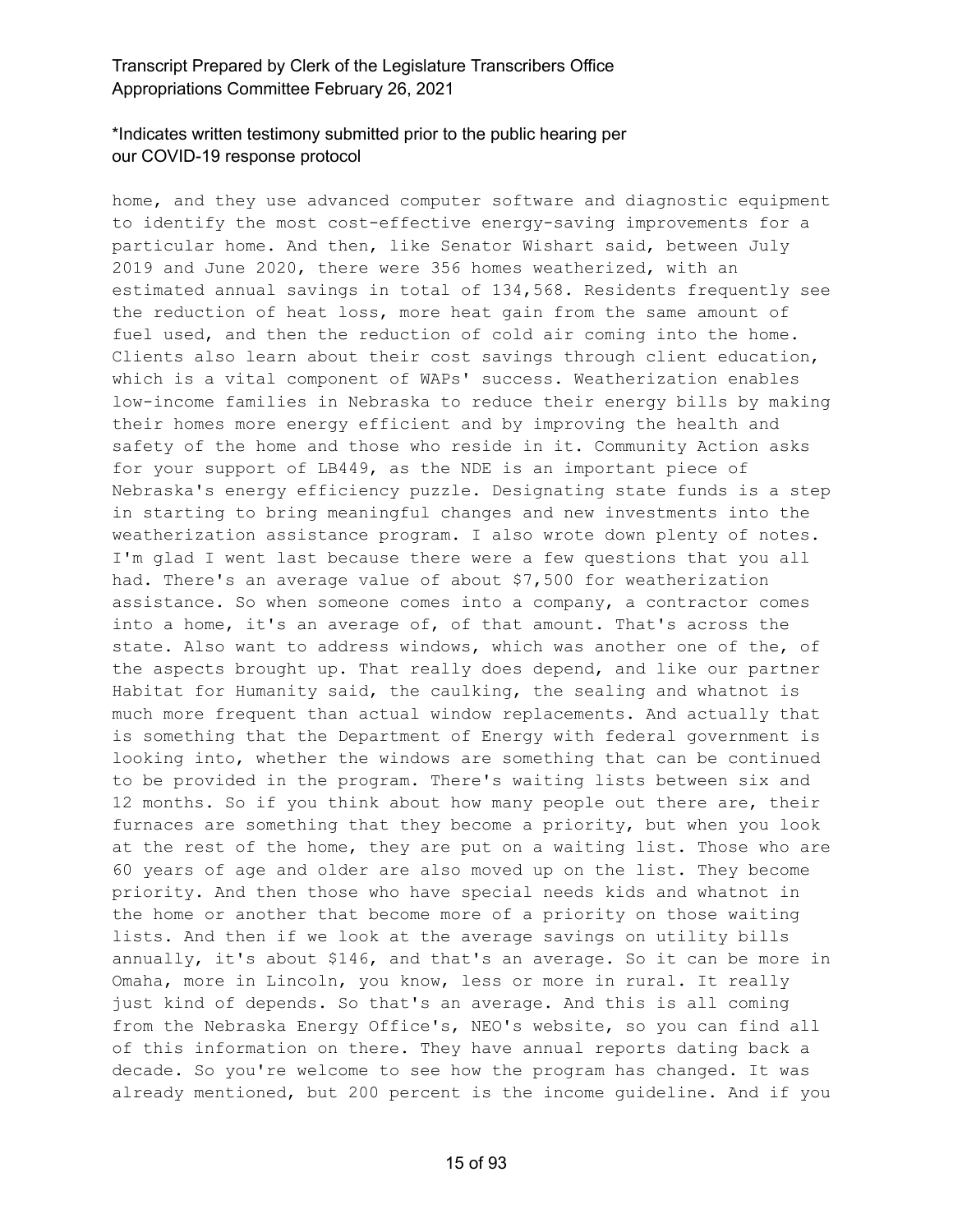\*Indicates written testimony submitted prior to the public hearing per our COVID-19 response protocol

would like more information about the weatherization assistance program per state, I can get that information for you. There's the National Association for State Community Services Programs that has weatherization factsheets on their website, so I can grab one of those from you that is pertaining to Nebraska, which will probably be fiscal year 2018 or 2019. So I can get that for you. Weatherization in Nebraska, the funding can be between \$3 and \$4 million. But if you add the LIHEAP, which because LIHEAP and weatherization, those assistance dollars put together are what help weatherize homes. And yes. So I'm glad I wrote this down, so 66.7 percent and an apartment need to be low income. But I also want to mention that mobile homes are something, too, that can be addressed. And as you all know that, those are spread all throughout the state. So with that, I am happy to answer any other questions you might have. Thank you.

**STINNER:** Senator Hilkemann.

**HILKEMANN:** Few questions then that came up from your testimony, you didn't answer the question about do they have to be owner-occupied?

**ASHLEY FREVERT:** So like I said, it has to be-- so for apartments, it has to be-- no, no, that's not.

**HILKEMANN:** All right.

**ASHLEY FREVERT:** No, the owner does not have to live in the apartment with the individuals that are renting the apartment.

**HILKEMANN:** Right.

**ASHLEY FREVERT:** But 66.7 percent have to qualify.

**HILKEMANN:** But home-- individual homes have to be owner-occupied?

**ASHLEY FREVERT:** I believe that is the regulations right now. I can get that information more specifically for you.

**HILKEMANN:** You said that the annual savings is \$146 a year.

**ASHLEY FREVERT:** That's, that's an average across the state.

**HILKEMANN:** So it's an average of \$7,500 to do the process, saves \$146, so it's about a 50-year payback.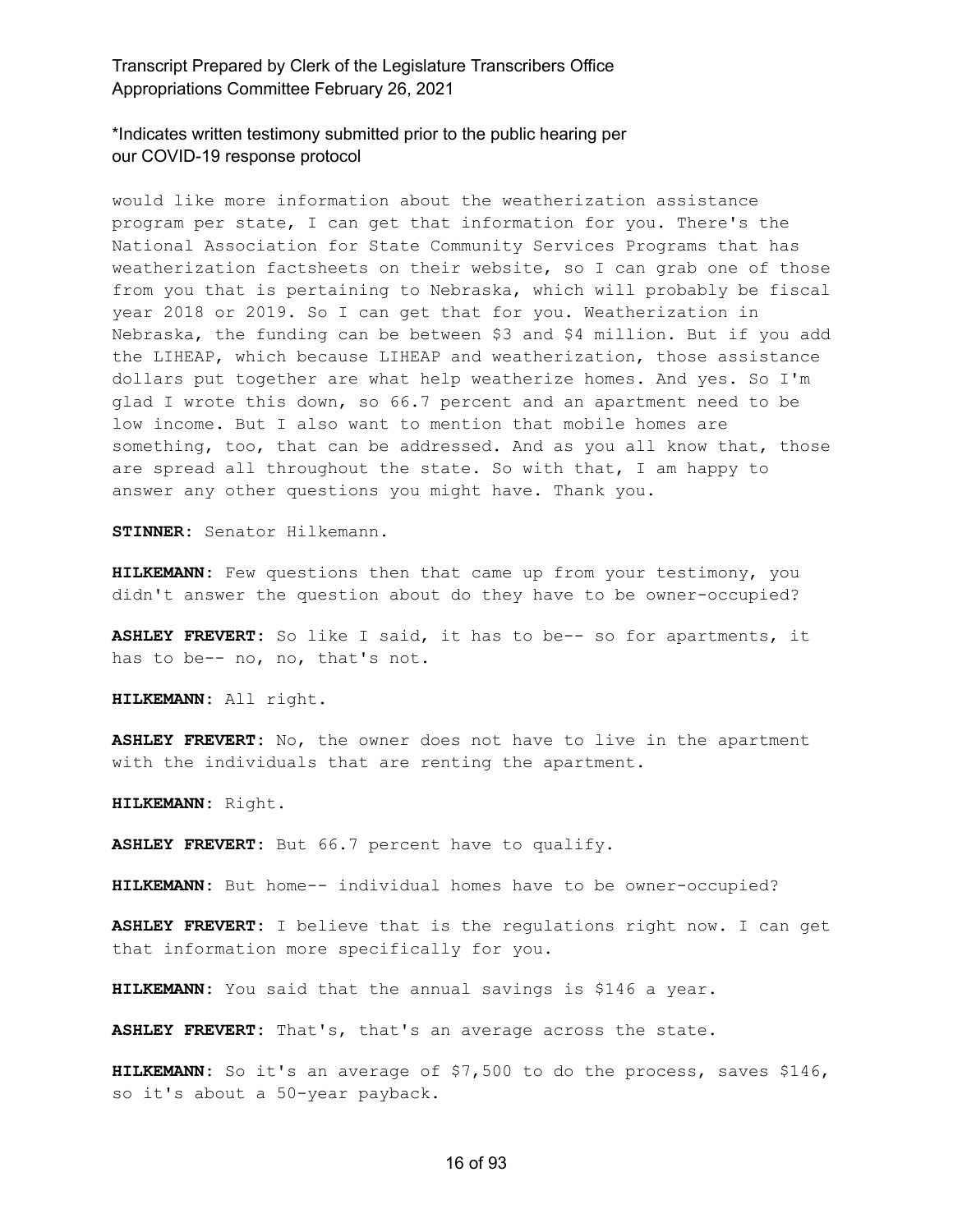\*Indicates written testimony submitted prior to the public hearing per our COVID-19 response protocol

**ASHLEY FREVERT:** Yeah, and it will-- when, when you receive weatherization on your home, you can't receive it again. I think there's like a 20-year limit. So you can say for sure that for 20 years at least, that home is going to be a much more energy efficient.

**HILKEMANN:** OK.

**STINNER:** Additional questions? Seeing none, thank you.

**ASHLEY FREVERT:** You're welcome.

**STINNER:** Any additional proponents? Any opponents? Anyone in the neutral capacity? Seeing none, Senator, would you like to close?

**WISHART:** Well, thank you, committee, for hearing this. My understanding is that all of the federal funds and all of the funds we get in our state have been encumbered. They have been spent. There are waiting lists of people looking to get their homes weatherized. And, you know, I recognize that this is an investment. It's a lot of money to put in a new furnace, to deal with windows. So I recognize it's an invest-- an investment and that the cost savings on average are \$150 a year. That's a lot, first of all, for somebody who's on a fixed income, especially seniors and people with disabilities. But on top of that, when I campaigned and, and I'm sure you all experienced this, too, when I went door to door, I met a lot of people, especially seniors in my district, who are very low income. And when I entered their homes, these are people where they're living in conditions that are tough to live in. Their homes are too hot, their homes are too cold, their homes are falling apart. So this is an investment in low-income people too. It's not going to give us a significant return in the short term, but it's a long-term investment in, in, in the lives of people. And so I think the state should have some skin in the game, especially since there are people waiting to have this happen. So with that, I'll take any other questions.

**STINNER:** Any questions? Seeing none, thank you. There are three letters of support: Nebraska Interfaith Power and Light, Sierra Club, Audubon Nebraska. There's also new testimony from Shirley Niemeyer. That concludes our hearing on eight-- on LB449. We'll now open with our hearing on Agency 33, Game and Parks.

[AGENCY HEARING]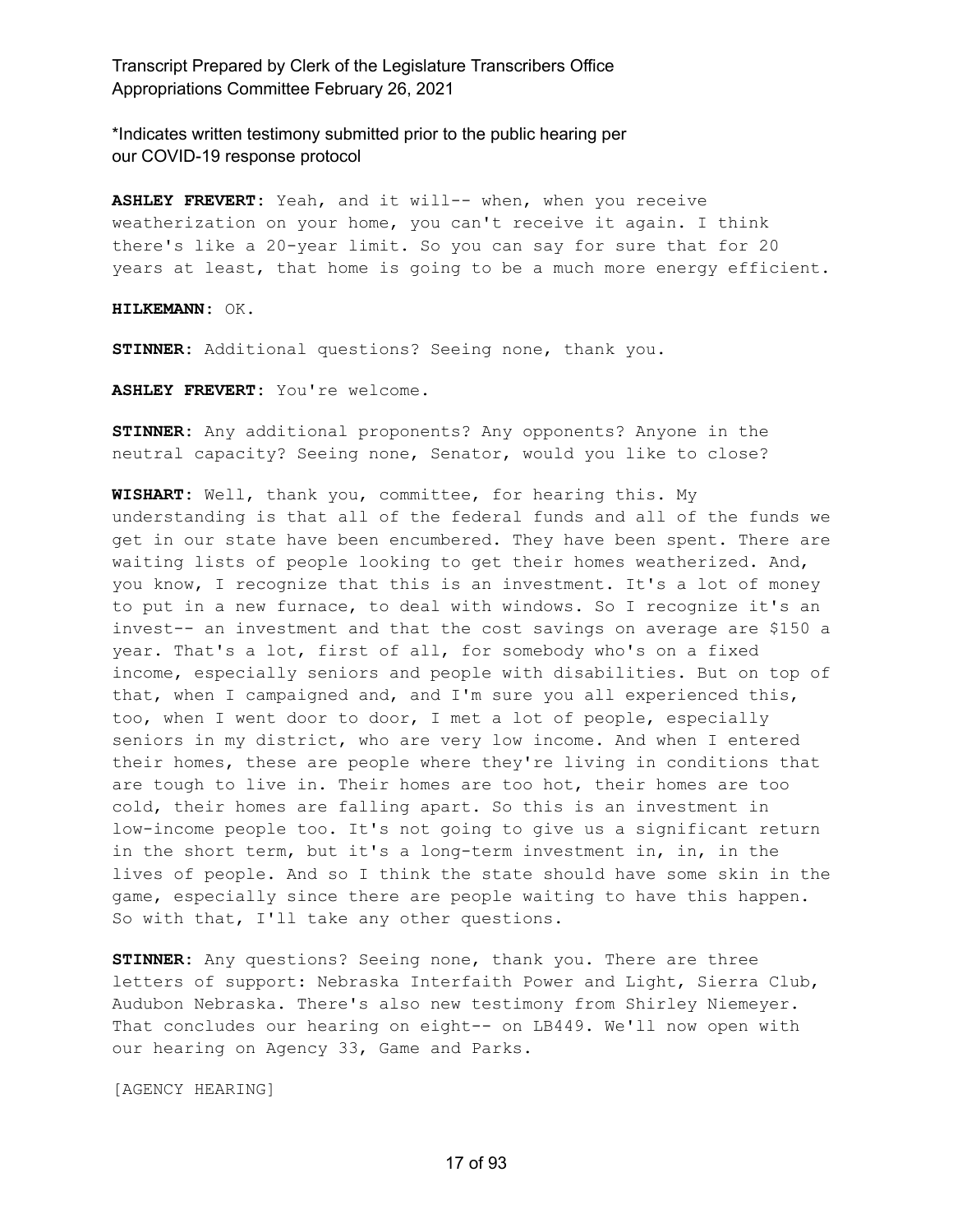\*Indicates written testimony submitted prior to the public hearing per our COVID-19 response protocol

**STINNER:** We will now open on LB469, Senator Erdman. Whenever you're ready, Senator.

**ERDMAN:** Thank you, Senator Stinner, appreciate it. My name is Steve Erdman, S-t-e-v-e E-r-d-m-a-n, I represent District 47, which is 10 counties in the Panhandle. Gonna pass out a couple of documents that I want to go over with you. The bill is pretty simple and straightforward. The bill intends to take \$10 million from the cash fund in LB336 and distribute that on a pro rata basis of \$10 million for the next two years. As you heard when we were having a discussion with the director earlier when the agency came in, that this issue has been going on for a number of years. It doesn't seem to be getting any better. And consequently, this year I have introduced several bills that dealt with Game and Parks, there were seven of them all together. One was to have the Governor appoint the director. Another was to elect the commissioners so they would be elected by the people. And one was to make them pay property tax on all the land they own, not just on what they procured after '77. They have a restriction on one carrying a firearm when you're bow hunting. I don't know that they have authority to administrate Second Amendment rights and others. And then the most important one was one to pay damages for wildlife, and that bill was heard in the Natural Resources Committee a couple of weeks ago. So this bill is a companion bill. This is the appropriation bill to follow up with the bill that I introduced in natural resources. So over a period of years, 20 or more, Game and Parks has had significant issues with management of wildlife. And as you heard the director testify, they're not real sure how many they actually have. And I would tell you that in my past experience as a farmer and being on the boards that I served on, unless we could measure something, we could never manage it. And so what they will tell you, and they'll get a chance to be in opposition and they will tell you that we are going to fix this problem, that we need more tools to fix this problem. And so trust us, we're going to do this. Well, in the last 20 years, they've done absolutely squat, OK? So here we are now. So I believe the only way we're going to get their attention is to take some of their funding and actually force them to pay for damages. One of the things that I think we need to make sure that we understand completely is the U.S. Constitution and the Nebraska Constitution says that you cannot take someone's private property without compensation. And so what they've been doing is they've been doing just exactly that. And so let me find that, so I make sure I read it correctly.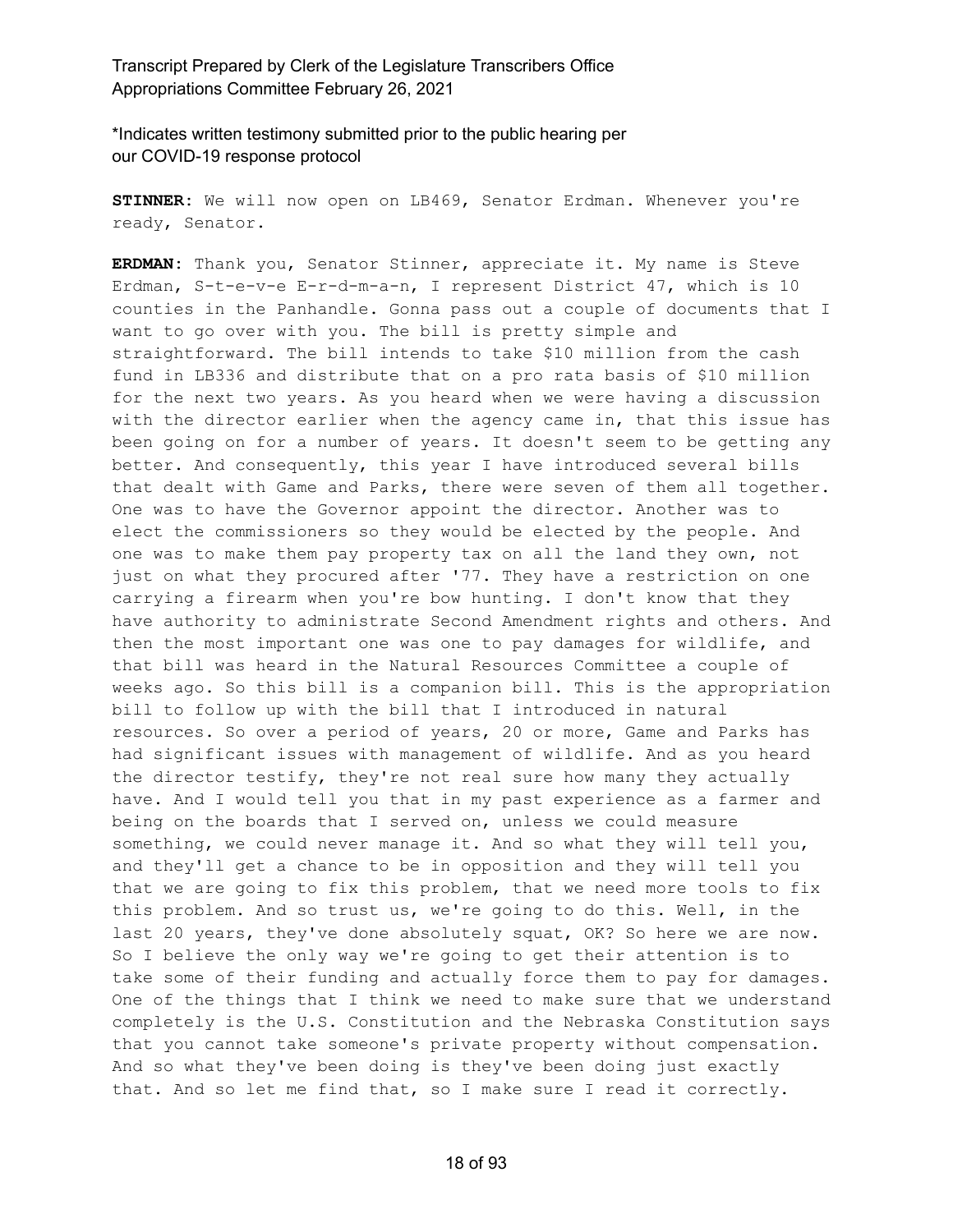#### \*Indicates written testimony submitted prior to the public hearing per our COVID-19 response protocol

Here's what he says, this is Article I, Section 21 of the Nebraska Constitution. "The property of no person shall be taken or damaged for public use without just compensation therefore." Think about that. No property shall be taken or damaged for public use without just compensation therefore. And it goes on and it talked about the cases that were held, settled on this issue, and I thought some that made a lot of sense. And I'll read you a couple of those at this time. Here's what it said about a case that was settled back in 1990. When private property has been damaged for public use, the owner is entitled to seek compensation and direct action under this constitutional provision, regardless of whether the plaintiff could have sued in a tort and under Political Subdivision Tort Claims Act. It goes on to say, there's another case happened in 1988 where cropland, no part of which is taken temporarily suffers compensable damage. The measure of the compensation is not the market value, but the value of the use of the period damaged, the value of the crops which could have been growing on that land. I don't know how much more plain I can make it. They can't continue to take these people's property and not compensate them. I don't know how, I don't know how much more plain it can be. And I have visited with Game of Parks, I have talked to Game and Parks. When my son was a senator, he visited with Game and Parks. He tried to encourage them to do the right thing. That's 20 years, 20 years. And so I'm here today to say that we have to make those people listen to what we have to say and make them take some action on solving the issue. The document that I gave you, I'd like you to pay attention to that front page. And Senator Stinner will recognize these people. And in fact, Senator Stinner may very well have done business with these people on that front page. So I asked, I asked these landowners, and this is not the whole list, this is just a few. All right? There are more than this. And I asked them, so how much damage do you sustain on an annual basis from wildlife? And so Rol Rushman lives in Gurley, Nebraska, which is in Cheyenne County. His estimate is \$35,000 annually. Lane Darnall lives in Harrisburg. He estimates his damage to be \$42,875. Darrell Blackstone lives in Morrill County, \$50,850. Terry Jessen, land in Oshkosh, which is Garden County, \$97,500. Butch Schuler, Bridgeport, \$130,000 every year. Every year. Mr. Schuler has records from his combine that records the yield. He has proof. He has verifiable proof how much he loses to the elk, \$130,000. When Mr. Schuler first arrived as a protester of his valuation while I was a county commissioner, Senator Dorn, he sat across the table from me in 2005 and he said, I lose more annually to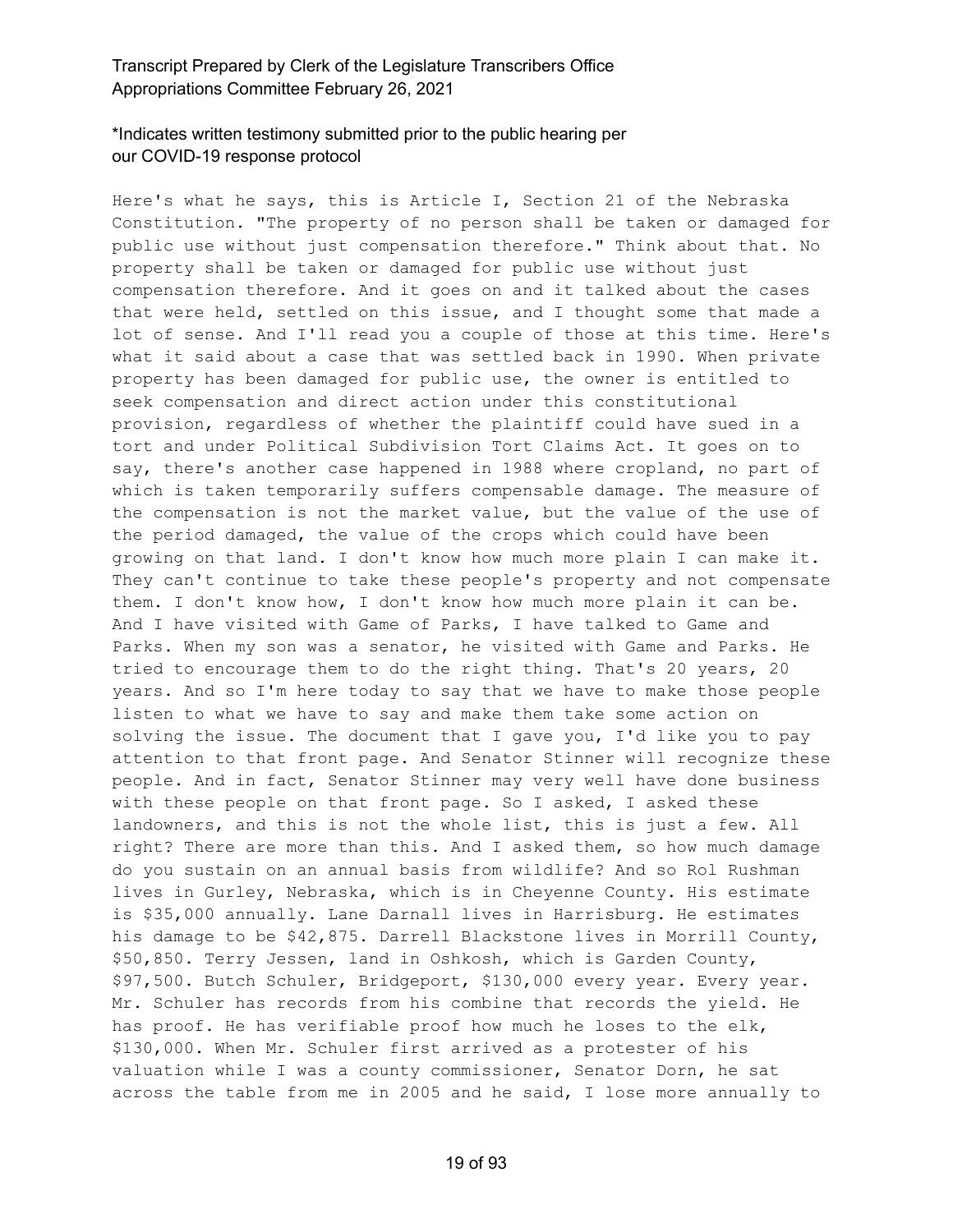# \*Indicates written testimony submitted prior to the public hearing per our COVID-19 response protocol

wildlife than I pay in property tax. And I said, not a chance. Not a chance. So time went by. Finally, one time when he came in to protest, I said, can you prove that? He said, I can. And he did. He spends \$130,000 a year. He loses \$130,000 to the elk and the deer every year. Every year. That would be like Senator Kolterman, you owe \$10,000 on your property tax on your house or your farm, whatever you have, but you're going to spend another \$10,000 for the animals you've got to feed every year. No compensation. That's ridiculous. At some point in time, and I don't know when that will be, because people are getting fired up, at some point in time they're going to do like Senator Hughes said, the three Ss: shoot, shovel and shut up. And that's exactly what's going to happen. Because when Mr. Darnall gets ready to put his cattle out on the pasture this spring and there's no grass there and he's got to make a decision whether he keeps him in the feedlot and it costs him three dollars a day to feed them or put him out on his grass, but he can't because the antelope, the deer and the elk have eaten his grass. Those animals belong to the state of Nebraska and they taking his crops and his produce to feed the animals of the state. That's absolutely wrong. And so when I introduced that bill last week, two weeks ago on the depredation, there was a fiscal note. And sometimes one needs to read those fiscal notes because sometimes they reveal things to you that you didn't think about. So on the second page of this handout is, is the fiscal note from a couple of weeks ago. But I want to draw your attention to one sentence, and the person who did the fiscal note works for Game and Parks. All right? And here here's what they said. They said the total acres inspected figure is arrived at by taking the total number of acres of corn, beans and wheat harvested in Nebraska, 19 multiplied by 75 percent. Why do they do it by 75 percent? Here's the answer. Seventy-five percent factor was used at this, as this was the percentage of the landowners who indicated that they had crop damage due to wildlife during the recent landowner survey completed by Nebraska Game and Parks. Seventy-five percent of the p-- of the farmers in Nebraska are suffering damage from wildlife, 75 percent. This isn't my district's issue. This is a statewide issue. We entrust these people at Game and Parks to manage the animals of the state. And their goal, and you will see by the board members or the commissioners that serve on there, the majority of those are big game hunters or they're part of the American elk foundation or they belong to American sheep foundation or Turkeys Forever [SIC] or Pheasants Forever, whatever they are. Their goal is not to manage the wildlife, their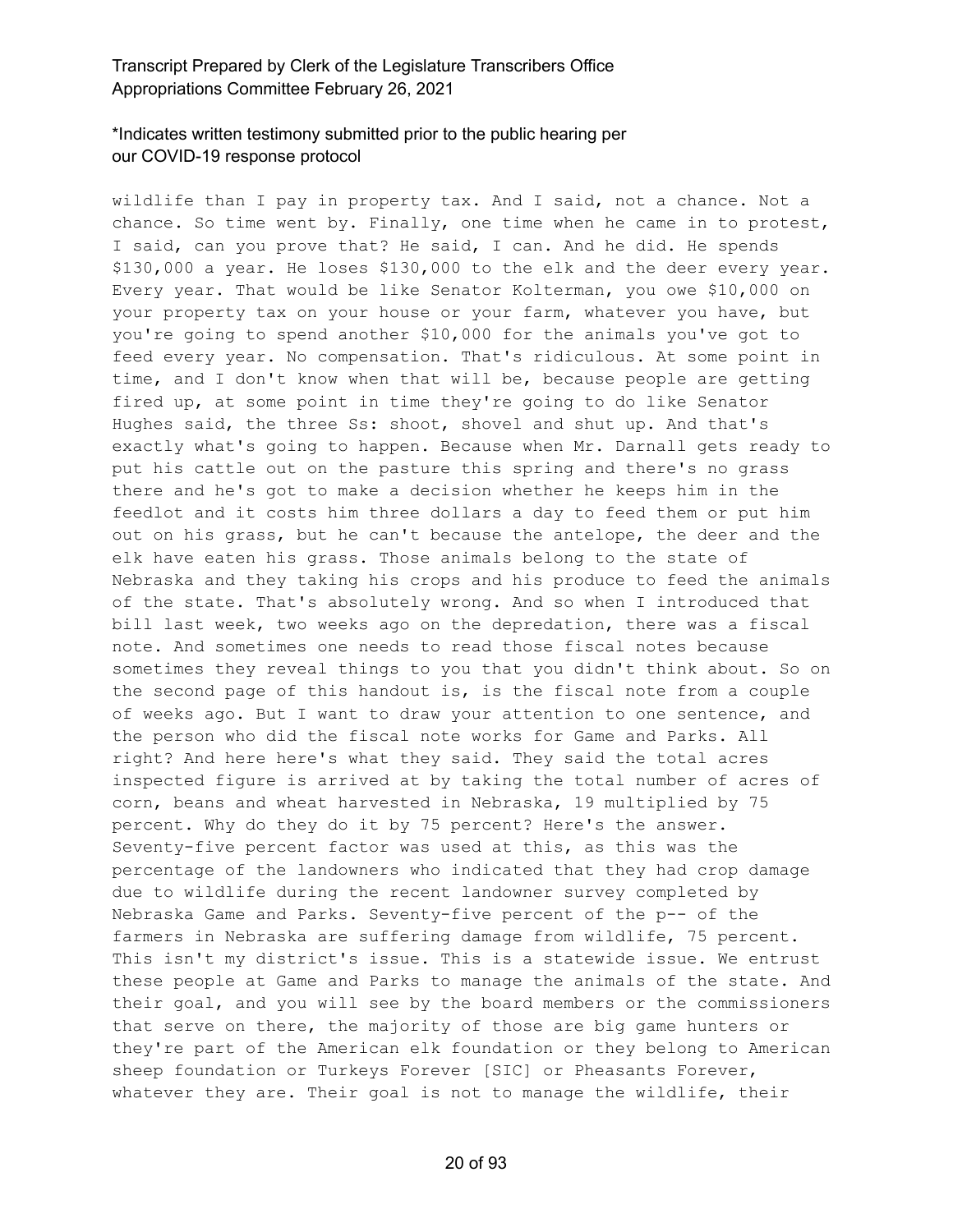# \*Indicates written testimony submitted prior to the public hearing per our COVID-19 response protocol

goal is to increase the number of wildlife. Consequently, that's why they keep buying more land. They do a poor job of managing what they got. There's no reason for us to give them any more. And so today, after you receive this information, then you need to make a decision. Are these farmers and ranchers telling us the truth or are they not? If they are telling us the truth, then we need to do something about it. Game and Parks understands that these issues are out there. In '19, we had a hearing in Scottsbluff, 14 landowners showed up. Natural Resources Committee had a hearing and they heard from these people, they came in and testified about the damages that they suffered. And in September of that year, Game and Parks had made a decision, made a decision to issue 50-- a permit for kill 50 elk, depredation permit for 50 elk. But in their infinite wisdom, once they found out that the hunters were all fired up about that, what they did is they released it to the public that Erdman sent us an email and forced us to do the depredation permits. When I produced the email to director, Deputy Director McCoy, showing him what I had sent only to him on a Thursday, only to him, on Friday had a comment on my Facebook page they wanted to see my email that I sent to Game and Parks. I call the guy. I said, how do you know I sent an email to Game of Parks? And he said, they told me. I said, oh, really? Yeah. Said I called in there, so what are you doing? And he said, well, we were forced by Erdman to do this. So in '20, Mr. Schuler wanted to get depredation permits again. Guess what? No way. Why? It's because we got such pressure from the hunters last year, we sure can't do that again. While knowing that this issue is going to go on again in '20 that happened '19, they turned a blind eye to it and kept on doing what they've always done. We'll get it next year. We're working on this. We're going to issue more permits. And you heard how concise and precise that Director Douglas was when I asked him how to reduce the population. He didn't agree with my numbers. But if they issue 510 permits and only 70 percent or 60 percent kill an elk, the herd is growing. And so I'm asking for this committee to appropriate \$10 million out of the cash fund. Now, here's the good news. Here's the good news. You know how they can stop doing that? Start managing the wildlife. It's pretty simple. You don't want us to appropriate \$10 million out of your fund, how do you do that? Do your job, do your job once. That's how you do it. Pretty simple. OK? So we're going to keep taking \$10 million until you decide to do your job. You decide what you want to do. The ball is in your court. You deal with it however you want. But until we force these people to make a decision, we're going to continue to get what we've got. And there's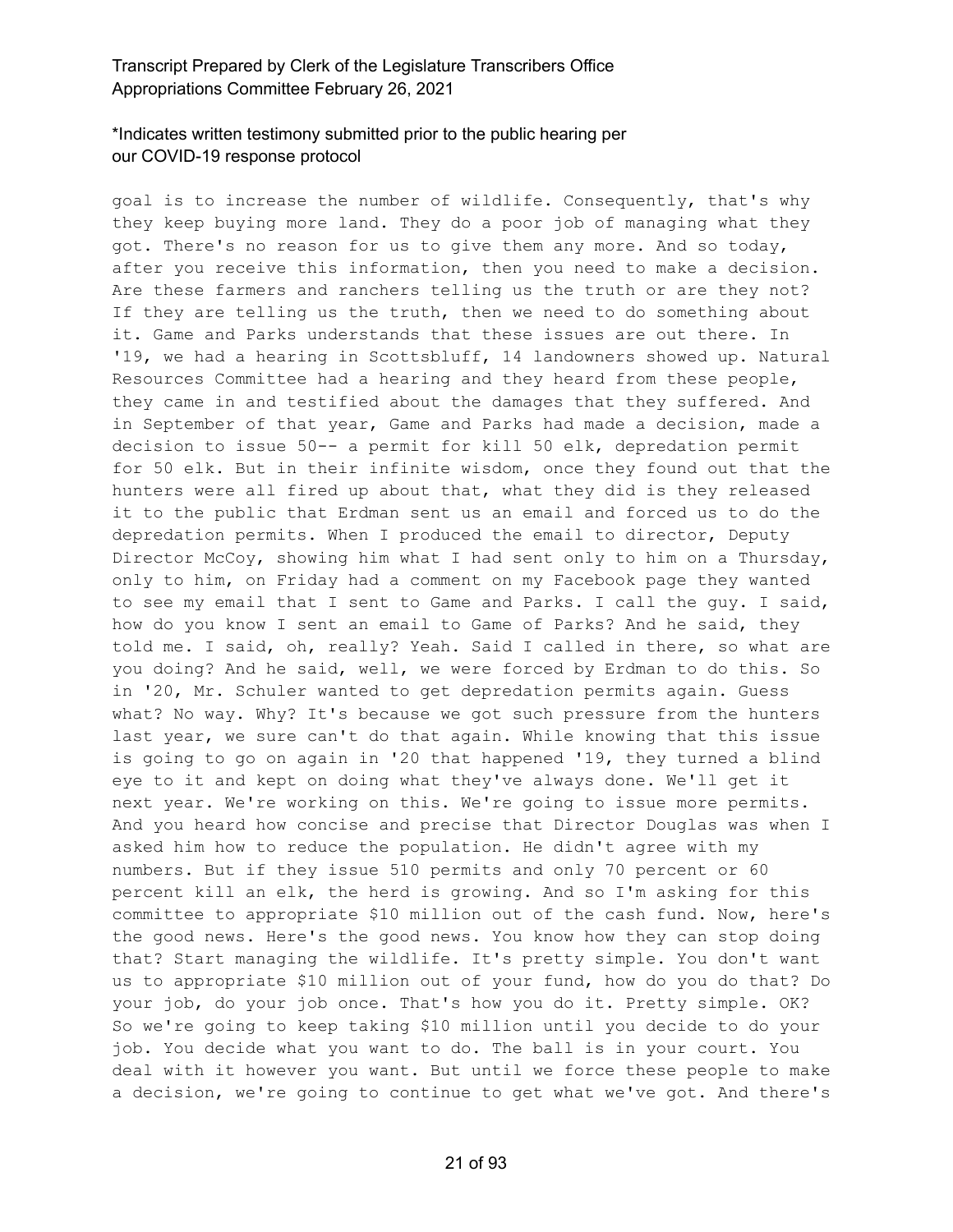# \*Indicates written testimony submitted prior to the public hearing per our COVID-19 response protocol

a saying about that. If you continue to do what you've always done, expect different results. So I think I've fairly described to you what the issue is. I have also described to you what the quick solution will be. You take \$10 million once, I bet you next year Game and Parks has a solution. And they had the wherewithal, they had the authority. They have the options to fix this problem. They did. And there is no solution coming for the spring for these ranchers that when they're going to turn their cows out, that the elk and the antelope and the deer are going to eat their grass. No solution. None. So another year for Mr. Schuler to spend another \$130,000 feeding their elk. Senator Hughes estimated, estimates that to feed the deer in the state of Nebraska, just to feed the deer is \$60 million a year. The agricultural people, those landowners in the state of Nebraska spend \$60 million a year feeding the deer. And when you ask the director how many mountain lions we got, we got 60. Oh, yeah? And when you talk about Terry Brown losing yearlings to the mountain lions, well, we can't verify that. There have been times when there's snow on the ground, the calf is dead, half eaten, there's mountain lion tracks in the snow. But it was a coyote. Half the carcass of the animal is in the tree. Coyotes must have done that. No, no, it's mountain lions. And so what I'm trying to say is we need to make sure we manage our wildlife so everybody can enjoy it. And I'm not against the hunters, those hunters ought to be on my side. Because when the Game and Parks issues a one-time lifetime permit to shoot a bull elk and then never get another chance, they should side up with a guy that wants them to shoot more elk. And that's me. That is the solution that they should have used, because I believe hunting is the best way to control the population. But Game and Parks does not believe that, because if they did, they would be issued more than 400 permits-- or 510 or whatever it was. So, so you can't-- you got to put your money where your mouth is. I haven't seen any of that from this organization, this agency. And unless we hold them accountable, and the only way I know to do that is with appropriating some money from their cash fund to do that. Because I don't know whether the depredation permit is going to get out of Natural Resources, I'm working with them to do some adjustments to it to get it out. Because I'll tell you right now, if that bill gets out, all of a sudden Game and Parks becomes very aware of what the management decisions they need to make. And currently right now, what they say, and they will tell you this, they're a very powerful organization. They have a very good lobbyist. All right? And we've done what we've always been doing for 20 years. And who do you think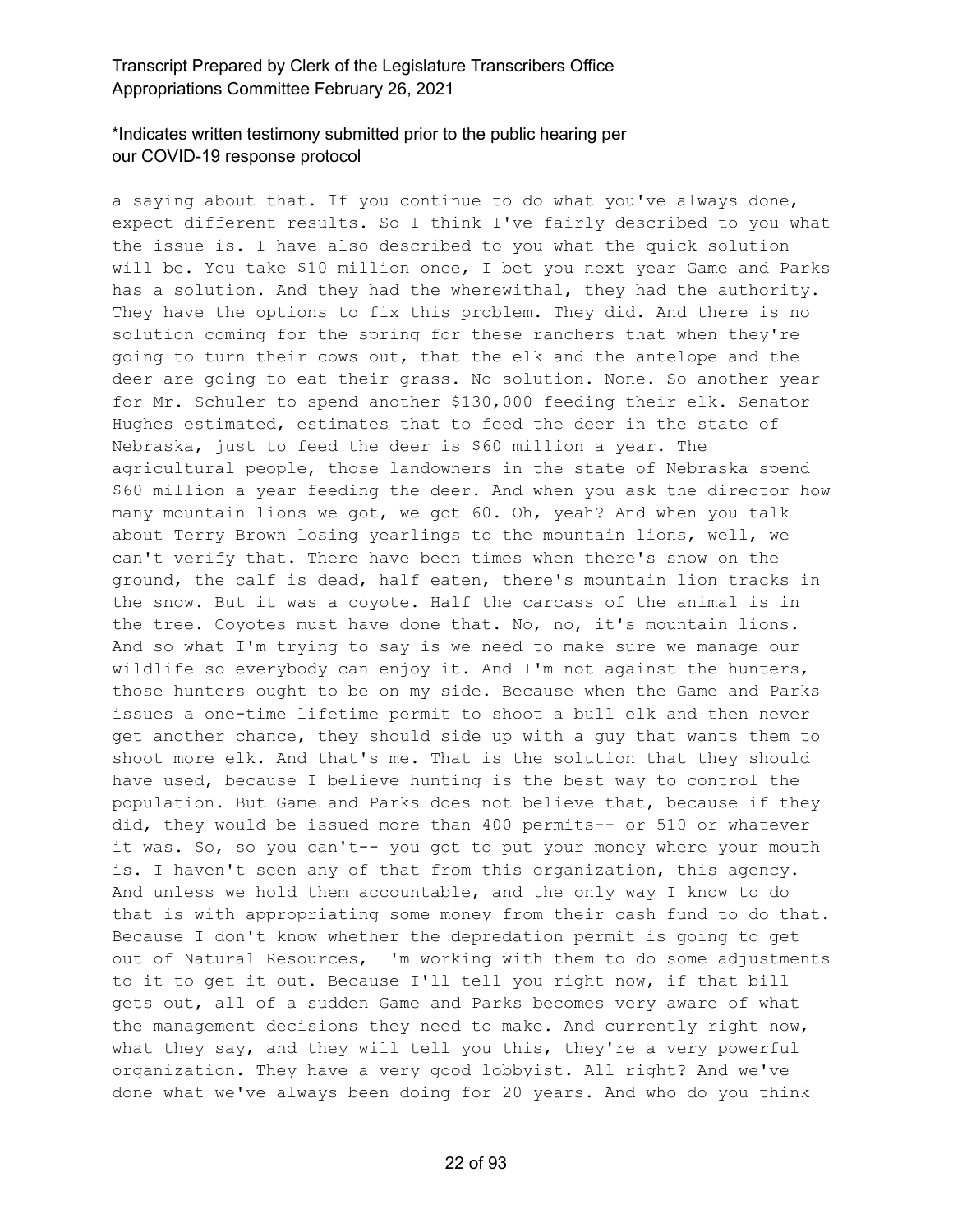\*Indicates written testimony submitted prior to the public hearing per our COVID-19 response protocol

you are, you're going to come here and tell us how to do this? I may not succeed this year, but I'll tell you what, Lord willing, I'll be back next year. And if they didn't like coming to testify seven or eight hearings this year, wait till next year. I'm serious about this. I think that came through. So I'd like to answer any questions you may have.

**STINNER:** Thank you for that introduction. Additional questions? Senator Hilkemann.

**HILKEMANN:** Senator Erdman, so this bill we're looking at is \$10 million and \$10 million.

**ERDMAN:** That's correct.

**HILKEMANN:** And, and but you said, you said-- who's going to make the decision as to whether the property damage has been-- or the, the damage to crops has been determined enough that we can stop, continue to transfer?

**ERDMAN:** Fair question, and I appreciate it. So in their fiscal note, and as you've seen that it was \$117 million to do this. So their fiscal analyst must not be able to read the agenda because this bill was in-- it was delivered the same day to the front or introduced the same day. \$10 million is what it said, so \$117 million. And here's what they're saying. They're saying that you have to hire crop specialist adjusters, and that's going to cost \$29 million to do that. And had all these numbers, and it was one of those, you may have heard this term, CYA. That's what that fiscal note was. So here's how I think it works. All right? So Mr. Schuler has damage to his corn. He calls a crop adjuster that does crop insurance, and my son happens to be one of those. There's many. And they can come out and do an analysis of what the yield loss was. And that crop adjuster may charge them 150 bucks, 200 bucks, whatever it is. Then just they, they'll say this is how much damage you suffered to this, this field. And if it's some that damage to their fences or whatever we have, I used to do appraisals, real estate appraisals, what fences were worth and what equipment was worth. We did that for a small fee, and we drive out and check out how many miles and how many feet of fence you lost, what it cost to replace it. So finding out what the damages are is not going to be as difficult as they perceive it to be in their fiscal note. So it will be a third independent party that comes out and says, yes, it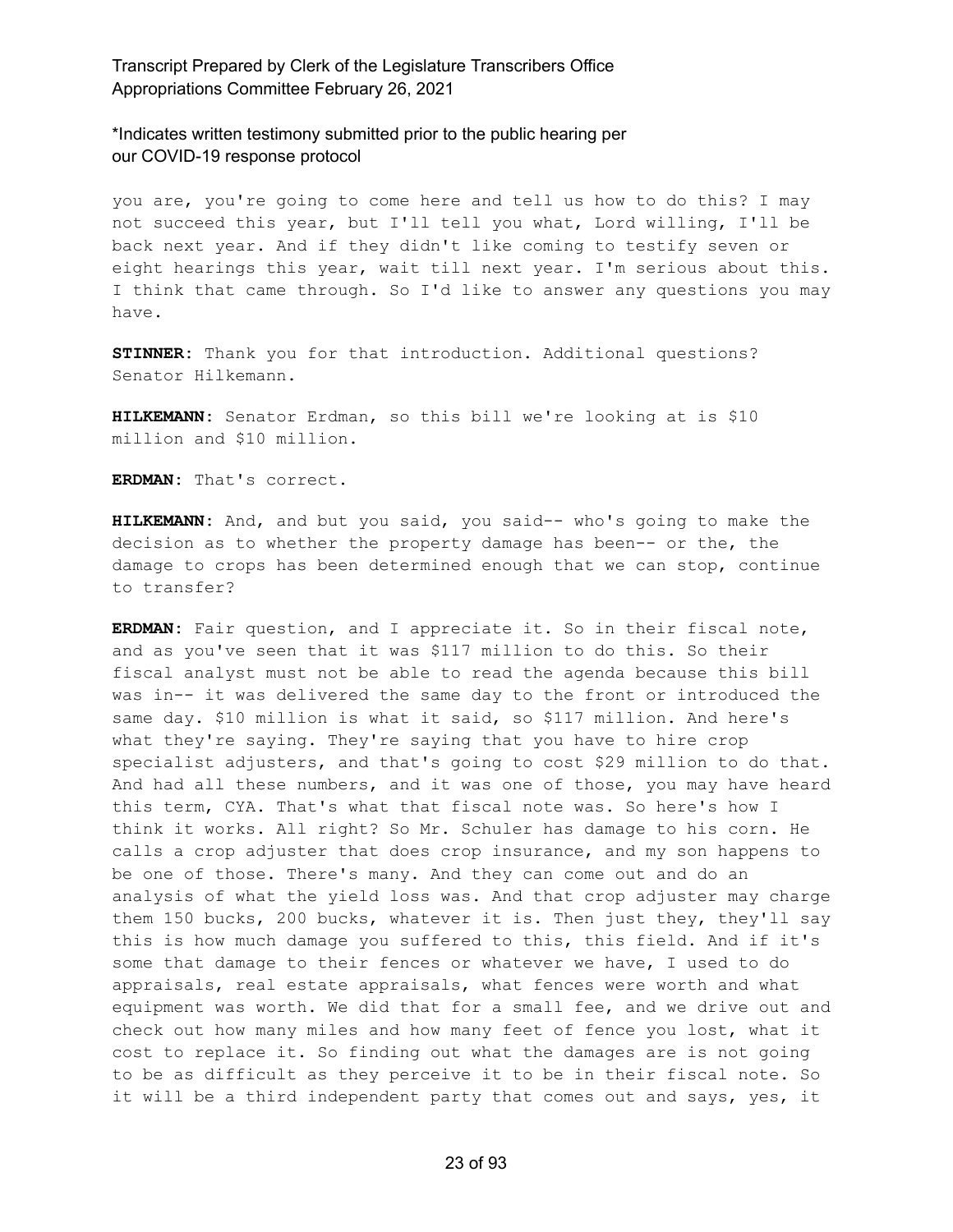## \*Indicates written testimony submitted prior to the public hearing per our COVID-19 response protocol

is. So when the mountain lion kills your calf, there will be somebody out there to say, yeah, hey, look, that is a mountain lion kill. Not the game warden who says no, looks like a coyote. And I don't fault those people out there in a country working for Game and Parks because they can only do what their management tells them to do. So I don't think it's a big deal figuring out what the damages are.

**HILKEMANN:** OK, you've already-- my second question was, how are we going to, how are we going to make these claims? I mean, maybe you have a hailstorm. You have adjusters come through and you make it. With this, it's going to be a different story because those damages occur over the entire season, not just that one specific time.

**ERDMAN:** Well, in that case, Senator, like in, for example, this corn situation, if it was a cornfield, he would call that adjuster before you harvest the corn. One time. And then it would be paid-- this bill says we're going to pay him the 1st of February. They'll be on a pro rata, pro rata basis. If we have \$10 million and we have claims for \$20 million, we pay out \$10 million, you get 50 percent.

**HILKEMANN:** OK.

**ERDMAN:** That's, that's my thought.

**STINNER:** I will tell you, this is one of the longest fiscal notes I've seen, so just I haven't had a chance to really dig into it. But the contention of the department is, is that if we do this, it will render-- participate and receive federal funding through the Wildlife and Sport Fish Restoration Programs. And that's about a \$14.5 million revenue figure, apparently, on an annual basis. So is this the appropriate fund to take it out and has you, have you discussed the legality of this thing?

**ERDMAN:** Senator Stinner, turn to that fiscal note and--

**STINNER:** I got it right here.

**ERDMAN:** On the bottom on the bottom half, there be the paragraph which starts says as: All funding sources as identified as a cash fund. See that?

**STINNER:** I got: As the funding sources identified as a cash fund--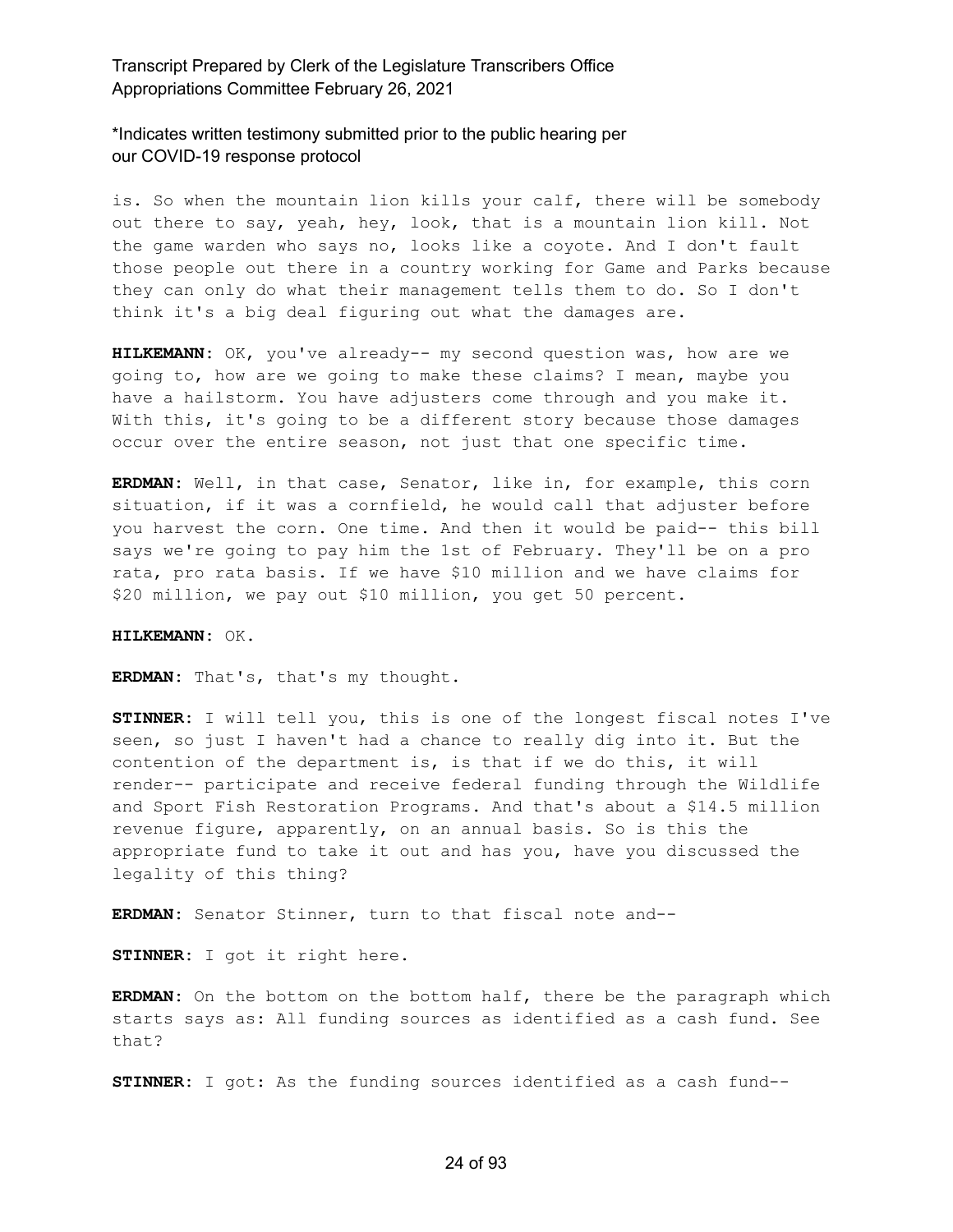## \*Indicates written testimony submitted prior to the public hearing per our COVID-19 response protocol

**ERDMAN:** And then it goes on to say that passage of this bill could, all right, could render, could render Game and Parks ineligible to participate. Could. So then they also commented about the, the statutes that would be violated, right? All right, and they said a federal statute, 50 CFR 80.20. I have looked up 50 CFR 80.20, I have a copy of that. Doesn't say anything about they will restrict it. It said they may. All right? It says, the state must control lands of waters on which capital improvements are made with federal aid funds. Controls may-- controls may be exercised through the fee title lease easement and agreement. May. Doesn't say they will, says may. All right? And then they also highlighted 80.10. 80.10 says the following. It states, acting through these their fish and wildlife agencies eligible for benefits from the acts only if they pass and maintain legislation that assists in the provision of this act; (b) Ensures the conservation of fish and wildlife; (c) Requires the revenue from hunting and fishing licenses. And then it goes on to say, controlled only by the state fish and wildlife agency. And it goes on to say, used only for administration of state fish and wildlife agencies. Is that what Game and Parks is? Yeah. So they're going to tell you, they're going to set up here and they're going to tell you that because of all these federal restrictions, you can't use this money and we're going to lose the money from the federal government. There are a lot like the Department of Transportation. Here's what the Department of Transportation will tell you when you want to change the speed limit in Oshkosh. Oh, that's a federal thing and we can't do that because we'll lose federal money. Same thing they told me when they wanted us to pick stuff up off the sidewalk in Bridgeport. Road Department said we're going to lose federal funding, you can't do that. We left the stuff there, they got federal funding. So they're going to come up here and whine that we can't use this money because it's earmarked by the feds to use for specific things. That's exactly what it says. So we can use it for whatever they need to use it for for management. The problem is they don't want to. And so they put it in the fiscal mode. You got to remember these people, Game and Parks wrote this. There wasn't somebody from the analyst department, it was from Game and Parks. I've talked to the guy that wrote the fiscal notes. All right? And he's not interested in putting the correct information in there and saying, hey, we're going to be OK, we're going to figure this out. So whatever they need to do to transfer funds, that's their job. What I'm trying to ask you is we need to appropriate \$10 million to solve a problem.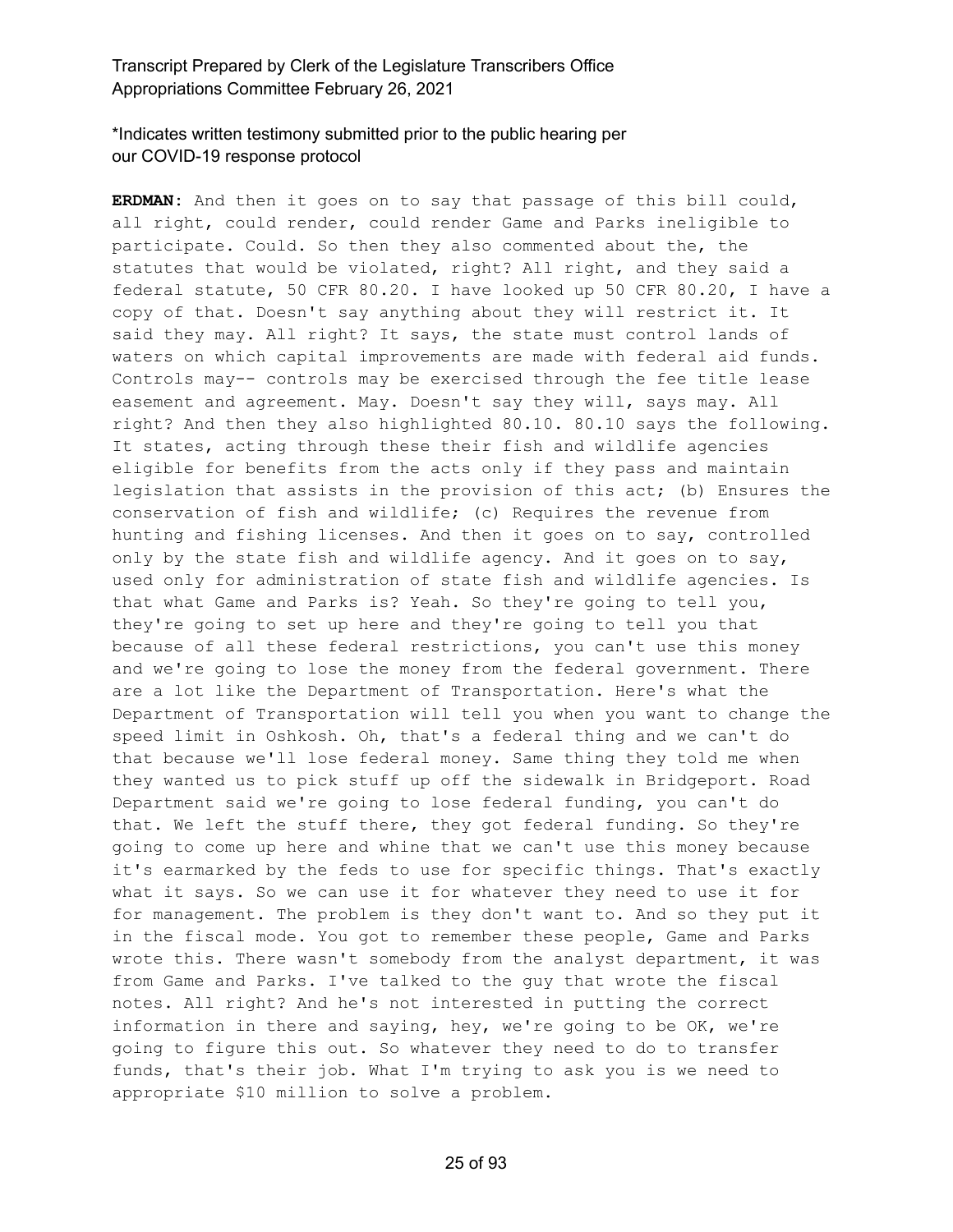\*Indicates written testimony submitted prior to the public hearing per our COVID-19 response protocol

**STINNER:** Senator Dorn, did you have your hand up?

**DORN:** Thank you. Thank you. What-- any idea what some other states are doing or how are other states handling, I call it some damages. Are they paying their funds or are they paying things out or what-- what are other states looking?

**ERDMAN:** Yeah. You know, a lot of other states have different proposal. Like in New Mexico, for example, they give permits to the landowner and they sell them. OK? They give permits to sell when they have an issue with a lot of wildlife. Wyoming does make contributions to people when, when they have wildlife damage. And some of those people do the same thing, Senator Hilkemann, they have a crop adjuster comes out and adjusts what happened to their property and, and they make adjustments that way. So it's a, it's a whole gamut of things that they do. But the thing is, it appears as other states take one thing into consideration that we don't, and that's the landowner. That's the difference. And what we're focused here and Game and Parks is focused on, and you can see by their commission and, and by the board of directors that they have, is that management of wildlife means increasing the population. That's what it means. It doesn't mean find out how many you have, how many can be sustained and get to that number and stay there. That's not what it means. It means increasing the population. That's why they keep buying more land. Last year, they bought 1,520 acres up by Crawford, and I was on-- I'm on the building and maintenance committee. It came to our committee and we didn't vote to approve them to take \$640,000 contribution from the American elk foundation to buy the land. Why did they buy the land? They want to make more habitat for elk. It doesn't make sense. I mean, if you're going to control the population, all right, don't increase the habitat. All right? Or if you're going to increase the habitat, make sure you increase the number of permits to control them. But they don't do that. It's so, you know, they'll come up here and say, well, other states do this or whatever, but when they come up to testify, listen closely to see what their solution is going to be in the spring when the grass greens up and those animals start eating their grass, in the fall when they start eating their corn. Listen real close to see what they're going to do to accomplish that purpose, to reduce those numbers. And you will not hear him say anything that makes any sense. They'll say a lot of stuff, but none of it will makes sense. And you got to judge it by this, what have they done in the past? Absolutely nothing.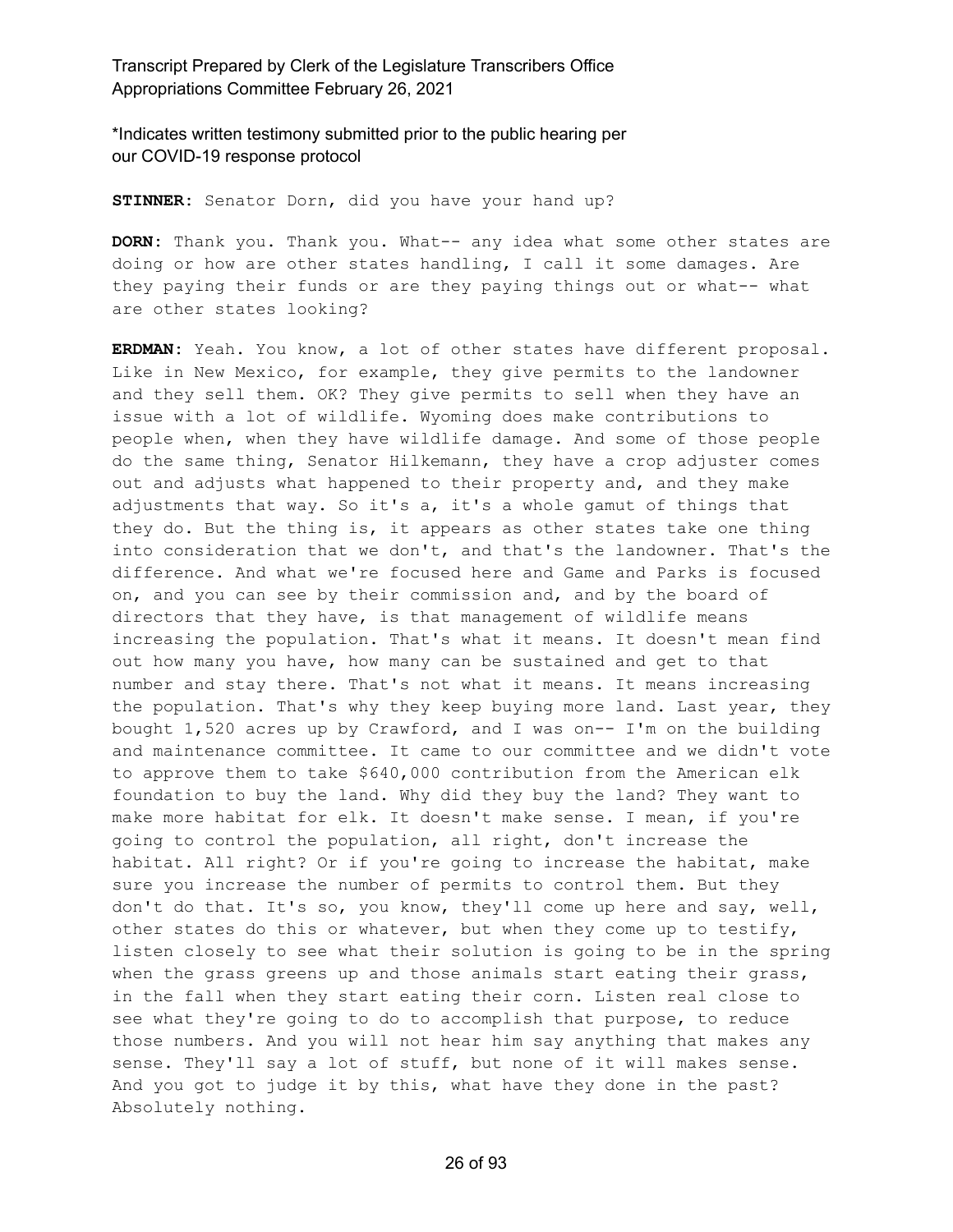\*Indicates written testimony submitted prior to the public hearing per our COVID-19 response protocol

**STINNER:** I have a question. Just one more.

**ERDMAN:** Yes.

**STINNER:** How many? I know they issue X amount of permits, as you testified. Is, is it over sub-- how many elk hunters are there out there? If we issue a thousand permits, would there be a thousand elk hunters or--

**ERDMAN:** Senator Stinner, they, they could answer that question, but it's a cash cow for them. They would, they put out a, you know, an opportunity to draw for an elk permit--

**STINNER:** They'll make money on the extra. Yeah.

**ERDMAN:** --and you send him 100 bucks or whatever it is. And they only issue 400 permits, but you send in 2,000 applications, it's a pretty good deal. So you'll have to ask them that question.

**STINNER:** Do they get 2,000 applications?

**ERDMAN:** I don't know what it is, you have to ask them.

**STINNER:** I didn't know either.

**ERDMAN:** Hopefully they'll know the answer to that.

**STINNER:** There's only so much you can eat.

**ERDMAN:** Huh?

**STINNER:** I'm just kidding you. Any additional questions? Seeing none, thank you.

**ERDMAN:** Thank you.

**STINNER:** Any proponents. Any opponents? Good afternoon.

**JAMES DOUGLAS:** Is it afternoon? Good afternoon. Thank you, Chairman Stinner, members of the Appropriations Committee. Again, my name is James Douglas, J-a-m-e-s D-o-u-g-l-a-s, and I serve as the Director of the Nebraska Game and Parks Commission. I'm here representing the Nebraska Game and Parks Commission in opposition to LB469 for three primary reasons. No, no existing agency cash funds that we utilize can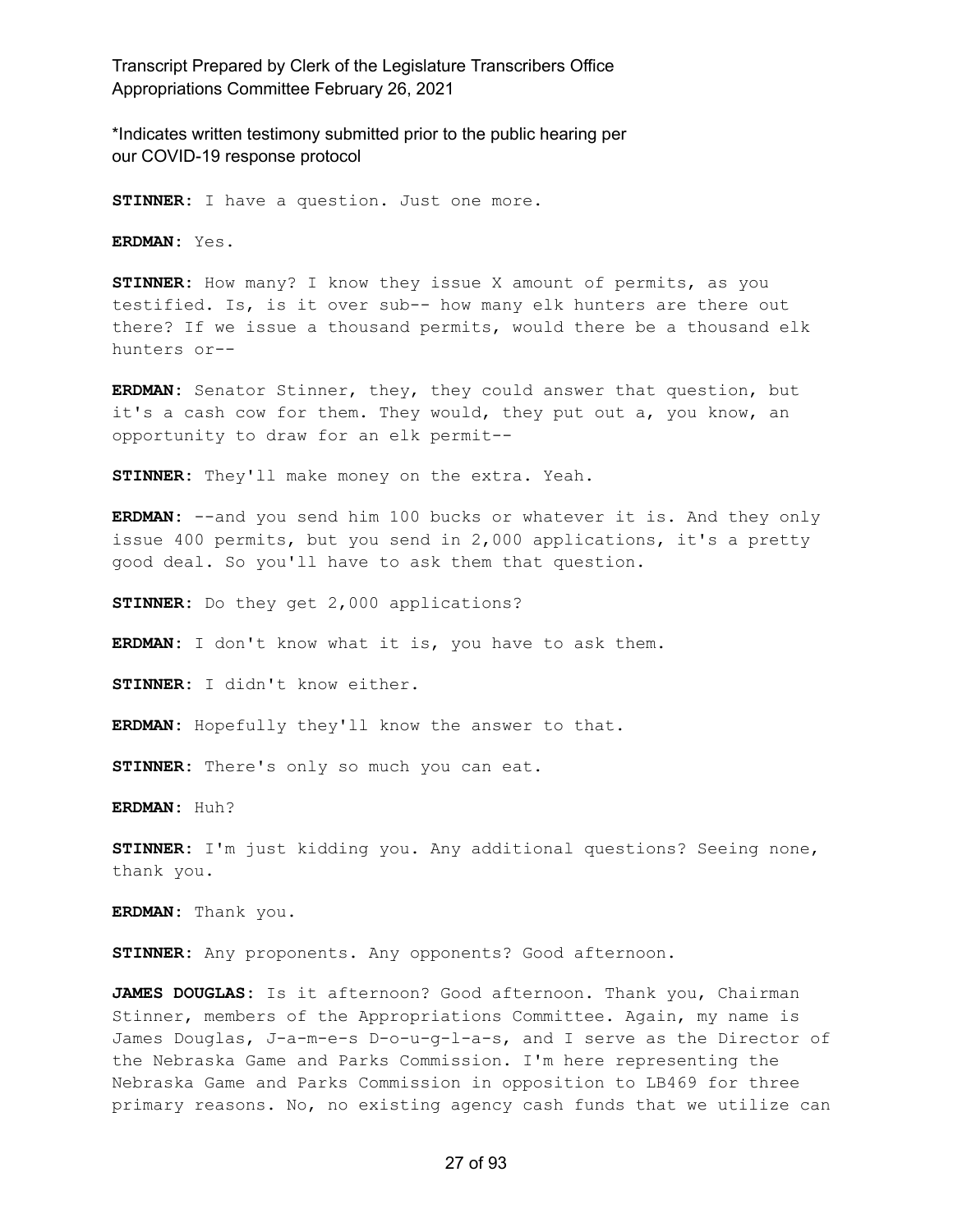# \*Indicates written testimony submitted prior to the public hearing per our COVID-19 response protocol

be legally used to expend funds to reimburse landowners for wildlife damage. All of our cash funds are pretty explicit, explicitly restricted to what their uses can be, and that is not a use for our cash funds. Such actions would render the agency ineligible for federal funds. And there's a couple of different ways that that, that that comes into play. If, if the agency loses control of the funds, then that's one way. And for example, if there's any intermediaries on determining what the payment should be, we would certainly have to first identify, identify that the, that the cause of the payment- first off, we can't use the funds that we have, but, but from the federal aid standpoint, if, if we, if we don't confirm that, you know, the activity that we're paying for, then we would have loss of control is what it's called. So that's another way. And then the, CFR is taken in total context, which we've checked with the Fish and Wildlife Service about that have to do with the use of those funds. They need to be for the wildlife management and not for crop loss. So that's, that's a distinction. Now, there are some states, a few that try to get some money in the hands of landowners in different ways. For example, Wyoming puts a coupon on a, on a permit that somebody takes. And if they, they take an animal off of that property, for example, especially an antlerless animal, a female, then they can turn that coupon in for some dollars. And the reason that's allowed is because the state is then, they're managing the population. They're trying to kill more female animals. And so they're incentivizing the kill of those female animals, but they're not paying for the crop damage. Also, I think Colorado has a program where they combine access payments to landowners that allow hunters that also have crop damage, but they're they're dependent upon the payment being for access. And access is really one of the major issues and is a complicated issue with wildlife damage in the state of Nebraska. Because no matter how many hunters you have, they need access to the property, and it's private property and the, and the private property owners control the access. There's places where landowners, for example, landowners are eligible for permits under a formula. There's landowners that have a bull permit, may not want anybody coming in and shooting any cows or anything until they fill their permit. Or if they have a friend who has a permit or somebody who pays them money, which happens in many cases, to hunt on their property with a bull permit, they don't want anybody else there at the time. So anyway, I'm getting a little off course there. But the other, the third, the third item, the reason that this is not doable is the proposed level of expenditure would not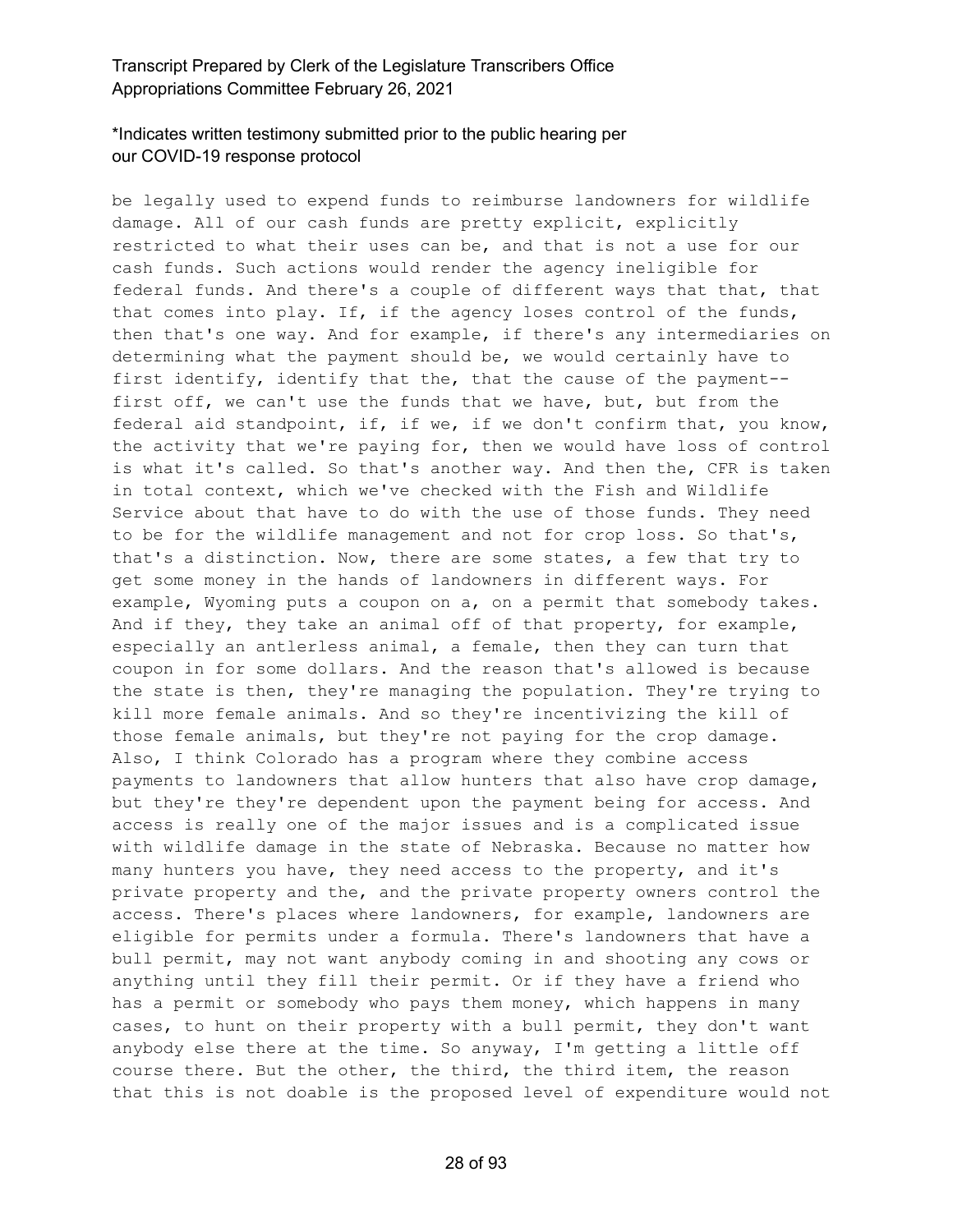#### \*Indicates written testimony submitted prior to the public hearing per our COVID-19 response protocol

be sustainable by any of our cash funds that exist at that level. So if this appropriation required the agency to shift the use of cash funds from license or stamp fees paid by sportsmen and sportswomen to pay for crop losses, as I said, it would cause ineligibility problems with federal aid. The other, the other part of that equation is that it may make sense to look towards the funds that sportsmen produce, but the wildlife of the state of Nebraska actually belongs to all citizens of the state and it does not belong to the Nebraska Game and Parks Commission. So there's never been a tort claim that's been made for wildlife damages in this state that's been paid or approved by the Attorney General's Office. I recently conferred again with the Attorney General's Office about the legality of using our cash funds to pay for wildlife damages. Under the premise, under the premises that I mentioned earlier, where under statutes, it's not allowed. He also pointed out some case law that exists where damages have not been allowed to be paid because the state as a whole owns the wildlife and doesn't have total control on where they go and how often they go where they go. So it is true that we have responsibility as the Game and Parks Commission to manage the wildlife, and it's a complicated program. We're going to work on more incentivizing for landowners to allow hunters. And as I mentioned earlier, one of the bills that's, that's I think will move out of Natural Resources Committee gives us a lot of other tools as well. We do realize that we need to reduce the elk population. One of the things that's happened, and please take this in the spirit that it's given, I'm not trying to make any excuses, but the reality is that in some parts of the state, we have row crops where we never had row crops before. And we may have had elk before, but there wasn't the interaction between elk and corn. Elk and corn do not go well together. The corn acres in the state and the planted row acres, row crop acres in the state continue to expand. There's more than a million more row crop acres today than there was 15 years ago. Some of these are in places in the western Platte Valley up in the northwest part of the state where they didn't exist before, and now we have to try to balance, you know, the elk population and deer population with that fact of life. We're an agricultural state, we recognize that, and we're likely going to be able to have less of certain kinds of wildlife in places where we had them before. Our commission recognizes that. And we're going to use the tools that we have to try to correct that problem. Part of it is going to be a combination of working with landowners individually and having focused seasons within a larger unit where we can, we can laser focus on the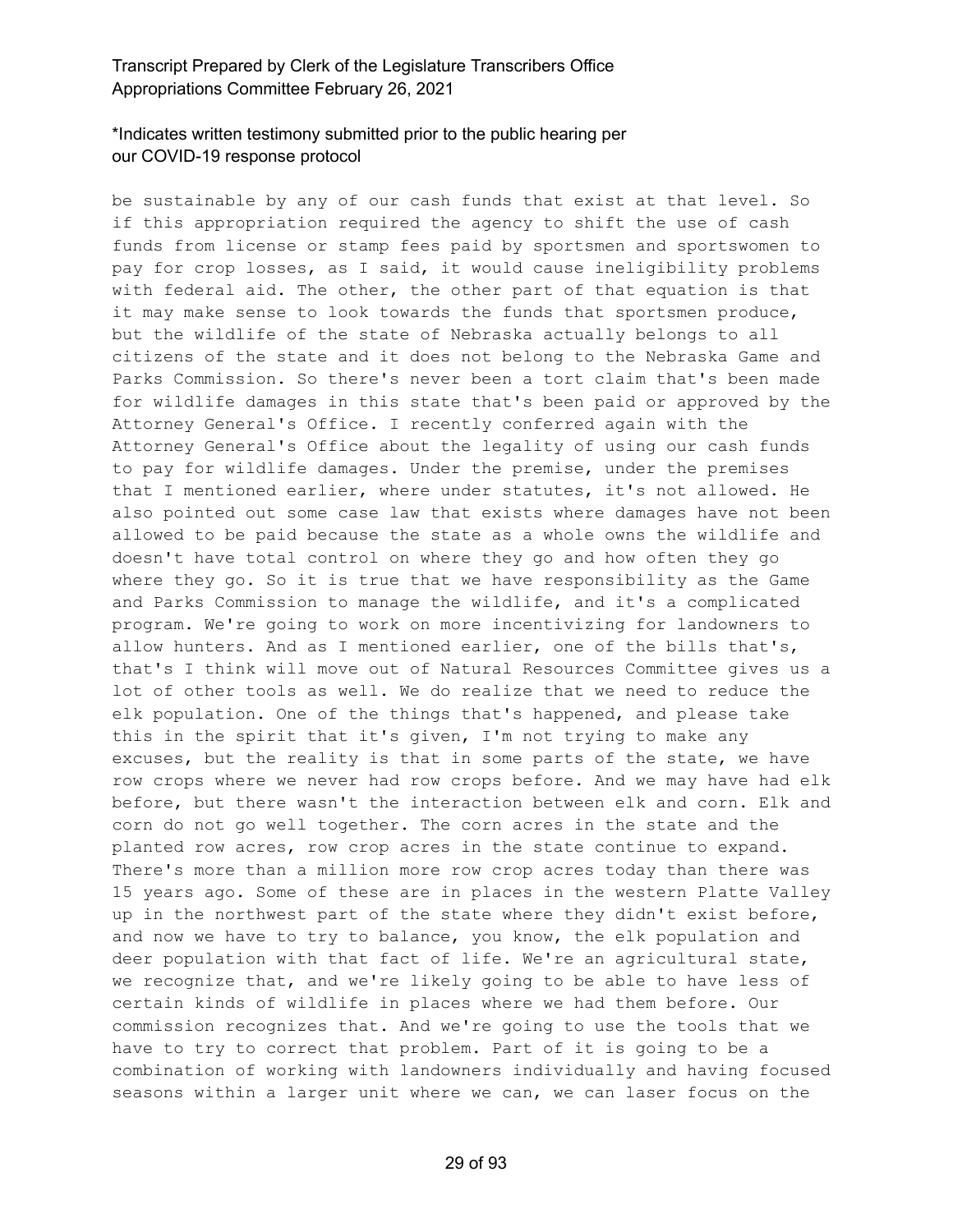## \*Indicates written testimony submitted prior to the public hearing per our COVID-19 response protocol

problems where they exist. We met with seven different groups of landowners last year in what we call hot spots where elk and corn are interacting in a negative way. And we, we told them we're going to seek these other tools. We asked them what tools would be helpful. We had a list of things. All of those tools are included in this bill that we have been talking about. The landowners that we talked to, we said we will come back to you. We get these tools, we're going to, we're going to create individual plans for landowners in that region. And those plans will then use the tools we have. The depredation, the depredation permitting that we can do now is designed under statute to be used when the damage is occurring. They're not designed to be used to try to reduce the population per se, but to try to get the animals off of the area as quickly as we can. So we'll still use those tools, but we need more tools to have seasons that we can stretch out in an instant. If we see we're not meeting quotas, we need tools to let the landowners participate more, incentivize them to allow hunters go. So that's, that's the, that's the program.

**STINNER:** I let you go past your red light so.

**JAMES DOUGLAS:** I'm sorry.

**STINNER:** No, that's fine. I just want to make sure you had enough time to explain your side of things. Additional questions? Senator Clements.

**CLEMENTS:** Yes, you started off by saying no cash funds can be used for damages. Whose, whose opinion is that?

**JAMES DOUGLAS:** That's a, that's just an attorney general that serves our agency.

**CLEMENTS:** And you said you do need to reduce the elk population--

**JAMES DOUGLAS:** Yes.

**CLEMENTS:** --and you are taking steps this coming year to do that?

**JAMES DOUGLAS:** Yes.

**CLEMENTS:** And what are those steps?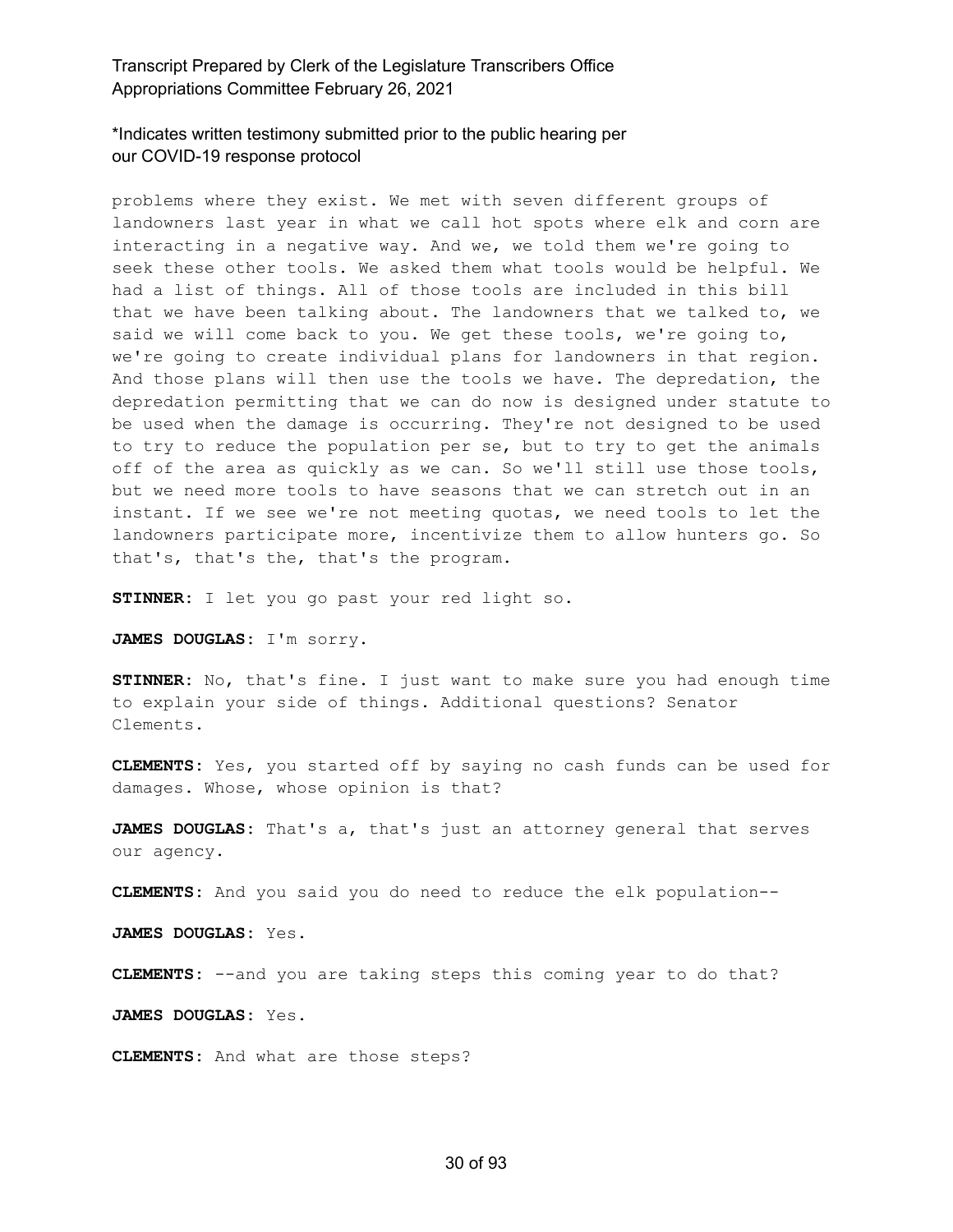\*Indicates written testimony submitted prior to the public hearing per our COVID-19 response protocol

**JAMES DOUGLAS:** We're going to, we're going to significantly increase the, the, the total number of permits for, for elk, but also we're going to significantly increase that portion of those that are antlerless. We're going to start the antlerless season, we're going to halve the, the elk season into two-- so parts of the state into two time frames, and so that we can concentrate some antlerless harvest in some of the hot spots. We're going to use depredation permits early when, when crop damage is occurring, like in August. But we're also hopeful that we get these, these new tools that we, can so that we can reduce the population at any time with special seasons in the hot spots.

**CLEMENTS:** And how many permit applications do you have when you get about 500-- have you had more than 500 applicants?

**JAMES DOUGLAS:** Yeah, I think 1,700 or something like that.

**CLEMENTS:** All right. So you do have demand.

**JAMES DOUGLAS:** We have demand. We do need access for the hunters that might like to have a permit.

**CLEMENTS:** In the, it was mentioned that a bull elk permit is a once-in-a-lifetime permit.

**JAMES DOUGLAS:** It is for the general public, but not for, not for a landowner.

**CLEMENTS:** Landowners.

**JAMES DOUGLAS:** Right.

**CLEMENTS:** Could get multiple years?

**JAMES DOUGLAS:** We also have a, if you-- if I might. We also have a proposal that would be allowed under the new legislation that I talked about, where we could incentivize landowners to either themselves or whoever they allowed to hunt to shoot antlerless elk on their property by after they reach a certain number of antlerless elk on their property, they would get a free bull elk permit that they could use or their tenants or their family could use. And that's an incentive, that's one way to incentivize. There's other ways to incentivize too.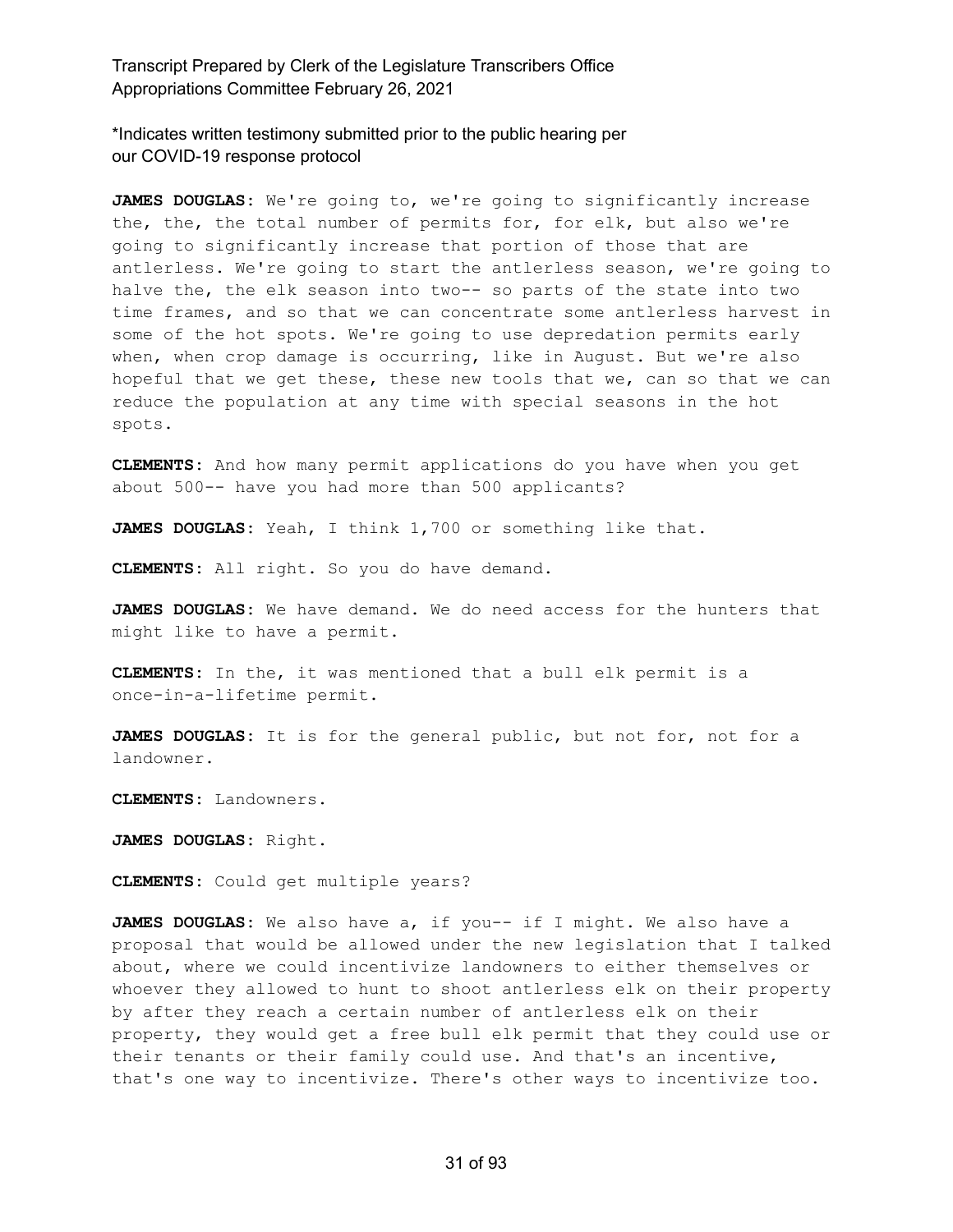\*Indicates written testimony submitted prior to the public hearing per our COVID-19 response protocol

**CLEMENTS:** You mentioned incentivizing by access. How does that work?

**JAMES DOUGLAS:** Access, we can do that through access payments. We could do it through a program like I talked about, where you actually make a payment for each antlerless animal that's killed. And also, like I said, through tallying up your antlerless kill and earning bull permits from it.

**CLEMENTS:** All right, thank you.

**JAMES DOUGLAS:** Yeah.

**STINNER:** Additional questions? Seeing none, thank you.

**SCOTT SMATHERS:** Good afternoon, Chairman and committee members. My name is Scott Smathers, S-c-o-t-t S-m-a-t-h-e-r-s, I'm the executive director of the Nebraska Sportsmen's Foundation, a statewide nonprofit organization that works as the pointy end of the spear, if you will, on educational issues to and from this body of the Game and Parks and to the users in the state. I'm also here today representing several of our member groups that are sponsors of the NSF, RAKS, the Big Red Outdoors, Nebraska Deer Expo, Big Game Conservation Association, Nebraska Bow Hunters Association. In an effort and to save time, I know you have a full agenda coming up shortly with a little lunch period, a lot of questions have been asked and answered from our testimony. We are in opposition to LB469. As you've heard, LB469 in regards to Pittman-Robertson funds and other federal funds, it is not a question of whether they can. They cannot. To answer a question of why are the hunters not on board with any particular legislation that Senator Erdman has brought, if you take \$10 million a year from the continuing and the additional cash funds illegally, you leave zero money left in those accounts to manage the wildlife and produce wildlife efforts for the hunters. That's why we're not on board. Secondly, I want to clear up is that the depredation tag that's been referred to so many times was not 50, was up to 50 for that particular landowner. Hunters were not upset with the issue of the depredation tag. What they were upset with was a portion of outfitters that are having problems getting access for their \$10,000 per animal clients coming into the state. It was not 50, it was up to 50. And I'd have to double check with Game and Parks, but I believe the number that was ultimately harvested was eight animals. So the other thing I want to point out is the simple fact is that what sportsmen mean-- or the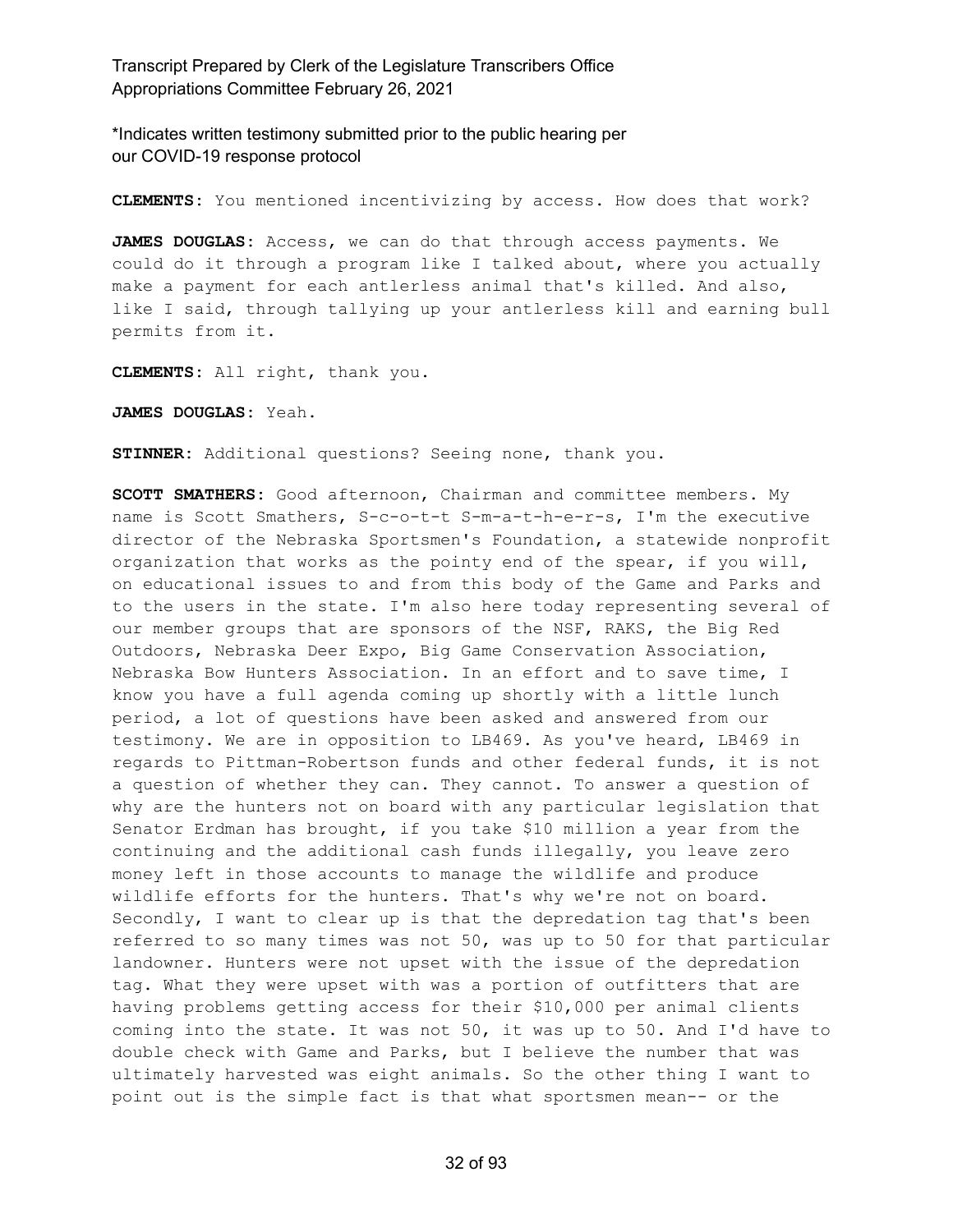#### \*Indicates written testimony submitted prior to the public hearing per our COVID-19 response protocol

question I was asked by Senator Dorn, I wish he was here, but I looked at 10 states around us for Senator Erdman's other bill in the Natural Resources Committee. Five pay for damages. Those are Colorado, Wisconsin, Idaho, South Dakota and Wyoming. Budget ranges from a million to \$3.2 million paid through surcharges to sportsmen in various formats. However, all five of those states require landowners to receive supplemental cash damages access to hunting in a variety of formats. The other five I looked at that they do not pay for damages are Iowa, Kansas, Michigan, Minnesota, North Dakota, Ohio. It's five in total. Again, they pay zero for cap-- for crop damage in any capacity, but they also require access for any kind of additional work. Interesting thing about all 10 of those programs in those states, they require landowners to take preventative and/or ongoing measures to work with local game authorities and also work with local hunters in order to reduce the cow and or doe populations to reduce the breeding cycles on. The other thing I want to point out is that the state of Nebraska, we have 294,000 hunters and hunteresses in our state. I'm talking just hunters. They spend roughly \$780 million, generating \$81.7 million in tax revenue for the state of Nebraska. If you decimate the Game and Parks' ability financially to manage the wildlife, you decimate that number. Also, we don't argue the fact that ag is the number one producer in our state. We agree. Most of us are, most hunters are ag producers and/or ag-related family members. We understand the correlation, but the two need to exist in harmony. There's avenues to solve depredation issues on an ongoing basis. Senator-- or Director Douglas spoke of LB395, Senator Gragert's bill, it's currently, that has already come out of the Natural Resources Committee in LB507, it's a Christmas tree bill. It's on the floor in General File. That would greatly enhance the ability for the Game and Parks to react in a quicker, swifter time frame for all depredational issues. We're asking you to keep LB489 [SIC] in committee. Let them continue a process that started last year with Senator Hughes's LB126, with the Game and Parks, the hunters and several senators working on the issue to continue to put forth an effort. We don't care as an organization whether we're here ten times or 400 times, we will be here. We represent sportsmen. We represent an economic value in the state, we represent a portion of man. But I wanted to correct some of the statements that are being made that are incorrect. I appreciate that, and I'll answer any questions. Thank you.

**STINNER:** Additional questions? Senator Hilkemann.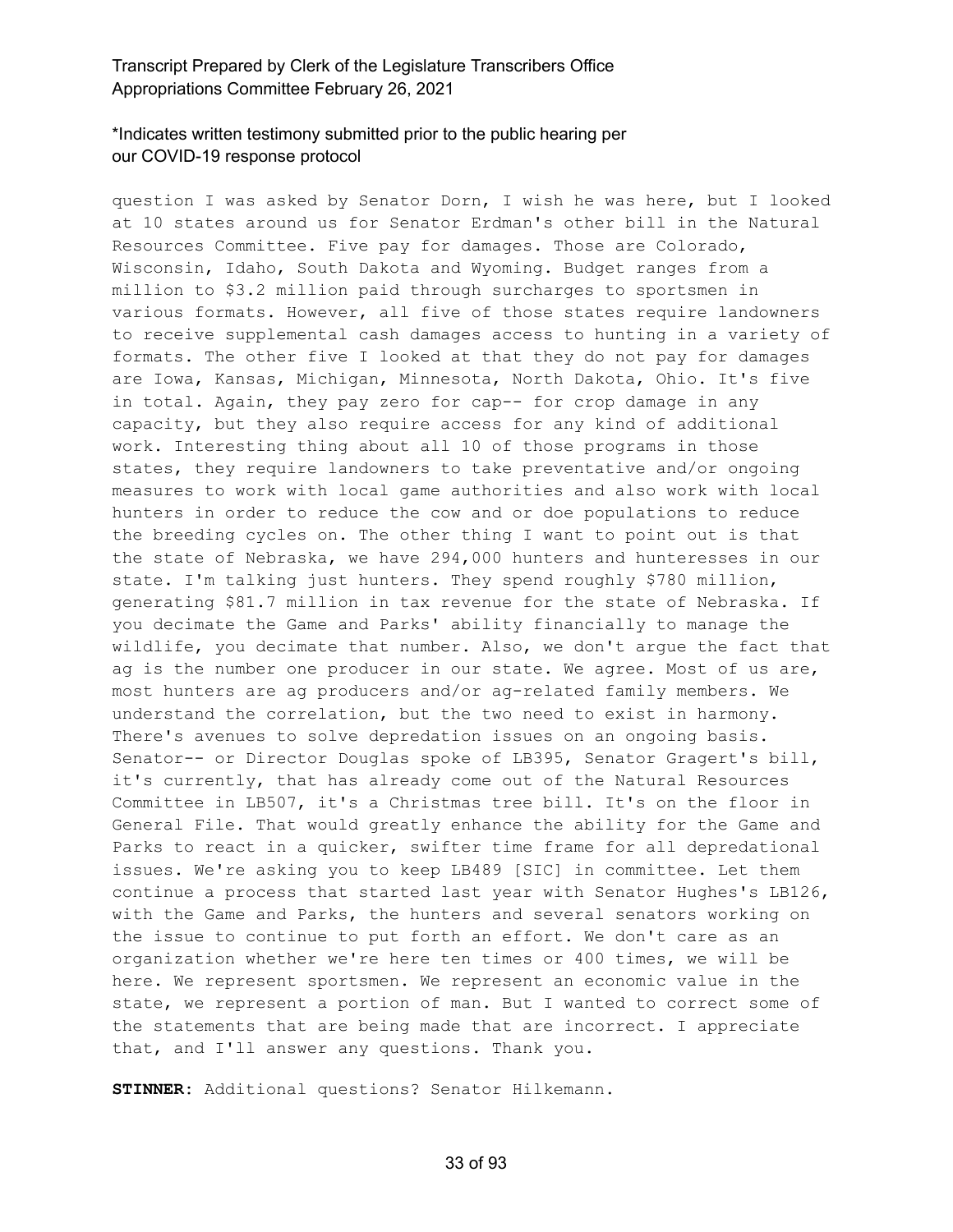\*Indicates written testimony submitted prior to the public hearing per our COVID-19 response protocol

**HILKEMANN:** Scott, thank you for being here. I, just a couple, couple of things that entered my mind. So what you're saying is that this would have a detrimental effect on tourism in Nebraska?

**SCOTT SMATHERS:** Correct.

**HILKEMANN:** And about-- and, and the whole hunting industry, as far as you talked about people bringing in ten thousand dollar clients for, for-- that would be gone with this, well, could be.

**SCOTT SMATHERS:** I don't know that it's going to be gone, but you're going to greatly reduce the number of individuals going to field and spending the said money to do so. I know when I go to Deer Camp in Stockville, it's, this is on the record, so my wife will be able to see this, but it's a rather expensive week. If that is not allowed the count-- Frontier County and Stockville will lose that opportunity for revenue, and Curtis, the city of Curtis. That's going to happen. If Game and Parks do not have the funding which you stripped from Pittman-Robertson funds and Dingell funds and licensing and tag fees, they don't have the ability to manage that wildlife and it becomes even a bigger, worse situation than we have presently.

**HILKEMANN:** Now, this is just going to show my ignorance on this thing. You were talking about, you mentioned Colorado, South Dakota. So what is, does Iowa have a real problem with this or do they not have that much hunting? I never think about that that much.

**SCOTT SMATHERS:** I think the increase in depredational issues, as Director Douglas said, is the increasing number of crops in all the states around us that are producing states. In addition, we've had some pretty devastating natural occurrences of wildfires in the west that have destroyed habitat, that have forced four-legged friends of ours to join us in our state. And once they coming down the Platte Valley where corn has never been before in limited numbers, suddenly there's a large number of corn, elk are not going to leave. They found the, they found the honey hole, compared to rough high terrain with no corn. Where do you think they're going to stay? We've had that issue. It's happening in Iowa. Depredation is not, it's not not occurring. It is occurring. It's how you go about managing and working preventively, and access is a key issue of letting individuals on to shoot cows or does to reduce those numbers.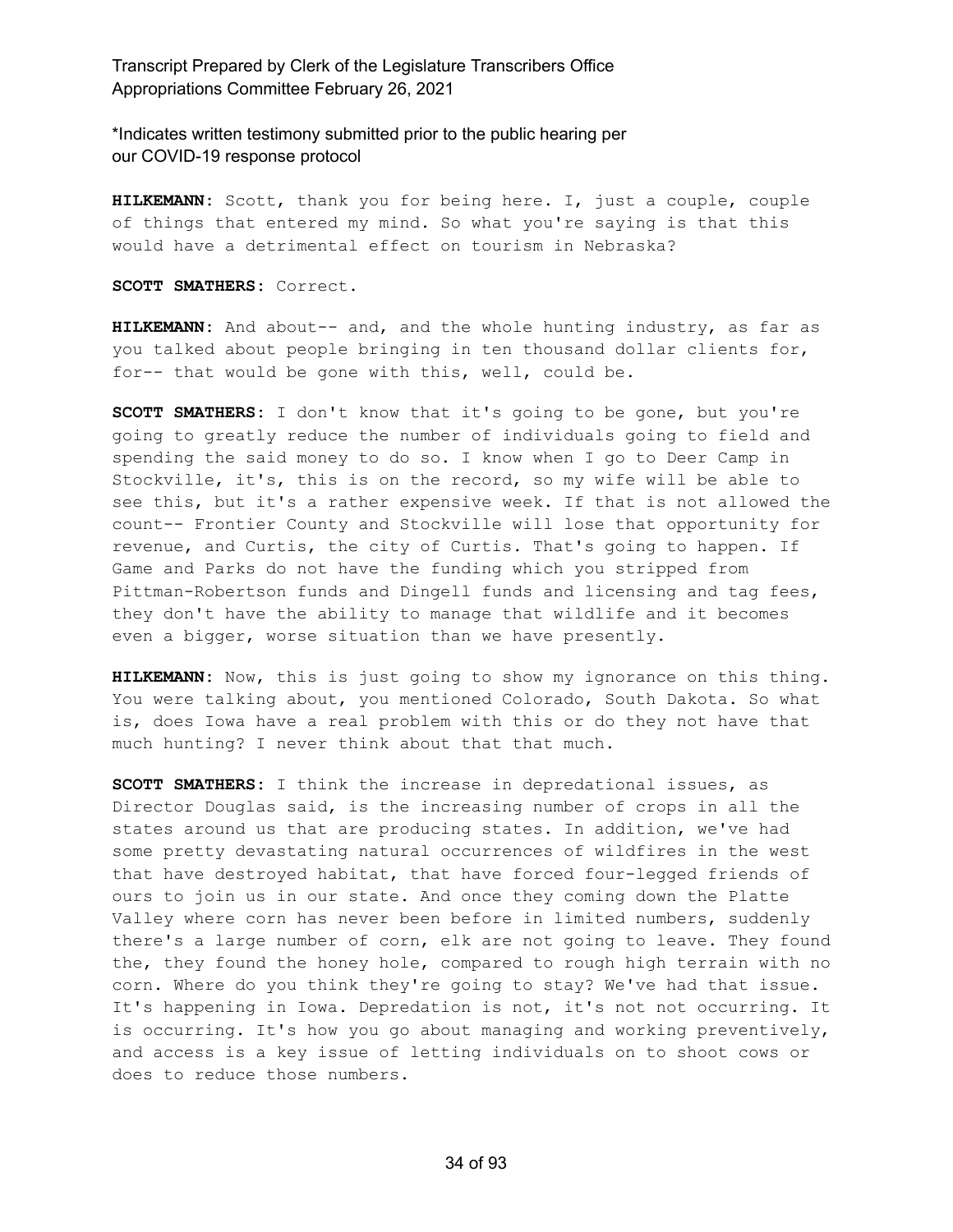\*Indicates written testimony submitted prior to the public hearing per our COVID-19 response protocol

**HILKEMANN:** OK. Thanks.

**STINNER:** Additional questions? Senator Clements.

**CLEMENTS:** Thank you, Mr. Chairman. Thank you, Mr. Smathers.

**SCOTT SMATHERS:** Thank you, Senator.

**CLEMENTS:** I'm wondering, are the sportsmen supporting the issuing of more elk permits?

**SCOTT SMATHERS:** Absolutely. But it has to be done within a science of what we have. And again, I keep hearing the question of we don't- can't match what we don't know. Well, those of you who grew up on a farm or know a farmer, lived as I did as a child in substandard housing growing up, how many mice do you have? You don't know. It's a hard number to calculate because wildlife is wildlife. They move in regions. I manage and own two separate properties, 1,500 acres total in two different locations in the state, strictly for, for a sportsman's paradise for myself and my family, friends and family. As best I do with over 60 trail camps on these two properties, I don't have an accurate number of what's on my property and how long they stay. Young bulls, young bucks will be pushed off in bachelor groups by senior-- and it was hard to count the numbers. So with that said, we will support that. But again, in 2012, as was brought up earlier, EHD occurred in our state. On my property alone, I lost 70 percent of my deer to EHD in 2012. And we manage our herds. We have, we have no, no-hits list. We have qual-- take deer out because of lack of quality and size and, and medical issues. I lost 70 percent of my dear. Last year was the first year we've had some of those numbers back again. So we have to be conscious of what's going to come down. Those diseases occur. And with the larger numbers of herds, those diseases opportunities increase.

**CLEMENTS:** Do the neighbors to your property have crop damage they've talked about?

**SCOTT SMATHERS:** They have crop damage from deer, from raccoons, from crows, from coyotes, from feral cats, from dogs, from everything. And yes, but I work with my neighbors on a frequent basis. I'm a nonproducer. I produce-- other than cattle, cattle and grain and hay. We work with our neighbors, and they, they allow me to take some youth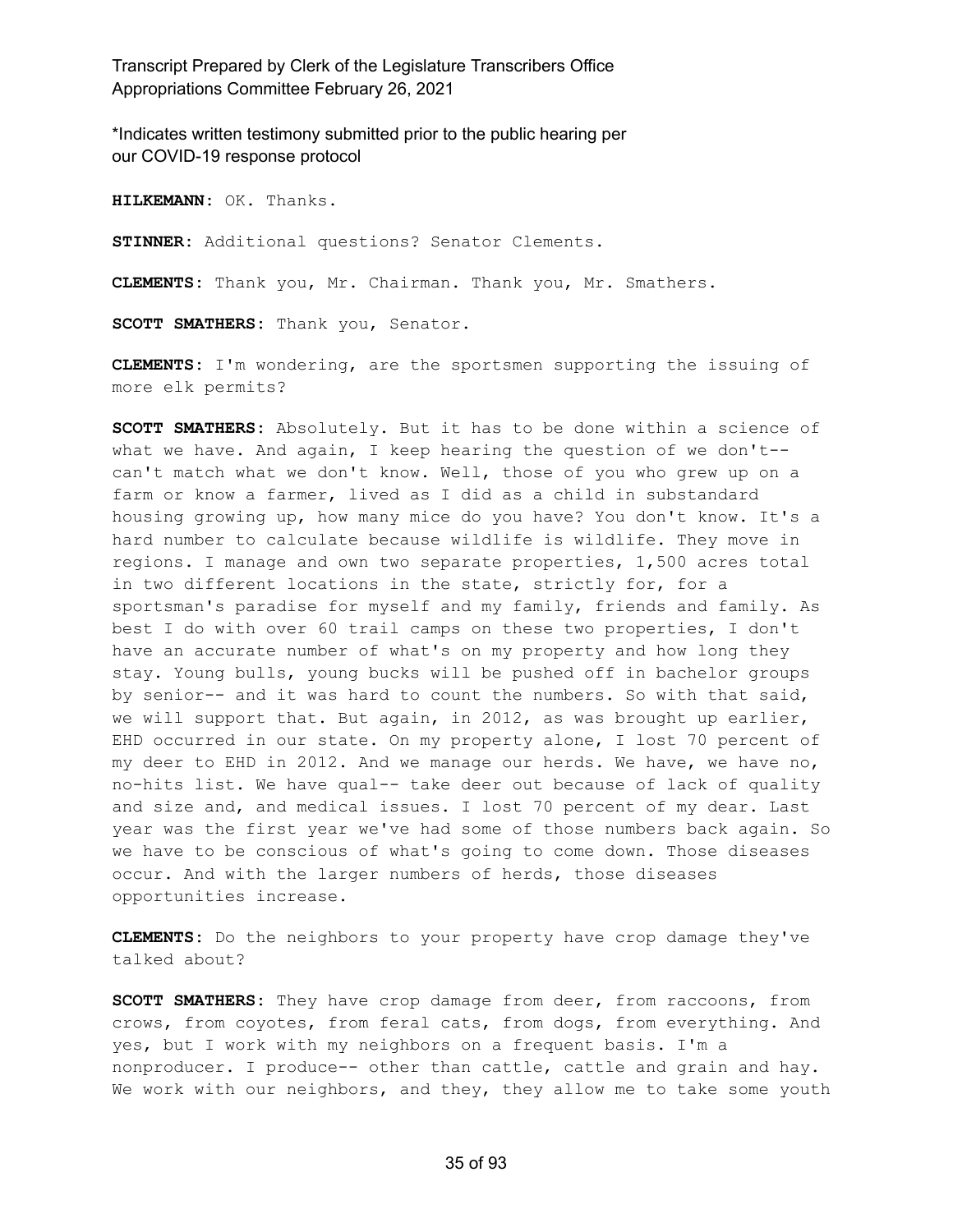\*Indicates written testimony submitted prior to the public hearing per our COVID-19 response protocol

that I mentor onto their property off of my property to take out some does. And it's been a successful relationship for 10-plus years. I'm one person, that doesn't mean that everybody does or does not do that.

**CLEMENTS:** There was a lot of discussion about whether the elk herd is growing. Do you think it has been growing?

**SCOTT SMATHERS:** Oh, I think it has naturally occurred. Again, I speak of-- if you look at the west and what's occurred in our neighboring states from an, from fires and our own national forest fire here in Nebraska, it's moved populations out of standard operating territories. They've moved further down to find food. In addition, the apex predators in Nebraska have grown, obviously, with the statement of mountain lions. They're not, they're-- they survive and grow for a reason. When apex predators moving in the harsh start of winter, they move from the higher regions down to the lower Platte valleys. They do it in every state around us, and that's just science and that's fact. So when they move down, guess what they find? They find the honey hole. They have the bedroom, the kitchen and a wonderful place to live without apex predators jumping on them. So, yes, they've grown.

**CLEMENTS:** Is there now a good reason why you get a elk permit once in a lifetime? You think it should be more?

**SCOTT SMATHERS:** Well, I think that number, I think stat-- that, that rule is going to be constantly reviewed. Keep in mind, the elk have not been in large numbers over 20 years in the state. I mean, the last ten years where we've seen an increase in our elk populations, and I think you'll start to see that as they continue to grow, we'll need more opportunities to draw. I've been waiting five years to draw my elk tag. I go, I go to Wyoming, Colorado to help on my elk. I have never drawn an elk tag in the state. I file every year. You talk about the elk permits, well, it's the sportsmen make up 82 percent of the budget of the Game and Parks from our expenditures. We're well-taxed. We know that. We understand that. It's a voluntary tax. If I send \$20 in for the opportunity to be put in the drawing for a bull elk tag and then pay the rest of the permit fee if I'm awarded it, that \$20 is \$20. We have that mentality and we do that. So that money is not a generated pyramid scheme by the Game and Parks to generate revenue.

**CLEMENTS:** Is it a lot easier to get a permit in Colorado for a bull elk?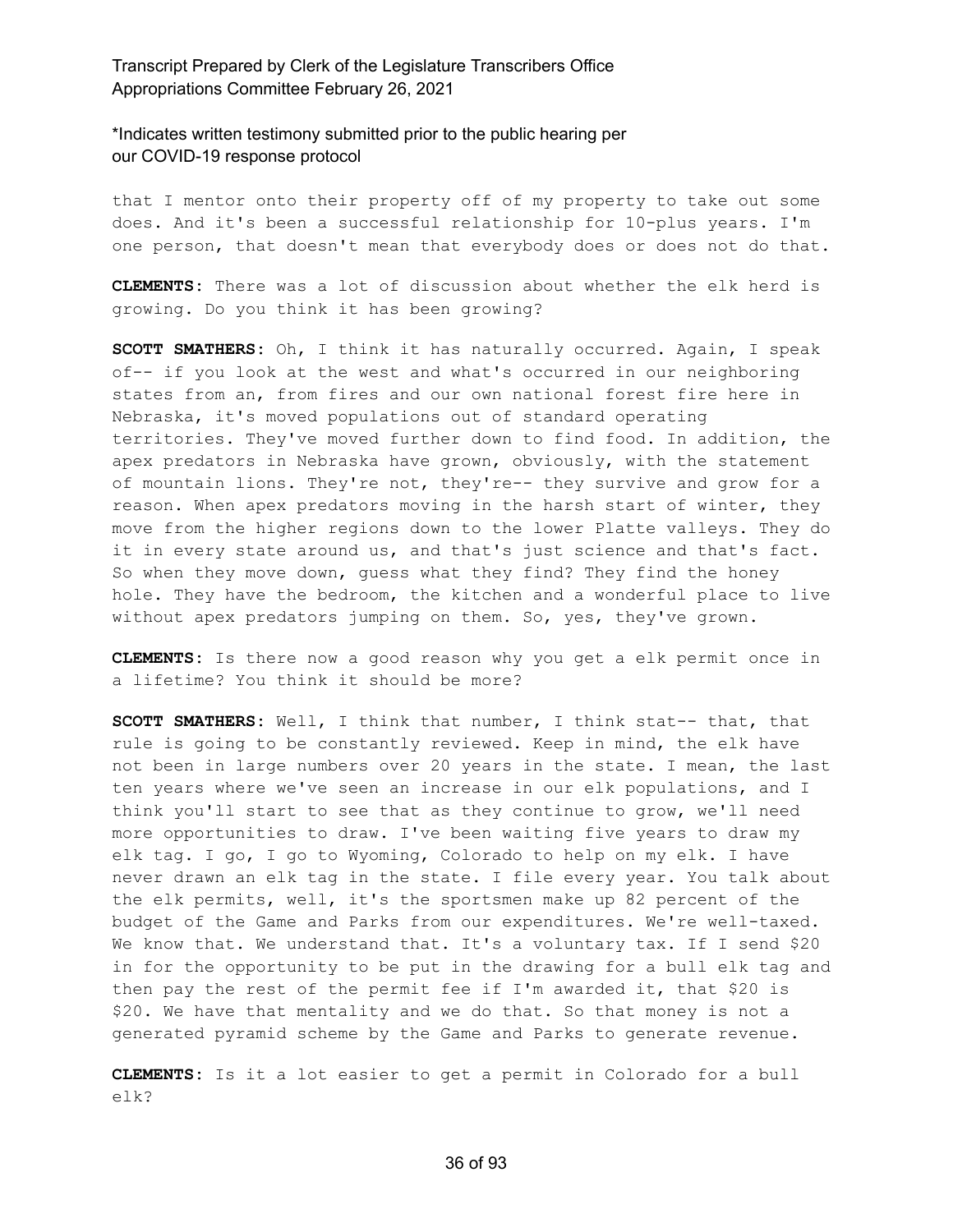\*Indicates written testimony submitted prior to the public hearing per our COVID-19 response protocol

**SCOTT SMATHERS:** There has been, yes. But you also pay significantly larger amounts because now you're including a guide, including an outfitter, including time in the hills. I have two of my best friends that have gone the last two years set up camp, and I went two years ago. We set up camp and four hours after setting camp, we were told by park service we had to leave because of the approaching fires. Basically, I flushed \$7,000 to stay in a hotel in Colorado Springs.

**CLEMENTS:** Thank you.

**SCOTT SMATHERS:** Yes, sir.

**STINNER:** OK, it's 25 after 12:00, that's, uh-- thank you very much for your testimony.

**SCOTT SMATHERS:** Thank you, Senator.

**STINNER:** Not allow anybody else to ask a question. Anyhow, anybody else in opposition? Seeing none, anyone in the neutral capacity? Seeing none, Senator, would you like to close? And while there's being preparation for Senator Erdman, we have one letter in support from Ronald [SIC] Rushman. In opposition on LB469, we have the Nebraska Chapter of the Wildlife Society, Sierra Club, Nebraska Pheasants Forever and Quail Forever.

**ERDMAN:** Thank you, Senator Stinner. As, as expected, they shared with you exactly what I thought they would. I need to get Mr. Smathers' email so I can send him when my next hearing is going to be so he can be there. He follows me around. Mr. Smathers testified last year on a bill I introduced to let landowners shoot animals on their property, and he stated some things that weren't exactly true. He stated that, that depredation killed eight bulls, eight bull elk and no cows. That's a false statement. There were three bulls and five cows. And he also said if this, if this bill is adopted, there's going to be 30 or 40 animals harvested and dropped in the drain ditch somewhere. And then they whine about people not letting them on their property, and those letters that I just passed out to you were from those constituents that I didn't include, as well as the ones I did. And I talked to Mr. Darnall about hunting and he said, I'm trying to make a living, paying my high taxes and continue to farm. I don't have time to take off a day or two or three or a week to tell somebody where my property is or show them where the elk are. And then they get on my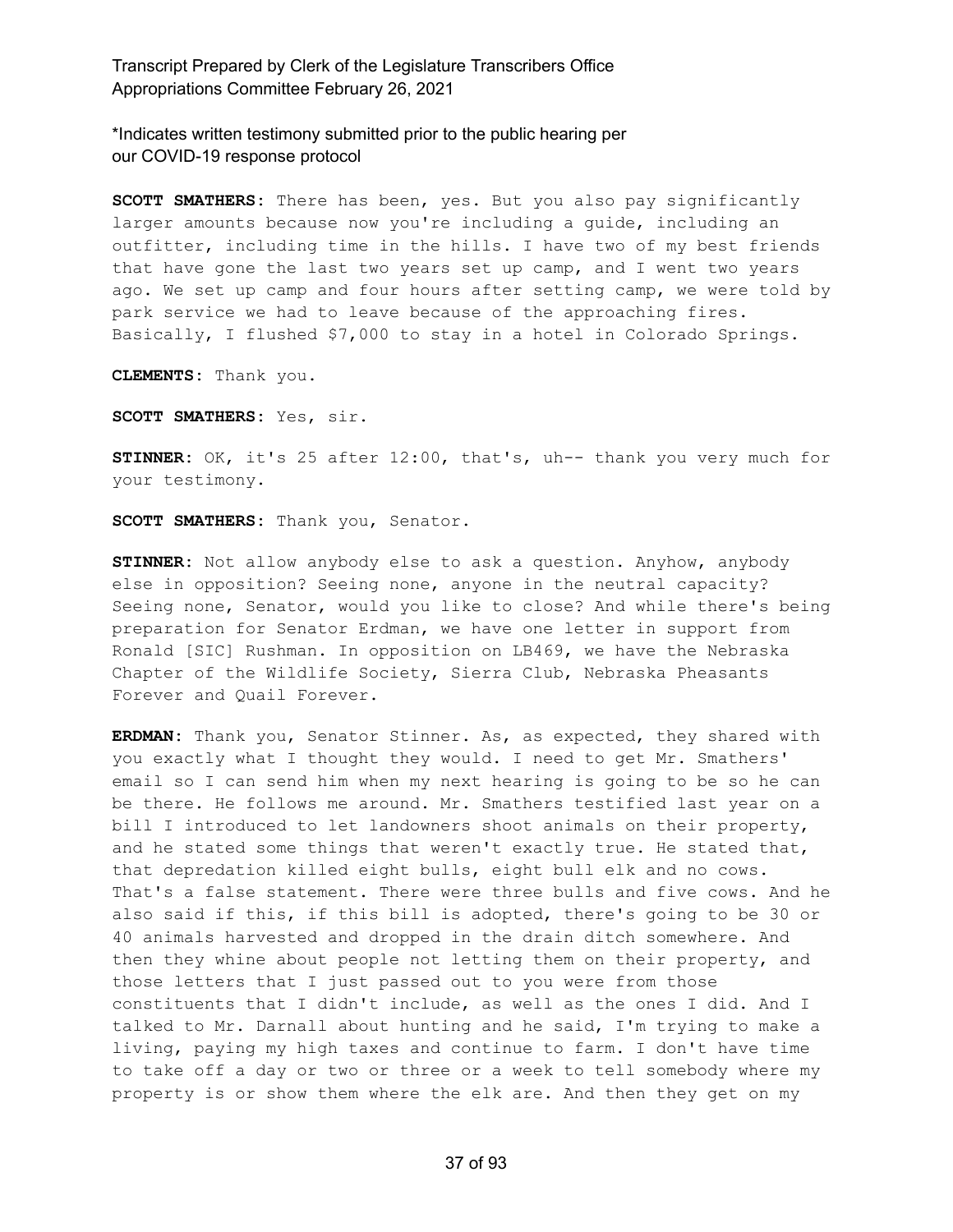## \*Indicates written testimony submitted prior to the public hearing per our COVID-19 response protocol

property and they go out to look at them and they jump over the fence on somebody else and they don't have permission. He said, I don't have time to do that. And then the comment was made that Mr. Schuler charges exorbitant amounts to hunt there. And in that letter that I gave you, I'm going to read one little paragraph. I think it's important. Here's what he said. He said, we have shared wildlife on a ranch with countless hunters through the years. Our family has accommodated elk hunters since the first season started in 1986. Only a handful have ever paid a fee for that privilege. The amount we could have reasonably collected is overwhelmed by the damages increased liability associated with fee hunting. Our over, over 40 head of deer harvested on our ranch annually without a fee. We became a Catch-a-Dream partner recently and accommodated a mule deer hunter who was terminally ill, a youth who was terminally ill, and he was especially grateful. And we also accommodate as facilitators. It would be difficult to estimate the number of deer, waterfowl, turkeys that have been hunted and the hunters successful in the lifetime of our property. These people aren't opposed to having people hunt. All right? Mr. Schuler has \$5,000, \$6,000, \$7,000 cows. They are not run-of-the-mill average cows. These are seedstock cows, all right? These people are concerned about the wildlife and they want the hunters to shoot them, but they don't have the time because they're trying to pay their high taxes. They don't have time to show them where they are. And then they comment about the elk. Well, under the first letter that I gave you came from Mr. Rushman. He lives in Cheyenne County, as I said. His damage is from antelope and it's on his peas and his dry edible beans, has nothing to do with elk. And we have thousands upon thousands of those antelope. This issue is everywhere and it's all species, not just elk. And you listened closely, I could tell you we're listening. He never said one thing that's going to solve this, solve this problem soon. Maybe sometime in the future we're going to do this. And if they got to take funds from something else to make this work, so be it. But they're going to whine here that they went to the Attorney General and he said, oh, that's, that's probably not going to work. You know? How does he know? Has some court decided that? It's like Ernie Chambers used to say: We can't vote for that, it's unconstitutional. We voted for a lot of things that's unconstitutional here. We passed Initiative 300. It was law for 20-some years until finally some courts said, hey, that's unconstitutional. Then it became unconstitutional. But not until some court says it is. And how do we know the federal government won't pay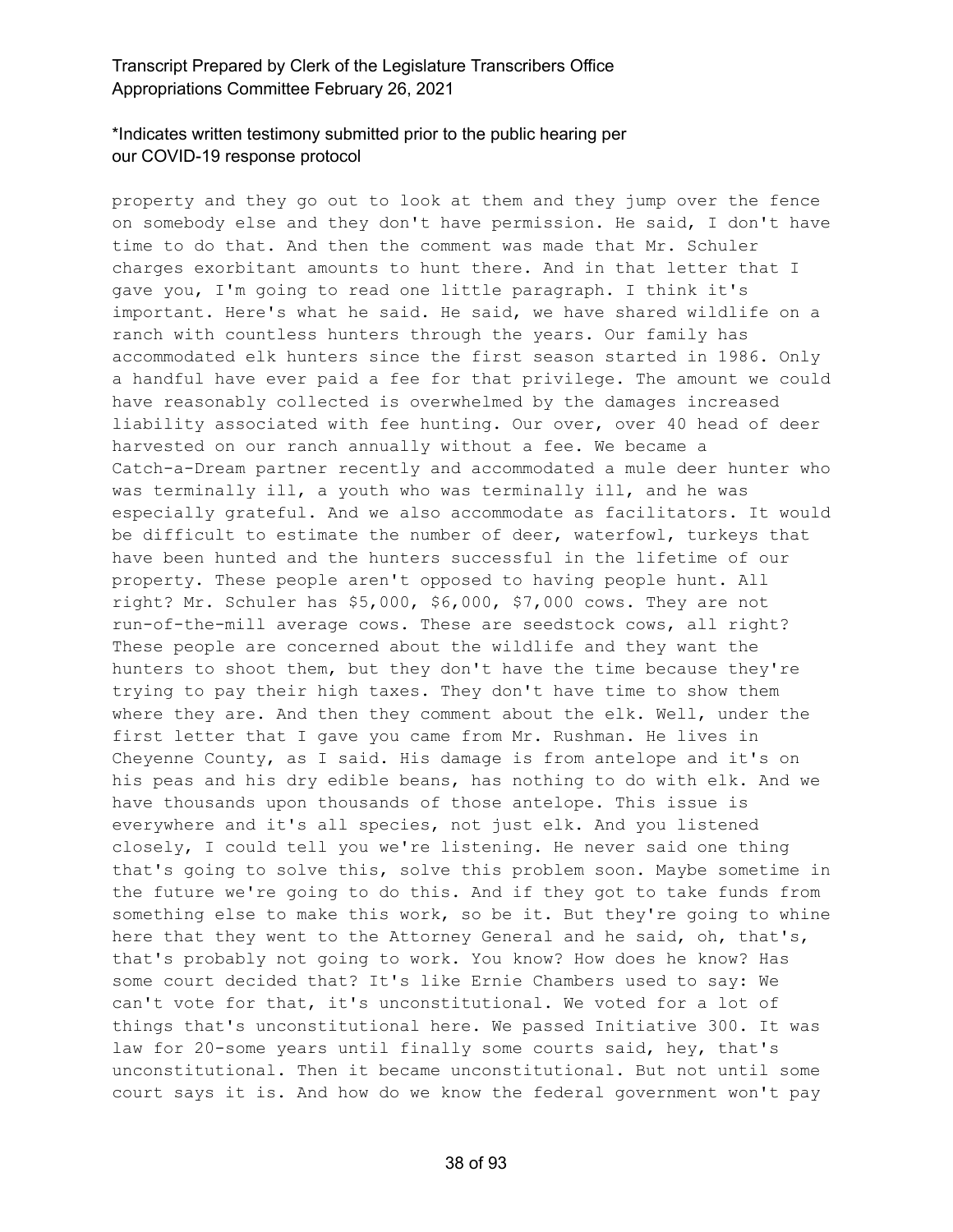# \*Indicates written testimony submitted prior to the public hearing per our COVID-19 response protocol

up? Oh, because they ask them and they said they wouldn't. How do you know? Same thing with the road department. They said we're not going to pay any more funds for your highway if you don't take that stuff off the street. Never stopped. So don't listen to what they have to say. What they're saying is, we don't want to be told what to do. We want to manage this wildlife like we've always managed it. All right? And Mr. Smathers ought to be an associate or an ex officio board member for Game and Parks. That's exactly where that falls. So don't sit here and say I represent 12 or 13,000 hunters. I hear from hunters all the time that would like to shoot more elk, would like to shoot more, more antelope. They don't get a chance. So what I'm saying is, pass this out. Let's force them to make a decision and let's for once listen to the people who pay the taxes instead of those people who collect and spend the taxes. Thank you.

**STINNER:** Any questions? Seeing none, thank you.

**ERDMAN:** Thank you.

**STINNER:** Thank you, committee, for being patient.

[AGENCY HEARINGS]

**STINNER:** We'll now open the hearing on LB27, Senator Wayne.

**WAYNE:** Good afternoon, Chairman Stinner and members of the Appropriations Committee. My name is Justin Wayne, J-u-s-t-i-n W-a-y-n-e, and I represent Legislative District 13, which is north Omaha and northeast Douglas County. Today, I'm here to introduce LB27, which is an appropriation of a million dollars. But actually there's an amendment that was passed out, I believe, just a second ago regarding this bill, which basically will allow grants for historic and preservations based upon nonprofit organizations around the state. Now, this is my only bill before this committee, so I will lobby you on a couple of other bills as we go through this process. But we'll talk about that later. There are historic markers throughout this state from Omaha to Scottsbluff, and they are all actually showing their age. They're worn out. They're faded over the years by weather. And in some places, the markers we can't even find. As it stands, all resources that go into these markers' restoration and expansion come from private donation. I think as a state, we should be proud of our heritage and proud of our markers, and we should be able to put some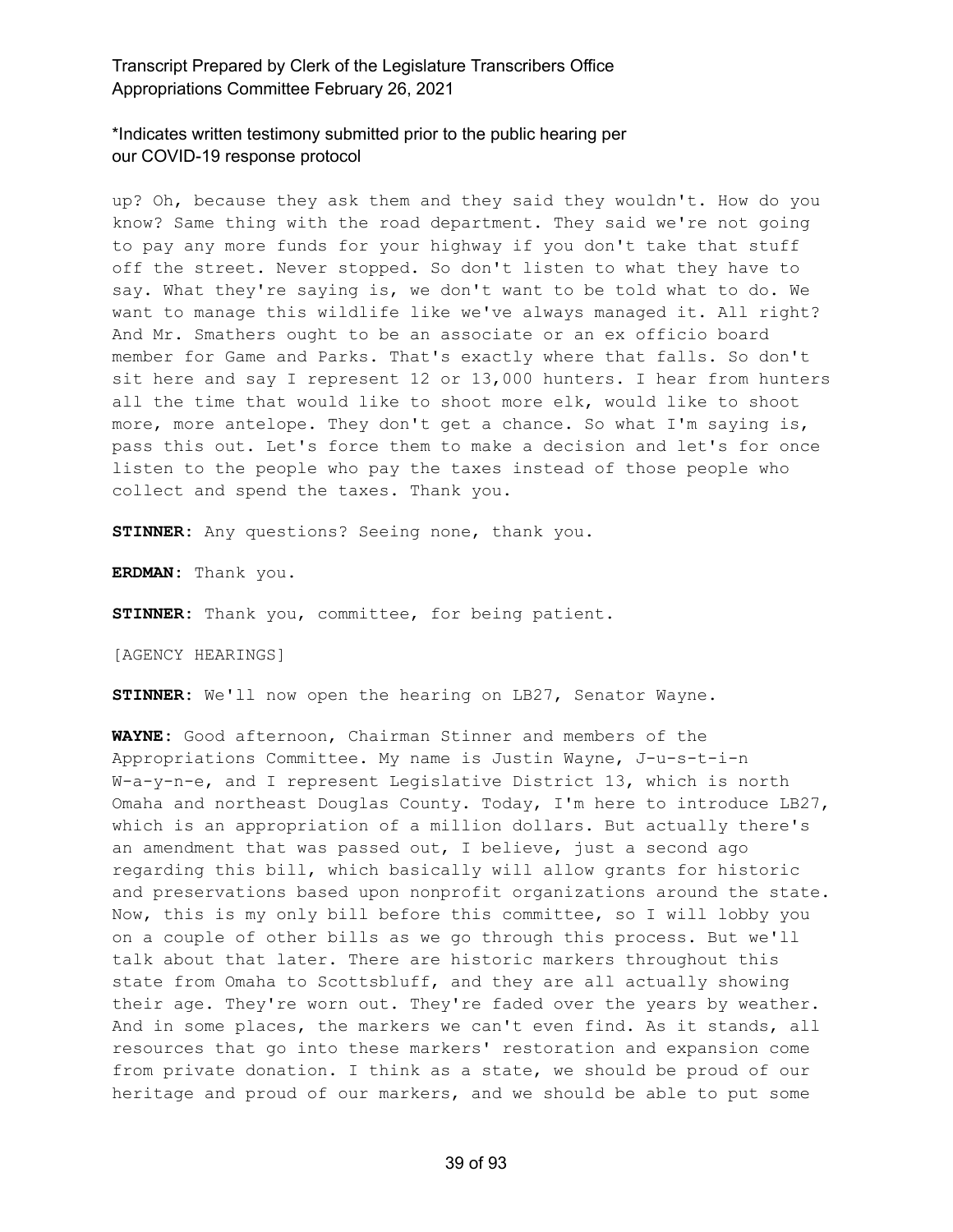## \*Indicates written testimony submitted prior to the public hearing per our COVID-19 response protocol

skin in the game when it comes to making sure our markers are seen by tourists and people who just drive throughout the state. There are historical societies, nonprofits, and preservation groups trying to preserve our state's history. And I believe the Nebraska State Historical Society is best suited as an organization to help this objective and to identify the ones that need help the most and make sure we provide citizens the opportunity to participate. So my district in particular, we have the Florence Mill, we have Minne Lusa, the Mormon Winter Quarters, which is where the Florence Mill is. There's the old Fort Omaha, that's just to name a few. In District 11, which is Senator McKinney's district, we have the last standing of the black firefighters. When we were segregated in Omaha, there's still one building off about 20th and Lake that is still standing. It needs a lot of renovation. And that's what the amendment is about, is to help address some of those issues. There's also a cemetery. There is a cemetery in District 11, dates back to 1800s. And it is where some soldiers fall. It is where some ex-slaves are buried. And there really isn't markers establishing that type of historical significance in the Omaha area. And while private donations are welcomed, I do think it's important that we also embrace our own-- our own history. So with that, it's a simple bill. I'm open to any questions. But I will tell you from my community, from Senator McKinney's community, south Omaha community, there isn't a lot of private donations as it relates to these historic markers. And I know that's no different than part of rural Nebraska. And so it's important that we, as a state, out of our significant budget, spend a little bit to make sure we take pride in our state and what we've been through and where we've came from. And that's what this bill is about.

**STINNER:** Any questions? Senator McDonnell.

**McDONNELL:** Thank you, Senator Stinner. Senator Wayne, thank you for bringing this legislation. Do you feel without LB27 talking about some of these historic places in-- throughout the state and in your district, is it going to be possible for them to continue?

**WAYNE:** No, actually, and particularly in district McKinney's with the Black Firefighters Association that's ran off of literally fish fries and things like that, where they're trying to preserve the building. In my district with the Florence Mill, they have sometimes-- what am I thinking-- where they sell food?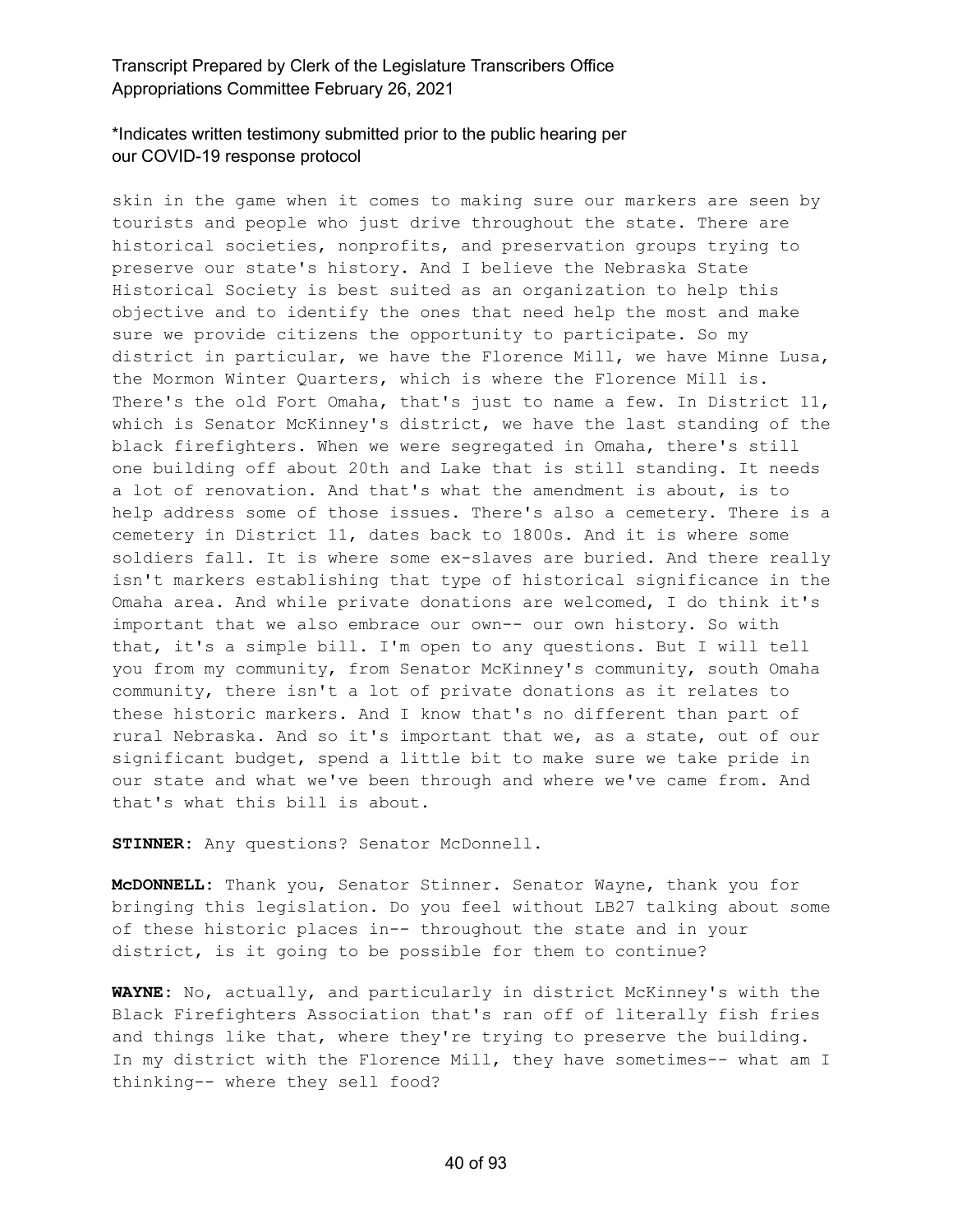\*Indicates written testimony submitted prior to the public hearing per our COVID-19 response protocol

**WISHART:** Bake sale.

**STINNER:** Farmers market.

**WAYNE:** No, a farmers market, we have farmers markets set out there, just drew a blank, and those things bring in some dollars. But the upkeep from the wear and tear of just the buildings getting older, it won't happen. And my fear is we're going to lose some of the significant historical pieces throughout just-- not just Omaha, but throughout-- throughout the state.

**McDONNELL:** Thank you.

**STINNER:** Senator Hilkemann.

**HILKEMANN:** Are you talking about-- are you talking just basically? I mean, you talk about acknowledging these. Are you talking about the plaques that we see at some of these, or are you talking about-- I'm familiar with the mill that you're referring to. I've been out to art shows there. Are you talking about putting money in to upgrade?

**WAYNE:** Upgrade. So I'm going to give you an example. And actually, Senator McDonnell was part of this conversation before I was. But the black firefighters approached me because Metro actually wanted to do outreach in this area at the old firefighter hall. They couldn't- they cannot allow kids in because their electrical code and their building code is so out of date. The city won't allow them to hold classes there. So we're talking about educational opportunities, historic opportunities within certain parts of not just Omaha, again, across the state, but those are two areas that I'm familiar with. So it could be simply just keeping it maintained or it could be to update. For like that particular institution, it would have to be update so we could actually bring people in, because it's been since 1967, the city of Omaha hasn't put any dollars in it because it was no longer segregated.

**HILKEMANN:** So it's not just acknowledging that they're there and explaining it there. It's actually putting them up, using some of the dollars to improve the facilities themselves--

**WAYNE:** Correct.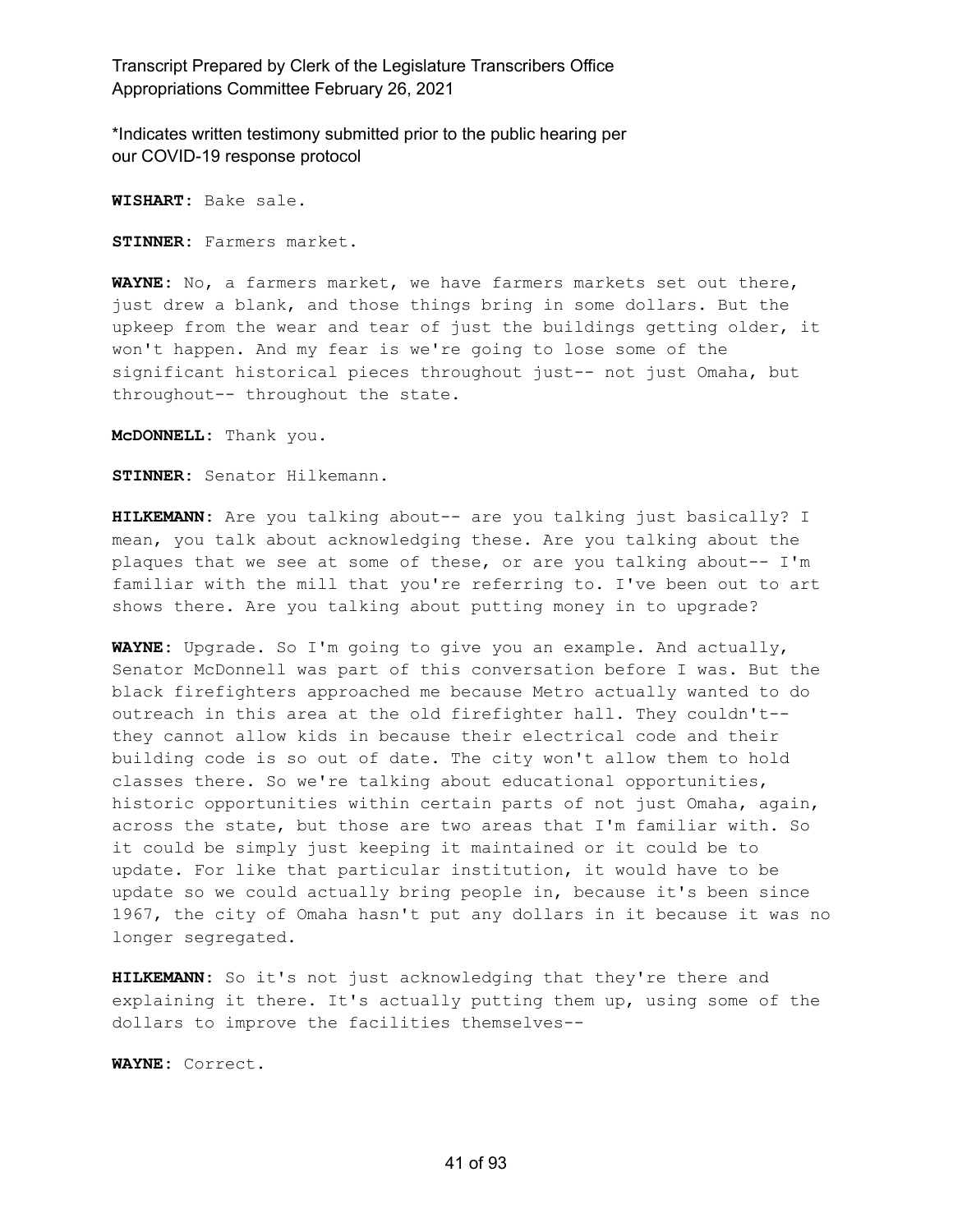\*Indicates written testimony submitted prior to the public hearing per our COVID-19 response protocol

**HILKEMANN:** --or work with those gravestones and so forth that you're talking about in that cemetery.

**WAYNE:** Correct. And so just-- and Senator Vargas will remember this, that when we were on the board, there was this thing called making- making Omaha history, making invisible history visible. And it was going through the historic South Omaha and North Omaha. And actually it was students who will go out and record videos and talk to people and do these type of educational experiences. But what they were finding out when they would go do this, they would look around and say, there's nothing, there's nothing here. This building is-- is almost destroyed. And so for four years, we've been talking about this idea. And I think for four years I've introduced this bill. But now it's starting to gain, I think, a little more traction because there's a lot more other pieces of community colleges and OPS, people who are saying we can capitalize on this type of pride in the community to get students engaged.

**HILKEMANN:** So if-- if we-- a million dollars just not going to go very far for all the projects that could be done. Am I correct?

**WAYNE:** Yeah. I mean, I would like 10, but Senator Stinner wouldn't let me in the door with that.

**HILKEMANN:** Oh, is that right?

**WAYNE:** No, but-- but the other part of it is, is one thing I know about private foundation is when-- when there's a public entity putting skin in the game, there's oftentimes a match. So I believe \$1 million or \$2 million turns into \$2 million or \$4 million very quickly.

**HILKEMANN:** OK.

**STINNER:** Questions? Senator Erdman.

**ERDMAN:** Thank you, Senator Stinner. Thank you, Senator Wayne. Senator Wayne, do you want to speak to the amendment?

**WAYNE:** Yeah. I don't have a copy in front of me, but I just because I asked my staff, oh, I do have one. I usually lose it on the way here. But the amendment is just to add about, just besides historical aspects, the cultural significance in the communities and

#### 42 of 93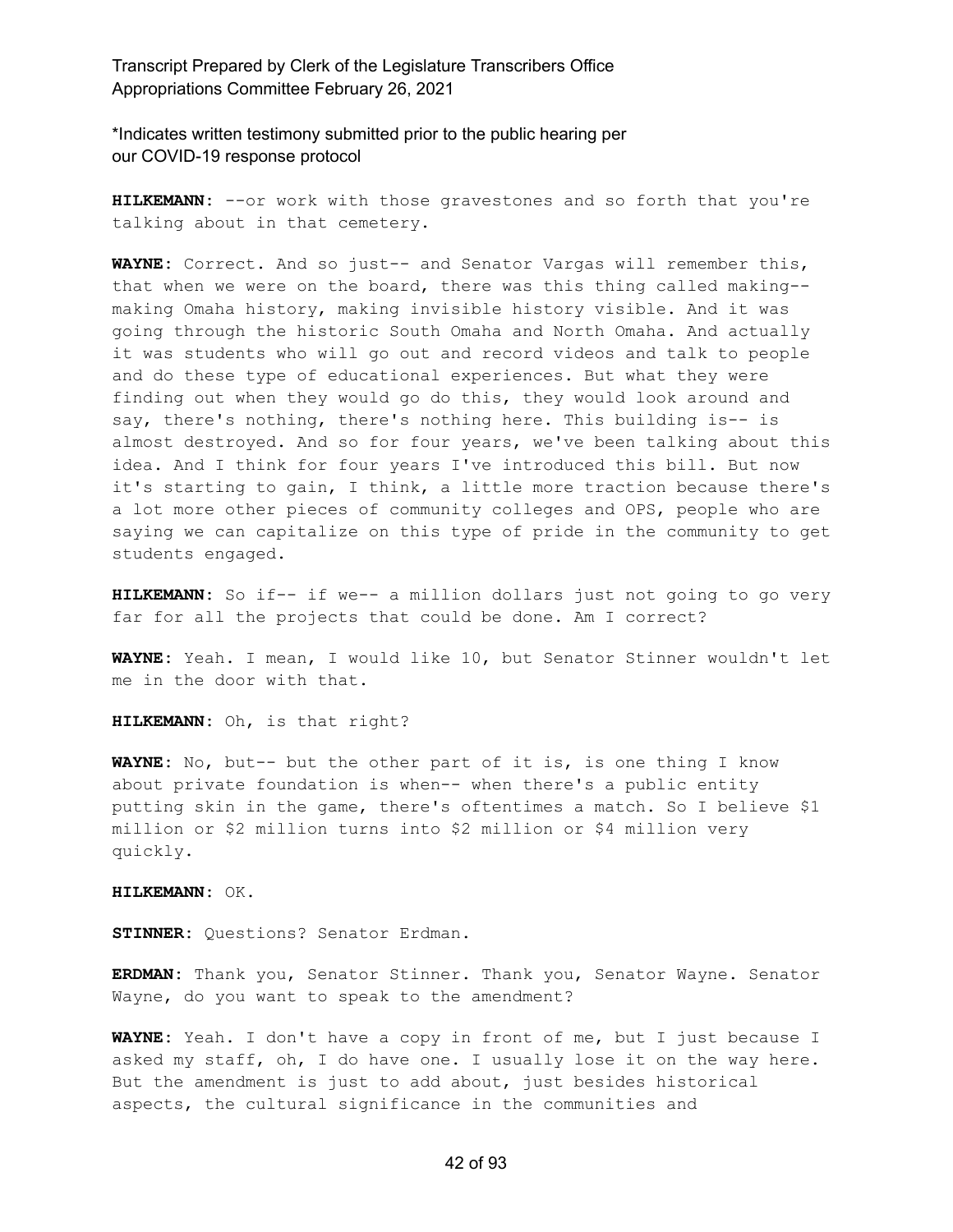\*Indicates written testimony submitted prior to the public hearing per our COVID-19 response protocol

neighborhoods. And what we're trying to do on the amendment is actually limit it to some of these poverty areas that's in Omaha. So the idea behind it was District 11, District 13, District 7, District 9, where we're in east Omaha. And part of this goes back to what we talk about in education, where when you got alumni associations, it's people with disposable income, it's usually a little easier to keep those markers up or those buildings up. In some of our poverty areas, it's a lot harder. So we're looking at the state to try to balance that out a little bit. And that's no different than in your area or in Senator Stinner's area, where there are some significant areas that are in poverty but have significant historical markers or historical meaning, the state should be able to offset a little bit of that. That was the theory behind it.

**ERDMAN:** OK. Just an observation, when you came here with me four years ago, you didn't have any gray in your beard.

**WAYNE:** That's from-- that's from dealing with you for the last four years. [LAUGHTER]

**STINNER:** Did you have a question over here? Senator Clements.

**CLEMENTS:** Thank you, Mr. Chairman. I see that this has four years' worth of appropriation mentioned. I generally thought we were working with a two-year budget. Why is it four years?

**WAYNE:** So typically in all my bills that you'll see, I have either a ten-year or eight-year or four-year cap on it. Primary is I want to see if it works. So when we passed the tax credit two years ago, it takes two years to get things moving. And so I just don't want to do two years. And then you have private donors out there who would say, well, you didn't use our money yet. And that's primarily because maybe they didn't know or they're starting the process of. Plus, it may take the Historical Society a year just to come up with the proper grant application and the-- and the waiting of that grant. So that was the thought process behind it.

**CLEMENTS:** OK. Thank you.

**STINNER:** Additional questions? Seeing none, thank you.

**WAYNE:** Thank you. Do we close in Appropriations?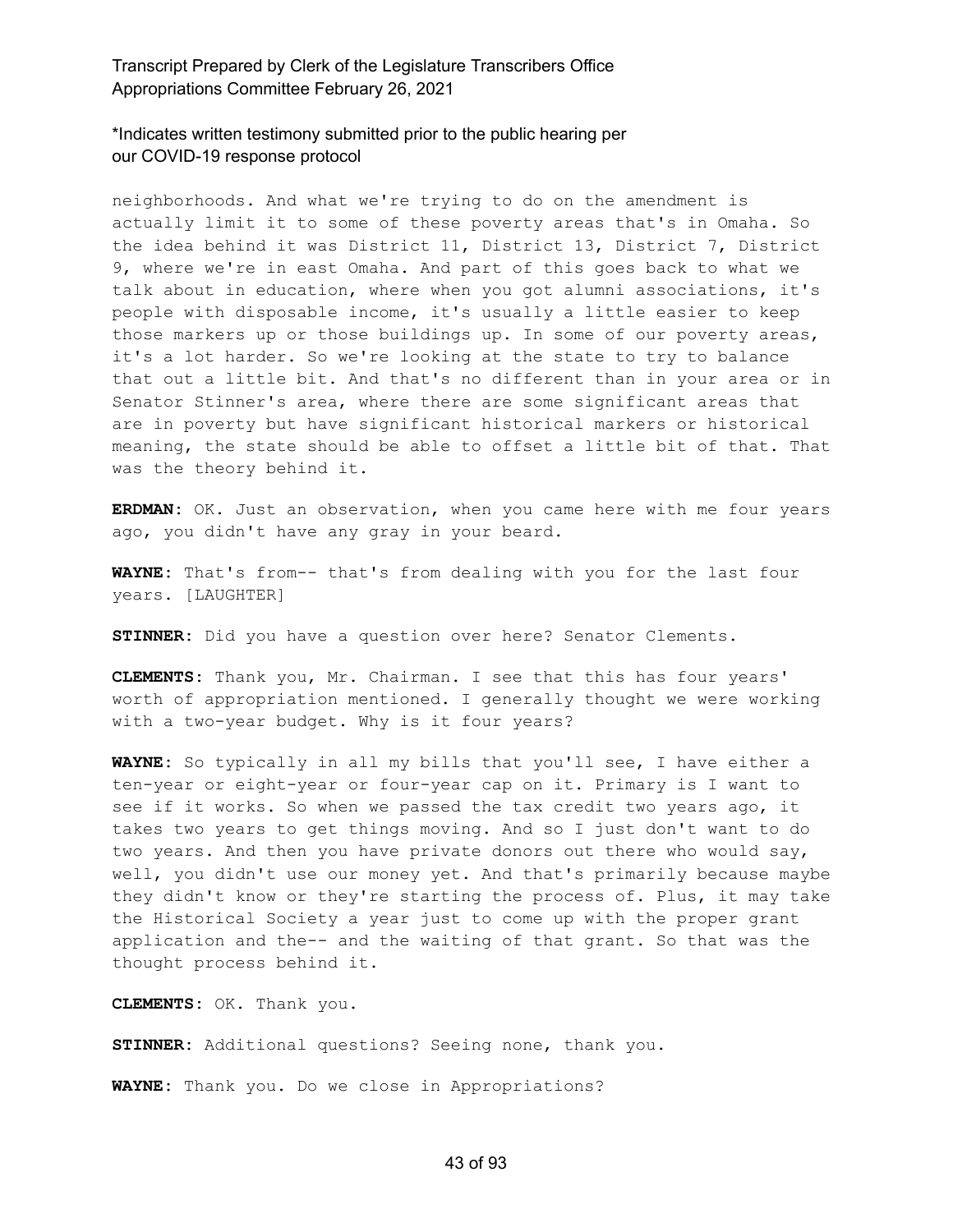\*Indicates written testimony submitted prior to the public hearing per our COVID-19 response protocol

**STINNER:** Yes.

**WAYNE:** OK, I'll come back and close.

**STINNER:** You will have a chance to close, yes.

**WAYNE:** I will-- I will waive closing. But I do have a couple other bills that will be on the floor we can talk about later. Thank you.

**STINNER:** OK. Any additional proponents? Seeing none, any opponents? Seeing none, anyone in the neutral capacity? Seeing none, Senator Wayne has waived his closing and that closes the hearing for LB27. We'll now hear LB279, Senator Bostar. Good afternoon.

**BOSTAR:** Good afternoon. Good afternoon, Chairman Stinner, members of the Appropriations Committee. I'm Senator Eliot Bostar, E-l-i-o-t B-o-a-s-t-a-r, and I represent Legislative District 29. I'm here today to introduce LB279, a bill that adds weatherization and solar or other energy improvements to make utilities for housing more affordable as an eligible use of the Affordable Housing Trust Fund. The Nebraska Affordable Housing Trust Fund was created to address the need for affordable housing, provide a flexible housing resource, to enhance economic development, to serve the lowest income individuals for the longest period of time, and to provide matching funds for federal resources. Adding weatherization and solar or other energy improvements as an eligible activity provides greater flexibility for the Department of Economic Development to address affordable housing. In the 2020 round of Nebraska Affordable Housing Trust Fund grant applications, 75 preliminary applications were submitted. There were 51 full applications received, requesting a total of \$15,360,398. The department awarded 31 grantees a total of \$10,251,498. These numbers demonstrate a clear demand for resources from the Affordable Housing Trust Fund and the substantial work being done by the Department of Economic Development. Energy and utility payments are a cost burden for homeowners and renters. According to U.S. Energy Information Administration survey conducted in 2015, nearly one in three U.S. households reported facing a challenge in paying energy bills or sustaining adequate heating and cooling in their homes. In Nebraska, more than 137,000 households pay more than 30 percent of their income on housing costs, such as rent, mortgage, insurance and utilities, including energy; 110,000 households spend greater than 50 percent of their income on these housing costs. LB279 provides additional means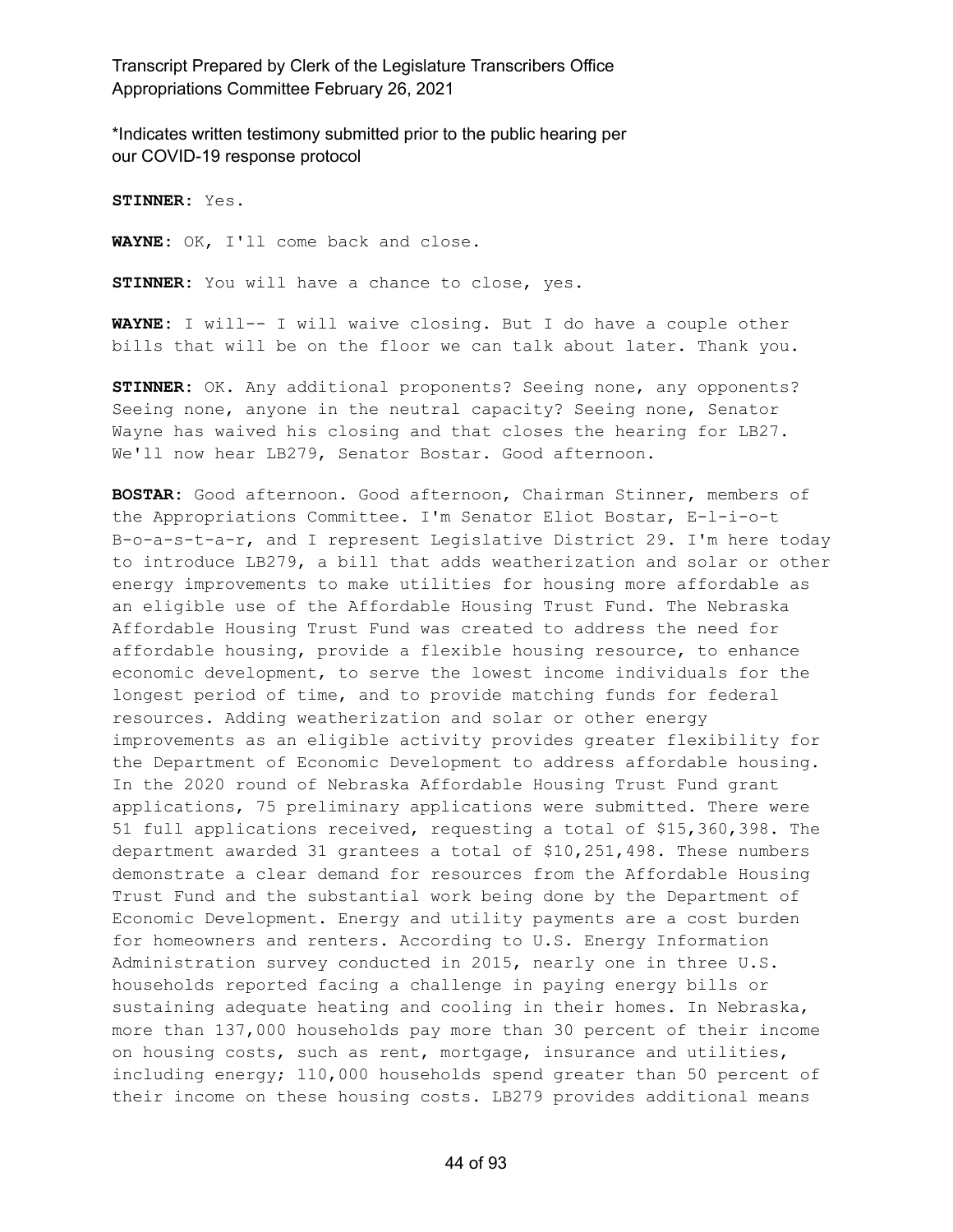\*Indicates written testimony submitted prior to the public hearing per our COVID-19 response protocol

for the Department of Economic Development to combat the rising cost of living. Thank you for your time this afternoon. I'd encourage you to support LB279. I'd be happy to answer any questions you might have.

**STINNER:** Any questions? Seeing none, thank you.

**BOSTAR:** Thank you.

**STINNER:** Good afternoon.

**ERIC GERRARD:** Afternoon. Chairman Stinner, members of the Appropriations Committee, thanks for having me today. My name is Eric Gerrard. That's spelled E-r-i-c, last name G-e-r-r-a-r-d. I'm here on behalf of the city of Lincoln in support of this bill. We appreciate and thank Senator Bostar for introducing this bill. As he outlined in his opening, LB279 adds to the eligible uses of the Affordable Housing Trust Fund to include funding for weatherization, energy efficiency, solar installations on residential properties. This bill aligns with two key initiatives that we have going in the city of Lincoln, our Affordable Housing Coordinated Action Plan, as well as the Lincoln Climate Action Plan. We-- we've learned that members of our community who are most exposed to certain barriers and risks are also disproportionately affected in the housing area. According to a 2019 Lincoln Vital Signs report, approximately 30 percent of households in Lincoln live in or near poverty. Seven census tracts in our community are categorized as being in extreme poverty. And poverty rates are not evenly distributed across racial categories. The black population has a proper-- poverty rate more than twice as high as the white population, followed by the Latino population and Hispanic residents and also Asian residents. Six of the seven neighborhoods in extreme poverty have a higher percentage of racial-- racial and ethnic minorities compared to Lincoln overall. Those neighborhoods, not surprisingly, are located in older parts of our city, where homes are lacking in robust weatherization, insulation, or energy efficiency. These are areas where people struggle to pay their utility bills. It is important to consider that the lived experience of our neighbors and neighborhoods who would like to take advantage of additional funding that this-- this bill may support. Neighborhoods in the core areas of our city would benefit from additional support to weatherize or insulate their homes, switch out inefficient appliances, or even invest in renewable sources of low-cost energy to reduce their monthly utility bills. The city intends to continue incentive-based programs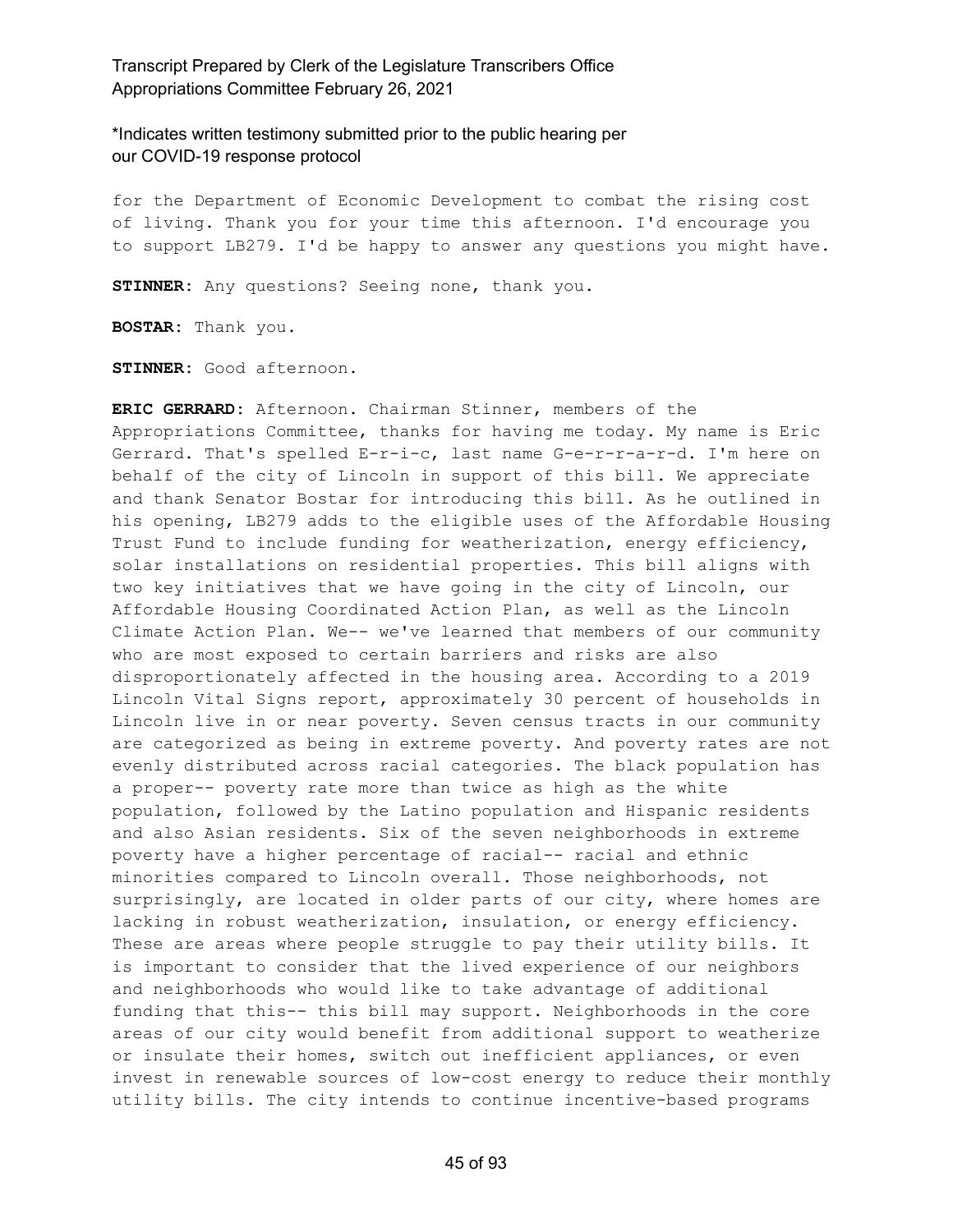\*Indicates written testimony submitted prior to the public hearing per our COVID-19 response protocol

promoting the installation of renew-- renewable energy systems, as well as address energy efficiency and low-income and multifamily housing stock. I see that my yellow light's on. I know you have a long afternoon. Thanks again to Senator Bostar and thank you to the committee for hearing this bill.

**STINNER:** Thank you. Questions? Seeing none, thank you.

**ERIC GERRARD:** Thanks.

**\*JUSTIN BRADY:** My name is Justin Brady, I am testifying as the registered lobbyist for the Homebuilders Association of Lincoln and Metro Omaha Homebuilders Association in support of LB279 and would ask that this testimony and support be made part of the committee statement. LB279 adds weatherization, solar, or other energy improvements to make these activities eligible for assistance under the Affordable Housing Trust Fund. By allowing these items to be eligible will aid in lowering utility cost to homeowners. We would respectfully ask for this committee to advance LB279. If you have any questions, please do not hesitate to reach out to the Homebuilders Association of Lincoln, The Metro Omaha Homebuilders Association or myself. Thank you.

**STINNER:** Any additional proponents? Are there any opponents? Seeing none, anyone in the neutral capacity? Seeing none, Senator, would you like to close?

**BOSTAR:** Thank you, Chairman Stinner and members of the Appropriations Committee. LB279 provides the Nebraska Affordable Housing Trust Fund with additional means to address affordable housing demands, including the financial burden that energy payments can create. With that, I would just thank you for your time and answer any questions you might have.

**STINNER:** Any questions?

**HILKEMANN:** One quick question. So this--

**STINNER:** Senator Hilkemann.

**HILKEMANN:** --we talked about weatherization earlier this morning. So this is just using an additional fund to provide weathera- weatherization, is that correct?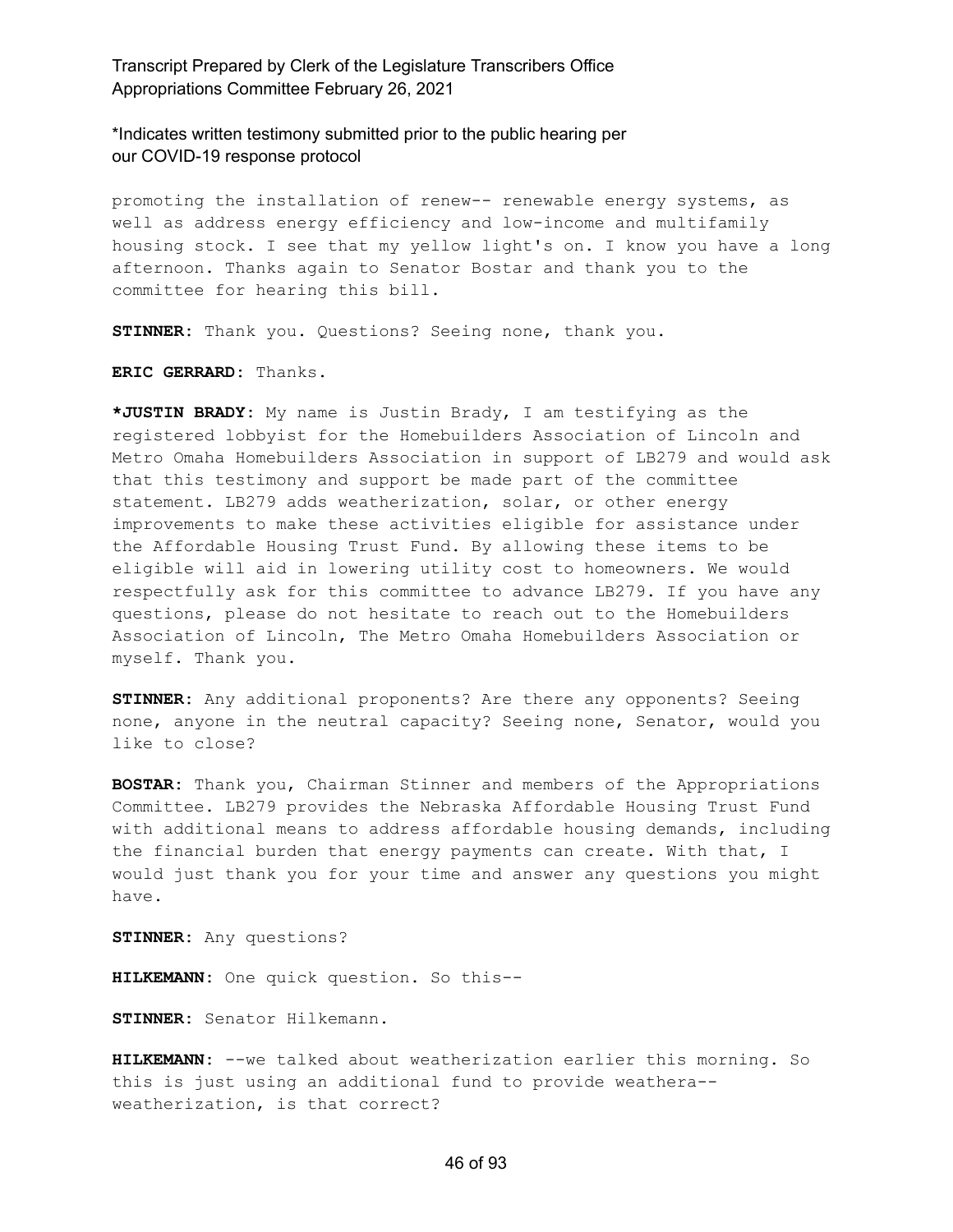\*Indicates written testimony submitted prior to the public hearing per our COVID-19 response protocol

**BOSTAR:** So it would just-- it-- it doesn't change any-- any funding anywhere. It allows solar and weatherization to be utilized by the Department of Economic Development within the-- the-- the programming and administration of grants through the Nebraska Affordable Housing Trust Fund.

**HILKEMANN:** OK.

**BOSTAR:** So it just--

**STINNER:** It broadens the definition--

**HILKEMANN:** What's that?

**STINNER:** --of what you can use so.

**HILKEMANN:** Yeah.

**STINNER:** Thank you.

**HILKEMANN:** Yeah.

**STINNER:** Any additional questions? Seeing none, thank you. There are- there is submitted written testimony, LB279, a proponent, Justin Brady. Letters for the record in support: Nebraska Housing Developers Association; Audubon, Nebraska; Nebraska Interfaith Power and Light; Social Justice Committee of the Unitarian Church of Lincoln; and the Sierra Club. With that, we will now close on LB, the hearing on LB279 and open with the hearing on LB391, Senator Bostar. Great to see you again.

**BOSTAR:** Long time no see. Good afternoon, Chairman Stinner, members of the Appropriations Committee. I'm Senator Eliot Bostar, that's E-l-i-o-t B-o-s-t-a-r. I represent Legislative District 29. I'm here to present LB391, a bill to transfer \$10 million from the General Fund to the Customized Job Training Cash Fund. The funding supports the mission of the Department of Economic Development as it stimulates economic recovery here in Nebraska, following the once in a lifetime pandemic that has stymied business growth across our nation. According to the Greater Omaha Chamber of Commerce, workforce development and retention is a top priority for businesses in our state. Unfortunately, the underavailability of applicants with specific occupational skills is a substantial barrier to economic growth here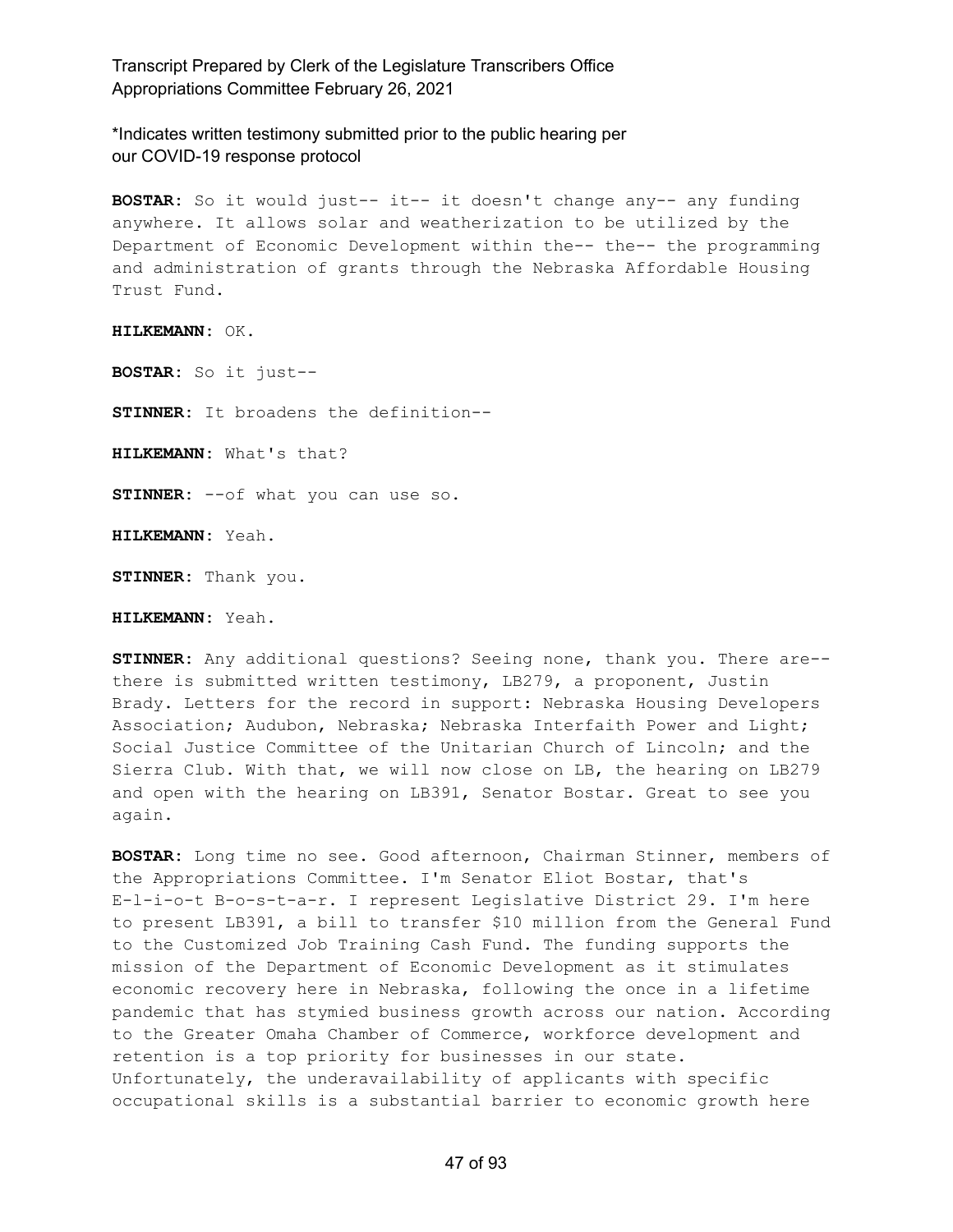# \*Indicates written testimony submitted prior to the public hearing per our COVID-19 response protocol

in Nebraska. The National Skills Coalition says that middle skill jobs account for 56 percent of the Nebraska labor market, but only 47 percent of the state's workforce is trained for these jobs. The Department of Labor Hiring and Training Needs Report outlines that major barriers to finding human capital for vacant jobs include a lack of job experience and a lack of occupation-specific skills among job seekers. LB391 will help catalyze economic growth across our state. This funding is used by the Department of Economic Development to assist Nebraska's employers with the creation of new and better paying jobs. Customized job training offers new opportunities for workers seeking employment, as well as training and staff development for organizations in search of specific occupational skill sets like welding, information technology, and healthcare. According to the Brookings Institution, in the United States, return on investment from customized job training incentives is approximately 10 times greater than that of traditional incentives when measured by job creation. I applaud the efforts of the One Hundred Sixth Nebraska Legislature when it incorporated Senator Bolz's Customized Job Training Act into the broader package of LB1107. That legislation established that entities receiving funding from the Customized Job Training Cash Fund must create a net increase in new jobs or a net increase in wages per employee. The Customized Job Training Act also stipulates that the compensation for the new jobs in question must meet or exceed the Nebraska average annual wage. To ensure a quality return on investment, the act required that the training must be provided by a qualified and trusted source. The Customized Job Training Act established in LB1107 did not provide funding, but only a set of guidelines and clear criteria for the distribution of funds. As we look for ways to continue our economic recovery following the pandemic, it's time to take the next step and make a meaningful investment in occupational skill development. I encourage you to support LB391 and to invest in Nebraska's workforce and job creators. With that, I'd be happy to answer any questions you might have.

**STINNER:** Any questions? Senator Dorn.

**DORN:** Thank you, Chairman Stinner. I guess just for clarification, you talk something about LB1107 that this fund was created, this customized job training. I don't know if the fund was, but the part of the bill was created. What you're trying to do here now is fund that? Did I understand that part right?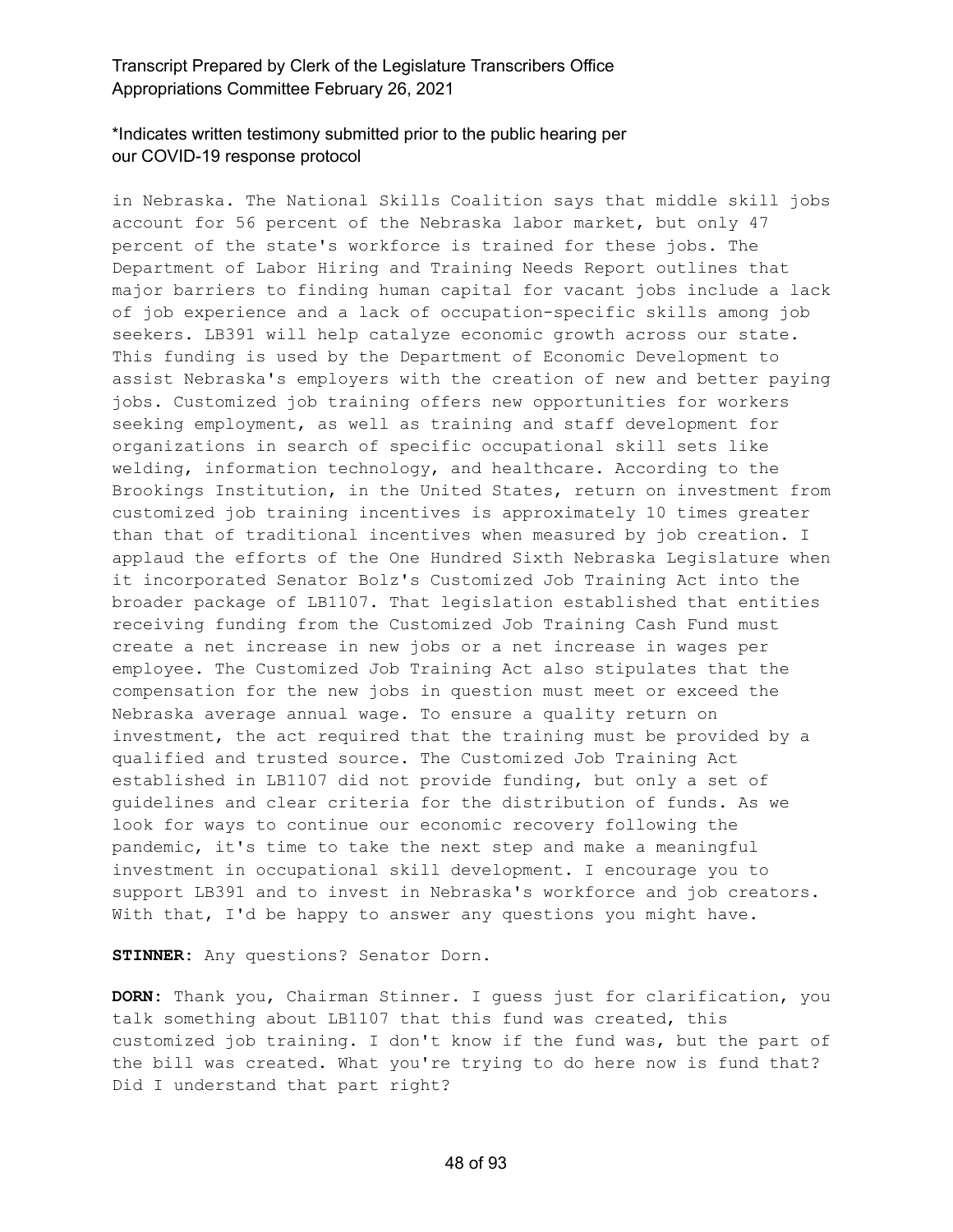\*Indicates written testimony submitted prior to the public hearing per our COVID-19 response protocol

**BOSTAR:** So LB1107 changed an existing fund and created new criteria around what the funds could be utilized for. And yes, I'm-- I'm simply trying to ask the committee to appropriate funds into the Customized Job Training Cash Fund for the-- for the-- the utilization of the Department of Economic Development. And currently and to speak to that, I have some-- currently sitting in the fund is \$4,686,906.02. However, the vast majority of that is obligated and the unobligated amount in the fund is \$20,000-- \$20,084, which the Department of Economic Development made clear that it should be thought of as fully spent.

**DORN:** So this is really an ask, I call it, to put more funds into that, more-- more funds from the General Fund into that fund.

**BOSTAR:** Yes, sir.

**DORN:** This isn't-- LB1107, I'm trying to clarify that whether or not we created this new fund that we didn't-- this new entity that we didn't fund, I guess.

**BOSTAR:** So it-- it wasn't. No, sir. You-- in LB1107, you simply changed the criteria for the distribution of funds.

**DORN:** OK, thank you.

**BOSTAR:** But the fund existed.

**DORN:** Yep.

**STINNER:** Well, we've always had a lot of fun discussing what that fund really-- if it is fully encumbered or not. But just for your information, it is fully encumbered with applicant jobs, but they only fill about 40 percent of the applications. That's what historically has happened. And we continue to battle what fully encumbered is. That's number one. Number two is you're asking us to take General Funds, which-- which aren't there today. So we got to-- we got to take \$10 million out of General Funds and put it into this cash fund. This negative, you know, fund in the fiscal note is misleading because we don't have General Funds allocated for it right now. So fiscal note needs to be corrected as it relates here, just for the committee's benefit, not yours. But in any event, any additional questions? Seeing none, thank you.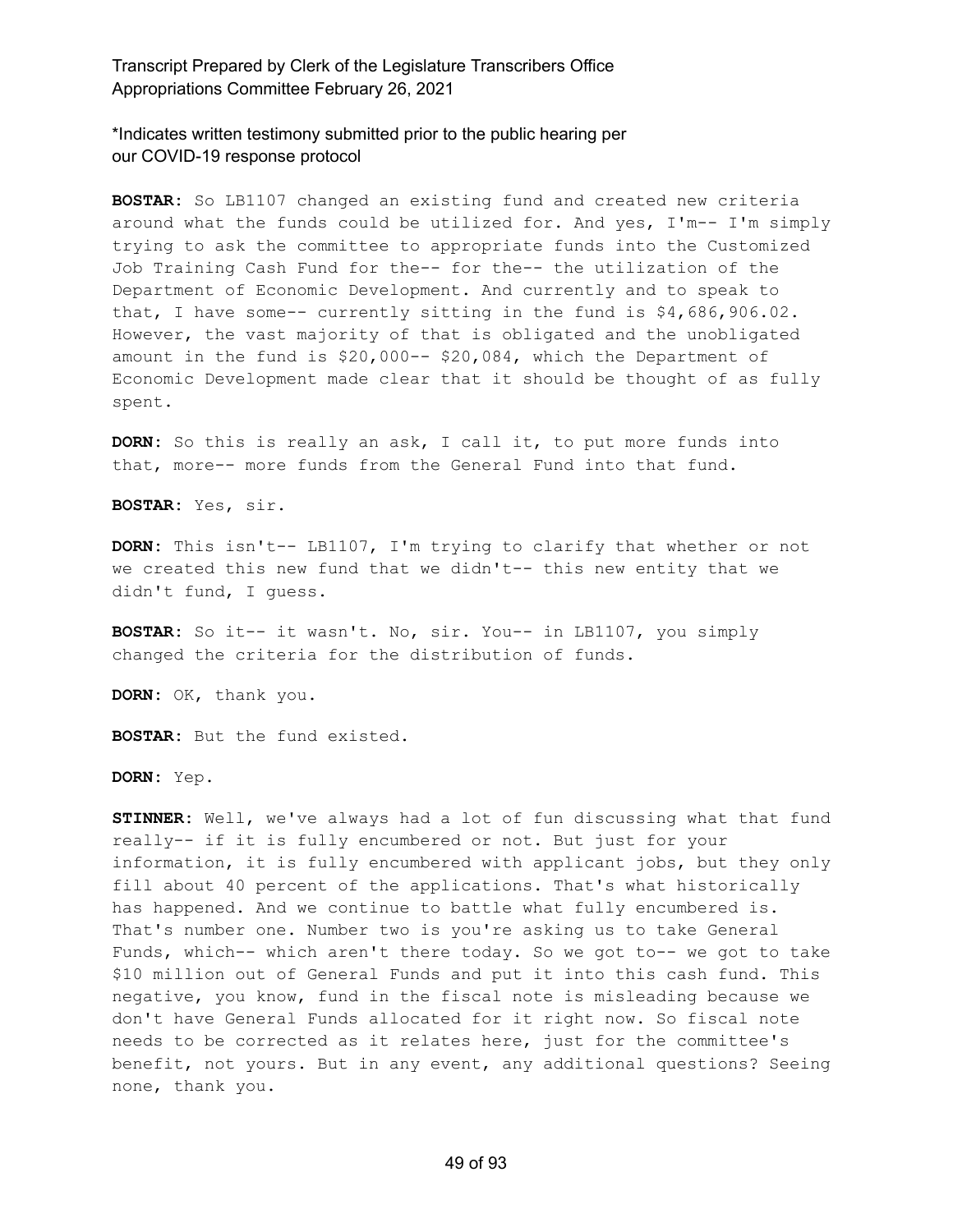\*Indicates written testimony submitted prior to the public hearing per our COVID-19 response protocol

**BOSTAR:** Thank you.

**STINNER:** Any proponents? Good afternoon again, and we ask that you, before you testify, to spell your name.

**KRISTEN HASSEBROOK:** Yes, thank you, Senator Stinner. My name is Kristen Hassebrook, K-r-i-s-t-e-n H-a-s-s-e-b-r-o-o-k. I'm the registered lobbyist for the Nebraska Chamber. And I'm here today on behalf of our members as well as the Greater Omaha Chamber and the Lincoln Chamber of Commerce in support of LB391. As I mentioned in my previous testimony, flexible and discretionary job training program funds are essential. Existing and new to market companies make decisions to grow in our state because they can use these types of funds to equip the workforce they need with the skills and knowledge to be successful. For the committee, I thought it might be helpful to lay out kind of the parallel tracks, as we understand, of the original CJT and the new more formal CJT Cash Fund that was adopted in LB1107. The way my understanding of it is, is that we have the original  $CJT$ , which includes a subaccount for InternNE, and that is a flexible discretionary job training program. It offers a certain amount of money per job, depending on the financial investment, the number of jobs created, type of jobs, etcetera. A company designs its own training or it works with an approved trainer to sort of provide that job training to those-- those employees. The original CJT has been fully encumbered for some time and resources that are returned to the fund that are unencumbered have most recently been redeployed through the InternNE program. Historically, when this fund has kind of been drawn down after a term of years, they've returned to this-- this committee into-- for an additional appropriations to kind of allow them to spend more money. Again, the way we understand the formal Customized Job Training Cash Fund that was created in LB1107 was seen as an updated version to this workforce training incentive program. And eventually it may sort of, you know, the original CJT, depending on how we structure or anyone wants to structure InternNE, this more formal CJT would become sort of the-- the pot of money because we made those-- those improvements to the program. The formal CJT harmonized a number of the job training components within ImagiNE as well so that those two programs could better complement each other moving forward. Like you heard from Senator Bostar, it put in place requirements on those eligible jobs. But when it was adopted, that formal CGT fund did not receive an appropriation. We feel that the support the Department of Economic Development provides to customized job training is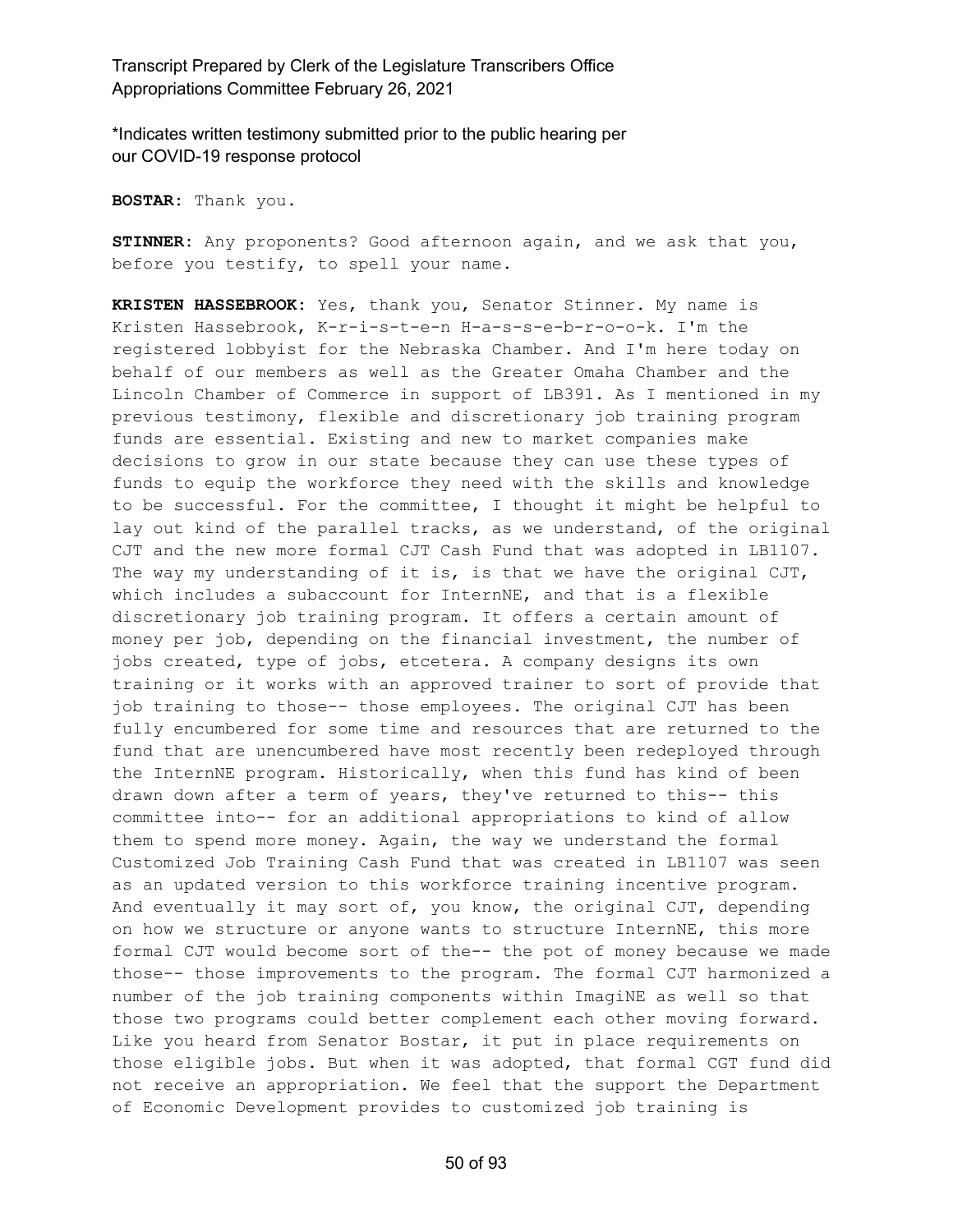\*Indicates written testimony submitted prior to the public hearing per our COVID-19 response protocol

important to attract and retain our businesses. It's also instrumental in our ability to upscale, reskill, and attract new workforce. And right now, as we come out of this pandemic, you know, the race to recovery has really begun. And the prize is that sort of treasured boost of talent attraction and population workforce growth are essential to that. And so we would appreciate working with Senator Bostar and yourself to provide any amount of appropriation that we can to CJT so that we can continue to fund this important program. With that, I'd be happy to answer any questions.

**STINNER:** Thank you. Questions? Seeing none, thank you very much.

**\*CRAIG BECK:** Good afternoon, Chairperson Stinner, members of the Appropriations Committee. I'm Craig Beck and I'm the fiscal analyst at OpenSky Policy Institute, here to testify in support of LB391 because we believe increasing funding to job training programs would help stabilize the state's workforce and help grow the economy. Economic development reports dating back to 2010 have universally called for increased state investments in order to achieve economic growth, including a 2010 report by Batelle, a 2015 report from SRI International, a 2018 report from the Center for Regional Economic Competitiveness and, most recently, a 2019 report from Blueprint Nebraska. While the reports' specific recommendations varied, there were common themes, including a deep emphasis on the skilled workforce shortage Nebraska continues to experience. Customized job training has been shown more cost-effective than tax incentives, which means it has a better return on the state's investment, according to Timothy Bartik with the Upjohn Institute. For example, studies suggest such customized services can increase state earnings per capita by \$10 per \$1 of costs because they target specific barriers of information, expertise, and financing in small and medium sized businesses -- as do the programs funded by the Job Training Cash Fund. Because LB391 supports Nebraska's ability to upskill its workforce, we support the bill and urge the committee to advance it. Thank you and I'm happy to answer any questions the committee has.

**STINNER:** Any additional proponents? Seeing none, any opponents? Seeing none, anyone in the neutral capacity? Seeing none, would you like to close, Senator Bostar?

**BOSTAR:** Thank you, Chairman Stinner and members of the committee. It's important that we provide the Department of Economic Development the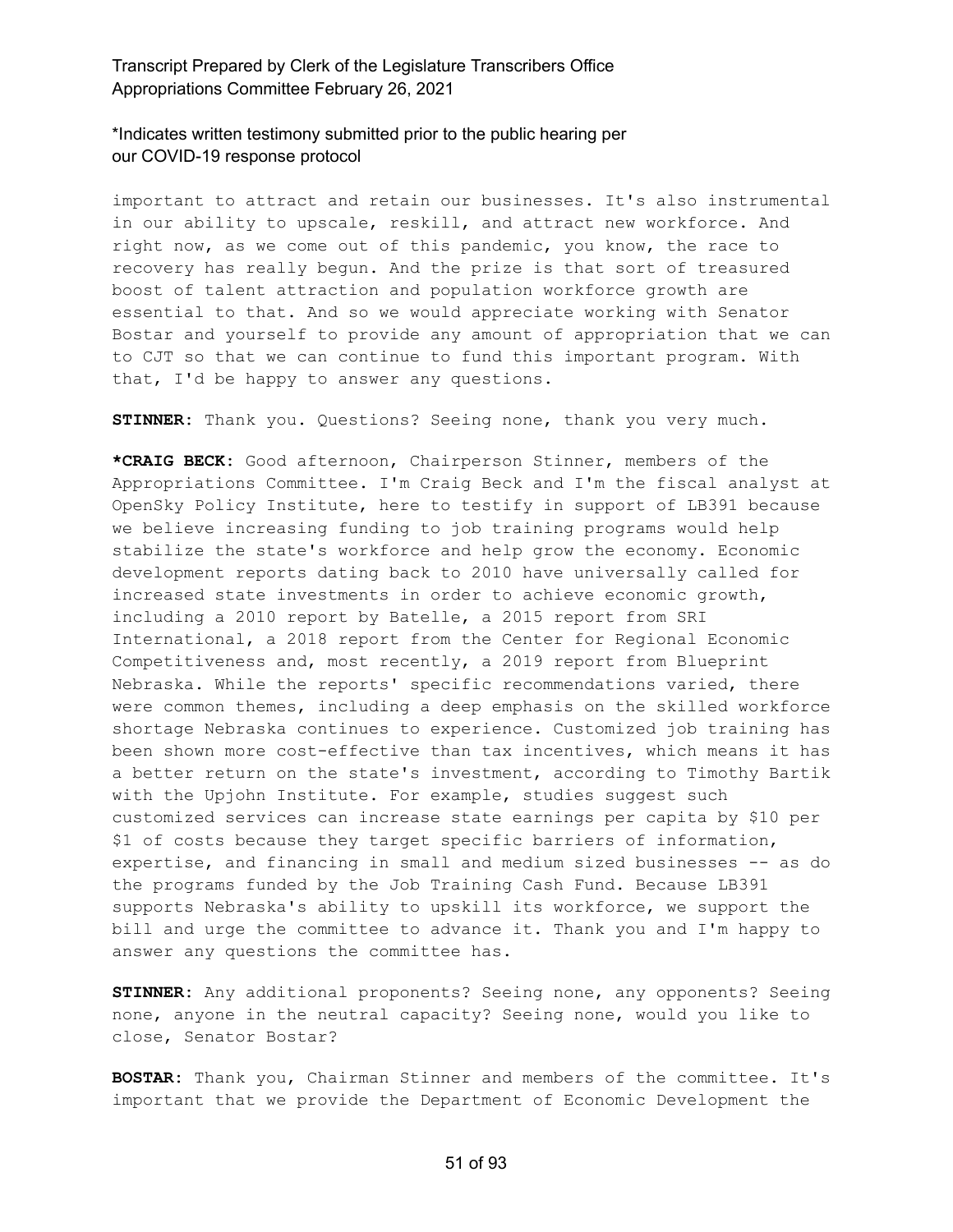\*Indicates written testimony submitted prior to the public hearing per our COVID-19 response protocol

resources they need to help Nebraska's business owners and entrepreneurs create new and better paying jobs for our residents. The Customized Job Training Act, established within LB1107, provides us with a set of guidelines and clear criteria for the distribution of these funds. Our economic recovery efforts will benefit if we invest in our workforce and our job creators. I would urge you to support LB391. And thank you again for your time. I'm happy to answer any final questions.

**STINNER:** Questions? Seeing none, thank you.

**BOSTAR:** Thank you.

**STINNER:** We have submitted written testimony as a proponent of LB391 Craig Beck. Letters for the record in support: city of Lincoln, Nebraska; Nebraska Economic Development Association; Nebraska State AFL-CIO. And with that, that concludes our hearing on LB391. We will now open the hearing on LB42 and our Hall of Fame Senator Dorn will give us this presentation. Good afternoon, Senator.

**DORN:** Good afternoon. Thank you. Good afternoon, members of Appropriations Committee. My name is Myron Dorn, M-y-r-o-n D-o-r-n,and I represent District 30, which is Gage County and southern Lancaster County. I am here today to present LB42. The bill would provide a yearly appropriation of \$10,000 to the Hall of Fame Trust Fund, which will be used to help pay for the Hall of Fame designer, bust, and pedestal. The bust of the Hall of Fame recipients line the great halls and the other hallways in our Capitol. A nominee for the Hall of Fame must be deceased for 35 years prior to their nomination. If the person is selected, the cost of the bust and the pedestal are the responsibil-- responsibility of a family or maybe the organization the person was involved with, I think an example would be useful to put this into perspective. Senator Jerome Warner represented District 25 in the Legislature for 35 years. He died in office in April of 1997. He would not be eligible to be nominated until 2032. At this time-- at that time, if he was selected as an inductee into the Hall of Fame, the cost would fall to his family. Some members or organizations can afford the cost. Others may not be able to and will have to turn down the honor. We do not want the Hall of Fame to be only for those who can afford it. If the person is truly noteworthy and deserving of the honor, let the state provide the bust and the pedestal to honor our great Nebraskans. A representative or other people from-- will be here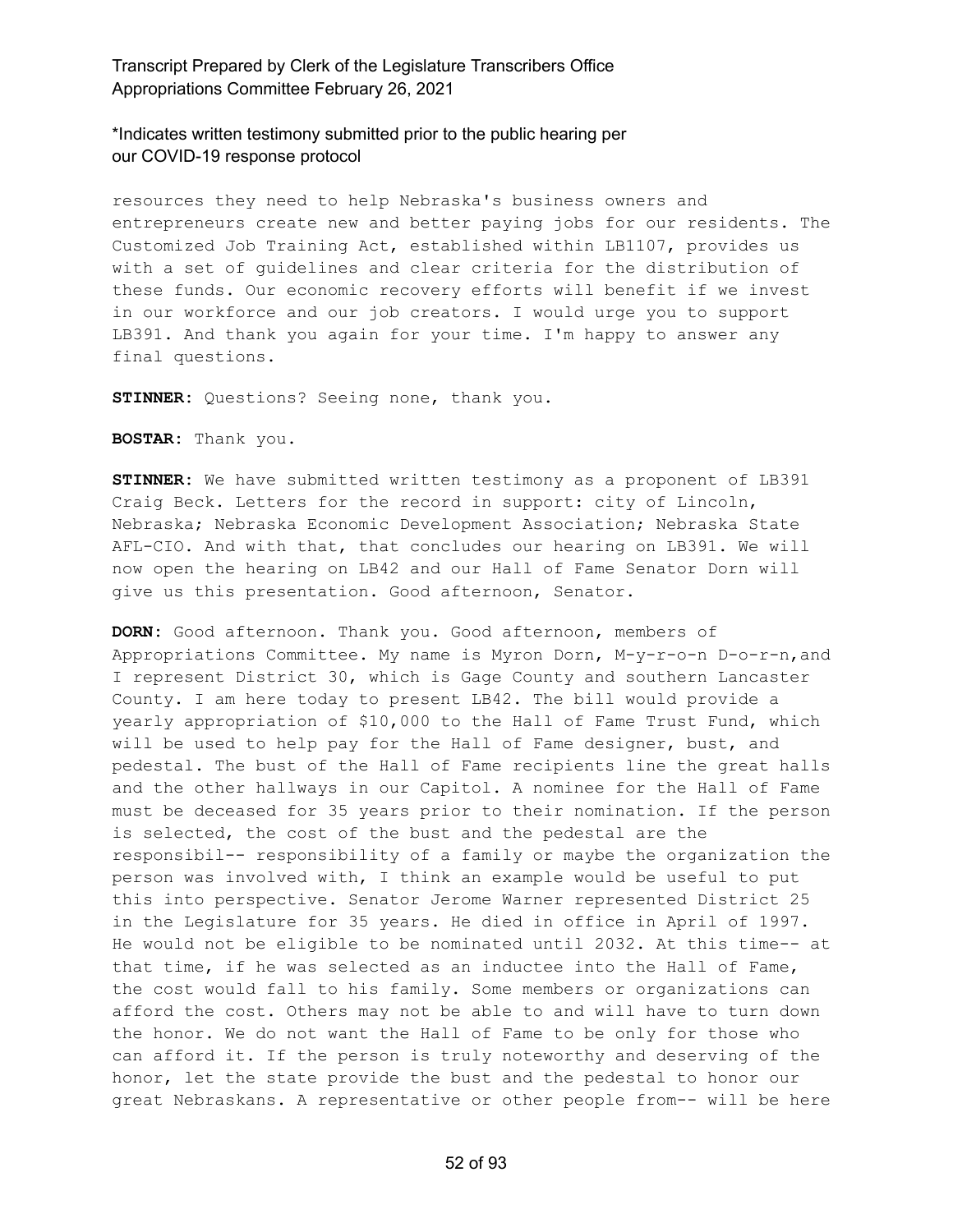\*Indicates written testimony submitted prior to the public hearing per our COVID-19 response protocol

to explain this probably a little bit better. So did bring this last year, bringing it back again this year. So we'll take questions. Otherwise we'll sure--

**STINNER:** Thank you for that. Any questions? What's the amount in the fund right now?

**DORN:** That I could not tell you. I don't know. I know this would put in \$10,000 a year.

**STINNER:** I think there's a balance in it right now, but I don't know what it is so.

**DORN:** I don't know either.

**STINNER:** I could find out.

**DORN:** I did not look that up. Thank you.

**STINNER:** Proponents.

**RON HULL:** Chairman Stinner and Senators, thank you very much. My name is Ron Hull, R-o-n H-u-l-l. Today I serve as the chair of the Hall of Fame Commission. And what Senator Dorn has said really is the basic- are the basic facts. I've been on the commission the last three appointments, Samuel [SIC] Bessey, the great botanist from the University of Nebraska, Alvin Johnson, who started the New School in New York, and he saved over 100,000 Jews. In 1932, he saw what was happening in Germany and brought them to the United States, scholars' families. Most recent inductee is Thomas Kimball. And every one of you all have-- he supervised the building of this magnificent Capitol building that we enjoy in Nebraska. And in each of these instances, we have a good democratic process to choose. We do this every five years. And I think the bronze bust that goes into this Nebraska Capitol honoring a daughter or a son of the people of this state outside of elective office, I think that is the highest honor our state can bestow on anybody. And the commission, to the best of our ability, does this in a democratic way. And then we have to go to the people and say, can you help us pay for the bust? The costs for the bust keep going up. It's at least, well, a bust is now, depends, but \$30,000, \$35,000. And that's why we're asking for some support. So we don't have-- with the Alvin Johnson family, there are some family members in this state, in New York that we went to and they worked their heads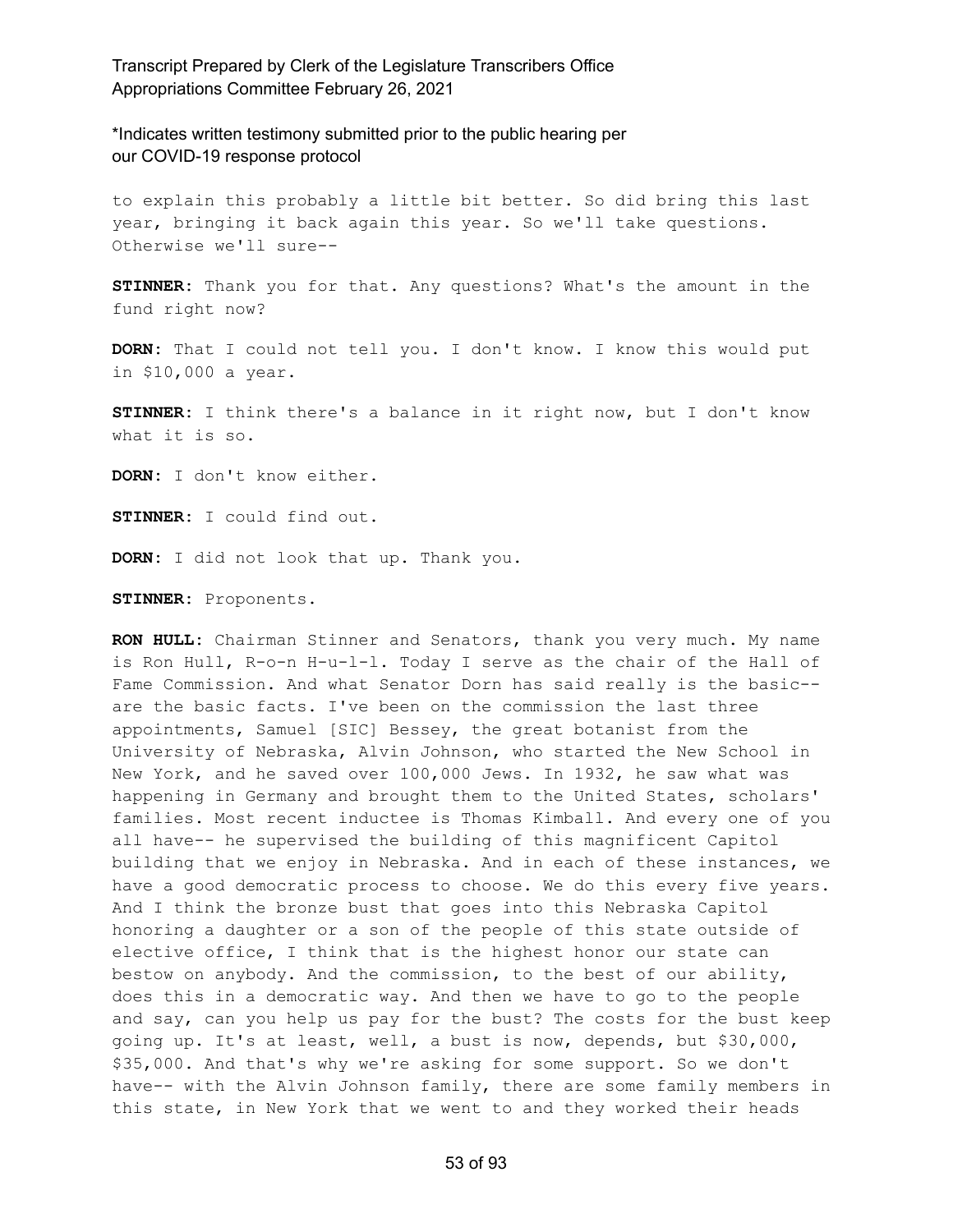\*Indicates written testimony submitted prior to the public hearing per our COVID-19 response protocol

off to raise the money to honor their relative. It doesn't seem to me that that gives us a level playing field because it inhibits people nominating people because they don't have those resources or they don't have the time. And we want it to be as level, as fair the American way, it seems to me, as possible. I do thank you for your time. And I do hope you'll consider this and move this process along. But I thank you.

**STINNER:** Thank you. Any questions?

**CLEMENTS:** Just one.

**STINNER:** Just a moment, sir. Mr. Hull, we got a question.

**RON HULL:** I beg your pardon. Oh, I forgot to ask. I'll tell you anything. What?

**CLEMENTS:** Would this require a match? Are you wanting to have a match on this or just a--

**RON HULL:** I have heard that as an alternative.

**CLEMENTS:** The bill does not require [INAUDIBLE]

**RON HULL:** I'm sorry, I didn't hear that last.

**CLEMENTS:** Does the bill require matching funds? I'll ask the introducer.

**RON HULL:** It doesn't. I think at present it asks for \$10,000--

**CLEMENTS:** Yeah.

**RON HULL:** --a year. We do this every five years. That give us the corpus to be able to go out and hire the sculptor and do it without penalizing the person we're honoring.

**CLEMENTS:** OK, thank you.

**RON HULL:** OK. No, thank you, Senator.

**CLEMENTS:** That makes sense.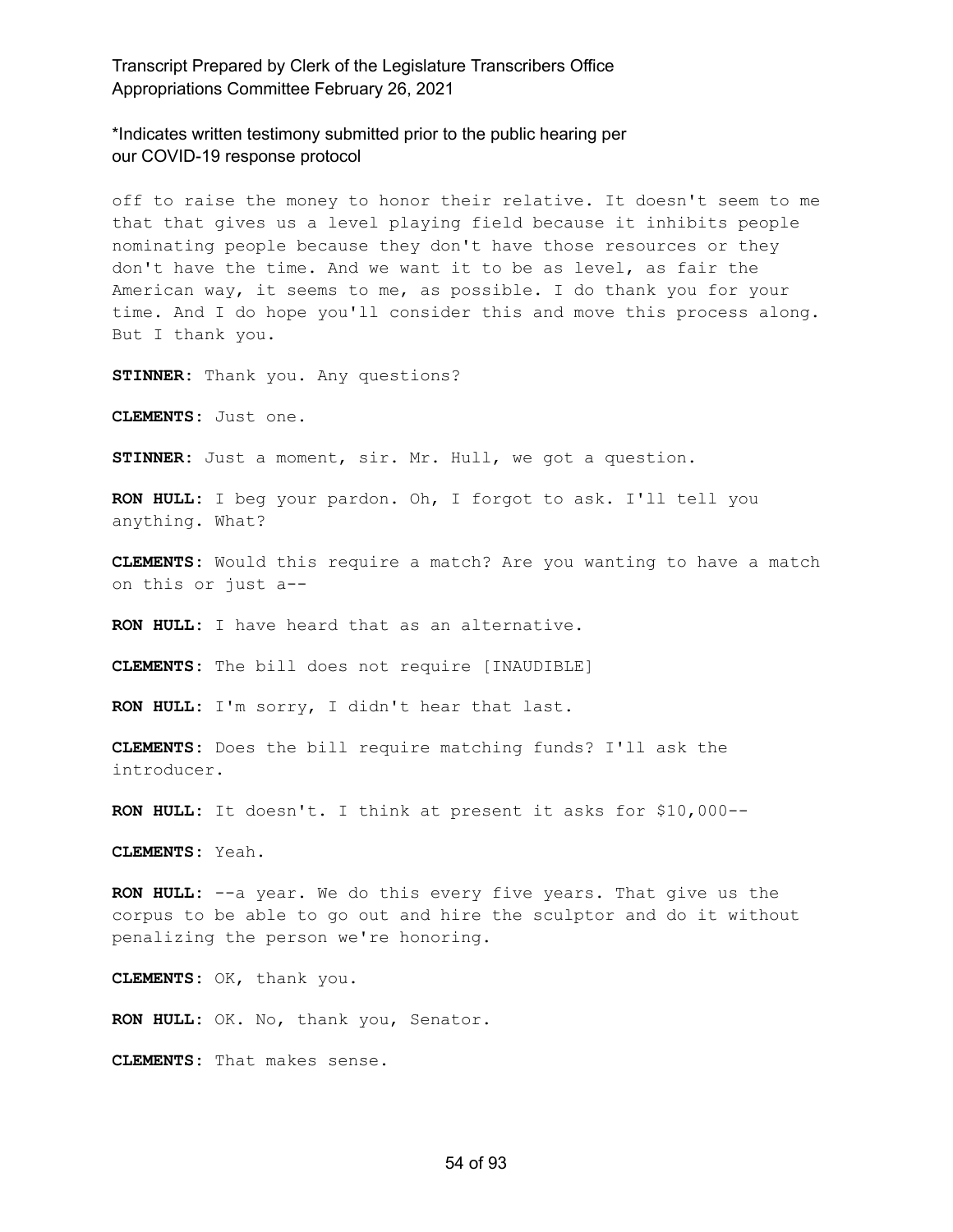\*Indicates written testimony submitted prior to the public hearing per our COVID-19 response protocol

**STINNER:** Did you say you every five years that you nominate people or is it every year?

**RON HULL:** Every five years. It's a five-year process. For example, January 1 of this year, we started taking nominations. We have four nominations so far. I hope we have 35 or 40. We won't, but it's usually around 12, 15. You'll be interested to know that Grover Cleveland Alexander, the great sportsman, is back. People come back year after year. Sometimes it takes three years or more or three times. Howard Hansen, great musician from Nebraska, international, he's one of the people we'll be considering. That's this year. For a year, people can submit nominations. Next year, we will meet in the three congressional districts of Nebraska and-- and let people come and testify. And then the next year, we'll select somebody, 2023, I believe. And then the next year the bust will be created and it will be dedicated upstairs. And that will be the end of that cycle.

**STINNER:** And it's only--

**RON HULL:** Sir.

**STINNER:** --it's only one person you elect each five years.

**RON HULL:** One person.

**STINNER:** OK, so--

**RON HULL:** The standard is very high. You have to be-- I can't nominate you, but you have to be 30-- you have to be gone 35 years, which I think is good and one every five years ensures that we choose people who significantly contributed to the culture of our state.

**STINNER:** Thank you.

**RON HULL:** Thank you.

**STINNER:** Any additional questions?

**RON HULL:** OK, thank you

**STINNER:** Seeing none, thank you.

**TIM HELLER:** Good afternoon, Mr. Chairman, members of the commission--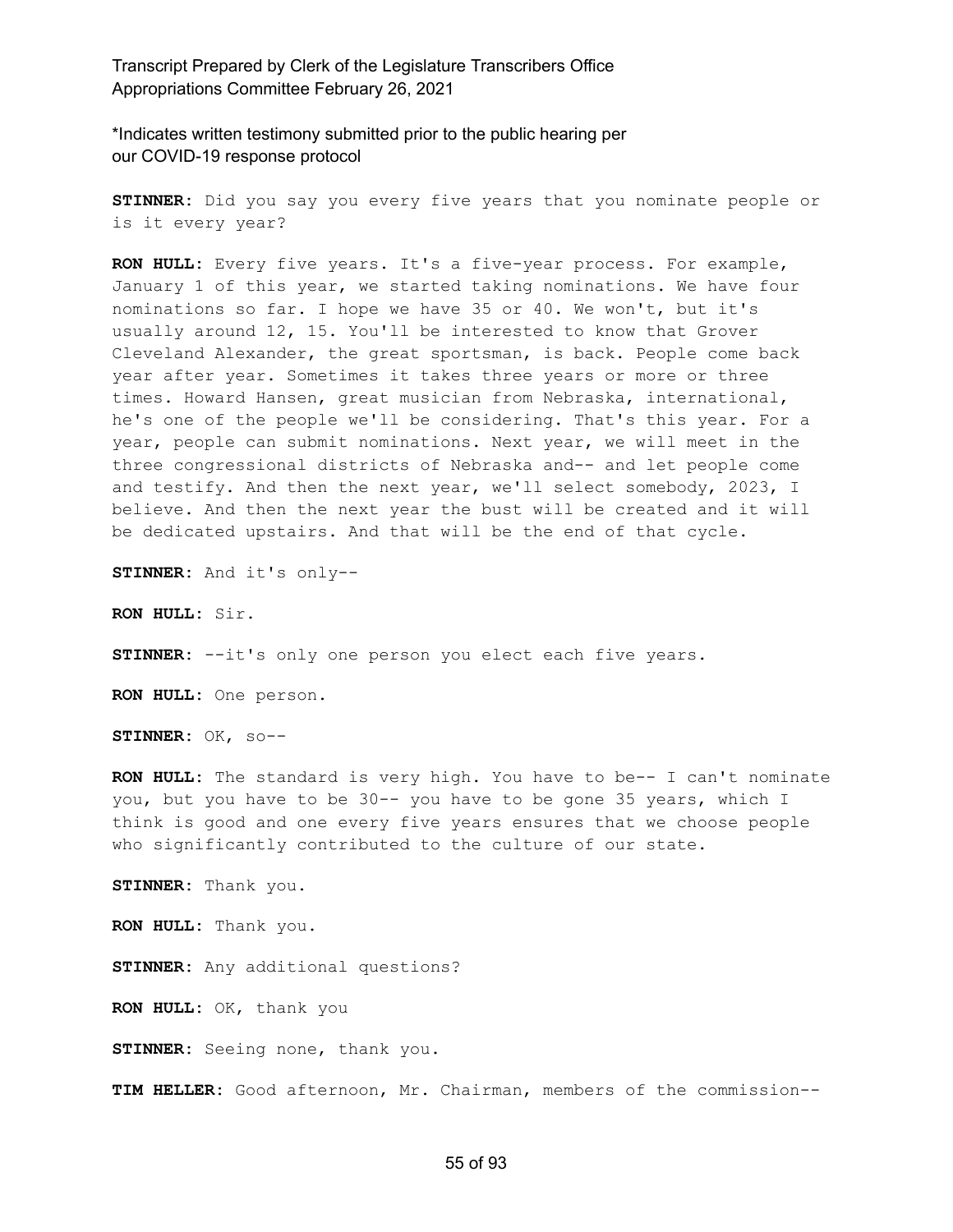\*Indicates written testimony submitted prior to the public hearing per our COVID-19 response protocol

**STINNER:** Good afternoon.

**TIM HELLER:** --committee. My name is Tim Heller, T-i-m H-e-l-l-e-r. I serve with Ron on the Nebraska Hall of Fame Commission, was appointed a few years ago. I keep this brief. I know you guys want to get out of here. It's Friday. I feel kind of silly talking about \$10,000 after hearing all these millions and billions being thrown around. But it's a simple request. The Hall of Fame Commiss-- Commission was established in 1963, but it was never funded. The funding mechanism was included in the original legislation, but there was never any money allocated for this. That's why we're asking for this. It states at the time of an honoree's induction, if no suitable bust exists for an individual, then the Hall of Fame Commission authorizes the commission of one by a professional sculptor. So we're told to go out and get that done. So far, thus far, we've relied on public support from the individuals and families who put that together. But this last go-round when Kimball got in, we had two young high school students that were nominating a person. These two high school kids wouldn't have the \$35,000, \$40,000 or \$50,000 needed to create a bust. It's just not there. We've seen qualified nominees drop out when they find that they must pay for the cost of the bust and the pedestal, which then become property of the state. So since it's a state property, the state should probably pay for it. This also serves to open it up, as Ron mentioned, to all Nebraskans and just not those who are able to buy their way in. OK? You asked about the balance in the fund. Currently, it's \$6,240.58, and there is no matching required in the bill. And the cost of the bust for Thomas Kimball [PHONETIC] when we installed him about a year or two ago was \$40,000 and the cost of bronze continues to increase. That's the methodology we're thinking about here. Any questions?

**STINNER:** Questions? Seeing none, thank you. Any additional proponents? Seeing none, any opponents? Seeing none, anybody in a neutral capacity? Senator, would you like to close? Senator Dorn waives closing. We do have letters of support. Sarah Kuruc, AIA Nebraska, our support letters for the record. And that concludes our hearing on LB42. We will now open with LB208. Senator McDonnell. We're moving along pretty well, Senator, so.

**McDONNELL:** I'm going to keep it going, Boss.

**STINNER:** Don't mess it up.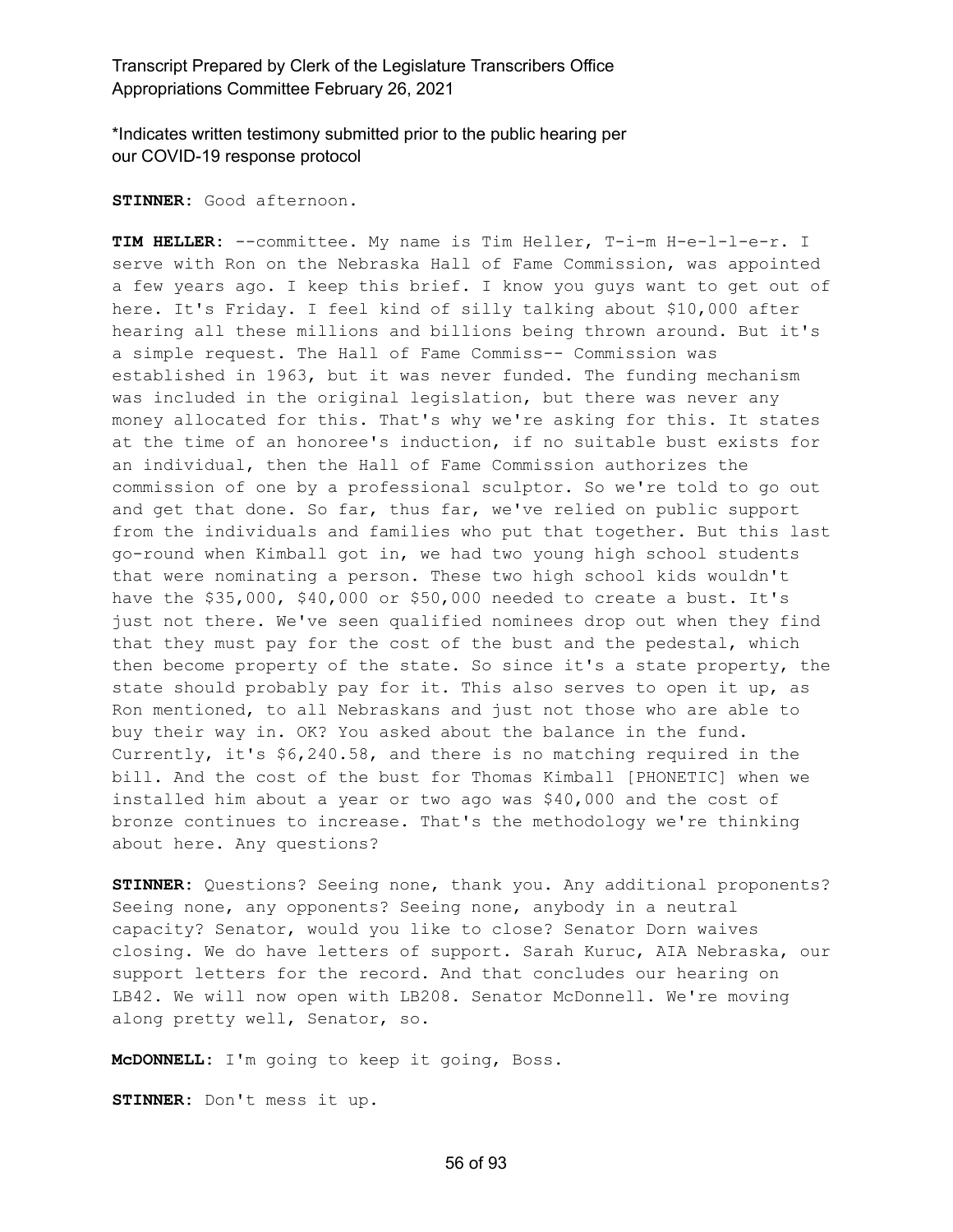\*Indicates written testimony submitted prior to the public hearing per our COVID-19 response protocol

**McDONNELL:** I'm going to keep it going. Brevity. **STINNER:** We might want to wait a minute. There's people leaving. **KOLTERMAN:** When did that ever happen? **McDONNELL:** Thank you. **STINNER:** Just a second. **McDONNELL:** Thank you, Chairperson Stinner,-- **STINNER:** Just a second. **McDONNELL:** --members of the Appropriations Committee. **STINNER:** Hey, Mike, just a second.

**McDONNELL:** OK.

**STINNER:** Go ahead.

**McDONNELL:** Mike McDonnell, M-i-k-e M-c-D-o-n-n-e-l-l. I represent Legislative District 5, south Omaha. I'm here to introduce LB208. Currently \$700,000 is appropriated in each year of the preliminary biennial budget to the Department of Economic Development for aid to economic development districts. The appropriation requested in LB208 would increase this funding by an additional \$300,000, thereby providing a total appropriations of \$1 million of General Funds in both fiscal years 2021-22 and fiscal year '22-23 to the Department of Economic Development for the purposes of funding these development districts. The bill was brought to me by the Nebraska Regional Officials Council, which was established in 2009. The state's eight economic development district structure this professional network as a mechanism for peer exchange and learning and to assure a unified voice-- voice at the state and regional levels when advocating for their regions, programs, and services. Each of the economic development districts is dues paying member, and the board is comprised of the executive directors from each district. The goal of the Nebraska Regional Officials Council is to assist cities, businesses, and other community members in growth and development. The Nebraska Regional Officials Council impacts lives and reinforces community wellness through the work of these districts. The funds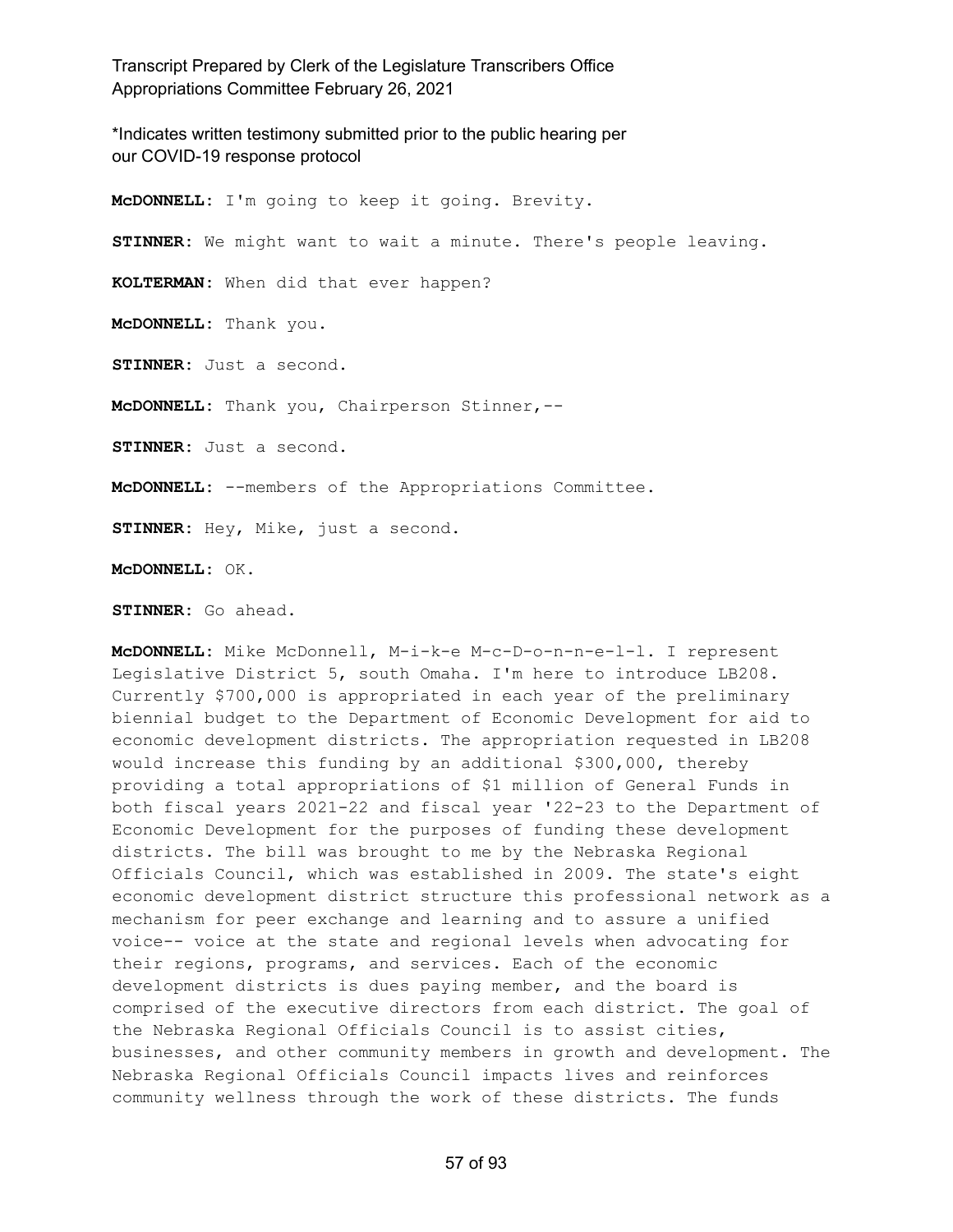# \*Indicates written testimony submitted prior to the public hearing per our COVID-19 response protocol

appropriated in LB208 will assist development districts in bringing about positive advancements within the districts statewide to include workforce development, housing, infrastructure improvements, business expansion and tourism, among several others. I would note that the dollars flow to the individual districts through the Department of Economic Development and that the vast majority of the dollars appropriated would flow not to Omaha and Lincoln, but rather to rural communities throughout Nebraska. Tom Bliss, who is the executive director of the Southeast Nebraska Economic Development District and vice chair of the Nebraska Regional Office-- Officials Council, will be providing testimony before you today to further elaborate on the distribution of the funds. Funding result-- resulting from LB208 will ensure the expansion and the continued growth through the partnership between the development districts and the Department of Economic Development. Additionally, the funding from LB208 will continue to serve as a partnership and link between the federal and state programs at the local level. Communities across Nebraska have benefited from these programs, which I feel are critical to the growth, sustainability, and success of our state. The current funding, which includes a preliminary appropriation of \$700,000 in each year of the bienemy-- biennium coupled with an additional funds provided by LB208 will allow development districts to leverage additional funds and further maximize the investment back into our communities, the citizens who live in them, and ultimately our state as a whole. This- these following-- these people following me will provide testimony as to how this impact to our state: east, west, and north, south. Thank you. Here to answer your questions, and I'll be here for closing. Yes.

**STINNER:** Senator Erdman.

**ERDMAN:** Thank you, Senator Stinner. Thank you, Senator McDonnell, for coming. Explain this. So if we don't pass this, there will still be \$700,000 appropriated?

**McDONNELL:** Correct. I mean--

**ERDMAN:** So I--

**McDONNELL:** I'm sorry. That's in the preliminary budget, if on the floor the budget is successful. Yes.

**ERDMAN:** OK, so preliminary. OK, OK, I get it. OK, thanks.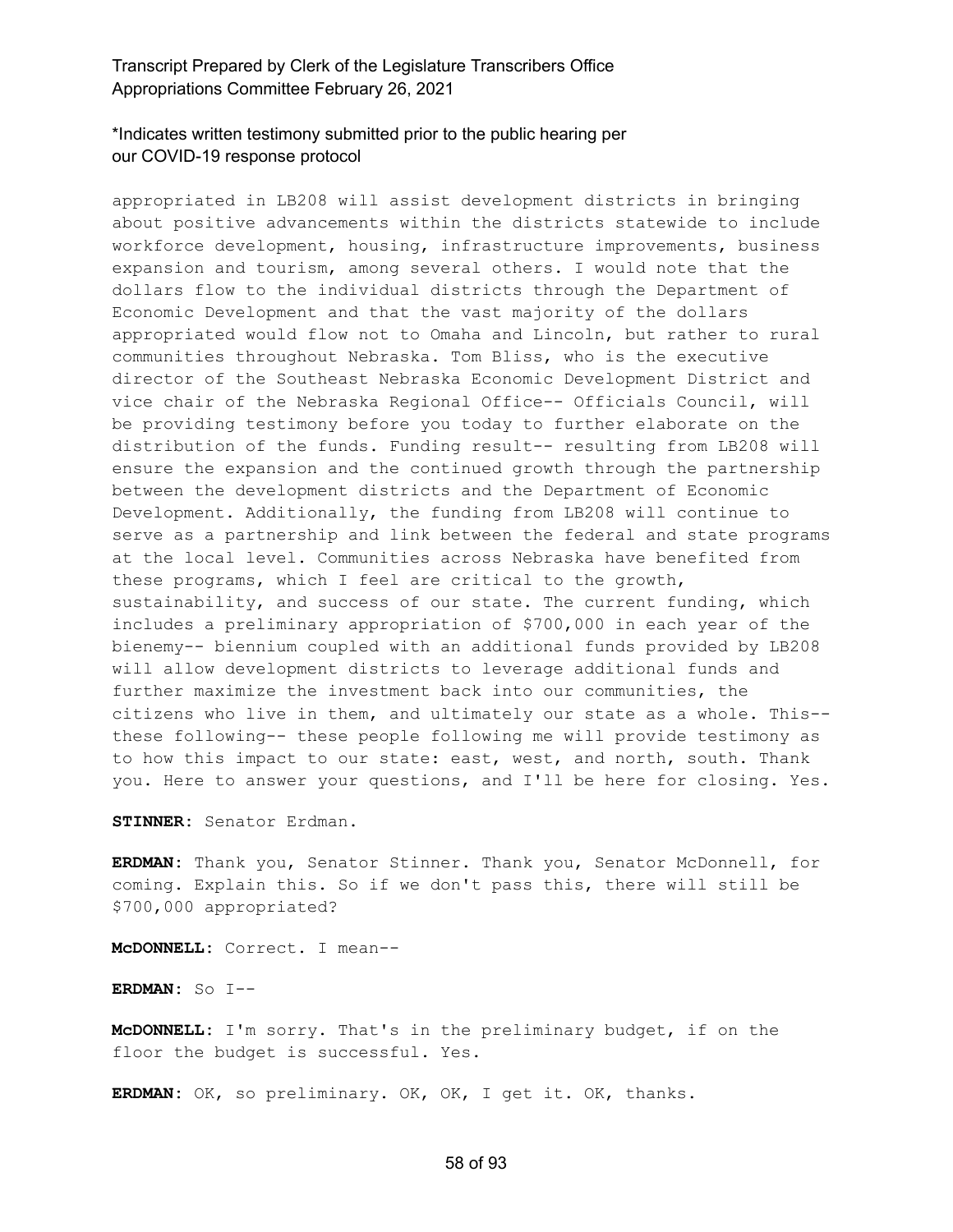\*Indicates written testimony submitted prior to the public hearing per our COVID-19 response protocol

**STINNER:** Additional questions? Seeing none, thank you.

**McDONNELL:** Thank you.

**TOM BLISS:** Good afternoon--

**STINNER:** Good afternoon.

**TOM BLISS:** --Chairman Stinner and members of the Appropriations Committee. My name is Tom Bliss, T-o-m B-l-i-s-s, and I am the executive director for the Southeast Nebraska Development District or SENDD. I appear before you today on behalf of both SENDD and as vice president of the Nebraska Regional Officials Council or NROC. SENDD is one of the eight development districts in the state serving 15 counties in southeast-- in the southeast corner of Nebraska, including rural Lancaster County. And NROC is the statewide association that represents all eight of Nebraska's economic development districts. The districts are grateful to you and the Legislature for providing \$700,000 in funding to the districts in the current year. Today, we offer our support and appreciation to Senator McDonnell for his introduction of LB208 to increase General Funds in the upcoming year. Between the pandemic and natural disasters, I think Nebraska has experienced too many challenges over the last two years and the districts have worked hand in hand with community leaders to address these. Examples include assisting Fremont, Inglewood, Peru, Rulo and Wood River, among many others, with rebuilding critical infrastructure damaged during the 2019 flooding. The analogy I use is whenever disaster occurs, it seems everyone wants to be the fire department putting out the fire. But no one wants to help clean up the burned down building or assist the family get-- get back into a home. That's what districts do. That's part of our job. We fuel and facilitate the projects that help communities pick themselves up, then build momentum again. Beyond the 2019 flooding, the districts have stepped up and played key roles with local, regional, and statewide COVID-19 planning and recovery. Specific illustrations are assisting the city of York with a \$280,000 COVID grant program for Main Street businesses, the creation of a \$2 million revolving loan fund that in its first six months funded nine applications, leveraged \$1.5 million in private funds, and created 61 jobs. We've offered virtual trainings, work with regional health departments on improving their facilities, and built LB840 funded gift card programs to support the service sector. Additionally, NROC partnered with the Southeast Nebraska Affordable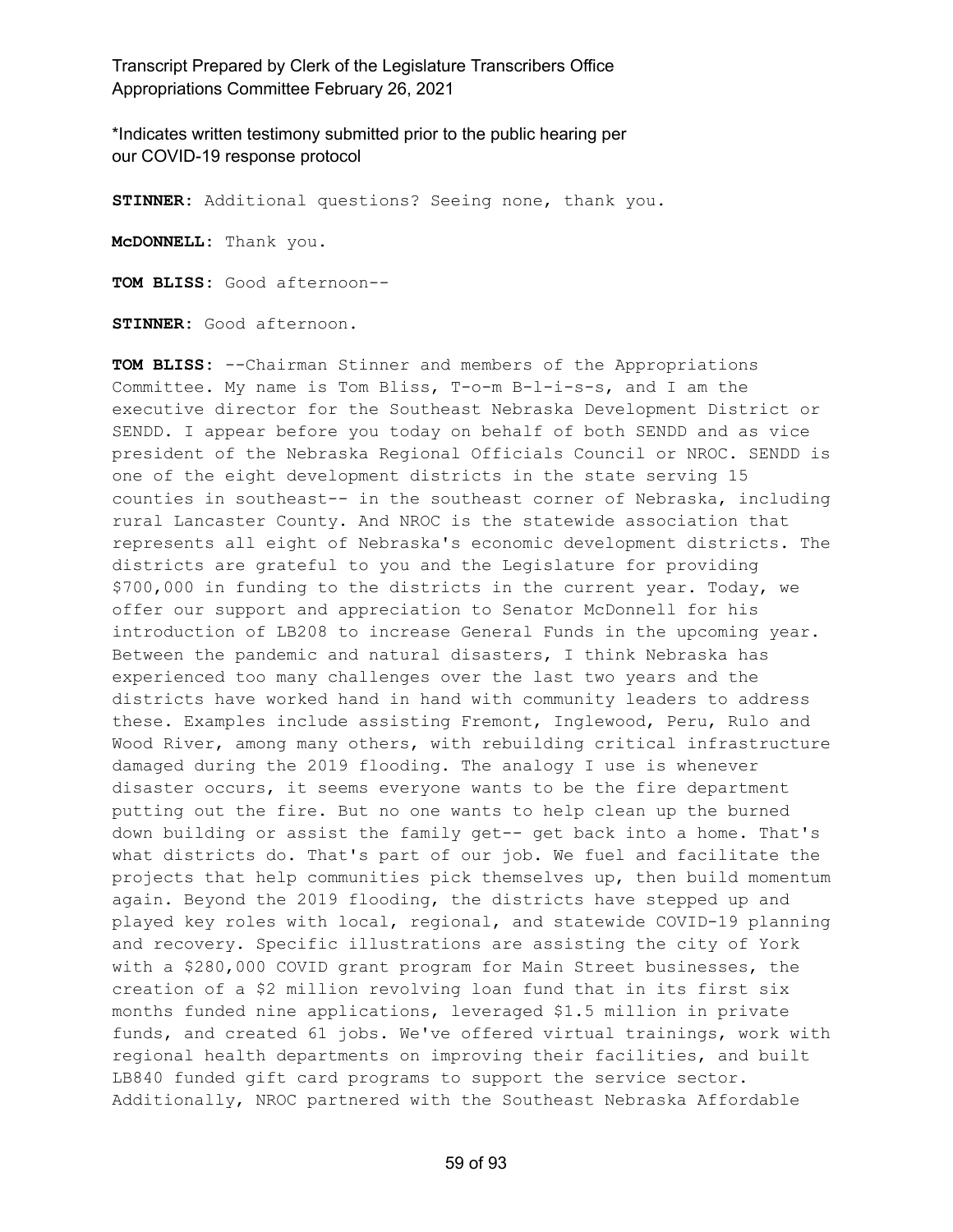# \*Indicates written testimony submitted prior to the public hearing per our COVID-19 response protocol

Housing Council, or SENAHC, and the Department of Health and Human Services or DHHS to provide \$1.2 million statewide through the local assistance-- Landlord Assistance Program. This program helped over 250 small landlords directly affected by COVID-19 and the loss of revenue. NROC is also focused on the need for broadband, which has never been more apparent as employees continue working and students take part in classes virtually. Our statewide mapping initiative will arm you, as elected officials, with quality data to make better decisions on how to address unserved and underserved areas of our state. If the committee to move forward-- were to move forward on granting this request, the districts would continue these activities and build on our success. From my perspective or SENDD's perspective, we will explore ways to improve opportunities for quality, affordable, early childcare, find means to expand access to healthy foods while supporting grocers in rural areas across the state, and continue broadband conversations through specific planning efforts. Thank you, Chairman Stinner and members, for your consideration for the increasing funds for the development districts as proposed in LB208. And I would be glad to answer any questions you may have.

**STINNER:** Thank you. Questions? This is kind of like a speed reading contest.

**TOM BLISS:** It is, yeah.

**STINNER:** Seeing none, thank you.

**TOM BLISS:** Thank you very much.

**STINNER:** Good afternoon.

**DAN MAUK:** Good afternoon, Chairman Stinner, members of the Appropriations Committee. My name is Dan Mauk, D-a-n M-a-u-k. I'm here to testify in support of LB208. I serve as the executive director of the Nebraska City Area Economic Development Corporation. I also serve as the treasurer of the Board of Directors for the Southeast Nebraska Development District. I'm testifying today on behalf also of NROC, the Nebraska Regional Officials Council and the Nebraska Economic Development Association. During my 20-year career in economic development, I've been fortunate to work to promote the growth and success of communities throughout Nebraska. Every city and village has its own assets and has its own challenges as it pursues the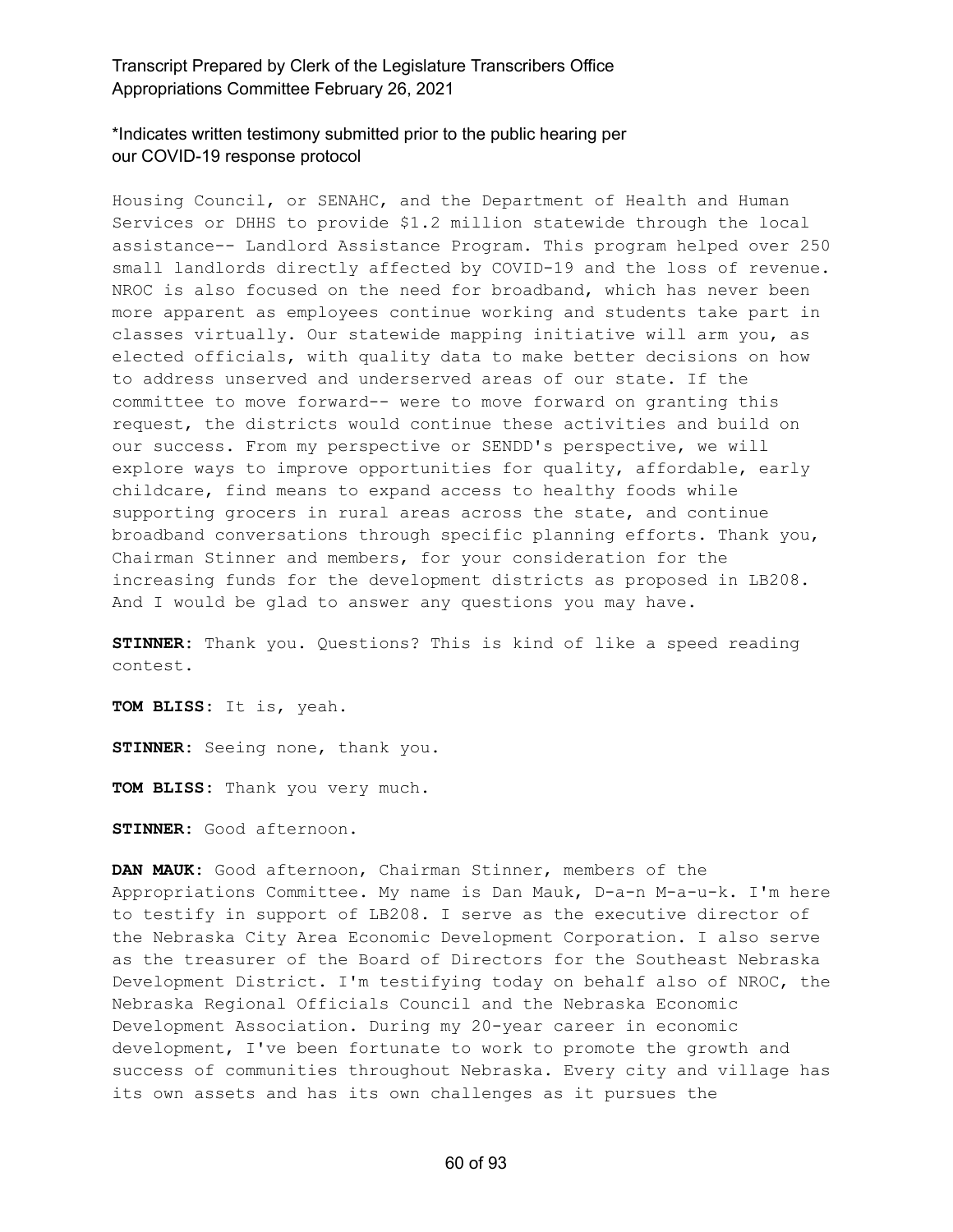## \*Indicates written testimony submitted prior to the public hearing per our COVID-19 response protocol

development of the community. One of these resources that each of us can access is the toolbox that's supported by the development districts. Each district is able to provide a variety of services specifically tailored to the needs of their local communities, that local area represent-- representation. These services include community development, economic development, housing, planning, disaster recovery. Nebraska City, served by the Southeast District, as SENDD has assisted our city with projects ranging from economic development, tourism development, public works, housing rehabilitation, downtown, our down payment assistance, new construction, and disaster recovery. Our city was strongly impacted, as many were, by the 2019 flooding events. The results affected our economy, our workforce, area business and industry, and infrastructure. SENDD was a critical resource throughout the process. Working with the local elected officials and stakeholders, SENDD was able to secure a \$500,000 grant through the Nebraska Department of Economic Development's 2019 Nebraska Affordable Housing Trust Fund Disaster Relief Program. Resources from that-- this grant will see revolving loan funds, which will help to grow from the initial construction of four single homes, two additional ones beyond that. Additionally, SENDD prepared a grant with the Economic Development Administration of \$530,000 to repair access to a critical road that accesses our city's largest employers, which include Honeywell and Cargill. Other notable projects achieved through the partnership with SENDD includes accessibility improvements at the Lied Center, the rehabilitation of the Veterans Memorial Building in historic downtown Nebraska City. SENDD also assists with small business loans and also the revolving loan funds. Each development district has a similar list of products and services that they can provide to local communities from cities of the first class to very small villages. These communities depend on this support and the expertise that the districts provide. As a member of-- a board member of SENDD, I see firsthand the volume of projects that we do and that the development districts throughout the state process. The funding proposed by LB208 ensures that these resources will remain intact for us to use. I make myself available for questions if you have any.

**STINNER:** Questions? Senator Hilkemann.

**HILKEMANN:** One quick question. I forget, how many econom-- how many economic development districts do we have?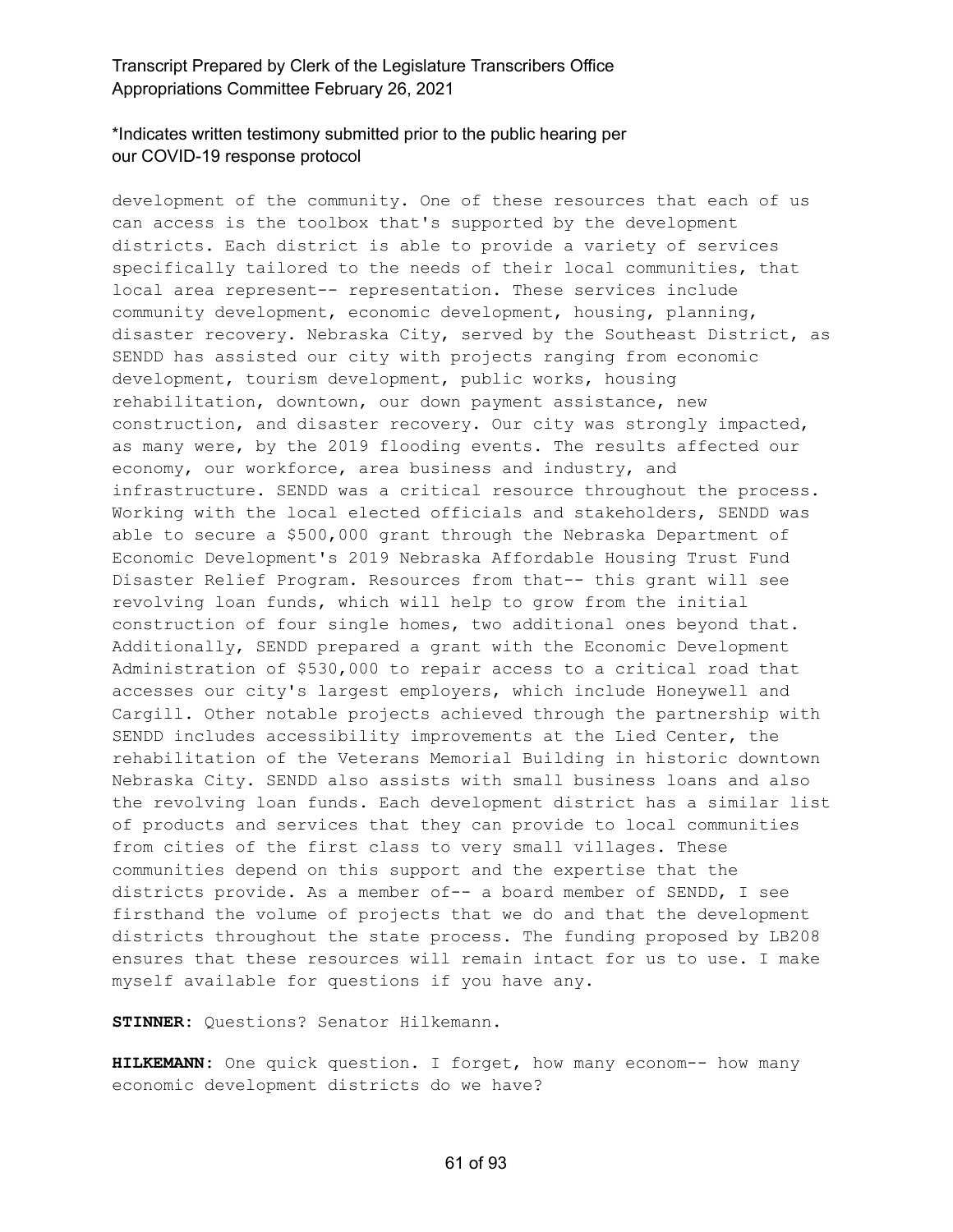\*Indicates written testimony submitted prior to the public hearing per our COVID-19 response protocol

**DAN MAUK:** There's eight. Eight. **HILKEMANN:** Eight. OK, thank you. **DAN MAUK:** We serve the entire state. **HILKEMANN:** All right. **STINNER:** Any additional questions? Seeing none, thank you very much. **DAN MAUK:** Thank you.

**STINNER:** Any additional proponents? Seeing none, any opponents? Seeing none, anyone in the neutral capacity? Seeing none, Senator McDonnell for closing.

**McDONNELL:** Thank you, Chairperson Stinner and members of the Appropriations Committee. Just-- just briefly. You talk about a program that went into effect in 2009. And as Senator Hilkemann just asked, you got eight districts around the state and they really are doing the downfield blocking and tackling that we need to help our economy. And I'm just-- I've been impressed with them since I was lucky-- lucky to be put on this committee and them coming in and the information they've given me and the work they've done around our- our state. Thank you.

**STINNER:** Thank you. Questions? Seeing none, thank you. We do have letters of support for LB208: McCook Chamber of Commerce, Nebraska Chamber, Great Omaha-- Greater Omaha Chamber, Lincoln Chamber of Commerce, the Omaha-Council Bluffs Metropolitan Area Planning Agency, Panhandle Area Development District, Central Nebraska Economic Development District, Siouxland Interstate Metropolitan Planning Council. And with that, that concludes our hearing on LB208. We will now open with LB566. Senator McDonnell.

**McDONNELL:** My name is Mike McDonnell, M-i-k-e M-c-D-o-n-n-e-l-l. I represent Legislative District 5, south Omaha. Today I bring before you LB566 to establish the Shovel-Ready Capital Recovery and Investment Act in Nebraska. This bill will provide a much-needed investment to stabilize, grow, and in many instances, save the nonprofit hospitality industries so that-- is so crucial in Nebraska's-- to Nebraska's economy. Last year, the world was devastated by the ongoing onslaught of the COVID-19 pandemic and one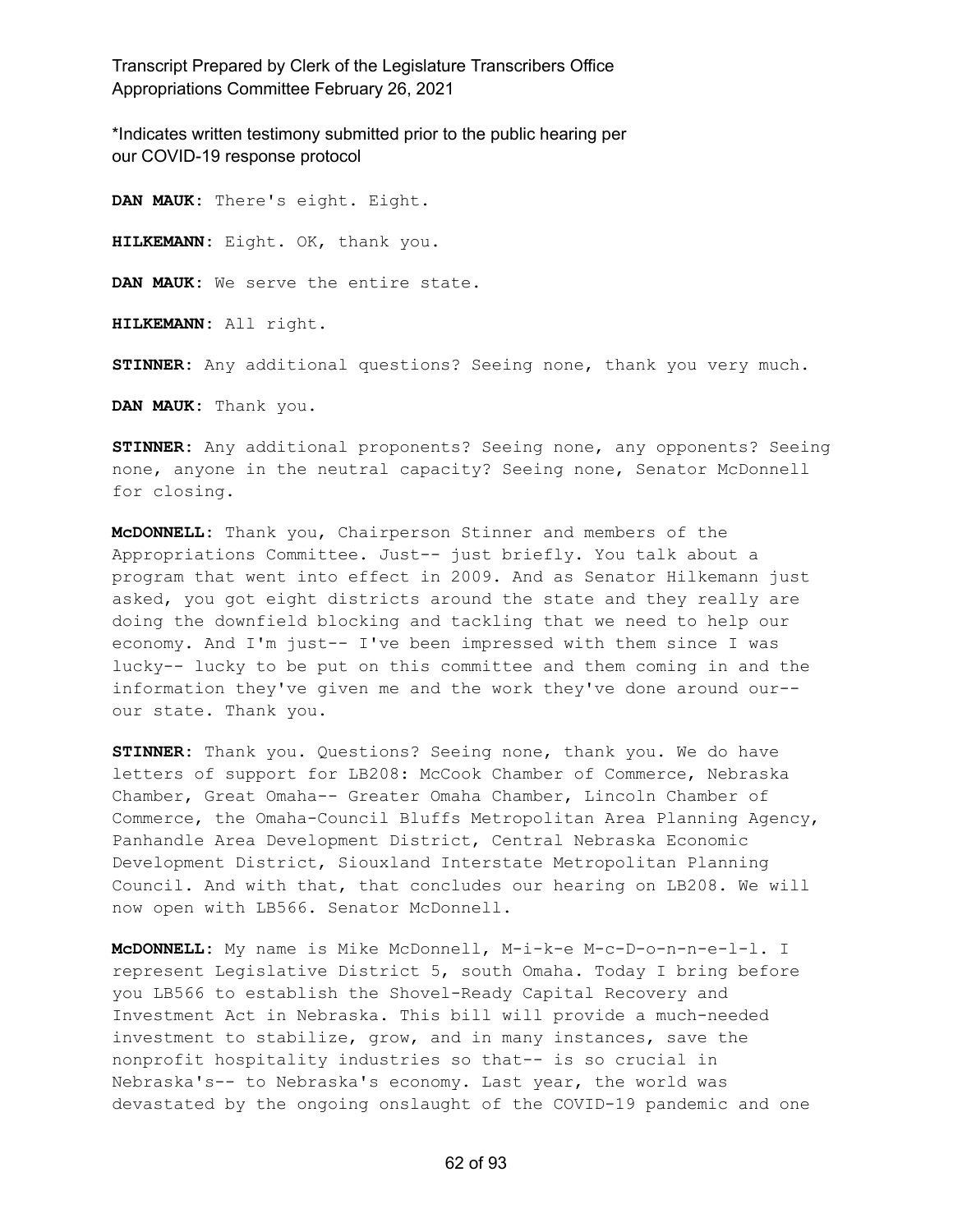# \*Indicates written testimony submitted prior to the public hearing per our COVID-19 response protocol

of the segments of our economy that was among the hardest hit was our not-for-profit industry. Not for profit-- nonprofits rely on donations from their patrons, found-- foundations, and supporters to fund their activities. During this ongoing pandemic, the majority of donors have shifted their funding priorities to support people and families who have been struggling during this pandemic and rightfully so. However, one of the consequences of this immediate funding shift is the impact it had on capital campaigns that were happening, that were happening in communities throughout our state. When a nonprofit organization is planning on building something to benefit their community, they do this through fundraising campaigns. Since donor priorities have shifted to support individuals during this pandemic, many of these organizations will have to make some very hard decisions soon. Many will have to decide on whether to reopen or cancel their planned construction. This bill is to prevent that decision from having to be made by injecting immediate support to many of these projects, provided they have already raised 50 percent of their funding goals and were planning to break ground or resume construction in 2021 or by June 30, 2022. There are a number of key reasons to make this investment into our nonprofit sector. Nonprofits employ over 90,000 Nebraskans and they pay over \$4 billion in annual wages. That does not include the construction jobs that would be provided by the projects funded as part of this act. It also does not include the \$3.5 billion in annual tourism sales in our state or the 40,000 jobs provided through our tourism and hospitality industry. This bill requires a minimum of a dollar-to-dollar match by private sector donors. Encouraging donations to nonprofits is a great way to keep Nebraska money in the state of Nebraska and unlike many of the other bills we pass for economic development, we are, we are in no danger of any of our nonprofits, cultural or artistic, artistic organizations, from picking up and leaving our state. They are part of Nebraska and serving Nebraskans is the core of all of their missions. As we begin to see signs of hope that there may be an end to this pandemic in sight, we have the opportunity to not only save and jumpstart some of the investments these nonprofits want to make in our state, but also ensure that when the pandemic is over, we have new and improved amenities that will increase visitors to our state, strengthen communities around their cultural facilities, and give both our nonprofit and hospitality industries a much-needed boost. As you will hear from supporters and read in letters of support to this bill, there are projects throughout our state that will benefit from the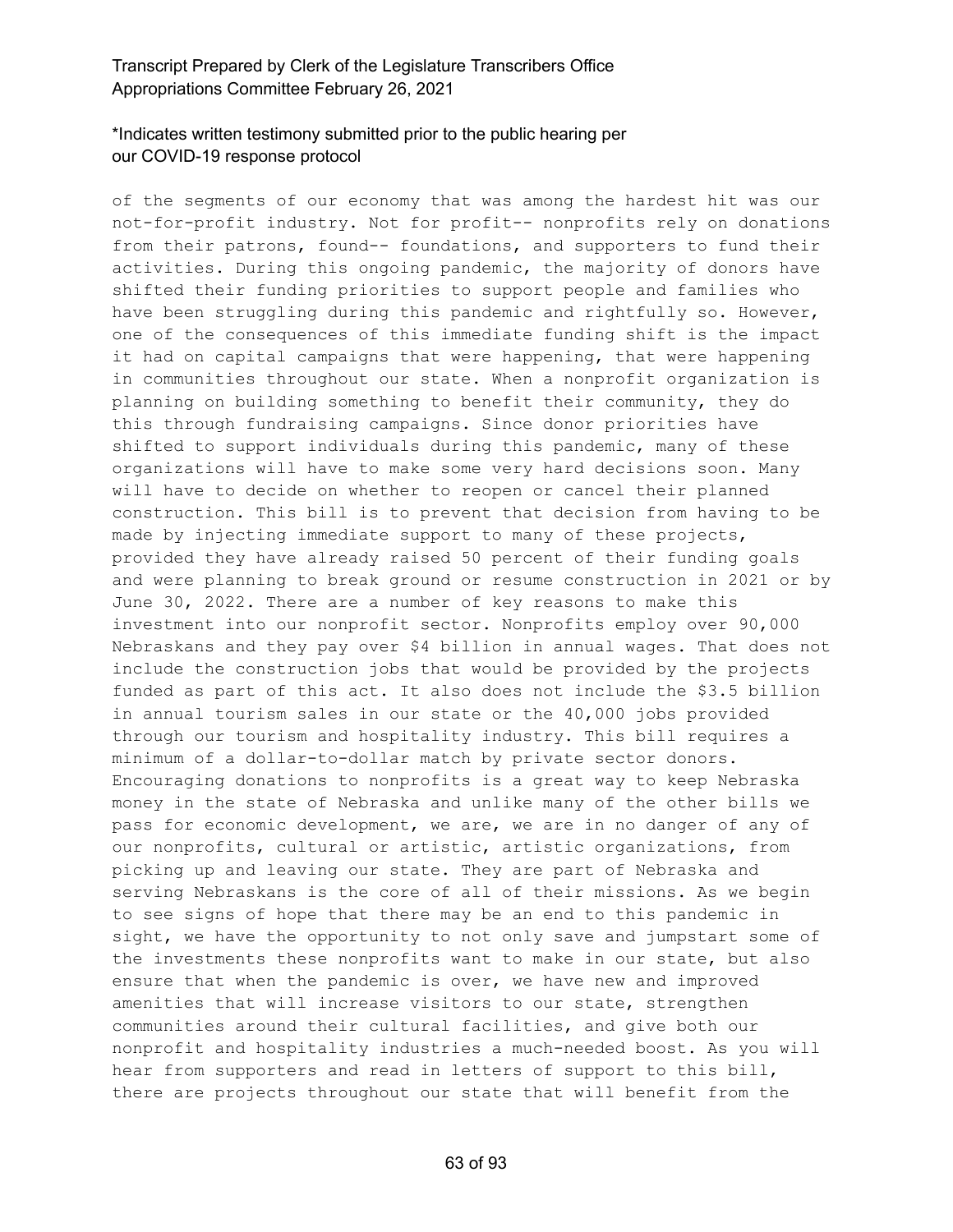\*Indicates written testimony submitted prior to the public hearing per our COVID-19 response protocol

passage of LB566. This bill is designed to support projects large and small throughout our state. Right now, many of these organizations are being forced to look through their budget, meet with their donors, and decide between their capital plans, rehiring staff, or cutting their programming. Some of these capital campaigns could be set back years or never happen at all as organizations make these difficult decisions. Nebraska is lucky to have so many generous, generous people who have donated for years to support these organizations and create these beloved assets to our state. We're also lucky to have so much private wealth that has stepped up to support people during this pandemic and will continue to support the people of this state. I ask you for your support today so that we may continue our tradition of supporting nonprofit organizations and help make this investment into the in-- institutions of this state that not only create great pride to our citizens, but also serve as a critical source of jobs, wages, and revenue. Thank you and I will be here to-- I'm here to answer your questions and I'll also be here to close.

**WISHART:** Thanks, Senator McDonnell. Any questions from the committee? Senator Clements.

**CLEMENTS:** I'm looking at the bill. Section 7 says this is intended to appropriate \$25 million?

**McDONNELL:** Twenty-five million from the General Fund and 10 percent of any COVID money that might be coming into the state. Now currently right now-- I believe today-- in Washington, D.C., they're talking about \$1.9 trillion, potentially that 10 percent and, and if you look at it, could we get \$1 billion in the state of Nebraska? Possibly. That would be \$100 million for this bill and for construction. This is brick and mortar. This is a, this is a shot in the arm for the economy in the state of Nebraska.

**CLEMENTS:** Yeah, but 10 percent of coronavirus relief funds, hard for me to really justify just putting it to this use. There might be a lot of other--

**McDONNELL:** Well, and we're talking about 10 percent of possibly \$1 billion that could be coming in. If it's half a billion, that'll be 10 percent of a half a billion.

**CLEMENTS:** OK.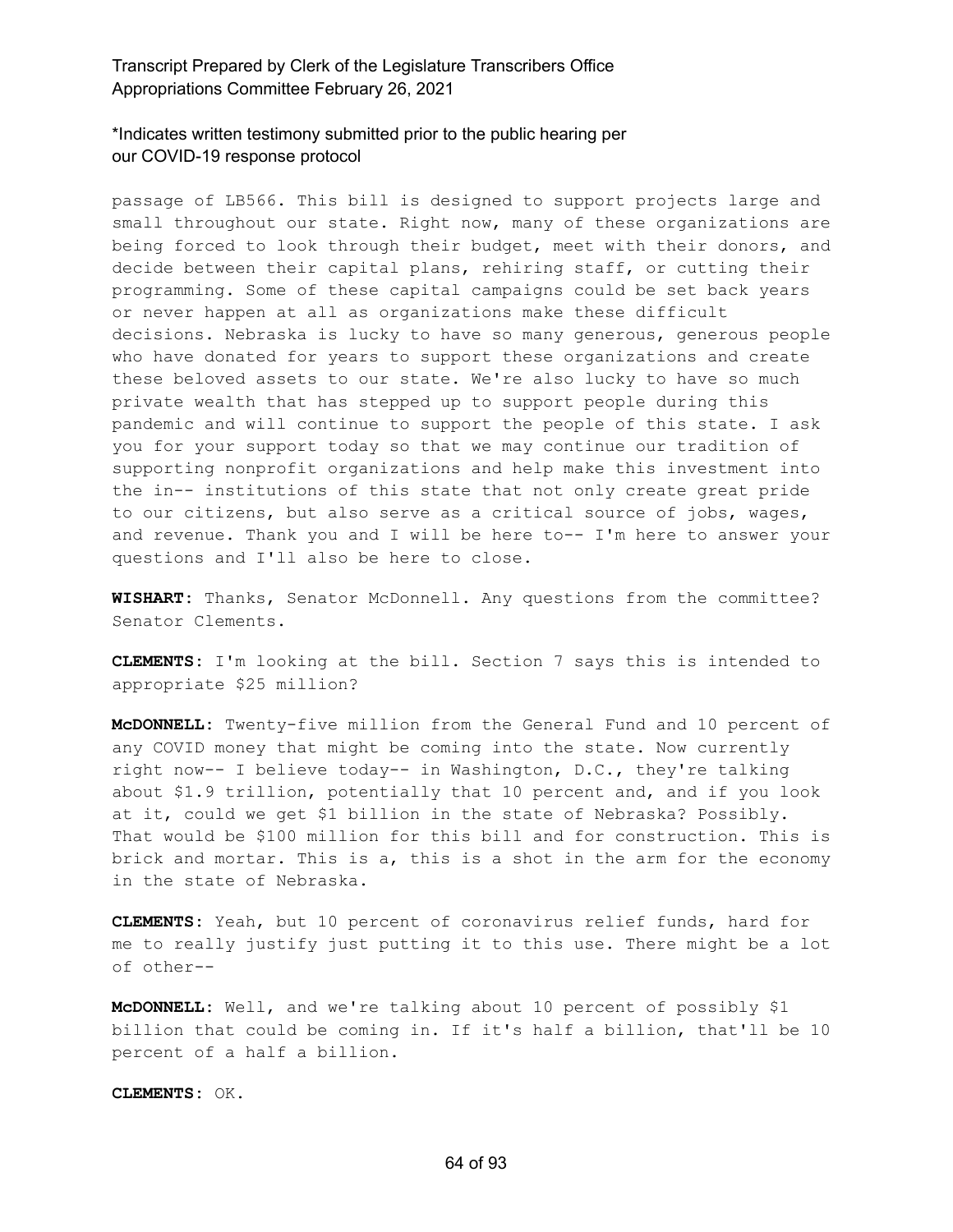\*Indicates written testimony submitted prior to the public hearing per our COVID-19 response protocol

**WISHART:** Any other questions? Senator Vargas.

**VARGAS:** Thank you for bringing this, Senator McDonnell. I, I can understand why this would be beneficial to the nonprofit sector, specifically capital construction. The question I have is, is on intent. You know, you and I know we have nonprofits in our communities that are very small nonprofits all the way to really large nonprofit 501(c)(3)s that are, you know, have really big facilities. Did you- do you have any-- I, I noticed at least in the bill-- maybe I might have missed something-- is there any intent on creating some mechanism for equity? You know, as, as you can imagine, you know, one entity could be-- I know there's a cap on specific projects, but to make sure that smaller nonprofits have access to this and can be competitive still?

**McDONNELL:** Yes and, and, and just something to add to when you mention this is a benefit to the nonprofits, this is a benefit to our community. This is a benefit to our state because what's going to happen with the idea of these projects and, and the construction and those jobs and then finally, when those jobs are done and all the other effects, positive effects it will have. But going back to your question, if you look at breakdown, zero to \$5 million, \$5 million to \$25 million, \$25 million to \$50 million, over \$50 million, and looking at those, of course, less than \$5 million could be a small project of \$100,000. But looking at that highest end, you could look above \$50 million, it would have to be \$15-- above \$50 million, it could be \$15 million, but that's also got to be a match. That's a private-public partnership.

**VARGAS:** Do you have any thoughts on setting aside certain amounts for smaller entities or organizations?

**McDONNELL:** And that was the thought about the-- breaking it down into those--

**VARGAS:** OK.

**McDONNELL:** --those sections of--

**VARGAS:** OK.

**McDONNELL:** --\$5 million, \$25 (million), then, then up to \$25 (million) to \$50 (million), then over \$50 (million) to make sure that east,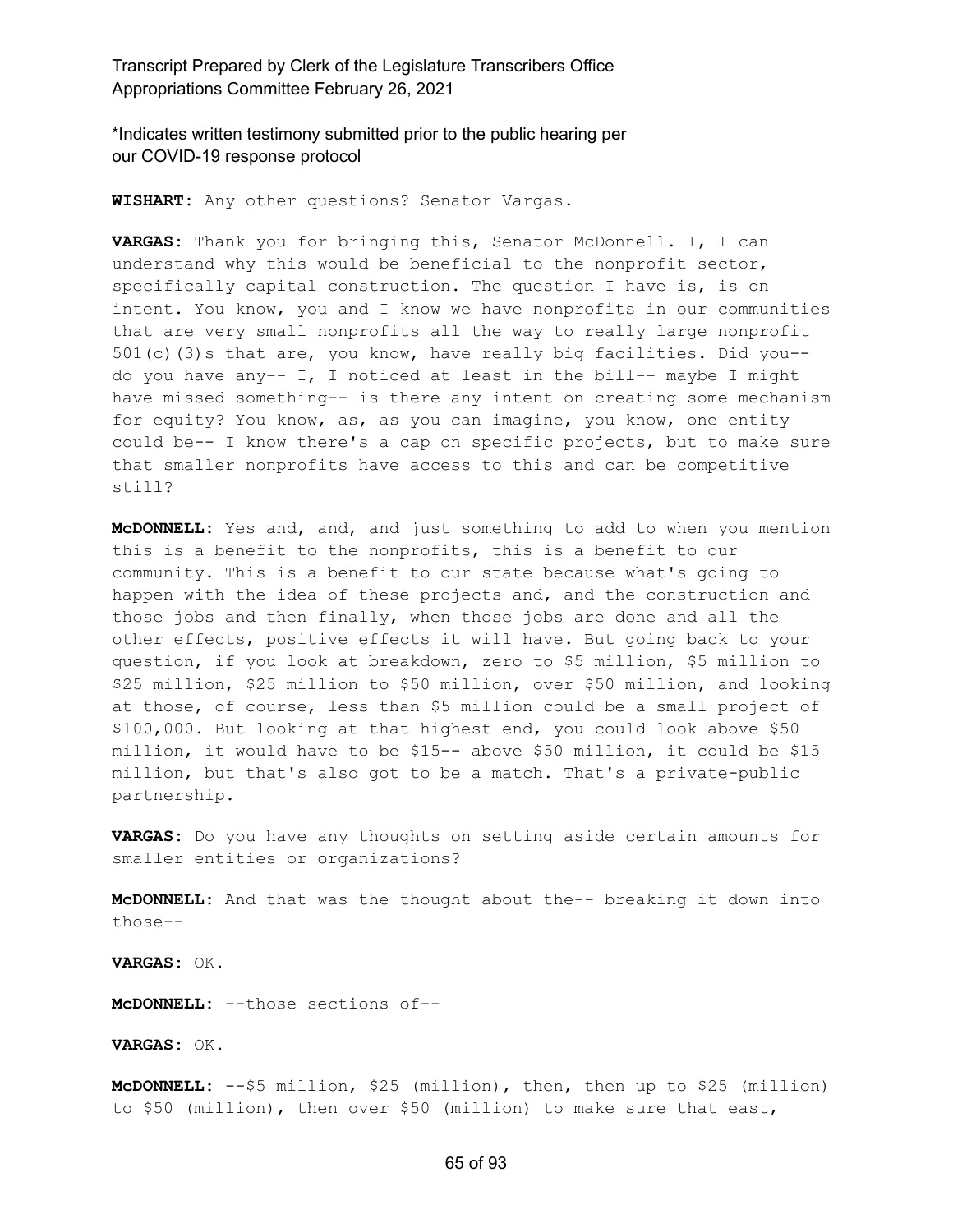\*Indicates written testimony submitted prior to the public hearing per our COVID-19 response protocol

west, north, south in the state of Nebraska, that the small projects that were, were on the table and then the, the pandemic hits and they had a shelf them, from large to, to small, would actually have an opportunity to benefit off this, this grant.

**VARGAS:** Thank you.

**WISHART:** Any other questions? Senator Erdman.

**ERDMAN:** Thank you, Senator Wishart. Thank you, Senator McDonnell. On your amendment, on top of the page, it says "or restoration work on facilities designated as the National Historic Landmark." Is this similar-- doing the same thing Senator Wayne wanted to do?

**McDONNELL:** Yes, potentially with-- I, I believe when, when Senator Wayne was testifying about Prospect Hill on 32nd and Parker, one of the oldest cemeteries in the state of Nebraska, I, I believe they would qualify because I believe-- and I, I would have to check on this-- also the fire station on 22nd and Lake, the last segregated fire station in the state of Nebraska, if they have that, that designation, they would qualify for this and I, I shouldn't, I shouldn't say this until I, I know for sure they have that, that designation.

**ERDMAN:** So if we had this, this bill with this amendment, would we need Senator Wayne's bill?

**McDONNELL:** If, if those locations-- now also I think Senator Wayne brought up some other locations that he was talking about that I don't know if they have that, that designation.

**ERDMAN:** OK.

**WISHART:** Senator Hilkemann. Oh, did you--

**HILKEMANN:** This is-- from, from my reading of this, this would not include religious institutions or would they be considered in the nonprofit?

**McDONNELL:** Well, if you're a, a, a nonprofit, according to the IRS--

**HILKEMANN:** Right.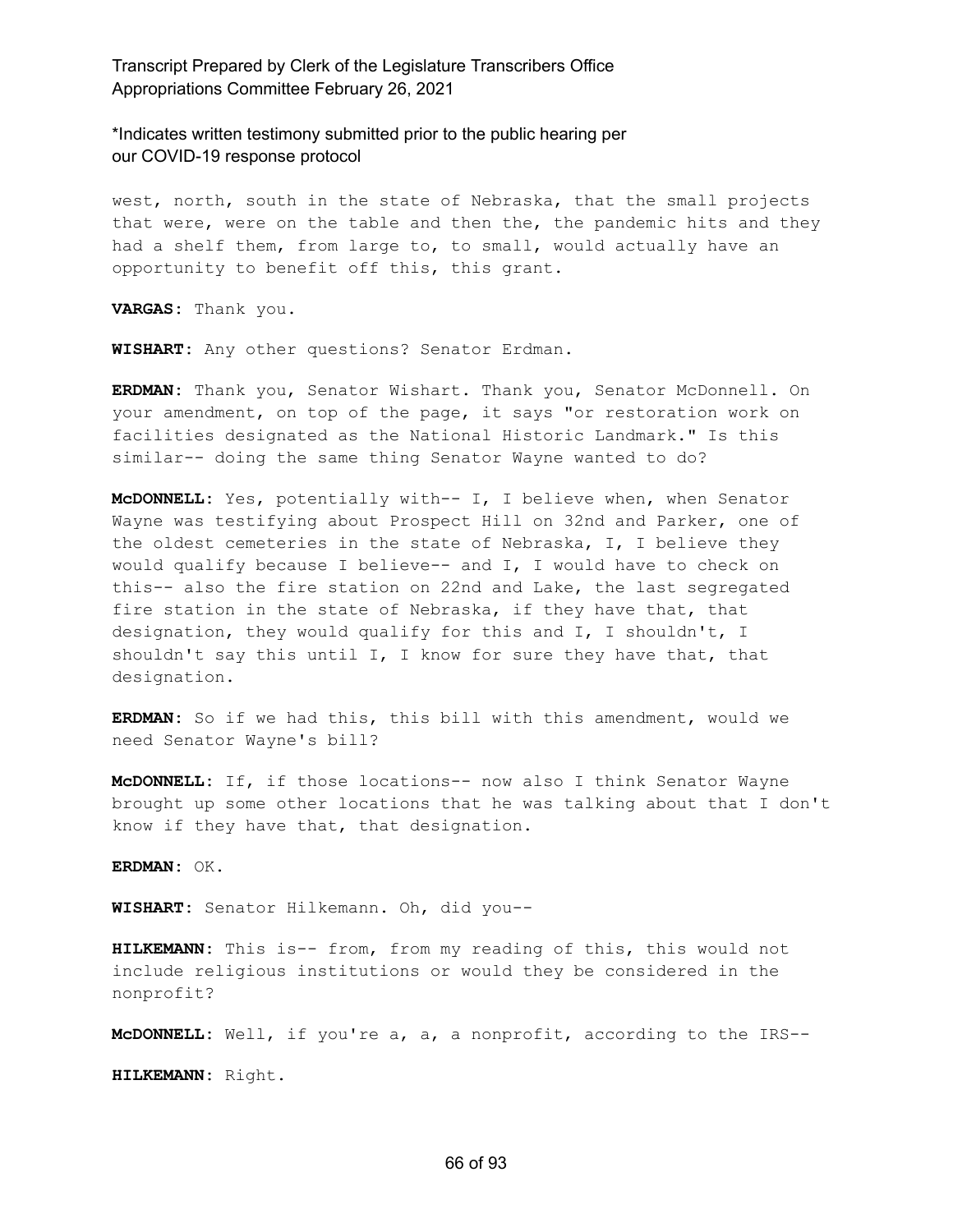\*Indicates written testimony submitted prior to the public hearing per our COVID-19 response protocol

**McDONNELL:** --you are eligible. If you're a nonprofit, a 501(c)(3) according to the IRS-- now remember, these are projects that people were fundraising for, capital projects, prior to COVID hitting. And now we're trying to make sure we move quickly to where we have the application process, but that we have actually shovels in the ground moving dirt by June 30, 2022. So people had to be in the process of, of a capital campaign and actually qualify as a 501(c)(3), but they had to be prior to, to COVID and show that they had people that were stepping up to donate, that had donated or were in the process of donating, but these plans had existed prior to, to COVID.

**HILKEMANN:** OK, so it-- they didn't have to be-- they could have raised the funds for that or a portion--

**McDONNELL:** Or it could have been pledged. Yeah, it could have been in the-- their capital campaign could have been going on and they could have had people that gave \$1 or pledged \$1 and said, OK, we're moving ahead and in that year, sometime in 2020 before COVID, they were going to get started. And then now we've moved it up to basically wanting to make sure that they have-- the project starts with breaking ground no later than June 30, 2022.

**HILKEMANN:** And how are we going to establish the priorities for these?

**McDONNELL:** Through the economic development. They'll-- it will go through them. There will be a grant process and so that's how the, the grants would be awarded.

**HILKEMANN:** So there would be-- everybody can apply and then they will-- they may do a portion?

**McDONNELL:** --and then as I was trying to answer Senator, Senator Vargas' question about the breakdown of the levels, so \$5 million and less, \$5 (million) to \$25 million, \$25 million to \$50 (million), and then over \$50 million, the max would be a total of \$15 million matched. Below \$5 million, it could be, you know, \$1 million. It could be \$100,000.

#### **HILKEMANN:** OK.

**WISHART:** Senator Dorn and then Senator--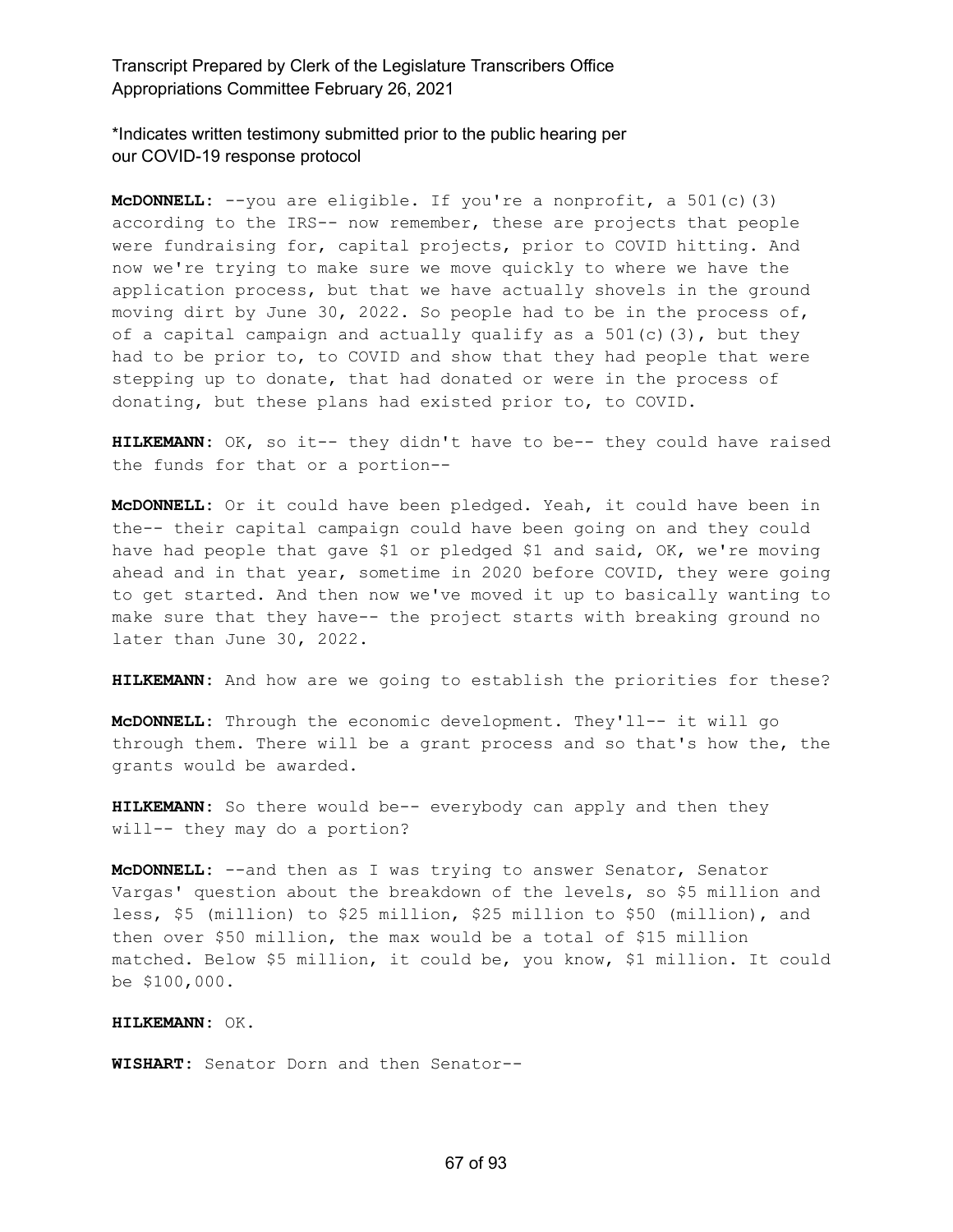\*Indicates written testimony submitted prior to the public hearing per our COVID-19 response protocol

**DORN:** Thank you, Senator Wishart. Thank you for being here and, and discussing this, I guess. And, and you, you might have answered some of the questions there with Senator Hilkemann because my-- how, how do we know we're-- I think part of this is you're talking about maybe these future CARES funding that we're going to get. How--

**McDONNELL:** Yeah, just to clarify, we're talking about \$25 million out of the General Fund--

**DORN:** Right, \$25 million and then--

**McDONNELL:** And then potentially 10 percent annually.

**DORN:** --potentially 10 percent of--

**McDONNELL:** Yes.

**DORN:** --X--

**McDONNELL:** Yep.

**DORN:** --X or whatever--

**McDONNELL:** Yep.

**DORN:** --how-- and I guess we're not-- we're, we're, we're thinking that or assuming that these projects will qualify for that, I guess. How do we-- if we don't-- if, if whatever the guidelines come down and none of these would qualify, then that part just wouldn't apply?

**McDONNELL:** Well, yeah, in the, in the bill, we, we made sure we put that there had to be funds available.

**DORN:** OK.

**McDONNELL:** So if there was something that happened in-- at the federal level and said, oh, this is how you have to spend this money and this didn't fall within that, then there's not those funds--

**DORN:** That--

**McDONNELL:** Now potentially, we'd, we would have \$25 million from the General Fund--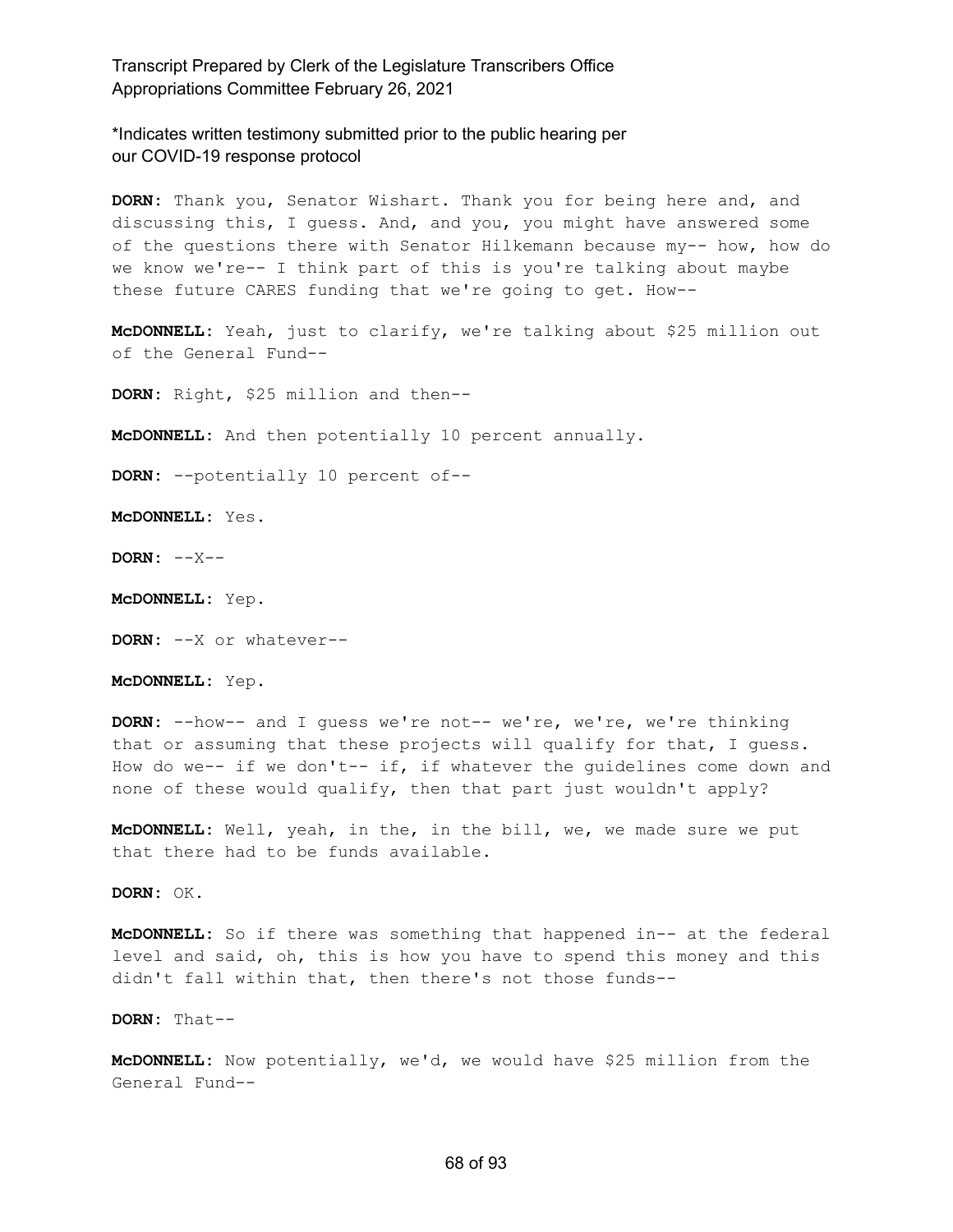\*Indicates written testimony submitted prior to the public hearing per our COVID-19 response protocol

**DORN:** Yeah. **McDONNELL:** --but not that 10 percent. **DORN:** Thank you. **WISHART:** Senator Vargas-- **VARGAS:** OK-- **WISHART:** --and then Senator-- **VARGAS:** --and then you, yeah. **WISHART:** OK, Senator Erdman.

**ERDMAN:** Thank you, Senator Wishart. Senator McDonnell, do you have, do you have a clue how many projects might have been put on hold by COVID-19?

**McDONNELL:** Well, I'm getting-- there-- I know there's, there's projects in Kearney that people have come and talked to me about, La Vista. So I've had people talk from different parts of the state about their projects, but to have a total number, no, I do not.

**ERDMAN:** What happens if we get \$100 billion, \$150 million plus this \$25 (million) and we don't have enough projects in the shovel-ready program? What happens to that money then?

**McDONNELL:** Well, based on the people I've talked to with large and small projects, I guess that would be a nice problem to have. But if we don't spend the money, it stays, it stays here. The money is earmarked for this. Now as the Appropriations Committee, we, we gave a very small window on applications. We gave a two-week window. It's going to be moving fast. We'll know by, by June and also there's an emergency clause on this if we have the people that were interested, had the projects ready and can find the private money to match us. But I really, I-- with talking to people that, that brought this to me, there was so many projects, not having an exact number, that were put on hold. I, I don't think that's going to be an issue of, of people coming in at possibly the \$25 million then going up to, who knows, X, possibly \$100 million based on 10 percent of the COVID money.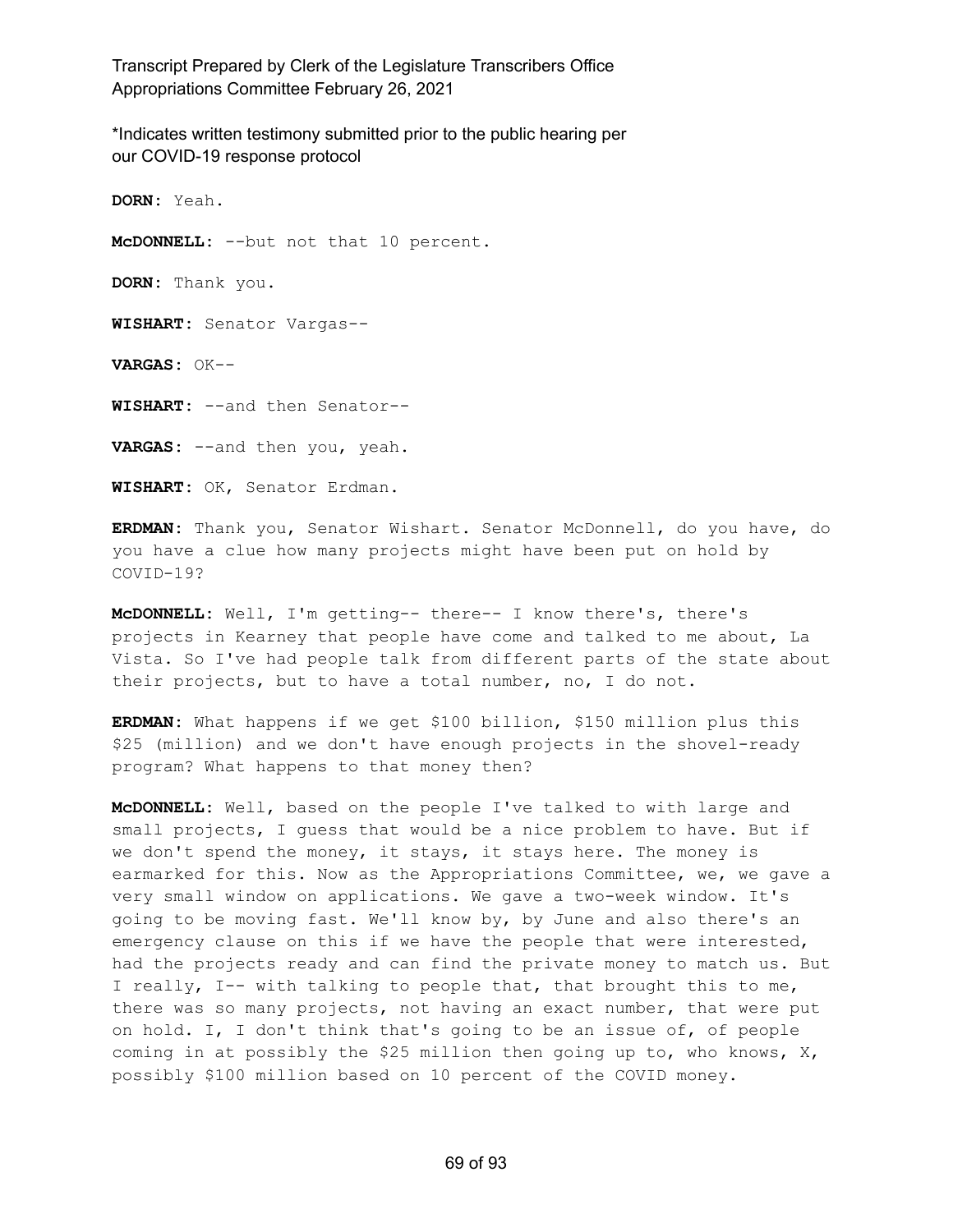\*Indicates written testimony submitted prior to the public hearing per our COVID-19 response protocol

**VARGAS:** So, so I-- I'd look-- I was looking at the bill. One of the things that you, you referenced was the-- for any capital project with an estimated cost of at least \$25 million to less than \$50 million, the grant shall not exceed \$10 million. That, that's what you're referencing, right? Like, those different--

**McDONNELL:** Well, yeah, so you got, you got your areas of, of dollars.  $S_0$ --

**VARGAS:** Yeah.

**McDONNELL:** --you've got projects that are \$5 million and less, projects that are \$5 million to \$25 million, then \$25 (million) to \$50 (million), then over \$50 (million). But then it goes X, less than \$5 million, it could be \$100,000 or \$1 million, but then it'll go \$5 (million)-- \$15 (million)-- \$5 (million), \$10 (million), \$15 (million), up to the max of \$15 (million) over \$50 million.

**VARGAS:** Well, the way I read it -- and maybe this is my-- maybe misunderstanding-- is that that just means that an individual project can't exceed \$10 million if it's between \$25 (million) and \$50 (million), but that there could be multiple projects awarded that are \$10 million. My concern or question is how-- if there's any way or mechanism to then designate funds for smaller or things below that so it's not just utilized by two or three large projects.

**McDONNELL:** So when the grant come in, yeah, basically they'd put-- it would be put in those categories. And I think you're saying, well, shouldn't we say hey, a minimum of X in each one of the categories then.

**VARGAS:** Or, or provide-- I mean, some of our other grant programs- and I don't know if it's something you want to put in, that the Department of Economic Development-- like, even the Affordable Housing Trust Fund has a ranking and they, they create some sort of prioritization system to make it more equitable, right? And it-- maybe it's something you put in. The Department of Economic Development has to create some sort of, you know, prioritization system so it's equitable funding in some way, shape, or form. It's a thought because, you know, we don't-- at least I wouldn't want all the funds to go to just two big projects--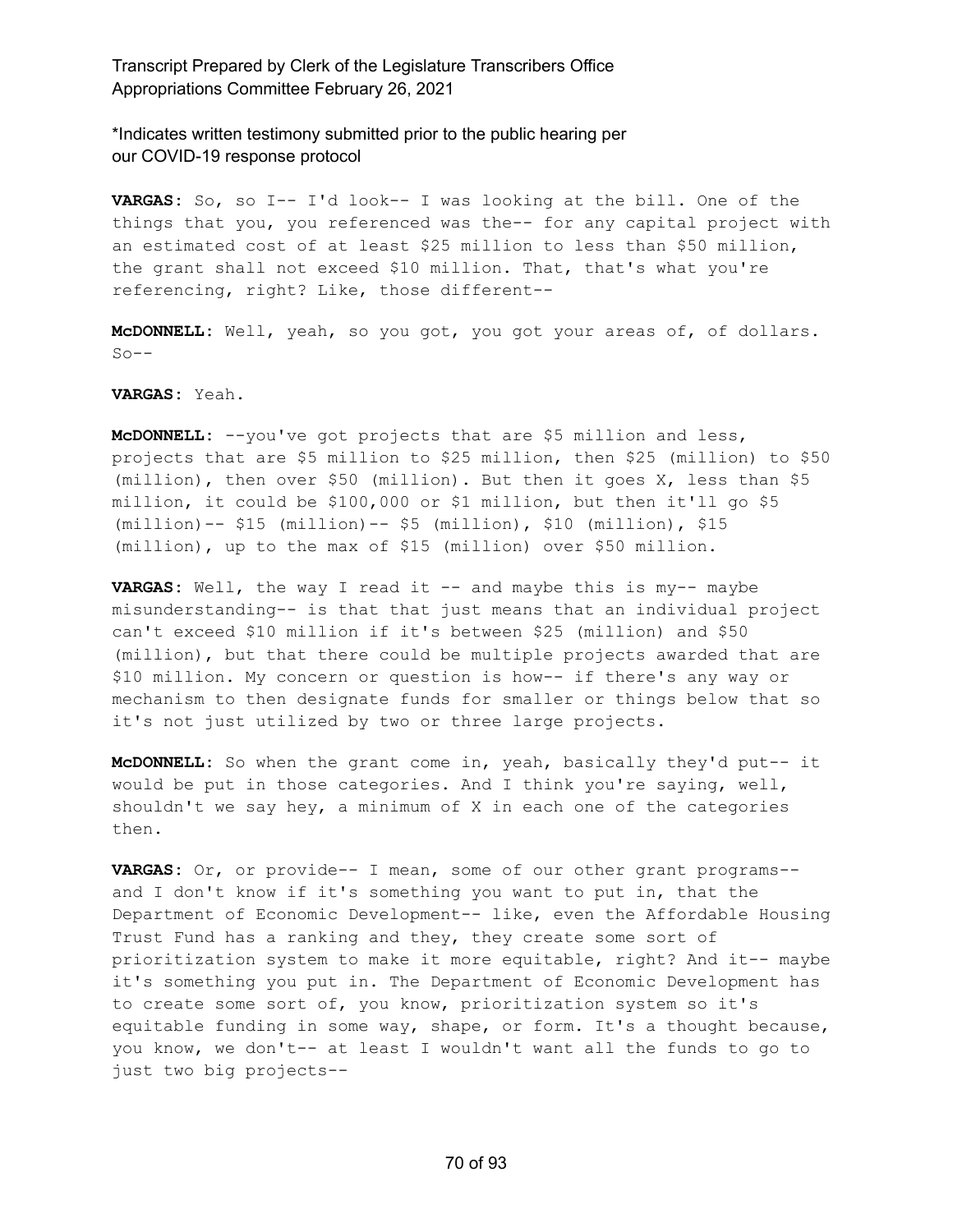\*Indicates written testimony submitted prior to the public hearing per our COVID-19 response protocol

**McDONNELL:** No, I understand. **VARGAS:** --and, you know, I--

**McDONNELL:** The, the intent of the language and why we broke it that way-- down was exactly what you were saying. We want small to large projects, east, west, north, south. That's why it's \$5 million and less, \$5 million to \$25 million, \$25 (million) to \$50 (million), and then \$50 (million) above. So what you're, you're saying is the intent and if there's a way to clarify that to give more direction for the grant process, I'm, I'm definitely open to that idea.

**VARGAS:** That's great. Last question here. So the only difference in this, in this amendment, just for clarity, clarity, is the, the addition of the sports complex and below because before it would seem to be just arts, cultures, and humanities, but it's expanding to sports complexes. Do you want to talk about that sort of--

**McDONNELL:** Yeah and if you look above it, also the national-- the historical--

**VARGAS:** And the National Historic Landmark.

**McDONNELL:** Yeah, so we're trying to-- when people were coming and they were, they were talking about this and, and asking, yeah, the amendment is to, to try to make sure that we, we clarified. And, and two of the things that we thought we should try to clarify is that national historical and the, the idea of the sports complexes--

**VARGAS:** OK.

**McDONNELL:** --and it breaks down the sports complexes if you look at the amendment.

**VARGAS:** OK.

**STINNER:** Senator Hilkemann.

**HILKEMANN:** Real quick question: is this just, is this just a program that will go away within a year period of time after this is disbursed?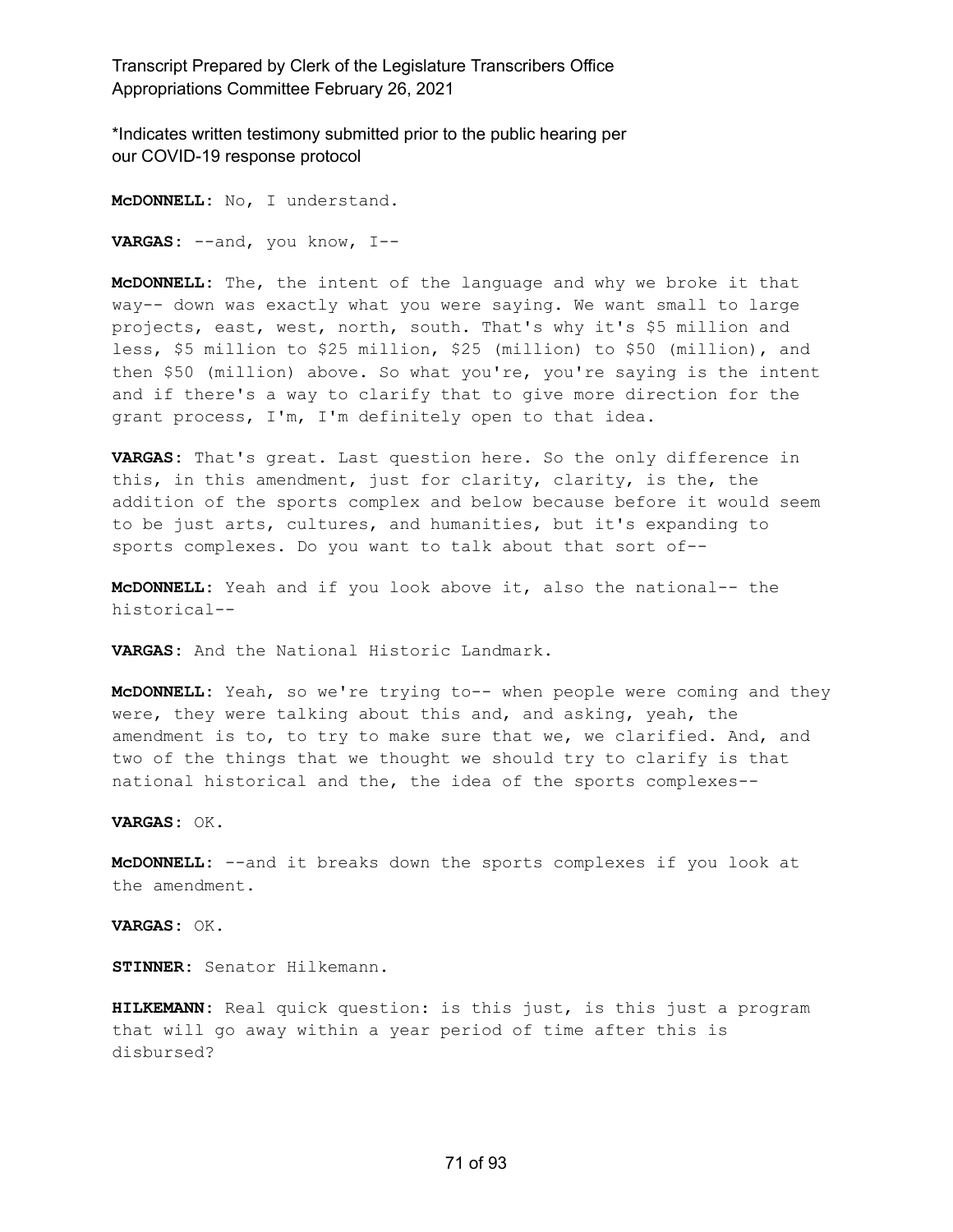\*Indicates written testimony submitted prior to the public hearing per our COVID-19 response protocol

**McDONNELL:** Oh, this-- yeah, this is, this is supposed-- the, the goal of this is to try to give us a shot in the arm for the economy, that, hey, there was projects that were ready to go, they were raising money, they were moving forward, then boom, they get hit with the COVID-19 and they have to stop. And, and again, we know in the state of Nebraska that we have people that are very generous, that will give \$1 to \$1 million, and then they started looking at that and giving some of their money in a different way and then some of the organizations had to lay people off. Some of the, the not, not-for-profit organizations had to lay people off. So things just stopped. This is to say we want to move fast. We want to make sure that those projects get up and running and get our economy rolling as fast as possible based on a short window to apply and then make sure that you're breaking ground by June 30, 2022. This is a one-time deal. This is-- once that window shuts in that two-week window, where there's, there's one person that walks through that door or 10,000 501(c)(3)s walk through that door, that door is going to close and it's not going to open again.

**HILKEMANN:** OK.

**STINNER:** Any additional questions? Things fell--

**McDONNELL:** I'll be here.

**STINNER:** Things fell apart when I was gone.

**McDONNELL:** I know, my brevity went, went bad. I'll be here to close. Thank you.

**STINNER:** Thank you. Proponents. Good afternoon.

**JOAN SQUIRES:** Good afternoon, Chairman Stinner and members of the Appropriations Committee. I'm Joan Squires, J-o-a-n S-q-u-i-r-e-s, and I'm president of Omaha Performing Arts in Omaha. I'm here today to speak in support of LB566. Each year, Omaha Performing Arts reaches over 500,000 people through our 500 performances at the Holland Performing Arts Center and the Orpheum Theater and beyond. We present shows such as Hamilton, The Lion King, and more, and our extensive education programs include the Nebraska High School Theater Academy and that program reaches 80 schools and over 8,000 students across the entire state from Omaha to Scottsbluff. We generate 75 percent of our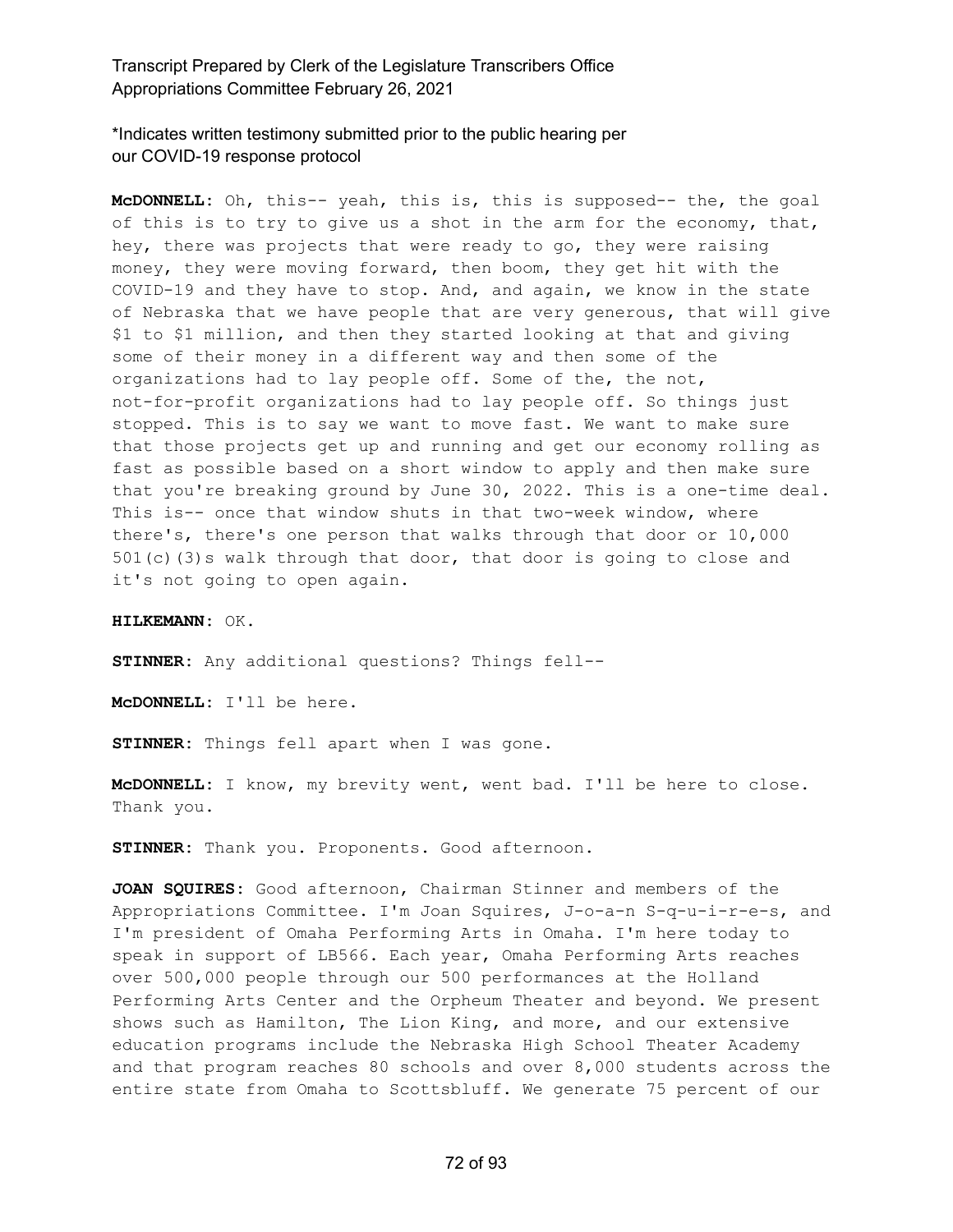### \*Indicates written testimony submitted prior to the public hearing per our COVID-19 response protocol

revenue from ticket sales and before COVID had a staff of 100 in addition to the others we employed that included stagehands, food service personnel, housekeeping, and security that totaled nearly 600 workers. Through all these activities, our organization alone generates over \$48 million of annual economic impact. The performances and shows we present contribute significantly to the economic vitality of Omaha, Douglas County, and the state of Nebraska. Our patrons not only buy tickets, they dine out before shows, they use parking facilities, they stay in hotels, and they benefit our economy and generate jobs. Almost 49 percent of our patrons are outside of Douglas County from all across Nebraska, with 18 percent from outside our state. And while we are dedicated to creating vibrant arts and entertainment experiences for Nebraska and the region, I think it's also important to recognize the financial impact that we have. Our arts colleagues also generate significant economic impact. The Joslyn Art Museum, for example, serves visitors from all across Nebraska and from all 50 states and international audiences from around the globe, reaching over 200,000 people. When the COVID-19 pandemic occurred, the performing arts industry was among the first to close and as a gathering space, we will be among the last to reopen. And during the past year, Omaha Performing Arts has canceled over five-- excuse me-- 500 performances and had to make the difficult decision to lay off 45 percent of our staff. Our closure affected not only our organization, but all of those around us who depend upon our activities and our shows. And although we started to have some limited shows, we're now focusing on fully reopening, we hope, by the fall. So before the COVID pandemic, Omaha Performing Arts had embarked on a campaign to build a flexible live music venue across from the Holland Center that would host national and local artists with a capacity of 1,500 to 3,000 and targeting young audiences ages 21 to 45. The new venue would add an additional economic impact of \$13 million, but the pandemic caused our entire arts and culture sector to pause in our capital efforts as we necessarily focused on our operations. As we begin to reopen and turn our efforts to the future, these new capital projects, not just in Omaha, but projects across the state, will both aid in our recovery and, most importantly, will generate economic impact and increase visitors. I, I know, for example, our live music venue will be a regional attraction as we present artists who have bypassed the community and will help us attract and retain young people. We're grateful to all of you in the state--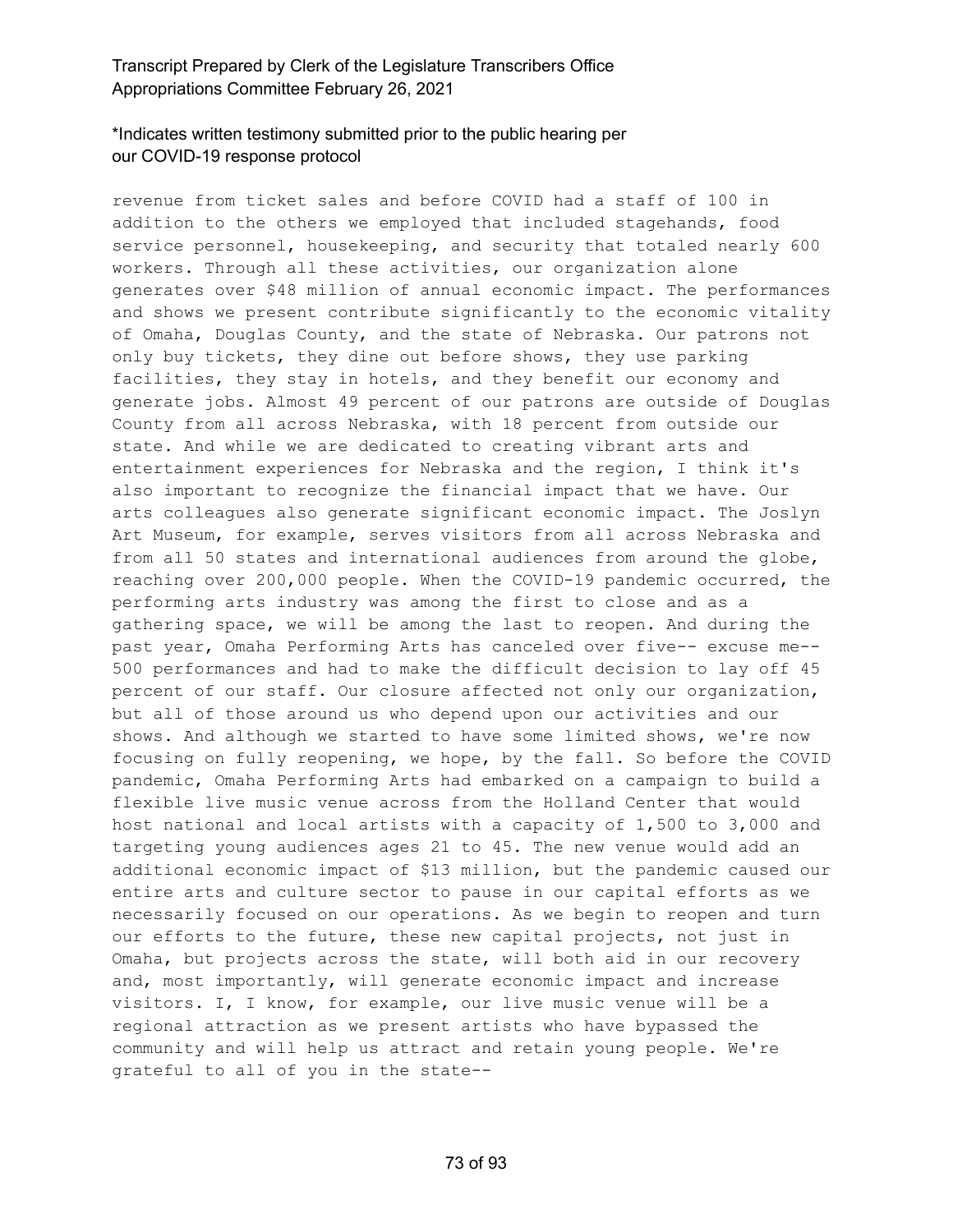\*Indicates written testimony submitted prior to the public hearing per our COVID-19 response protocol

**STINNER:** Your red light is on, ma'am. **JOAN SQUIRES:** --of Nebraska for your support-- **STINNER:** --if you could--

**JOAN SQUIRES:** --and we now ask for your help with LB566. I'm happy to answer your questions.

**STINNER:** Thank you. Questions? Seeing none, thank you very much. Good afternoon.

**SKYLER DYKES:** Good afternoon, Chairman Stinner and members of the Appropriations Committee. My name is Skyler Dykes, spelled for the public record, S-k-y-l-e-r D-y-k-e-s. I serve as interim executive director of Nebraskans for the Arts, an organization committed to advancing policies and programs that strengthen our state's \$2.9 billion arts and culture sector. I would like to begin by quickly sharing data that reiterates the impact the COVID-19 pandemic has had on the sector my organization serves and follow by highlighting a few of the rural businesses that would benefit from the shovel-ready dot, dot, dot grant program. Research released by Americans for the Arts earlier this week indicated that 59 percent of businesses in the cultural sector have remained closed during the COVID-19 pandemic and 10 percent are not confident it will be fiscally possible for them to ever reopen. A report released by the University of Nebraska-Omaha in May of 2020 ranked Nebraska businesses in the arts, entertainment, and recreation sector as being those most negatively impacted by the COVID-19 pandemic, with 62.5 percent of respondents in that sector reporting a 50 to 100 percent reduction in current revenue. And since a majority of these businesses, as Joan Squires shared, earned revenue from bringing together masses of people to share in common experiences, they're likely to be the last to reopen. Businesses in the culture and recreation sector have been forced to focus solely on their most immediate necessities and for many, that has meant halting capital projects designed to expand their facilities and increase cultural activity in their communities. For these businesses, the grant program proposed by LB566 would serve as a much-needed light at the end of the tunnel. In the few weeks since this bill was introduced by Senator McDonnell, my organization has heard from dozens of businesses that would benefit from LB566 passing. Many of these organizations have written position letters offering details about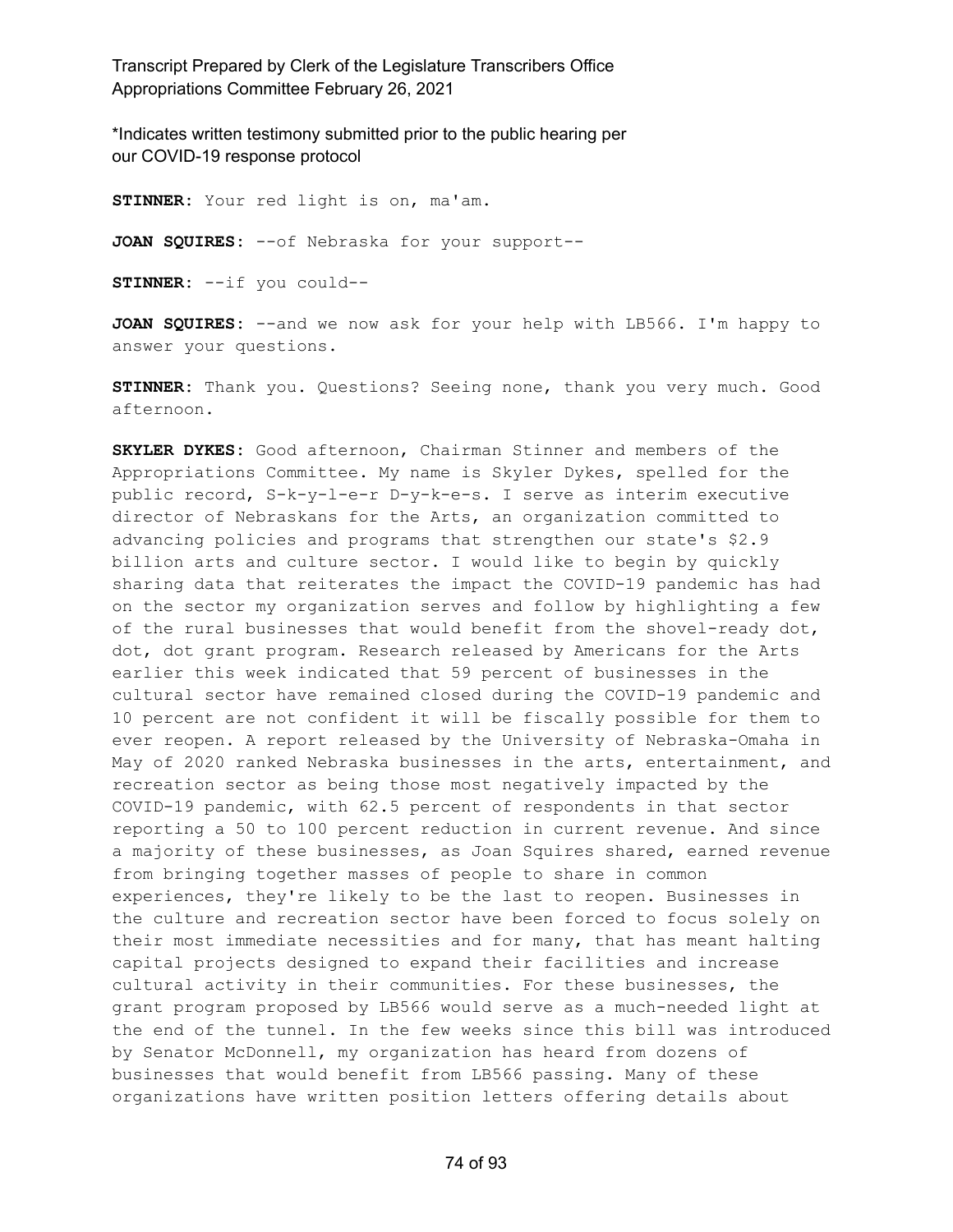## \*Indicates written testimony submitted prior to the public hearing per our COVID-19 response protocol

their capital projects and I would highly encourage you to explore the contents of those letters. But to allude to two quickly, one of the organizations represented by those letters is the Nebraska Community Playhouse, which has embarked on approximately \$3 million capital project to expand their venue. Another organization is the Willa Cather Foundation, which is serving as a contribute-- which is contributing financially to the restoration of a historic building in Downtown Red Cloud. These are just two businesses of the dozens of- that the grant program created by LB566 would benefit. From the Post Playhouse in Crawford, the Legion Hall in Potter, the Trails and Rails Museum in Kearney, the Union for Contemporary Art in north Omaha, this bill would allow a diverse collection of Nebraska businesses to revamp projects that will create jobs, increase economic activity, and draw tourists to our state. And to answer Senator Erdman's earlier question about the total-- a comprehensive list of organizations, my organization has been compiling one and we'd be happy to share that with Senator McDonnell, along with the estimated costs of their projects.

**STINNER:** Very good, thank you. Questions? Seeing none, thank you very much.

### **SKYLER DYKES:** Thank you.

**SHAYLENE SMITH:** Thank you. My name is Shaylene Smith. I will spell it, S-h-a-y-l-e-n-e, Smith, S-m-i-t-h. I am the president of the Blue River Arts Council in Crete, Nebraska, and I'm here today in support of LB566 to show you what it looks like from a small town perspective. Crete-- we had started renovating the Isis movie theater. It was built in 1926. It was actually one of the first buildings in the Midwest that had both air conditioning and was built for talkies before they were even released to the public. So we have a historic connotation and 6,000 square foot footprint in the middle of our downtown that closed in 2018. A group of volunteers took over operations, formed the arts council, and started looking at ways to renovate that building. We came together with a plan that's about an \$825,000 project. We're cooperating with our city who purchased the building while we raised the funds for the renovation. We announced the scope of the project and our capital campaign on Leap Day, February 29, 2020, and three weeks later, Saline County was one of the national hot spots for COVID-19. At that point, our organization had to pause anything related to fundraising and focus our attention on community building.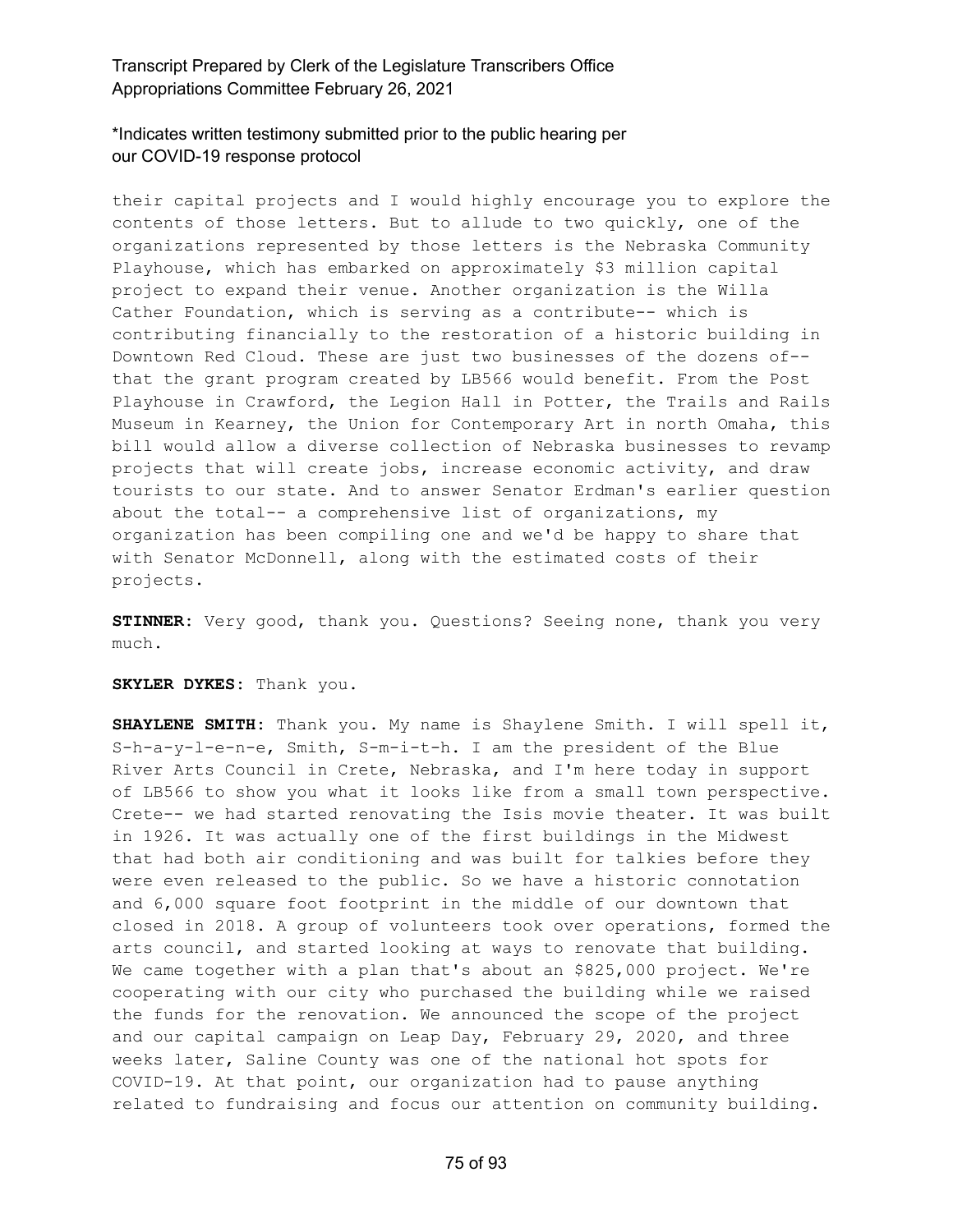### \*Indicates written testimony submitted prior to the public hearing per our COVID-19 response protocol

We spent the summer bringing in outdoor movie theaters and doing cruise nights and bringing Santa to city parks so the kids could drive by. So we've adjusted our mission to meet COVID-19, but we need to get back in that theater and the only way that we can do that right now is with a bill like this that would help us. We are more than halfway there. We've-- are handing out our fundraising status, but this is exactly the type of small-town project that this shovel-ready program would provide the funding for. You will see our plan attached so you can see the footprint and what the project looks like, but the other thing I want to point out to you is this map of Crete. You'll see where the theater is, right on our main corridor off Highway 33. You'll also see the main two blocks of our Crete downtown. Right now, 50 percent of our main two blocks are empty. We've lost businesses and we've lost industry and we've lost money as a result of COVID-19. We need the shot in the arm and we need the shot of enthusiasm that this project can bring to our small town. Questions?

**STINNER:** Questions? Senator Erdman.

**ERDMAN:** Thank you, Senator Stinner, and thank you for coming. So do you have the private funds to match the state funds?

**SHAYLENE SMITH:** We do. We have been successful. We restarted our capital campaign in November and at this point, we have about \$480,000 of the project paid for.

**ERDMAN:** And you said the project is about \$800,000 and a quarter?

**SHAYLENE SMITH:** Yes.

**ERDMAN:** Thank you.

**STINNER:** Additional questions? Seeing none, thank you very much.

**SHAYLENE SMITH:** Thank you.

**\*JENNIFER CREAGER:** Chairman Stinner and members of the Committee, I am Jennifer Creager, Senior Director of Public Policy for the Greater Omaha Chamber. I am offering our support for LB566, the Shovel-Ready Capital Recovery and Investment Act. We thank Senator McDonnell for bringing this to the Committee. The business community and our broader communities have been hit hard by COVID-19. This has slowed or even threatened planned projects that will further develop Nebraska's noted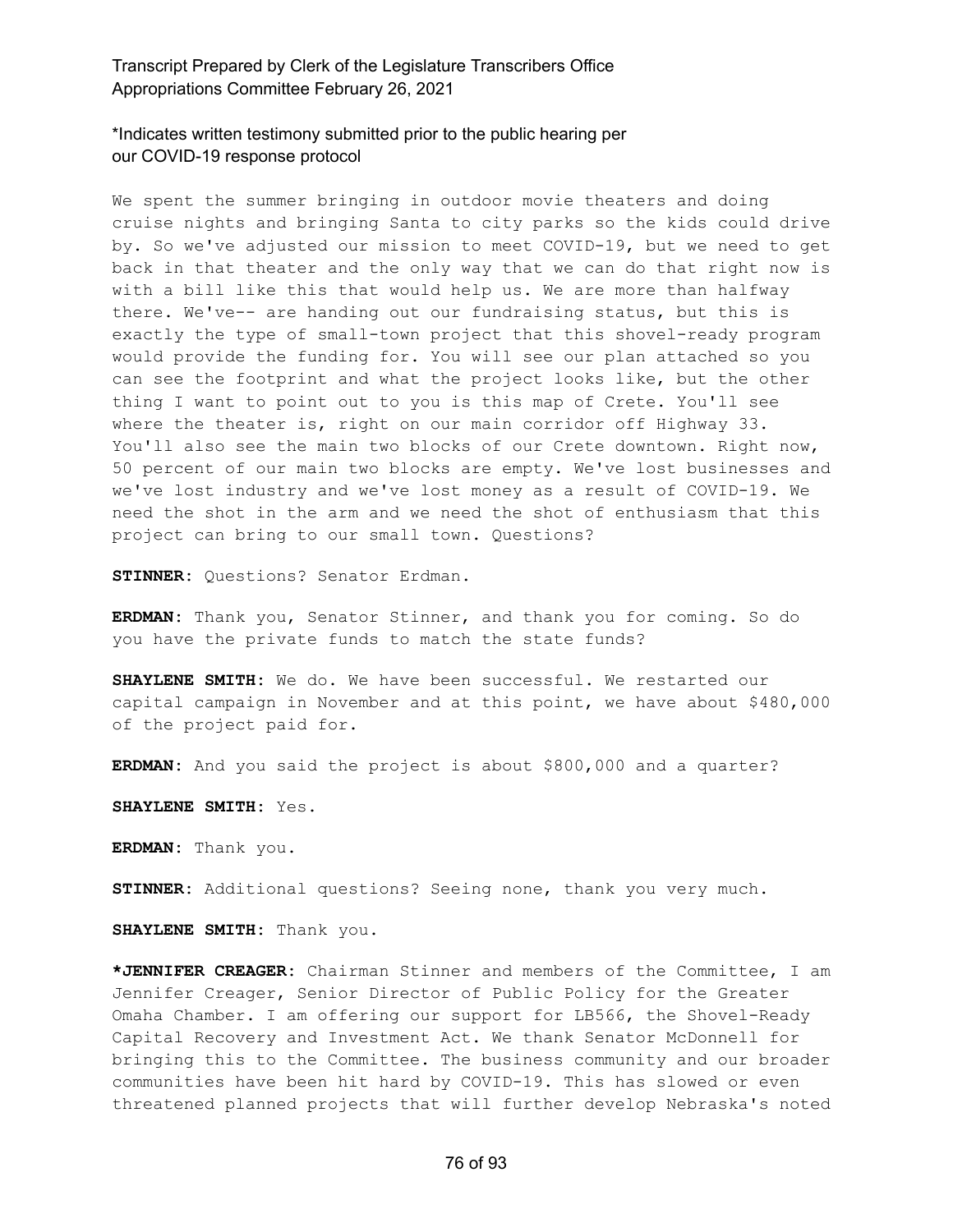## \*Indicates written testimony submitted prior to the public hearing per our COVID-19 response protocol

arts, humanities, entertainment, sports, and recreation assets and attractions. The Greater Omaha Chamber aims its efforts at being a catalyst-a change agent for championing prosperity. LB566 can help provide that catalyst for communities across the state. We have long promoted public/private partnerships. They provide a return on investment that continues to payoff for years, providing Nebraskans and visitors to our state and communities with the attractions, amenities, and quality of life that makes our hometowns even better places to live and work. This is more than a matter of community development effort. This is certainly a workforce recruitment and retention effort. For every high-quality arts or performance venue, for every state-of-the-art sports complex, for every neighborhood or riverfront redevelopment that combines these, there are hometown crowds to cheer them on, and there are visitors who realize that this is the place to be. Businesses and the nonprofit organizations that support community development and quality of life projects have faced challenges as we all get through the trials of COVID. Economic development and community quality of life go hand in hand, as do these organizations and our public partners as we get through these challenges. We ask for your support of LB566. Thank you for your time and consideration.

**STINNER:** Additional proponents? Any opponents? Seeing none, any one in the neutral capacity? Seeing none, Senator McDonnell.

**McDONNELL:** Thank you, Chairperson Stinner. Talk about the pandemic and, and the tragedy of it and what's-- you know, we've, we've had family we've lost, we've had friends, neighbors we've lost, and so when I talk about the economy and the, the pandemic, I'm not, I'm not forgetting about all those, those people that have been lost. But we are here and we have an opportunity and I think after we hit that percent, as-- with the vaccinations, that people are going to be excited and you talk about is it going to be the same as it was before? And I think it's going to be better than it was before. I think we're going to be-- as a people, I think we, we took each other for granted for a number of years and, and I think it's going to be an opportunity for us to appreciate each other and what we have. And you talk about these, these nonprofits and what they do for our state, east, west, north, south, from small to, to large, and the kind of impact they have on our lives. And now we have an opportunity where they had these projects going, they were fundraising, they were excited about it, it was for their communities, and then the pandemic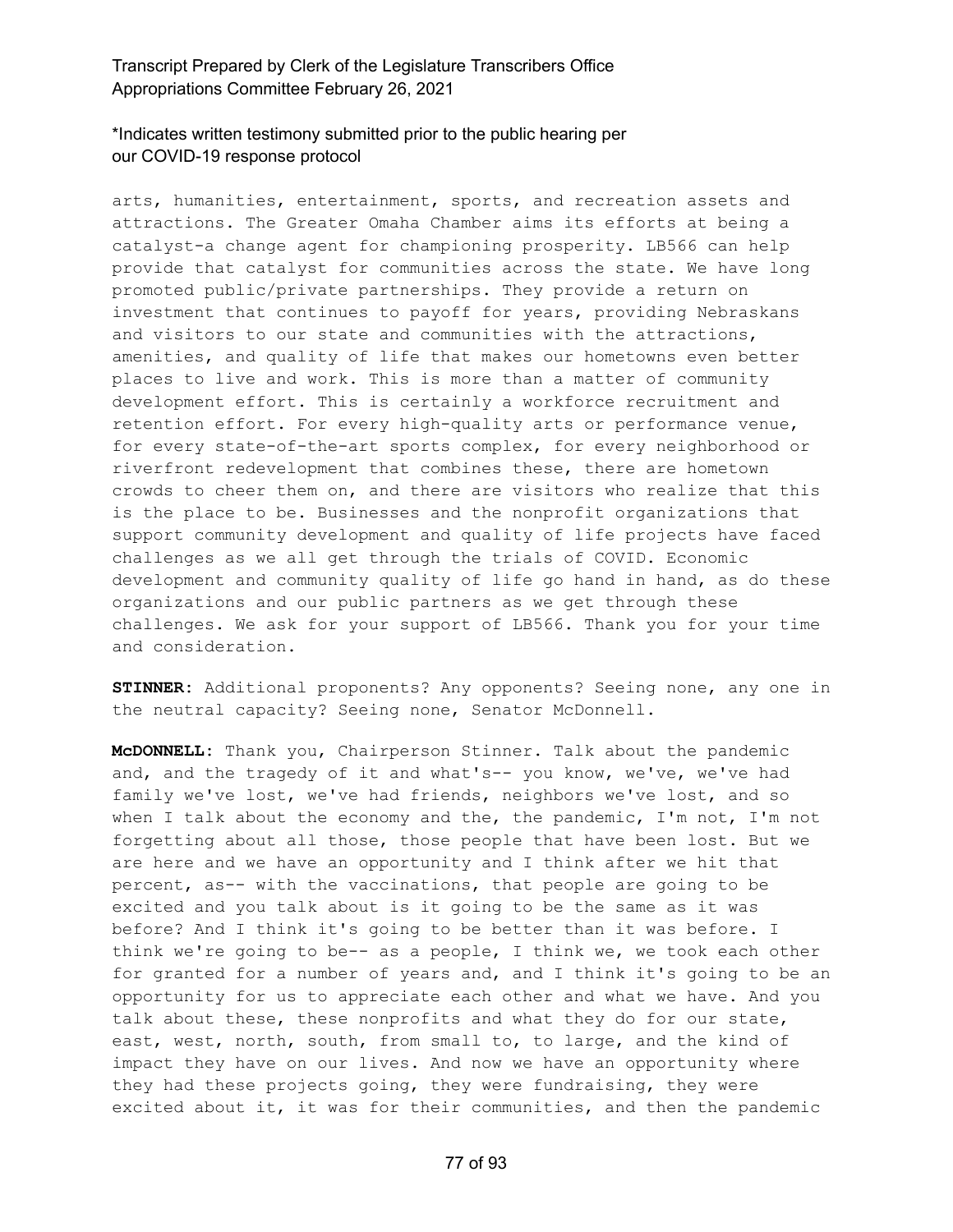### \*Indicates written testimony submitted prior to the public hearing per our COVID-19 response protocol

hits and they put it on the shelf. Here's an opportunity for us to say we will partner with you. This is a true private-public partnership and it's going to be east, west, north, south in this state and it's going to make a difference in our economy. But it's going to make a bigger difference in those, those small, little communities where these projects are going to get up and running and the excitement and having that sense of accomplishment and also that the future looks very bright for us in the state of Nebraska.

**STINNER:** Questions? Seeing none, thank you very much.

**McDONNELL:** Thank you.

**STINNER:** We do have submitted written testimony from Jennifer Creager as a proponent. We also have letters of support from Post Playhouse Theater, Omaha Henry Doorly Zoo and Aquarium, Lincoln Children's Zoo, Lee G. Simmons Wildlife Safari Park and Riverside Discovery Center, MECA Omaha, Willa Cather Center, the Union of Contemporary Art, AIA Nebraska, Nebraska Community Playhouse, the Durham Museum, Nebraska Landmark Country, and the Legacy of the Plains in Gering, Nebraska. And that concludes our hearing on LB566. We will now open with LB526. Senator Wishart, you are up and you're--

**WISHART:** I'm-- I'm all that exists--

**STINNER:** You are the last--

**WISHART:** --between you and the door.

**STINNER:** --the last to be, to be heard.

**WISHART:** No pressure. Well, good afternoon, almost evening, Senator Stinner and members of the Appropriations Committee. My name is Anna Wishart, A-n-n-a W-i-s-h-a-r-t, and I represent the 27th Legislative District in west Lincoln. I'm here today to introduce LB526. So just really quickly going into the bill, this bill would increase the cap in the-- this is about the Business Innovation Act in that fund. This bill would increase the cap from \$4 million per year to \$10 million per year for the following selections: phase one and two planning grants subject to the federal grant program, R&D product prototyping at a business in the state or a public or private college or university.,Tte Innovation in Value-Added Agriculture Program, financial assistance to prototyping a product or process for the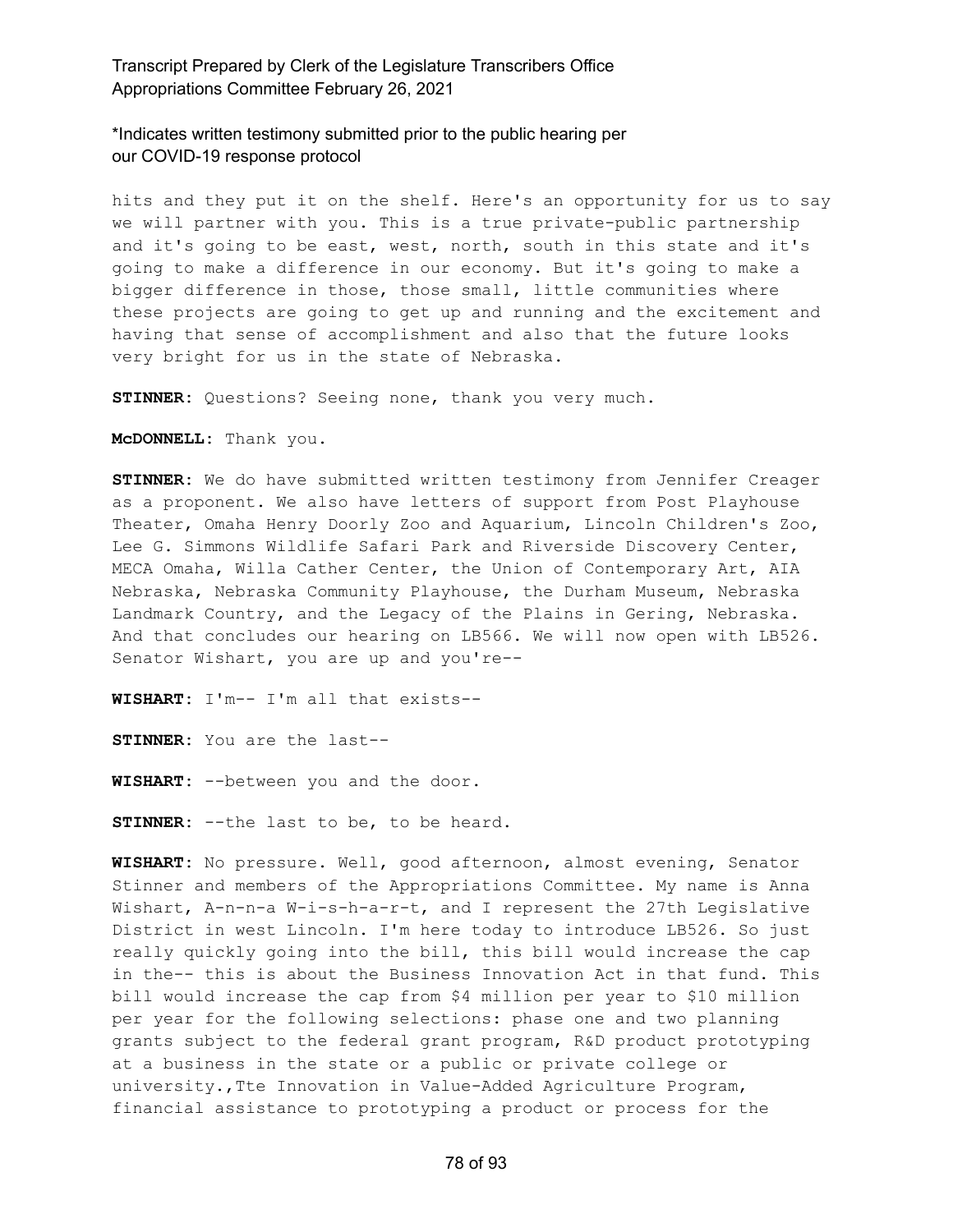## \*Indicates written testimony submitted prior to the public hearing per our COVID-19 response protocol

purpose of commercialization, and financial assistance to business using facilities or facilities at a college or university in the state for applied research projects. And for the Small Business Investment Program, the cap is increased from \$2 million per year to \$5 million per year. And then I also look at appropriating about \$40 million to this fund overall. And I can go a little bit more into my reasoning for that. But-- so those are the details of what we're doing with the bill technically. But let me back up a little bit and tell you a little bit about the Nebraska Business Innovation Act. Most of you know about this fund. We, as an Appropriations Committee, have prioritized funding this in the past. And it's because it's a way for us to grow our entrepreneurship community and our small businesses in the state. And this is an incredibly high-performing fund. I have included for you and was passed out by the page a report that shows sort of the economic benefits of-- it's up-to-date report that shows the economic benefits of this fund. I won't read through the entire executive summary, but I will highlight. You know, there are five different programs in this fund. Some of you may be more familiar with like the Microenterprise Loan and Technical Assistance Program. So this was a study done by the university at the overall performance. And what they found was that for programs that provided data and had received a total of \$30.4 million in funding from this fund, it equals about \$5.75 in capital for every \$1 of state funding, all of which has been raised after the required initial match of \$89.6 million. The investments take the form of equity loans, grants, and other sources of capital and help businesses throughout the product development process. So the reason I want to increase the caps is that-- and increase funding, is that currently we are not funding all of the projects that we could. The Department of Economic Development, if you look at their fiscal note, their estimation is that we could at least do \$15 million in talking with Invest Nebraska as well, who runs the program, but approximately \$15 million per year. So we have more demand from startup businesses and entrepreneurs for this program that we're not funding. And I mean, this is funds that is leveraged by private venture capitals and goes in to help businesses get on their feet. And I think a lot of us have small businesses in our community that are products of-- of these funds. The reason I want to do \$40 million and the reason I structured it one time is that, similar to Senator McDonnell, I have been following what's going on in the federal level. I anticipate that this state is going to receive significant dollars in stimulus funding and some of those dollars will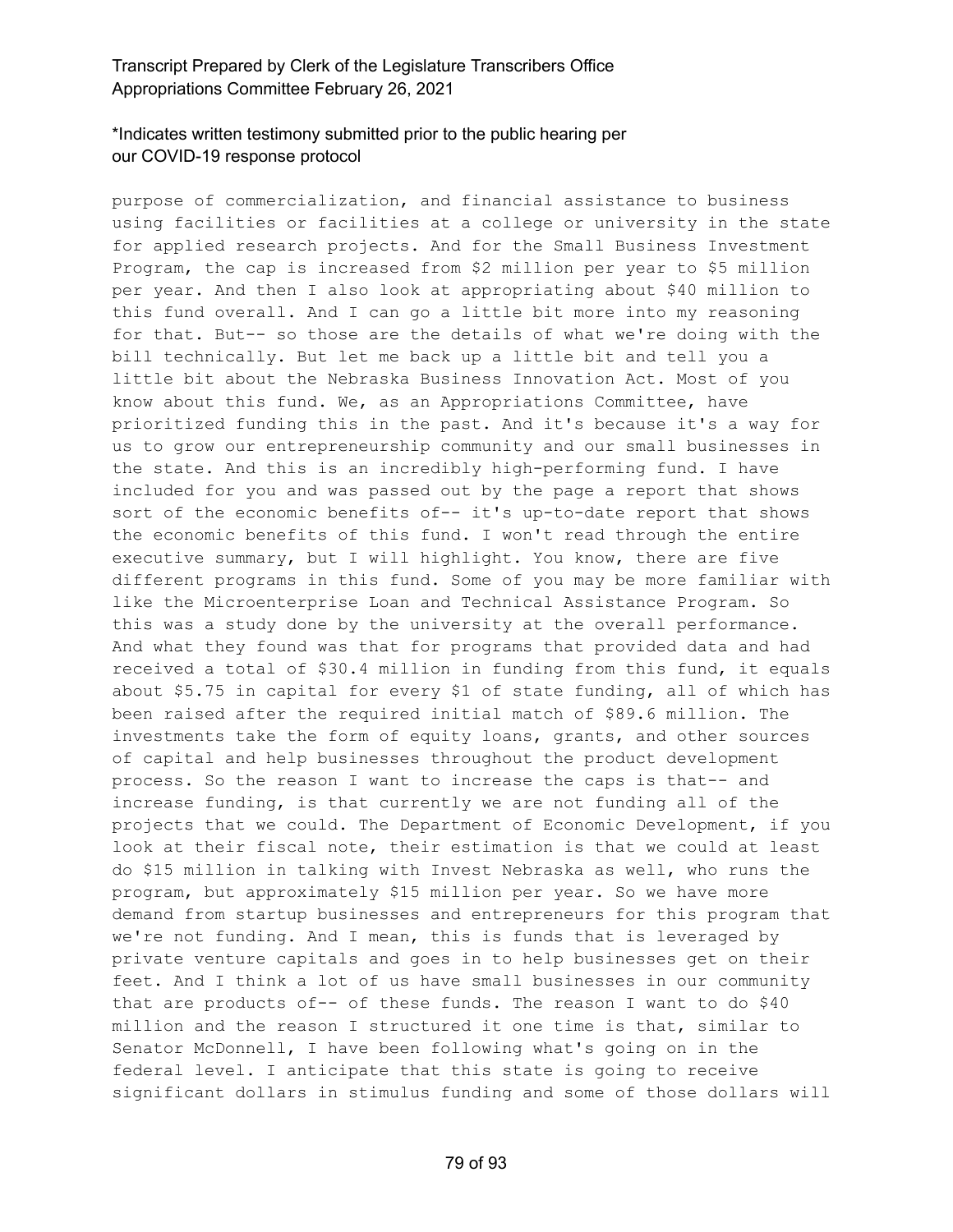## \*Indicates written testimony submitted prior to the public hearing per our COVID-19 response protocol

go towards programs like this. And I think it behooves us as a committee to ensure that we are clear and that we prioritize a fund like this, which has long-term economic development capacity for the state. And so that would be my goal is that we're looking at if we receive those stimulus dollars, also prioritizing funding at least \$40 million to go towards this program. I recognize the issue of it being one-time spending. They think they only have the capacity of about \$15 million per year. So it would be great if we put it in the fund. And this is-- we have a sustainable funding and we allow them to draw this down moving forward. I will close by just alerting you, I really encourage you to read this annual economic impact study. I, especially the executive summary, page 1 and then page 9 will kind of show you the, you know, how the dollars are working for us with the investments. And then page 18 is important-- important, too. Because while this is a really important fund for my district, I represent the Haymarket area, a growing technology and startup hub, you can see here that a lot of the businesses on page 18 that are being invested in are in the agriculture, bioscience, and manufacturing sectors. So we have young-- we have young companies that are up and coming that are innovating products and creating businesses that are benefiting our agriculture and bioscience and manufacturing sectors. So with that, I'll take any questions.

### **STINNER:** Questions? Senator Dorn.

**DORN:** Thank you, Chairman Stinner. Thank you for bringing this bill, Senator Wishart. I guess and maybe I didn't-- where I'm coming from, I call it the CARES funding that we all are receiving right now that- this next round or whatever coming, I guess. Part of what's happened with I call it the earlier funding that we've had, most of it has been appropriated by the Governor or that's the channels what we've gone through. And I guess my question, as I sit here, and I didn't-- I don't think I asked Senator McDonnell right, these programs or what these bills here are proposing, are we now, as I call it, as an Appropriations Committee or Legislature, are we looking at now we are going to line item some of that funding and allocate that funding, and then do we need to specify that? I guess that's-- that's a question I have. I don't know if that's a correct question or not.

**WISHART:** Well, I will say that the chairman and myself have set up a briefing on Tuesday to kind of go through how the stimulus dollars-- I call these stimulus dollars, as opposed to the CARES funding rounds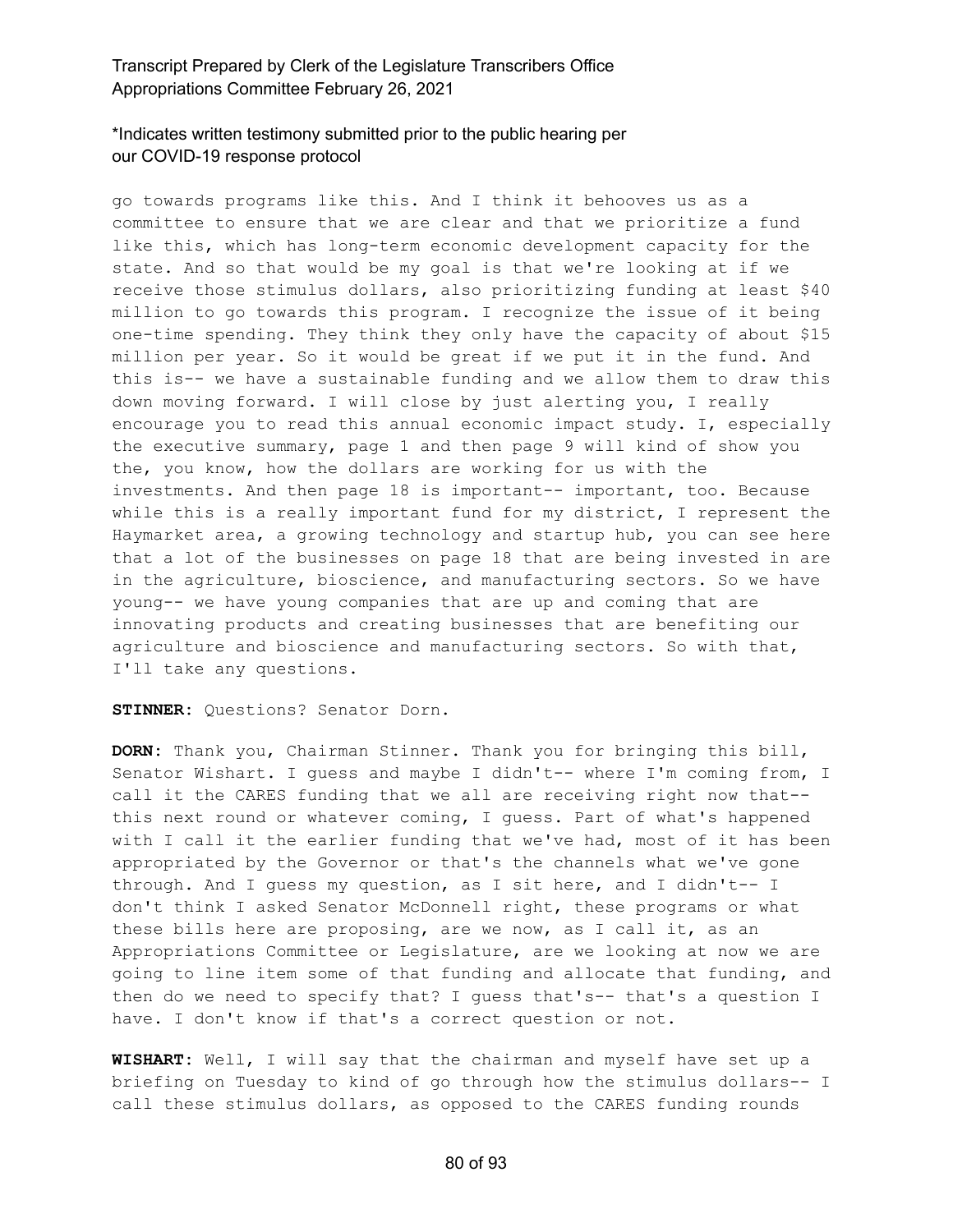\*Indicates written testimony submitted prior to the public hearing per our COVID-19 response protocol

that we got-- to kind of go through the process and procedures of this. There will definitely be conversations and working with-- with the Governor on this. But I do think it's important as an Appropriations Committee especially, that we elevate the one-time the-- the-- the funding goals that we have that would fit into that category of sort of one-time funding opportunity, since this is going to be one-time funding. And I think a program like this, if we can set aside some-- some dollars in there, it will be able to draw down and work for us way into the future. So my understanding is that stimulus dollars will need to be utilized for sort of economic stimulus and recovery. And so this would be a program, I believe, that would fit into this.

**DORN:** This and Senator McDonnell's too.

**WISHART:** Yes.

**STINNER:** Let me--

**DORN:** I mean, as I sit here and look at some of these, I definitely see the purpose or what the thought process.

**STINNER:** Let me add to that.

**DORN:** And it's just-- and I call it-- and I thank you for that little bit of information, because I-- it's-- it's I call it how do we go from point A to point B basically.

**STINNER:** You know, we can-- we can talk about this next week as we talk about the budget. But as these dollars, if you remember, we were in a pause or we were going into a pause. So we allocated money into the emergency fund for the Governor to appropriate the \$86 million. With that, we also gave him the ability to appropriate any additional dollars. Now, the dollars we got from CARES this first time around were very prescriptive as far as how we used them. Now we're in session, right? And so we get these dollars, whether they're prescriptive, I don't know the answer to that or whether there's some general use funds, but we are the appropriators from the legislative side. So, yes, we will have a say. And yes, the Governor will have a say. And frankly, if-- if it comes in as general use money, I think--I think it would behoove us to ask the Governor for what his recommendations are, because he's-- he's got the agencies. He's done a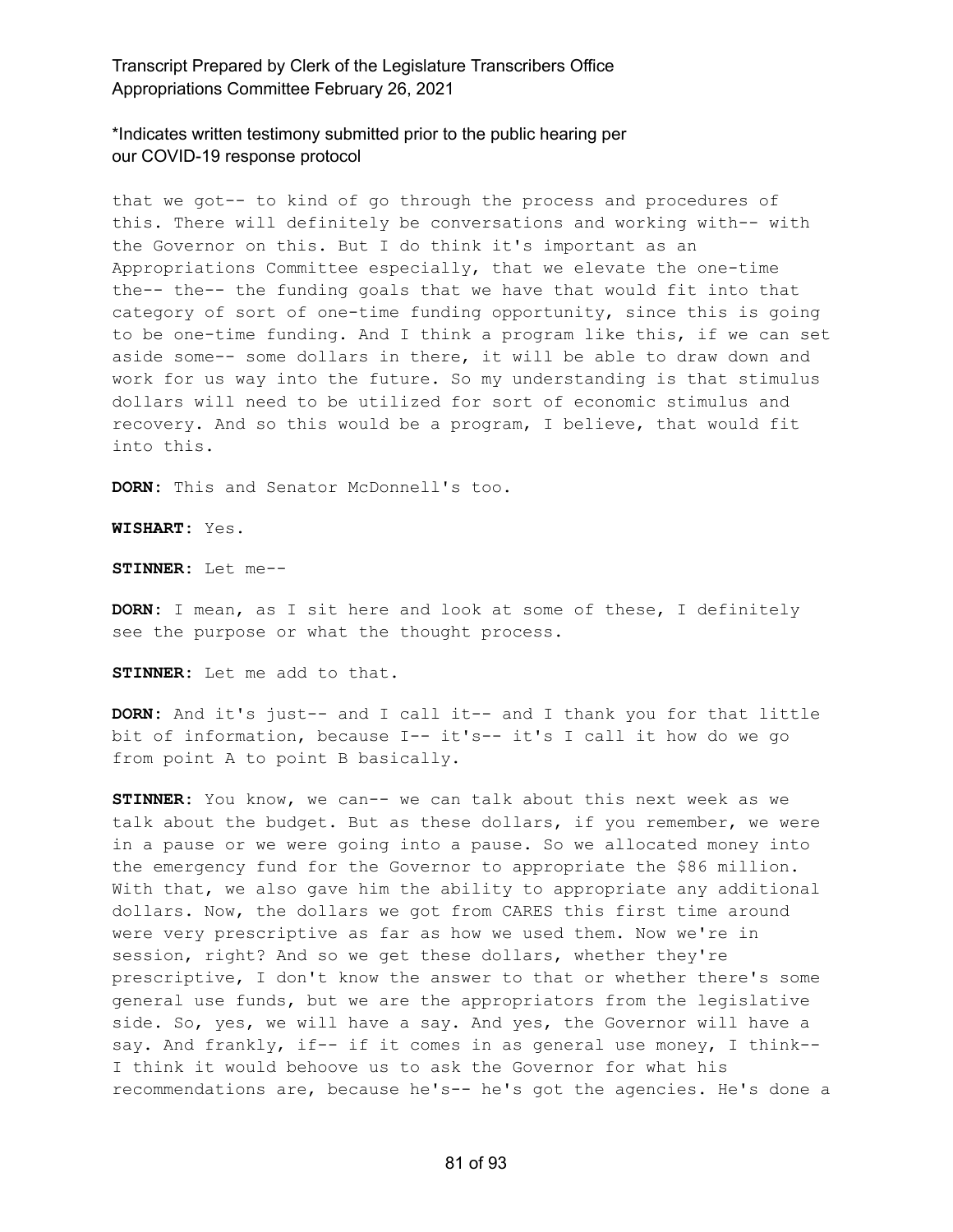\*Indicates written testimony submitted prior to the public hearing per our COVID-19 response protocol

lot of work and the agencies have done a lot of work prior to this. But this, that might not be for this discussion. But we're listening to these bills. We're inventorying these bills. We're taking a look at possibly prospectively having the ability to do something on these items. And it will be up to the Legislature to make those final decisions because we do do the budget. OK?

**DORN:** Thank you for that explanation.

**STINNER:** I hope that made sense.

**WISHART:** It does. And I'll just say, regardless of the stimulus conversation, the demand for this program, according to the Department of Economic Development, is approximately \$15 million per year. So we are grossly underfunding what we could be doing.

**STINNER:** And we do have a Forecasting Board that's going on probably right now or concluding right now. So we may get some different numbers.

**VARGAS:** They were good, good numbers. They were good-- no, they were good numbers.

**STINNER:** They were good?

**VARGAS:** Yeah, it was. I'll tell you the numbers.

**STINNER:** Well, if they hit my numbers that-- Richard, I'm limiting people to three minutes. I don't know if you were here at the time I announced that.

#### **RICHARD BAIER:** No.

**STINNER:** But it's a Friday and you're in the wrong committee anyhow. You're supposed to be in Banking. Good afternoon.

**RICHARD BAIER:** Good afternoon, Senator Stinner, members of the committee. For the record, my name is Richard Baier, R-i-c-h-a-r-d B-a-i-e-r. Some of you know me as a lobbyist and the president of the Nebraska bankers; but in my free time, I'm also the past board chair and the treasurer for Invest Nebraska Corporation, here today just to testify in support of the concepts outlined in LB526. You have heard some background on this program. I really wanted to just share with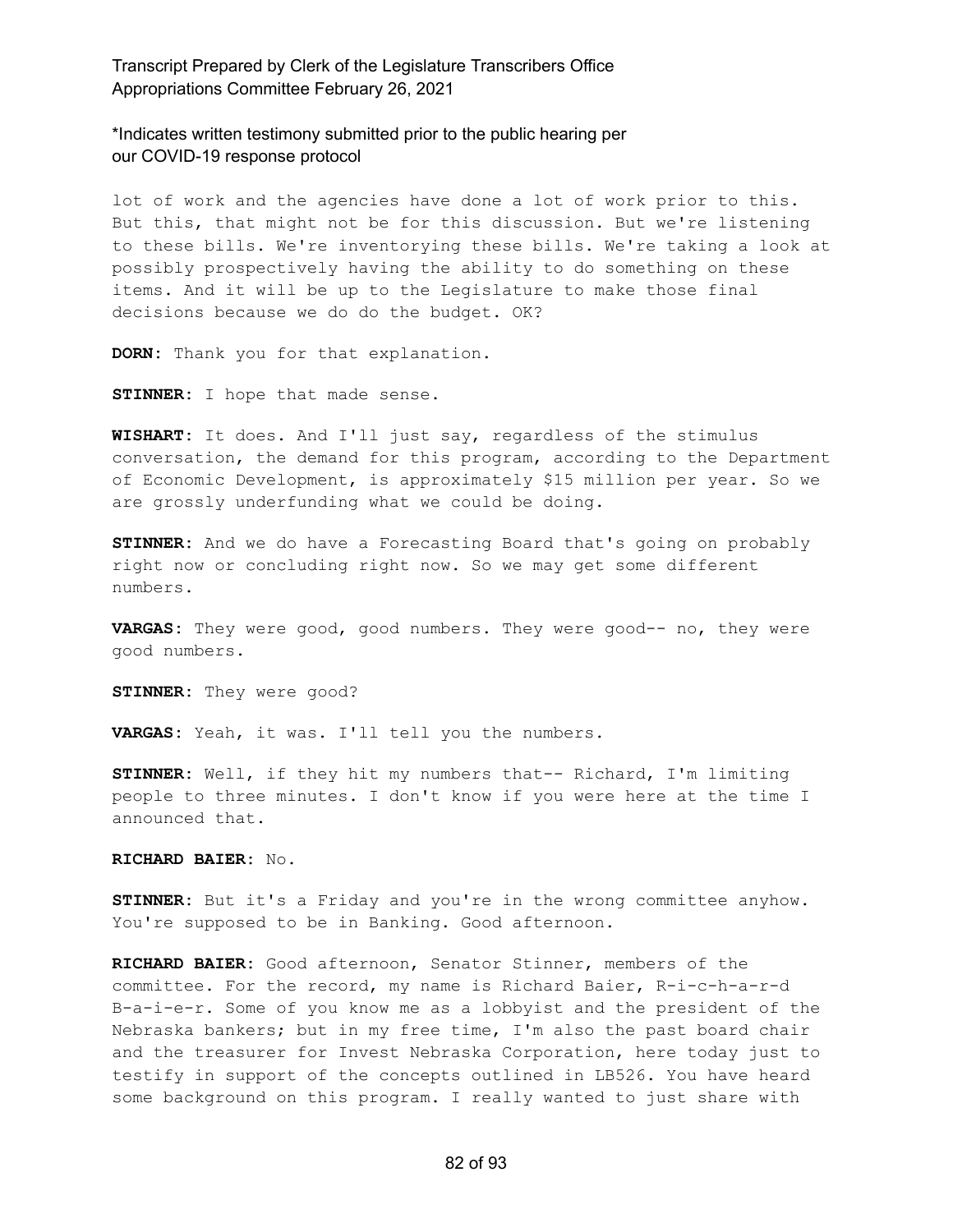## \*Indicates written testimony submitted prior to the public hearing per our COVID-19 response protocol

you briefly a couple of things in terms of history, because I was at DED in 2010 when we put together the Batelle report, which is kind of the road map. It was-- it was technically a competitive advantage assessment and strategy for Nebraska. And out of that study came the Talent Innovation Initiative in 2011. And that included a variety of legislative components that your body considered in 2011, things like the Internship [SIC] Nebraska program, the Business Innovation Act, the Site and Development Fund, and we were-- and the Angel Investment Tax Credit. And we were able to pass all of those through the body. I would tell you that this program still exists as a result of that effort. You've heard about the benefits and I also included the executive summary so Eric Thompson is getting a lot of press today in terms of his study. So I do appreciate that. I thought I'd also just share with you briefly the history on the funding. At the time that the bill was put together and in cooperation with Battelle, we did- it was recommended that we pursue 10 to 15 million dollars annually. At the time, the Legislature in 2010 faced a little bit different budget scenario than we have today. So through some negotiation and program administration and elimination of a couple of programs, we were actually able to to get to a number that was \$7 million. Today, the program is funded at approximately \$5.77 million. So it's actually down to about \$1.3 million from 2011. The program is administered by my friend, my former friends at the DED or my friends at DED. And they-- they can contract that out to a variety of entities, including Invest Nebraska. So I wanted to just give you some perspective and a little history. You heard kind of the case for these dollars. And I would encourage you to continue to think about how we continue to make investments as a state and generate returns. You're going to hear from a couple of folks here in just a couple of minutes who have been- benefited from this program and are great young entrepreneurs who are bringing back innovation and technology to Nebraska. So with that, I'm happy to take any questions that you might have.

**STINNER:** Thank you for that history. Anybody, questions? Seeing none, thank you.

**RICHARD BAIER:** Perfect. Thank you. They're tougher on me down in Banking, John.

**STINNER:** You've got to learn about that cryptocurrency.

**RICHARD BAIER:** I learned.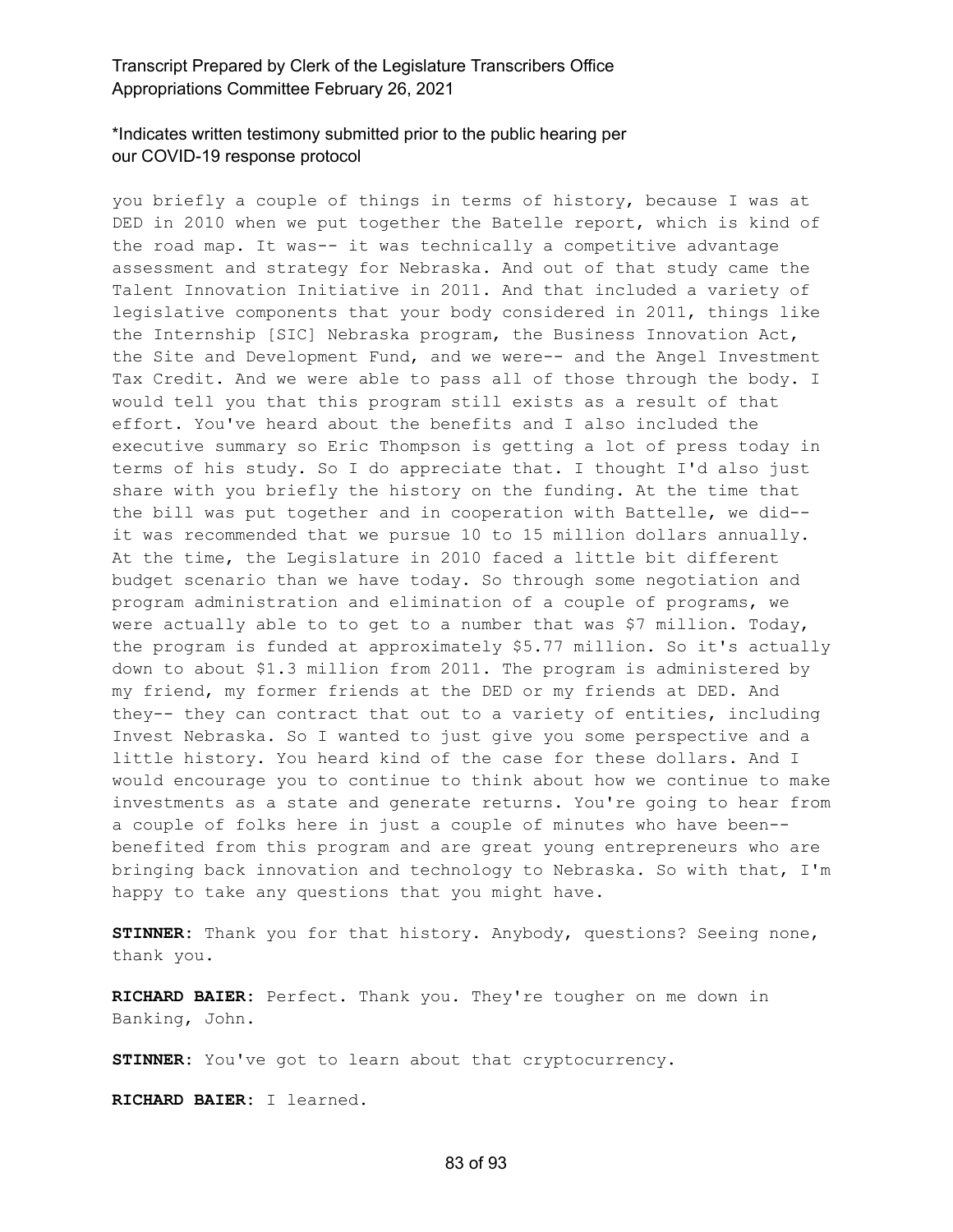\*Indicates written testimony submitted prior to the public hearing per our COVID-19 response protocol

**STINNER:** It's going to be a big generator for us.

**JOHN HLADIK:** Good afternoon, Chairman Stinner and members of the committee. My name's John Hladik, that's J-o-h-n H-l-a-d-i-k, and I'm testifying on behalf of the Center for Rural Affairs. The Rural Enterprise Assistance Project at the center, we call it REAP, serves startup and established businesses with 10 or fewer employees across the state. We were launched in 1990 and we've placed 1,700 loans totaling almost \$23 million right now. We collaborate with a lot of institutions to advance this work, including Catholic Charities of Omaha, Community Development Resources of Nebraska, and the Nebraska Enterprise Fund. And BIA's microenterprise program that Senator Wishart mentioned makes this possible by enabling DED to provide grants to organizations like ours to encourage the development and growth of small businesses. In 2020 alone, that program resulted in our organization serving 6,300 clients with direct assistance and classroom training, and 164 of these were able to receive a direct loan from us totaling more than \$4 million of capital placed. I want to talk about a couple specific elements of this program. I think we all know by now that many of the small businesses that we serve are in jeopardy. A significant percentage of the clients that operate out of this microenterprise program, they have service industry businesses, including restaurants or cleaning businesses or daycares. And they've been among the most ravaged by efforts to flatten the coronavirus curve and ongoing fears of community spread. Over the past 12 months, 134 of our clients at REAP have entered deferral and we've extended emergency credit to another 31 borrowers. And each of our organizations is an intermediary lender, which means the loans we provide originate from federal or private loans that we ourselves must pay back. And when-- we don't receive full payment, when small businesses we lend to close their doors. As a result, this recent wave of defaults make it less likely that lenders like us can continue making loans into the future. And BIA does account for this by permitting the department to provide grants to establish a loan loss reserve fund. But the department hasn't implemented this clause. And so if this moves forward, we'd be interested in speaking with the senator or the department or the committee to put language in place that can make sure that is a part of the bill. And a word about technical assistance, the business owners who participate in technical assistance overall have much higher rates of business survival than those who don't. Eighty-four percent are still operating five years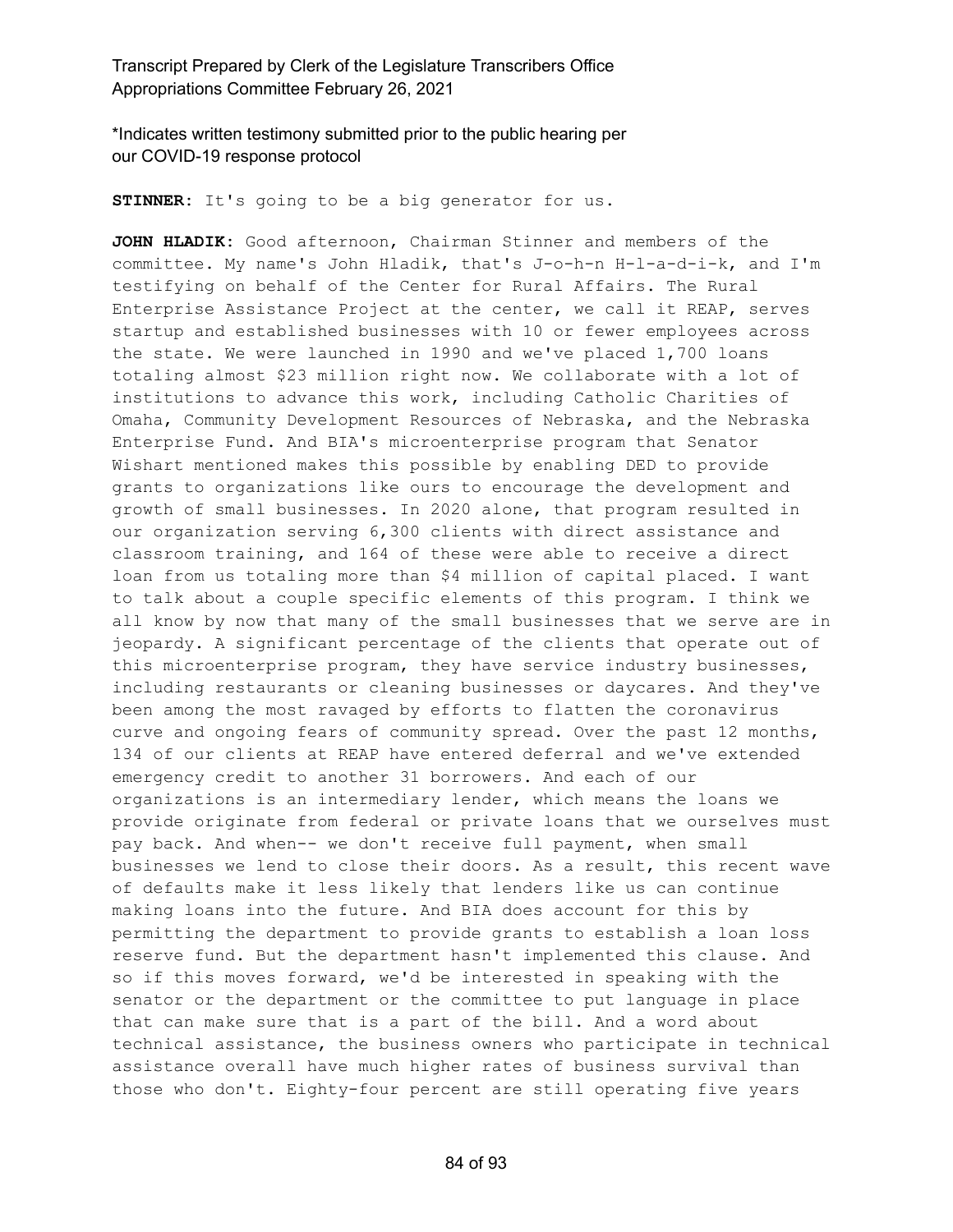### \*Indicates written testimony submitted prior to the public hearing per our COVID-19 response protocol

later, their median revenue will grow. This is pretty expensive. It costs about \$7,300 per business. And that investment is especially important today as so many businesses struggle. And we know that or we anticipate if this bill were to advance with some increased appropriations, some more support for technical assistance would come to fruition. But we'd also be interested in looking at language to make sure those needs are going to be fully satisfied with the funding that is available. And with that, I'm glad to answer any questions.

**STINNER:** Thank you. Questions? Seeing none, thank you. Afternoon.

**JIM REIFF:** Good afternoon, Chairman Stinner, members of the Appropriations Committee. My name is Jim Reiff, J-i-m R-e-i-f-f. I'm the executive director at the Nebraska Enterprise Fund and I'm testifying in support of LB526 on both-- on behalf of both the Nebraska Enterprise Fund, NEF, and NEDA, the Nebraska Economic Developers Association. The Nebraska Enterprise Fund is one of the premier Nebraska small business community development finac-- finance institutions providing business development services, financing, and capital to our small and micro businesses across the state, as well as training and technical assistance. The Nebraska Economic Developers Association NEDA, is a statewide association of professional and economic developers dedicated to prosperous growth of Nebraska's business climate. Both NEF and NEDA are in strong support of increasing the funding for Business Innovation Act. The BIA provides financial and technical assistance to help startups and businesses develop new technologies that lead to quality job opportunities across the state. I'm not going to say much more about the report because everybody else has already talked about the report. But look at the- what's important to us is the amount of leverage. And but for the BIA, NEF has been able to secure significant additional money from the SBA's microloan program. So that means we're able to bring in federal dollars to do our micro lending and technical assistance, as Jonathan's already talked about. But for this, we're able to leverage USDA, RMAP dollars and many-- some of the development districts, IRP dollars. So these-- these funds bring us leverage. We've been able to, have been very successful with the CDFI Fund to bring in federal dollars through the CDFI Fund, but for our-- our support of the BIA. Three of our clients, I want to focus on, Darin Weber. I met him, I think, two or three years ago. I forget, everything's blurred the last year. But he was an Army vet. He set up and started Midwest [SIC] Casings. They do tire retreading. They're based here and in Lincoln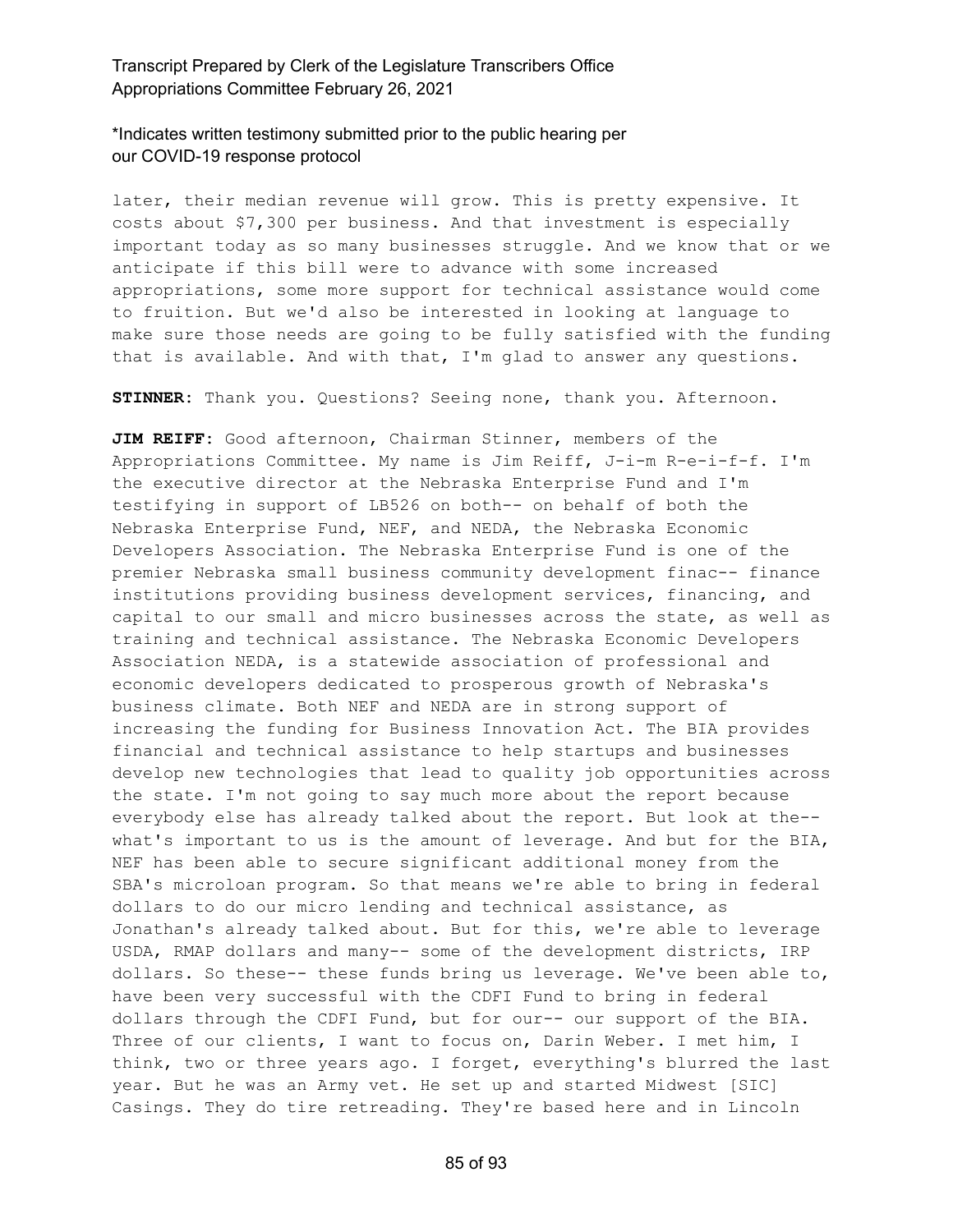## \*Indicates written testimony submitted prior to the public hearing per our COVID-19 response protocol

and he's doing tire retreading. He's on his second loan with us because he's growing so quickly. A second one, some of you would know Tom Gosinski out in Cozad. If you don't, he's got some of the best furniture in the state and he was able to expand his operation but for the opportunity. A third one most of you've probably heard of by now, North End Teleservices. They came to us for a loan, a second loan, actually, of about \$70,000 about two years ago. They needed some working capital. We're no longer providing funding for them because they're being banked by a bank in Omaha. So the but for this, though, we got to that point. So thank you for this opportunity to share. We appreciate this committee's efforts to help our small businesses grow across the straight-- state and grow our tax base as we do so. We request your favorable consideration of LB526. Thank you. I'm happy to answer any questions.

**STINNER:** Any questions? Questions? Seeing none, thank you.

**JIM REIFF:** Thank you, Chairman.

**STINNER:** Good to see you again.

**JIM REIFF:** You too. Thanks.

**TYLER MARTIN:** Thank you, Senator Stinner, members of the committee. For the record, I'm Dr. Tyler Martin. It's T-y-l-e-r M-a-r-t-i-n. I'm president and CEO of Adjuvance Technologies. We're a vaccine company located here in Lincoln. I'm here to speak in support of LB526. I'm a registered voter in Senator Dorn's district. I'm a native Nebraskan, grew up in Hebron, received my undergraduate degree with honors at UNK with a major in chemistry and a minor in biology. I received my M.D. degree from UNMC and was named the outstanding student in pediatrics from my graduating class. I completed a residency in pediatrics at UNMC and Children's Hospital in Omaha, then completed my postdoctoral fellowship in infectious diseases and molecular microbiology at WashU in St. Louis and St. Louis Children's Hospital. I returned to Nebraska for a few years, then in 1993, moved to the San Francisco Bay area and got involved in biotechnology. I remained there for 20 years, building and leading different biotech companies, developing several drugs that were approved by the FDA, and two vaccines that were approved by the FDA. In 2013, returned to Nebraska with my wife, who's also a native Nebraskan, with the idea to start a human biotech company here in Nebraska. That's kind of my last-- my last go-around in the corporate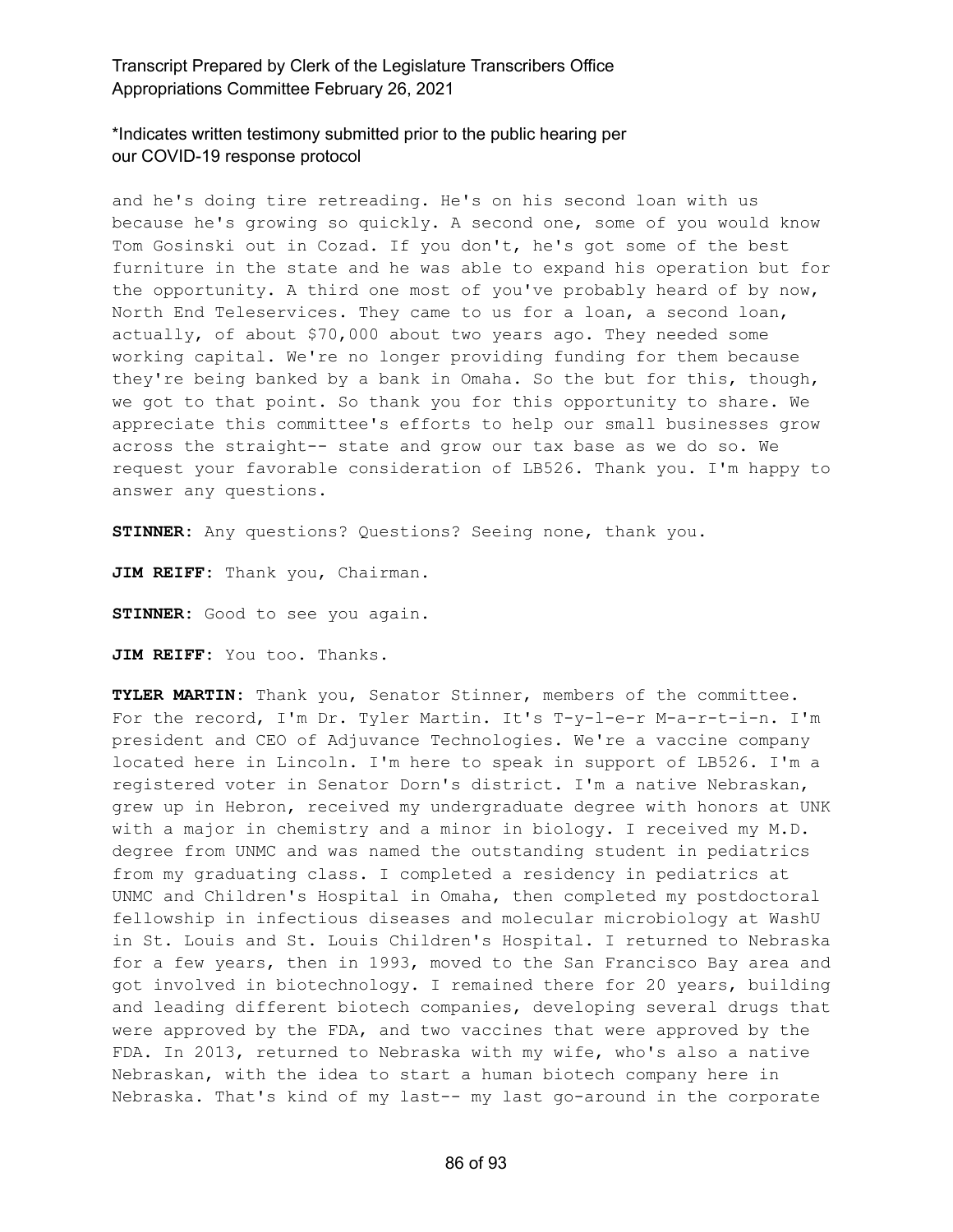### \*Indicates written testimony submitted prior to the public hearing per our COVID-19 response protocol

world. I am one of the entrepreneurs that Senator Wishart mentioned, although I'm not one of the young ones around here. In July of '14, I agreed to become the CEO of Adjuvances Technologies. We're a spin-out company from the Memorial Sloan Kettering Cancer Center in New York. And I agreed that I would lead the company provided we build the company here. My argument for building the company here was based on the favorable operating cost compared to New York and a good supply of operational talent based on the people that exist within both the animal health companies in the area, for instance, Zoetis, as well as the manufacturing facility that GSK has at-- at the edge of town, and the fact that I wasn't willing to move to New York. The founders agreed and so we established a company here. I did not know about the BIA when I moved here, but it was critical to our company being able to develop here. We've received BIA funds on three occasions. Invest Nebraska made a \$500,000 investment in our company. That investment showed that Nebraska was serious about developing companies and I was able to attract matching investment from investors in New York. That money enabled us to-- to begin experiments here. And we subsequently developed or received multiple grants from the National Institutes of Health. And twice we received \$100,000 SBIR matching awards from- from the BIA. So we received a total of \$700,000. That work has enabled us to be able to start our first human clinical trial of our vaccine. We're dosing our first patients in Australia in April. That study will end in January. We're also doing a tuberculosis study that will begin at WashU in St. Louis in-- in two months that also was funded with-- in part with-- with these funds. Finally, we've been able to receive some funding from NIH to study SARS-CoV-2 vaccines. That work is also ongoing and is made possible by the various funds that we've received. The benefits created from these funds are myriad. For example, the Invest Nebraska funds led to additional investment of \$4.2 million. That is \$8.40 for every BIA dollar and eventually to our 2019 A Series A investment from a Boston-based venture capital group of \$20 million, which I'm told is the largest Series A round in Nebraska history, resulting in a total of \$48.34 of invested capital for every \$1 in BIA investment. This summer we're preparing to raise our Series B round, which will further leverage these initial funds.

**STINNER:** The red light is on, sir, if you could conclude.

**TYLER MARTIN:** Sorry.

**STINNER:** Senator Kolterman.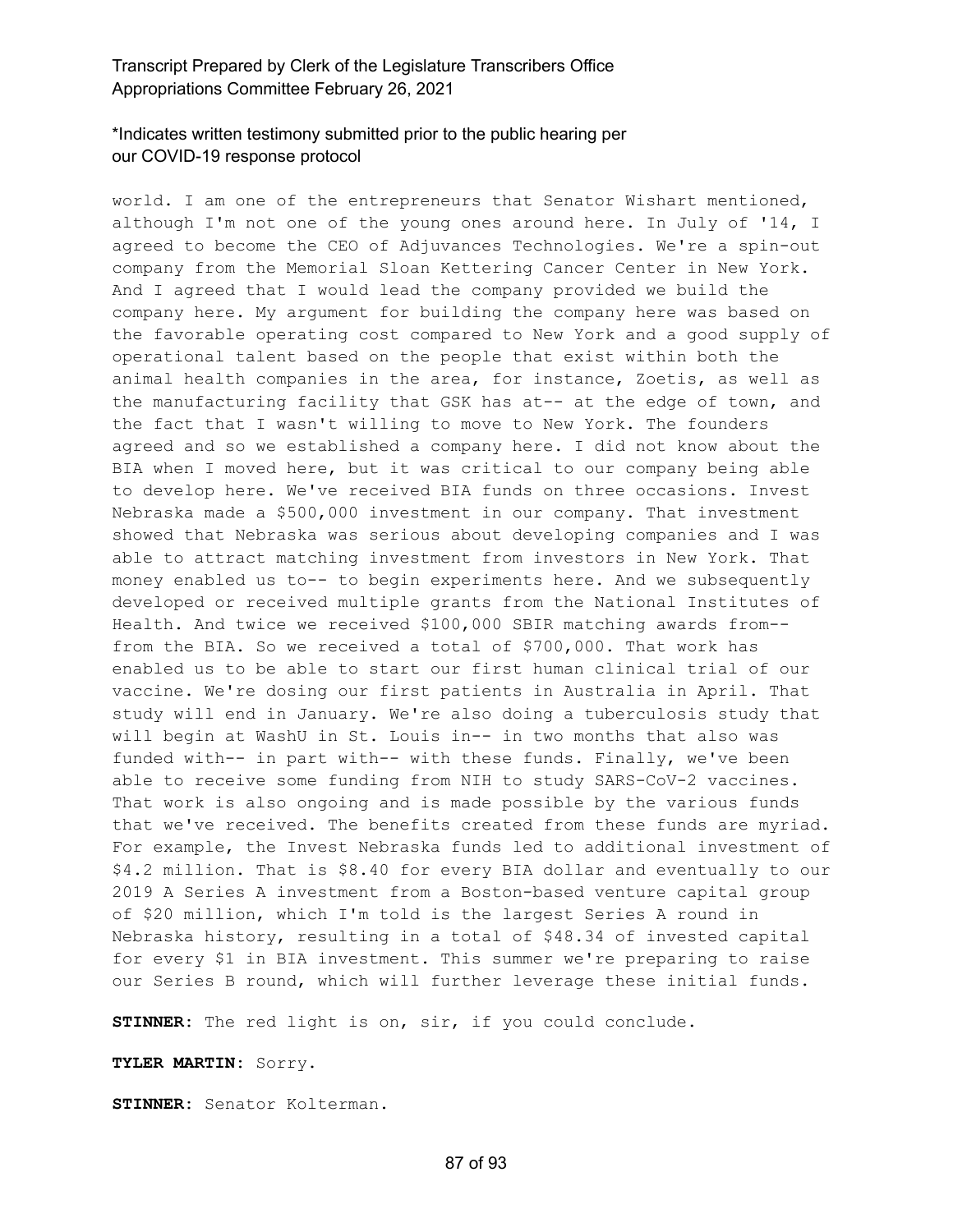\*Indicates written testimony submitted prior to the public hearing per our COVID-19 response protocol

**KOLTERMAN:** Go ahead and fini-- I'd like to hear the rest of your story. Would you go ahead and finish?

**TYLER MARTIN:** Thank you. Thank you, sir. We've created 27 jobs with this money, 14 of which are based in Nebraska. Two of these 14 are new UNL Ph.D. graduates. one from 2019, one from 2020. One is a 2019 UNMC graduate. All these people remain here to work with us rather than relocate to traditional biotech centers on the East or West Coast. The jobs we generate are high value, with an average salary for our Nebraska colleagues of \$113,000 a year. At this point, the paper value of the \$500,000 Invest Nebraska investment in Adjuvance is \$635,000. We expect it will be at least \$1.2 million following our next capital raise this summer. Finally, we aspire to build a manufacturing site here in Nebraska. The type of facility we're planning would cost around \$120 million to build and would sustainably employ between 60 and 100 persons at similar salaries to our current workforce. This facility and these jobs would not exist here without the BIA. While not all BIA companies will experience the results that we have, the \$700,000 invested in Adjuvance to date have created more value for Nebraska than the amount invested and have the potential to create sustainable employment and tax revenue. We strongly support the one-time funding increase for the BIA program to further investment in additional emerging companies that can diversify and expand our state's economic base. Thank you. Sorry to have gone over.

**KOLTERMAN:** I have a question, Senator.

**STINNER:** Go ahead, Senator Kolterman.

**KOLTERMAN:** Thank you, Senator Stinner. First and foremost, thanks for investing in Nebraska. Secondly, I have a question for you. And I'm dead serious about this. You left for 20 years. What can we do to keep young people here and not leave? I know we all have the idea that we're going to go tackle the world and on the coasts--

**TYLER MARTIN:** Yeah.

**KOLTERMAN:** --or New York City. We have quality of life. I mean, your typical story that you came back here I'm assuming because of quality of life. What do we do to continue to enhance that?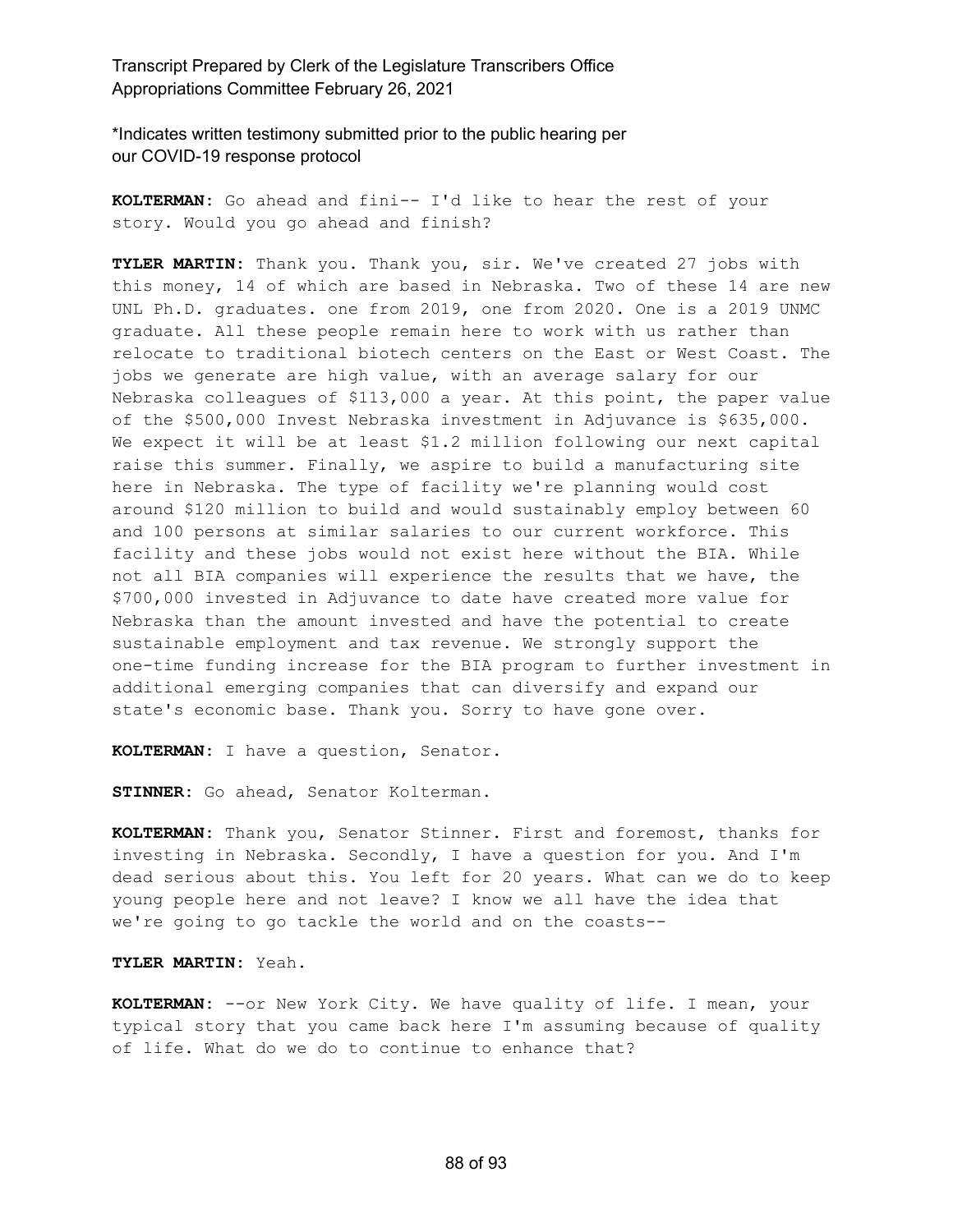\*Indicates written testimony submitted prior to the public hearing per our COVID-19 response protocol

**TYLER MARTIN:** Well, for me, I left because the professional opportunities I was seeking didn't exist here. And so that's why I mentioned the fact that we've got these three new young Ph.D. graduates from UNL and UNMC who can stay here because they don't have to do what I did 30 years ago and go off to California to-- to learn how to do, you know, what we do. So I think that's-- that's the main thing. I'll also mention that we have attracted talent from, for instance, San Francisco. I have a Stanford Ph.D. grad who we attracted here because of the quality of life that we have here. He was doing the same thing in biotech out there that I have him do here. But the- the ability to raise his family in a-- in a different context than you can if you live in the-- in the Bay area with, you know, a family with three small kids was attractive. So it, building on our quality of life is critical. But it's also really important to have those opportunities for the young people when they come out they don't have to go away. Because if they go away, a lot of them don't come back.

**KOLTERMAN:** Exactly. Thank you very much.

**STINNER:** Any additional questions? Seeing none, very impressive.

**TYLER MARTIN:** Thank you.

**STINNER:** Thank you for coming back and doing what you're doing.

**TYLER MARTIN:** Thank you, Senator.

**STINNER:** Good afternoon.

**CRAIG BECK:** Good afternoon, Chairperson Stinner and members of the Appropriations Committee. I'm Craig Beck. That's C-r-a-i-g B-e-c-k, and I'm the fiscal analyst at OpenSky Policy Institute. We're here today to testify in support of LB526 because it would promote economic development within the state by pushing additional funds to Nebraska's entrepreneurs and high tech firms. All of the major economic development reports of the past decade, Batelle, SRI International, the Center for Regional Economic Competitiveness, and Blueprint Nebraska have recommended that the state encourage innovation to help grow the economy from within. Each of them focused on a failure to support entrepreneurship, the state's overall inability to lure venture capital, and the need to create high-impact, high-wage jobs and opportunities within Nebraska. The Business Innovation Act was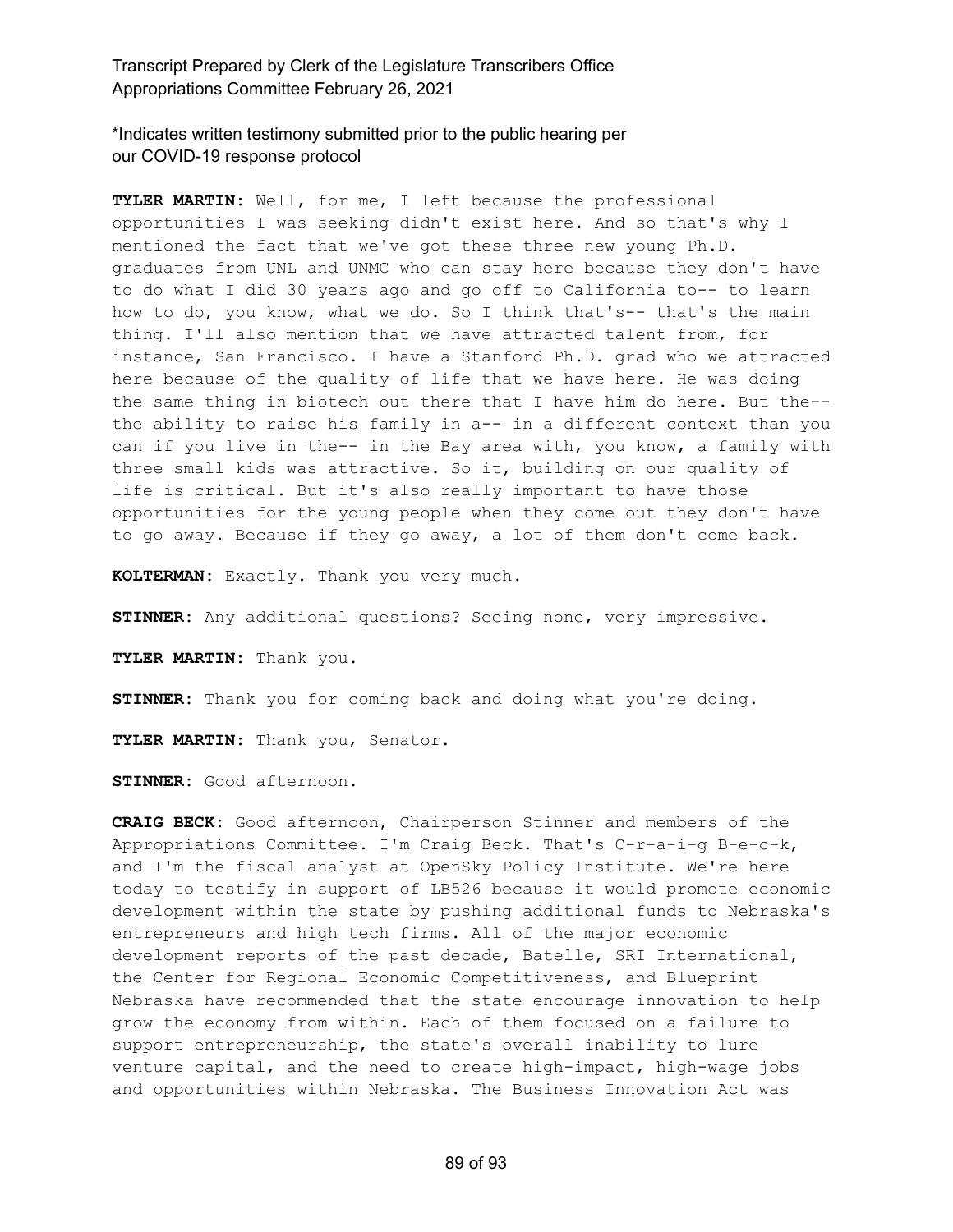### \*Indicates written testimony submitted prior to the public hearing per our COVID-19 response protocol

passed in response to the Battelle report and has been found to have positive impacts on entrepreneurship in the state since its implementation. Senator Wishart handed out the University of Nebraska Business-- Bureau of Business Research report. So I will not go into that other than to say that the economic impacts that the BIA has provided to the state have been enormous. We also believe that the increased funding would not only support local innovators and entrepreneurs, but may help the state recruit and retain a valuable demographic, 18- to 34-year-old workers. All of the aforementioned economic development reports emphasized the importance of recruiting and retaining these workers and growing the state's tech sector would be an important step in accomplishing this goal. As the Blueprint Nebraska report recognizes, Nebraska has a great quality of life, cost of living, and ample jobs across multiple sectors available, but could do better at encouraging the high-tech, high-wage industries that support the state's innovators and entrepreneurs, which is the BIA's sole mission. Increased funding to the BIA would therefore help grow the state and position it for a strong economic growth and development into the future. And such, we support LB526 and would encourage the committee to advance it. Thank you for your time and I'm happy to answer any questions.

**STINNER:** Thank you. Questions? Seeing none, thank you very much.

**KIRK ZELLER:** Good afternoon.

**STINNER:** Afternoon.

**KIRK ZELLER:** My name is Kirk Zeller, K-i-r-k Z-e-l-l-e-r. My story is in many ways very similar to Dr. Martin's story. I'm also a native of Nebraska, alumni of the University of Nebraska. And like Dr. Martin, I leave the state to pursue many of my dreams. Like Dr. Martin, I got advanced degrees outside of the state of Nebraska, overseas at institutes in Asia and Europe. And like Dr. Martin, I spent much of my career innovating in the Silicon Valley with a vision of bringing startups to Nebraska. Two and a half years ago, I started the Silicon Prairie Center, where I incubate startups, particularly in the healthcare space; and I work to do this with two physicians from Nebraska. One of the companies that we've started develops a portfolio of devices to remove clots from the brain when people have strokes. We believe we found a way to do this more effectively and safely than any other companies in the space. And we have leveraged seed capital from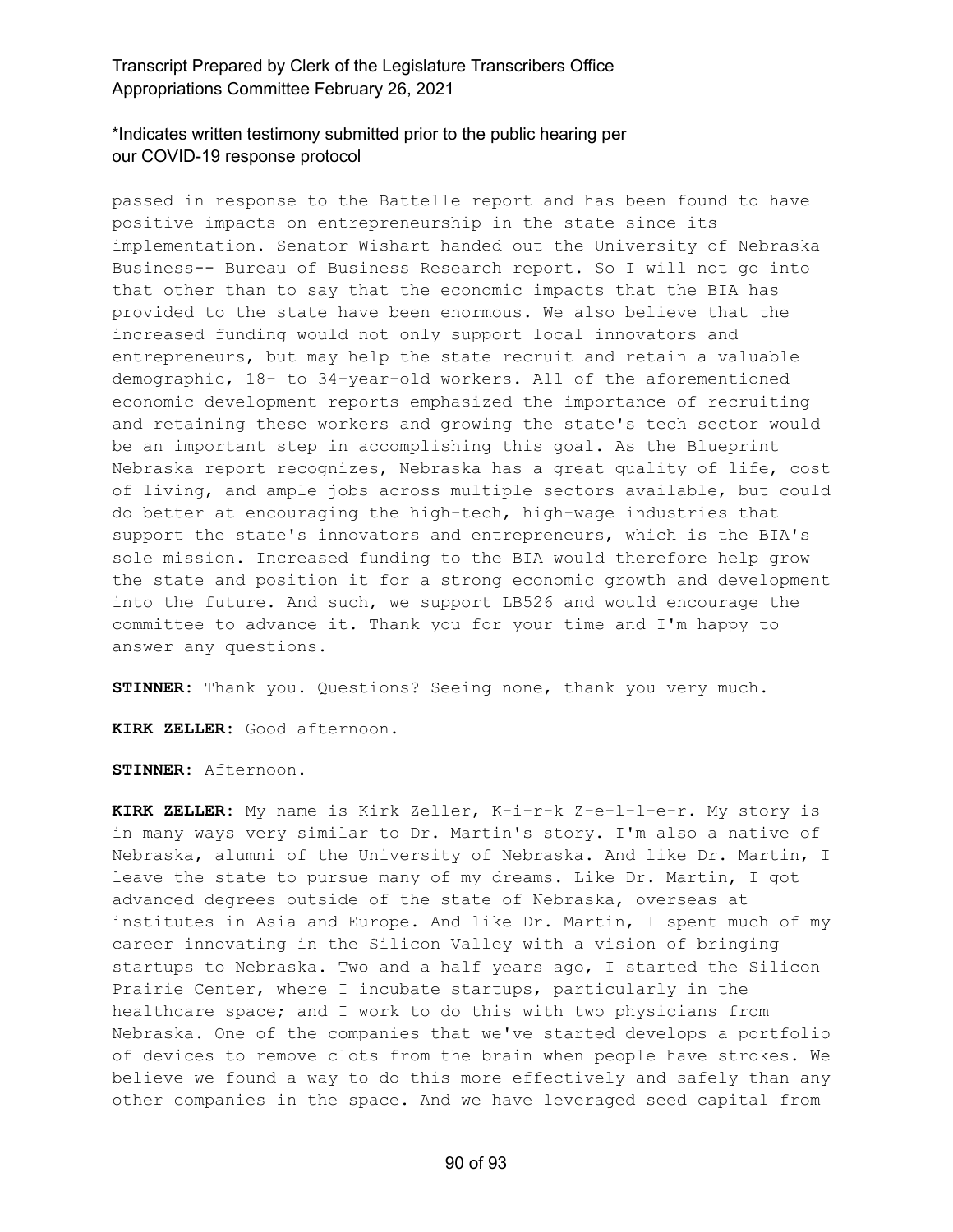\*Indicates written testimony submitted prior to the public hearing per our COVID-19 response protocol

Invest Nebraska, as well as a grant from Economic Development to test these devices in Oakland, Nebraska, at a-- do preclinical testing there at a facility there. I believe very strongly in working with the university. I currently have interns from the University of Nebraska-Kearney. I hope to have some this summer living and staying at the facility in central Nebraska from UNL. We plan to continue to do research with UNMC. I believe the Bio [SIC] Innovation Act can help us diversify the Nebraska economy and create a future where my children, grandchildren, and great-grandchildren and your family members also do not have to leave the state of Nebraska to pursue their dreams. Thank you.

**STINNER:** Thank you. Questions? Senator Kolterman.

**KOLTERMAN:** Where were you from? I missed that.

**KIRK ZELLER:** I'm from Ravenna, which is north of Kearney. It's in Senator Williams' district.

**KOLTERMAN:** Thank you.

**STINNER:** Additional questions? Senator Clements.

**CLEMENTS:** Thank you. Have you received Business Innovation Act funding?

**KIRK ZELLER:** Yes. We received seed investment from Invest Nebraska and we received a grant that allowed us to do our preclinical testing in Oakland, Nebraska from Economic Development.

**CLEMENTS:** Thank you.

**KIRK ZELLER:** Yes.

**STINNER:** Thank you. Questions? Seeing none, thank you very much.

**KIRK ZELLER:** Thank you.

**\*KRISTEN HASSEBROOK:** Dear Chairman Stinner and Members of the Appropriations Committee: My name is Kristen Hassebrook, registered lobbyist for the Nebraska Chamber, and I'm here today on behalf of our members, as well as the Greater Omaha Chamber and the Lincoln Chamber of Commerce, in SUPPORT of LB526, a bill that would expand financial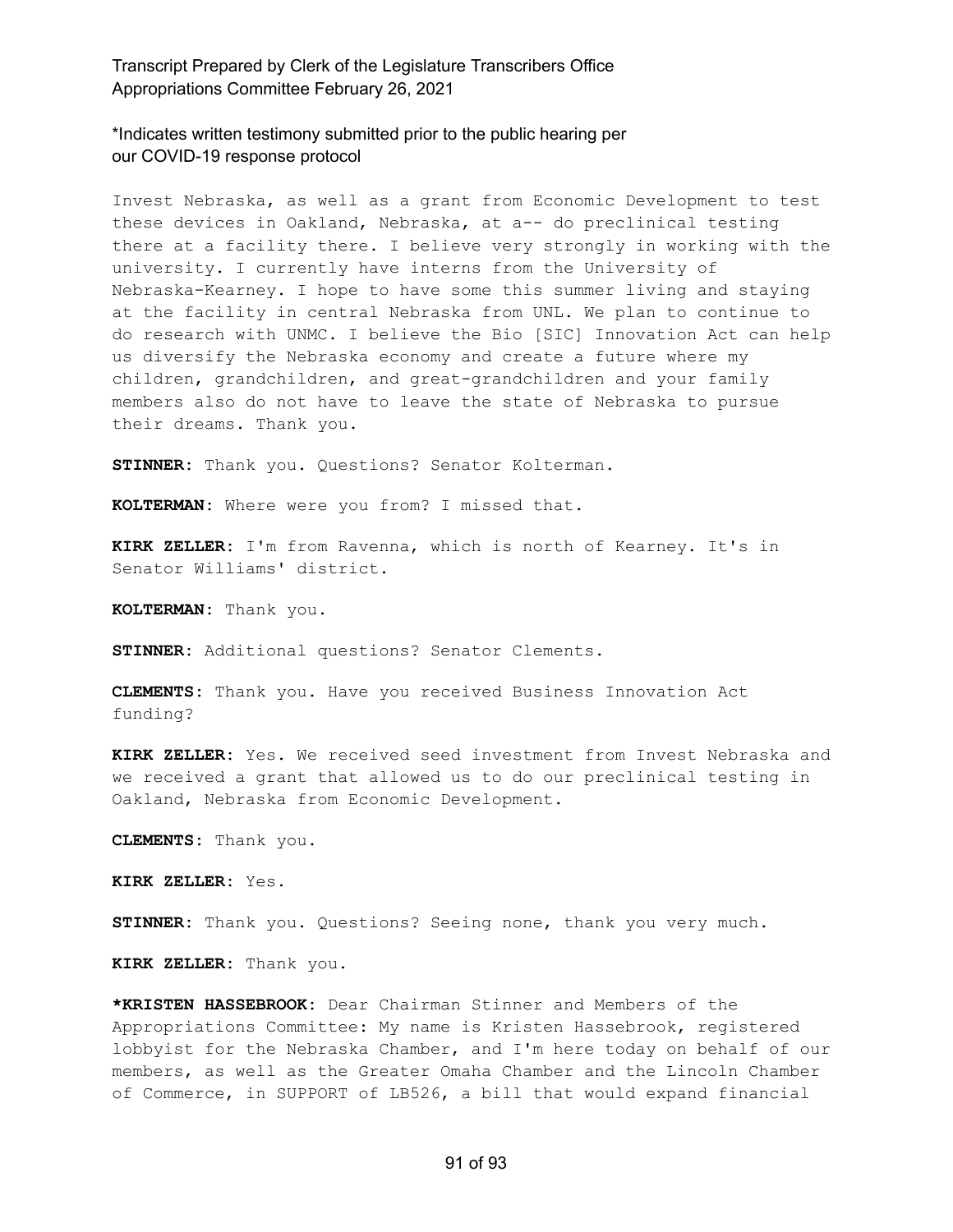## \*Indicates written testimony submitted prior to the public hearing per our COVID-19 response protocol

support for the Business Innovation Act. The Business Innovation Act (BIA) was designed to promote successful entrepreneurial firms by providing access to capital in early stages of product development. And the BIA has a proven track record of success helping to encourage \$5.75 in capital generation for every \$1 of state funding and generating \$9.77 in revenue for every \$1 of state support. I have highlighted in my testimony an outline of a recent independent analysis of the BIA and its impact in Nebraska. However, as successful as the BIA has been, program managers report that \$40 million would be more than the program could effectively accommodate at this time. A more appropriate strategy might be to gradually increase BIA support over time, growing the program, yet ensuring the businesses it supports and invests in are of the highest caliber. It is also important to consider that, while the BIA is an essential investment economic development too, it is only one part of the full menu of economic development resources that Nebraska needs to be successful. Depending on the situation, the opportunity, the business, or the location different tools or different menu items are needed. The committee might also consider allocating some of the proposed resources toward the other suite of economic development menu options that are critical and have not received appropriations in recent years such as the Site and Building Development Fund, Customized Job Training Fund and the newly created revolving loan fund within the ImagiNE Act. A recent study done by the UNL Bureau of Business Research found the following regarding businesses that have received BIA funding: • From July 2012 to June 2020 businesses supported by the BIA reported receiving \$30.4 million through its programs. • These businesses have reported raising an additional \$174.7 million in capital. This equals \$5.75 in capital for every \$1 of state funding. • Participating businesses report earning \$296.9 million in revenue. This is equivalent to \$9.77 in revenue for every \$1 of state support. The businesses participating in Nebraska BIA programs have several direct economic impacts on Nebraska. • These businesses have added 1,108 new jobs in the state with annual wages of \$74.3 million since initial participation in BIA programs. • Businesses supported by the BIA have hired 78 individuals from out of state suggesting a potential for supported firms to attract talent from outside the state. • BIA supported firms also reported the presence of robust internship programs, with a sizable proportion of interns ultimately being hired at the firm. When considering the multiplier impact of Nebraska businesses, the numbers are even more significant. • The total annual